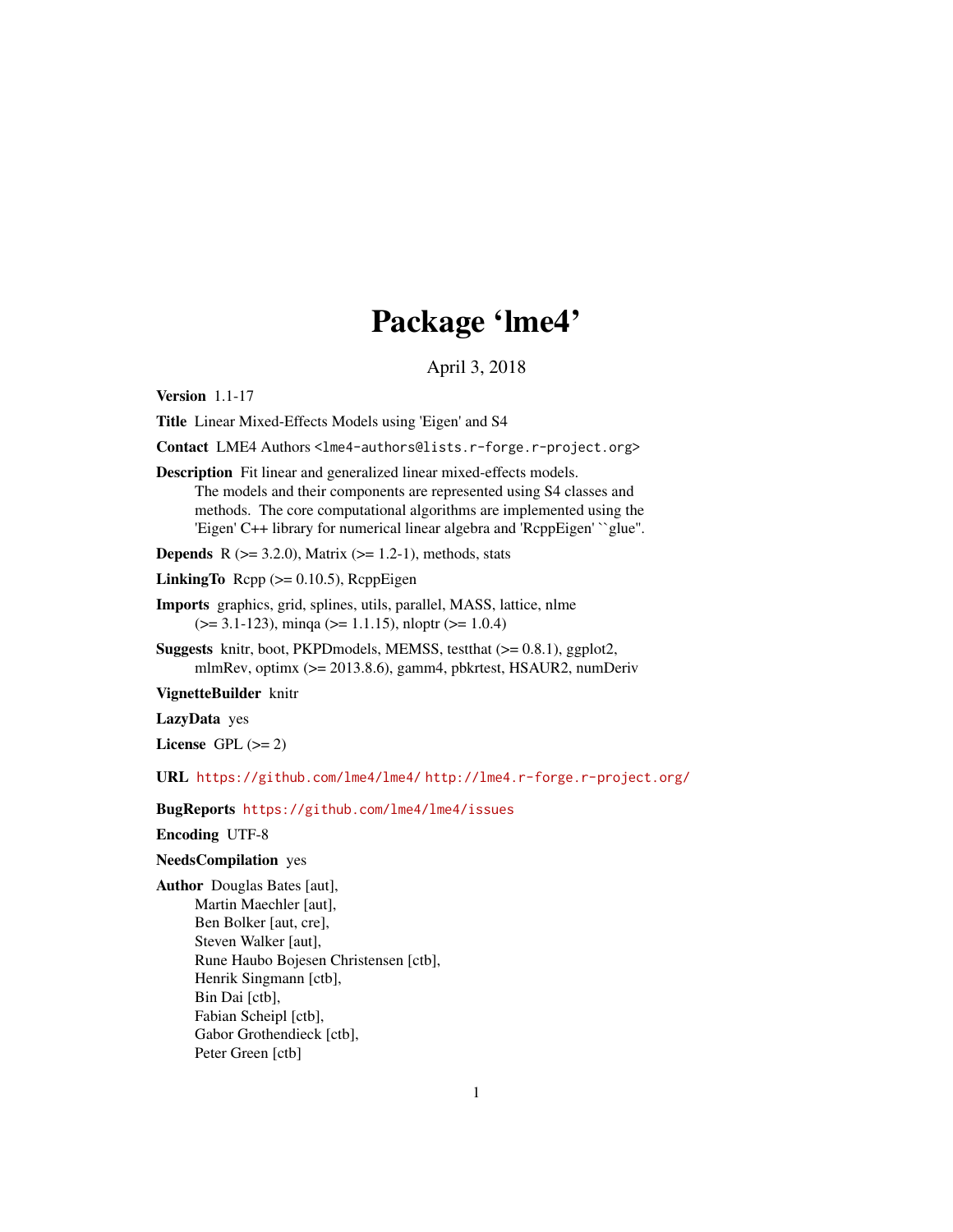Maintainer Ben Bolker <bbolker+lme4@gmail.com> **Repository CRAN** Date/Publication 2018-04-03 21:41:32 UTC

# R topics documented:

| 3               |
|-----------------|
| 5               |
| 6               |
| 9               |
| 10              |
| checkConv<br>11 |
| 12              |
| 14              |
| 16              |
| 17              |
| 19              |
| 20              |
| 21              |
| 22              |
| 22              |
| 23              |
| 24              |
| 25              |
| 28              |
| 29              |
| 32              |
| 34              |
| 35              |
| 35              |
| 36              |
| 37              |
| 38              |
| 39              |
| 40              |
| 41              |
| 41              |
| 42              |
| 45              |
| 51              |
| 52              |
| 53<br>lmResp    |
| 54              |
| 55              |
| 60              |
|                 |
| 60              |
| 61              |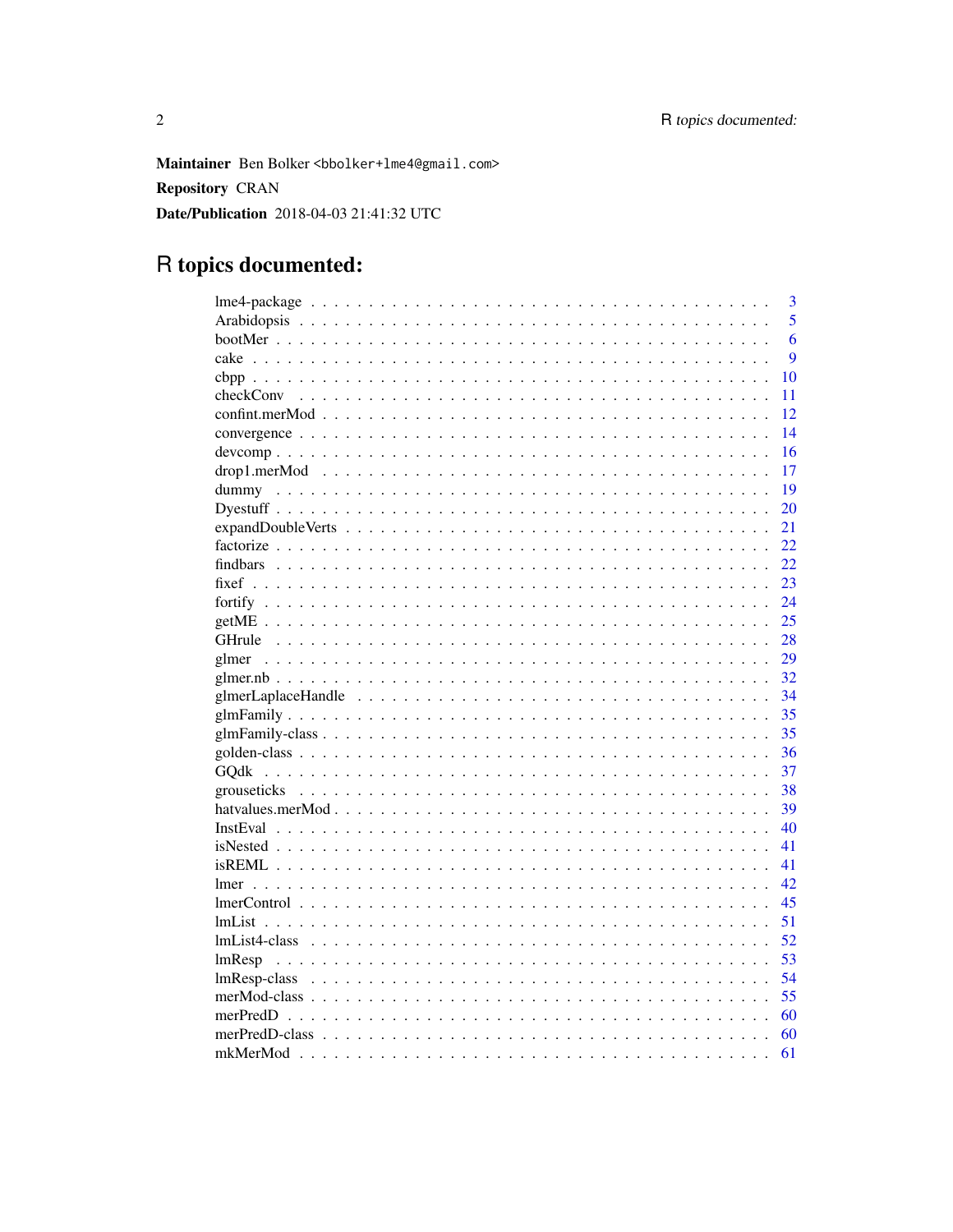<span id="page-2-0"></span>

|                                                                                                      | 62         |
|------------------------------------------------------------------------------------------------------|------------|
| mkReTrms                                                                                             | 62         |
|                                                                                                      | 64         |
| mkVarCorr                                                                                            | 64         |
|                                                                                                      | 65         |
|                                                                                                      | 69         |
|                                                                                                      | 71         |
| ngrps                                                                                                | 72         |
|                                                                                                      | 73         |
|                                                                                                      | 74         |
| nloptwrap                                                                                            | 76         |
|                                                                                                      | 78         |
| <b>Pastes</b>                                                                                        | 78         |
| Penicillin                                                                                           | 80         |
|                                                                                                      | 81         |
| plots.thpr                                                                                           | 83         |
| $predict.merMod \dots \dots \dots \dots \dots \dots \dots \dots \dots \dots \dots \dots \dots \dots$ | 84         |
|                                                                                                      | 85         |
|                                                                                                      | 89         |
| pvalues                                                                                              | 92         |
|                                                                                                      | 93         |
| refit                                                                                                | 95         |
|                                                                                                      | 96         |
| rePos                                                                                                | 97         |
| rePos-class                                                                                          | 98         |
|                                                                                                      | 98         |
|                                                                                                      | 99         |
|                                                                                                      | .100       |
|                                                                                                      | .102       |
|                                                                                                      |            |
|                                                                                                      |            |
| VarCorr                                                                                              |            |
|                                                                                                      |            |
|                                                                                                      |            |
|                                                                                                      |            |
|                                                                                                      | <b>110</b> |

# **Index**

lme4-package

Linear, generalized linear, and nonlinear mixed models

# **Description**

lme4 provides functions for fitting and analyzing mixed models: linear (lmer), generalized linear  $(glmer)$  and nonlinear  $(nlmer.)$ 

 $\overline{3}$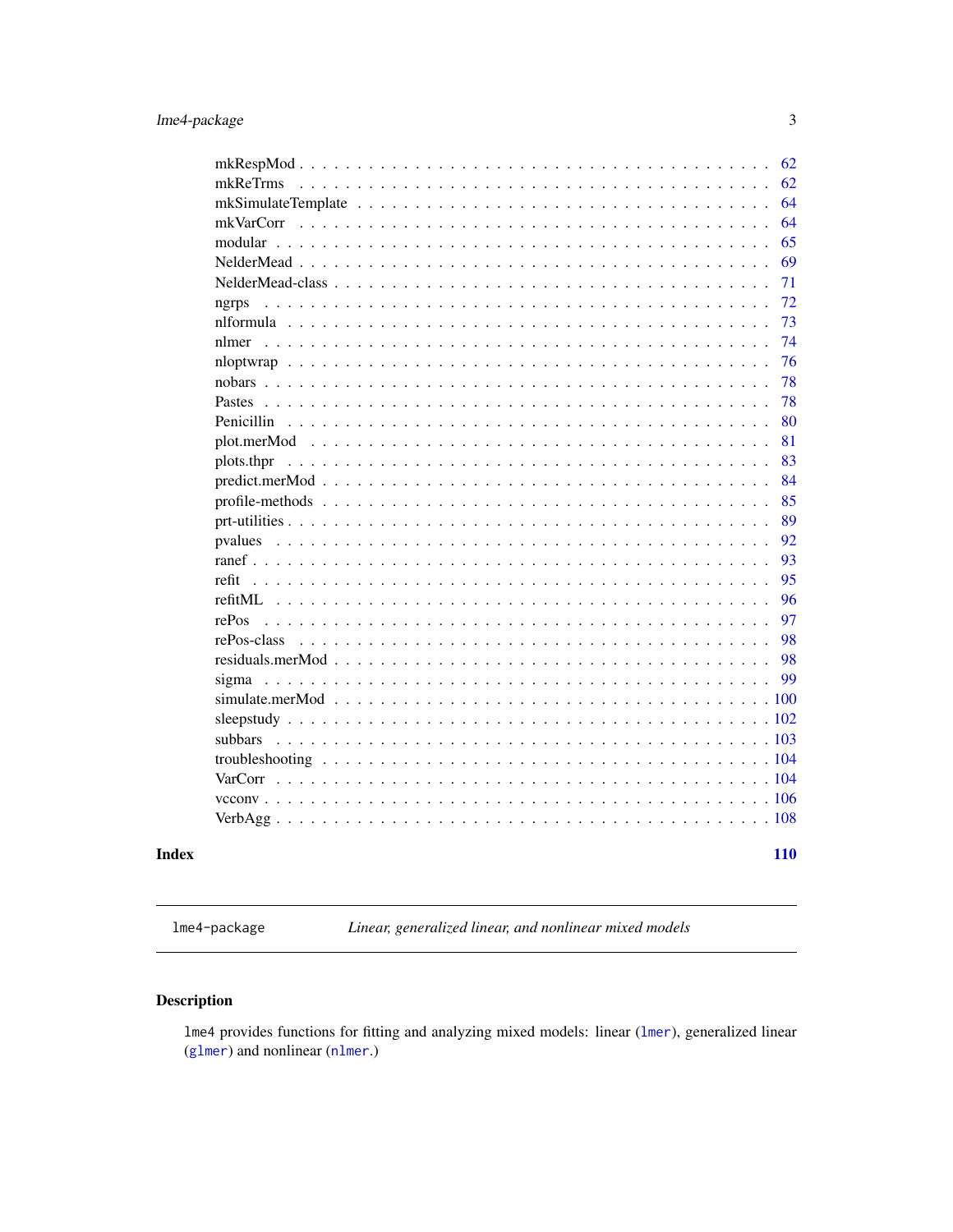#### Differences between nlme and lme4

**lme4** covers approximately the same ground as the earlier **nime** package. The most important differences are:

- lme4 uses modern, efficient linear algebra methods as implemented in the Eigen package, and uses reference classes to avoid undue copying of large objects; it is therefore likely to be faster and more memory-efficient than nlme.
- **lme4** includes generalized linear mixed model (GLMM) capabilities, via the [glmer](#page-28-1) function.
- lme4 does *not* currently implement nlme's features for modeling heteroscedasticity and correlation of residuals.
- lme4 does not currently offer the same flexibility as **nlme** for composing complex variancecovariance structures, but it does implement crossed random effects in a way that is both easier for the user and much faster.
- lme4 offers built-in facilities for likelihood profiling and parametric bootstrapping.
- lme4 is designed to be more modular than **nlme**, making it easier for downstream package developers and end-users to re-use its components for extensions of the basic mixed model framework. It also allows more flexibility for specifying different functions for optimizing over the random-effects variance-covariance parameters.
- lme4 is not (yet) as well-documented as nlme.

## Differences between current (1.0.+) and previous versions of lme4

- [gn]lmer now produces objects of class [merMod](#page-54-1) rather than class mer as before
- the new version uses a combination of S3 and reference classes (see [ReferenceClasses](#page-0-0), [merPredD-class](#page-59-1), and [lmResp-class](#page-53-1)) as well as S4 classes; partly for this reason it is more interoperable with nlme
- The internal structure of [gn]lmer is now more modular, allowing finer control of the different steps of argument checking; construction of design matrices and data structures; parameter estimation; and construction of the final merMod object (see [modular](#page-64-1))
- profiling and parametric bootstrapping are new in the current version
- the new version of lme4 does *not* provide an mcmcsamp (post-hoc MCMC sampling) method, because this was deemed to be unreliable. Alternatives for computing p-values include parametric bootstrapping ([bootMer](#page-5-1)) or methods implemented in the **pbkrtest** package and leveraged by the **ImerTest** package and the Anova function in the **car** package (see [pvalues](#page-91-1) for more details).

#### Caveats and trouble-shooting

• Some users who have previously installed versions of the RcppEigen and minqa packages may encounter segmentation faults (!!); the solution is to make sure to re-install these packages before installing lme4. (Because the problem is not with the explicit *version* of the packages, but with running packages that were built with different versions of Rcpp in conjunction with each other, simply making sure you have the latest version, or using update.packages, will not necessarily solve the problem; you must actually re-install the packages. The problem is most likely with minqa.)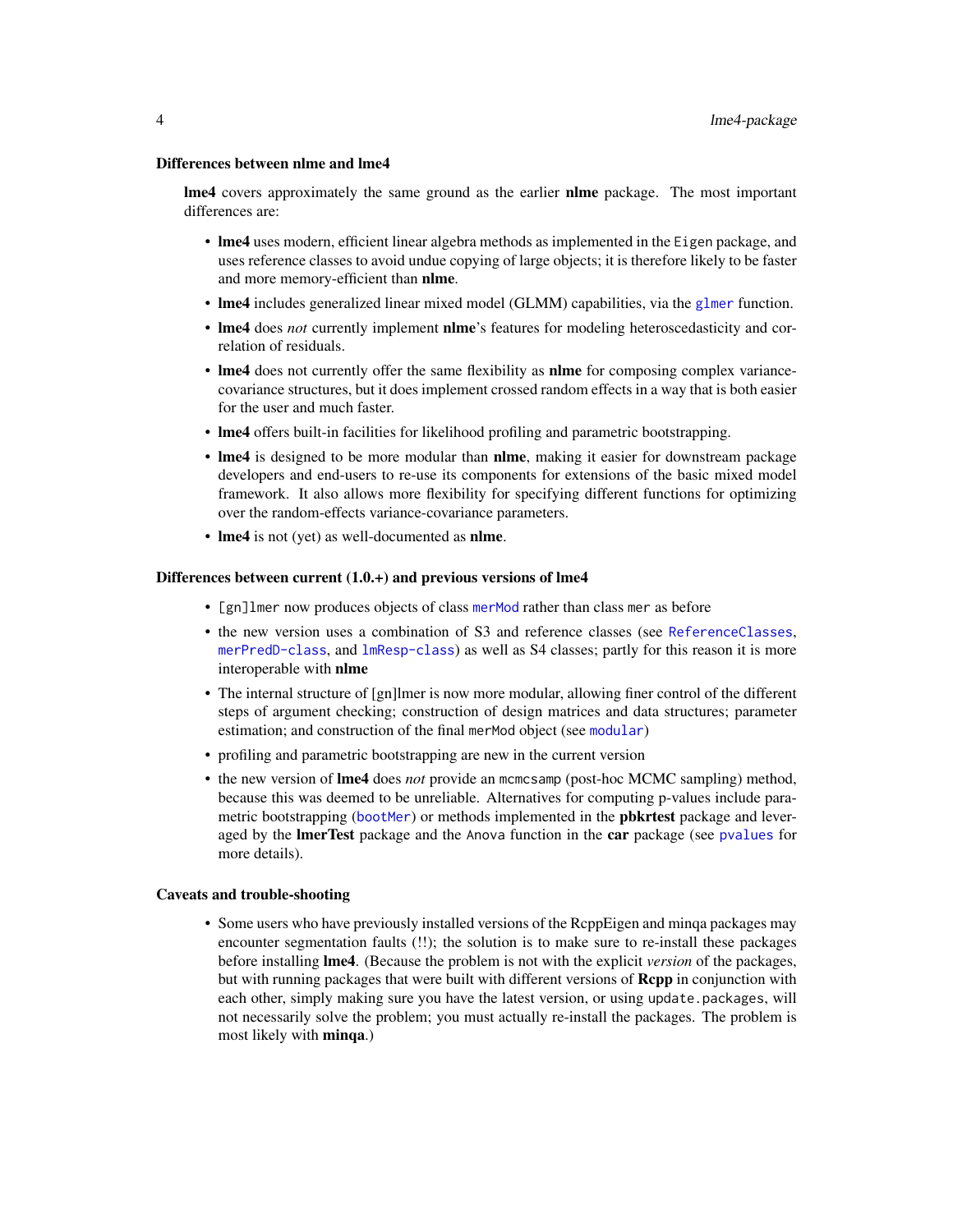<span id="page-4-0"></span>

#### **Description**

Data on genetic variation in responses to fertilization and simulated herbivory in *Arabidopsis*

## Usage

data("Arabidopsis")

# Format

A data frame with 625 observations on the following 8 variables.

reg region: a factor with 3 levels NL (Netherlands), SP (Spain), SW (Sweden)

popu population: a factor with the form n.R representing a population in region R

gen genotype: a factor with 24 (numeric-valued) levels

rack a nuisance factor with 2 levels, one for each of two greenhouse racks

nutrient fertilization treatment/nutrient level (1, minimal nutrients or 8, added nutrients)

amd simulated herbivory or "clipping" (apical meristem damage): unclipped (baseline) or clipped

status a nuisance factor for germination method (Normal, Petri.Plate, or Transplant)

total.fruits total fruit set per plant (integer)

#### Source

From Josh Banta

## References

Joshua A. Banta, Martin H. H Stevens, and Massimo Pigliucci (2010) A comprehensive test of the 'limiting resources' framework applied to plant tolerance to apical meristem damage. *Oikos* 119(2), 359–369; <http://dx.doi.org/10.1111/j.1600-0706.2009.17726.x>

```
data(Arabidopsis)
summary(Arabidopsis[,"total.fruits"])
table(gsub("[0-9].","",levels(Arabidopsis[,"popu"])))
library(lattice)
stripplot(log(total.fruits+1) ~ amd|nutrient, data = Arabidopsis,
          groups = gen,
          strip=strip.custom(strip.names=c(TRUE,TRUE)),
          type=c('p','a'), ## points and panel-average value --
          ## see ?panel.xyplot
          scales=list(x=list(rot=90)),
          main="Panel: nutrient, Color: genotype")
```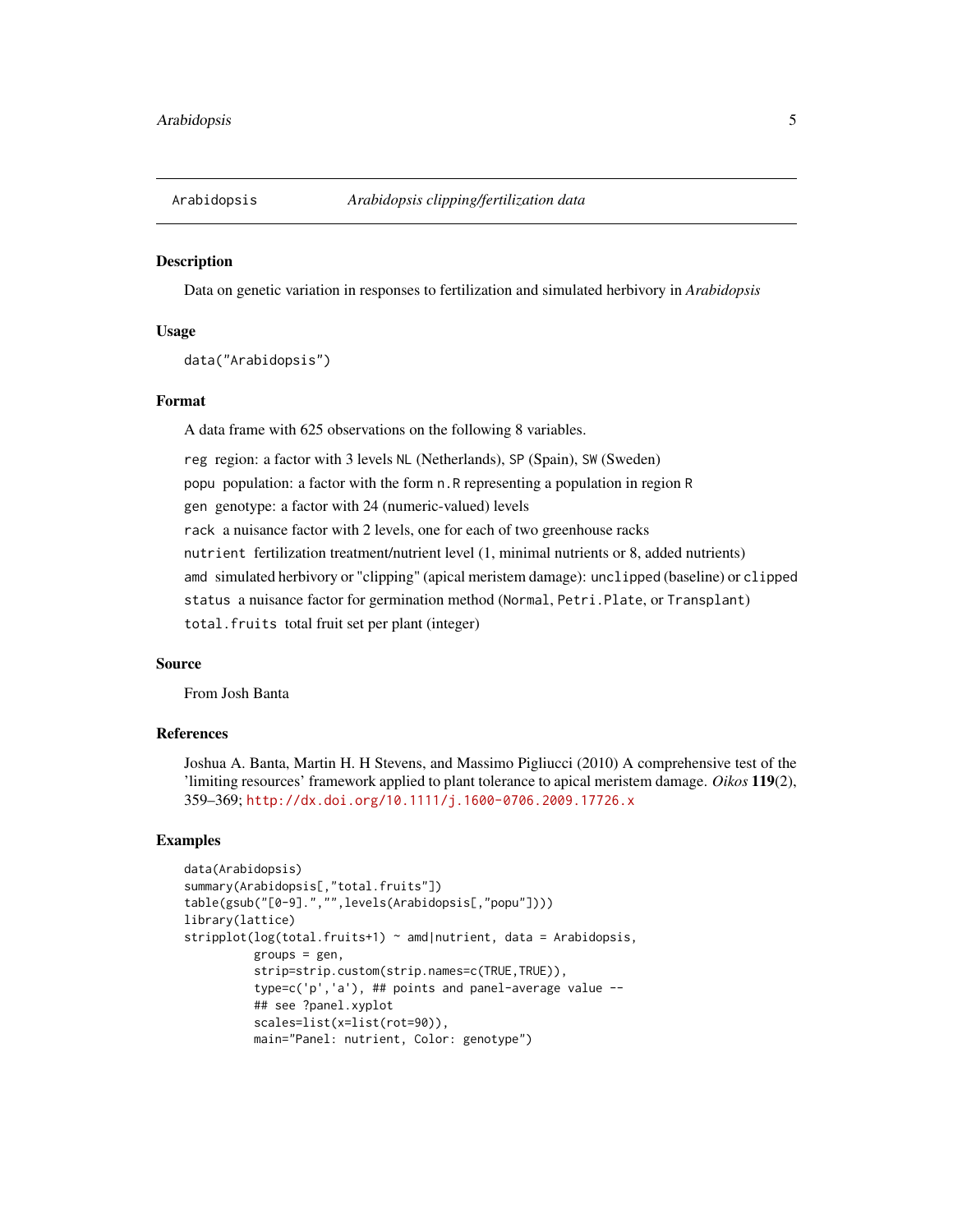<span id="page-5-1"></span><span id="page-5-0"></span>

# Description

Perform model-based (Semi-)parametric bootstrap for mixed models.

# Usage

```
bootMer(x, FUN, nsim = 1, seed = NULL, use.u = FALSE, re.form=NA,
type = c("parametric", "semiparametric"),
verbose = FALSE, .progress = "none", PBargs = list(),
parallel = c("no", "multicore", "snow"),
ncpus = getOption("boot.ncpus", 1L), cl = NULL)
```
# Arguments

| X         | a fitted merMod object: see lmer, glmer, etc.                                                                                                                                                                                                                                                                                  |
|-----------|--------------------------------------------------------------------------------------------------------------------------------------------------------------------------------------------------------------------------------------------------------------------------------------------------------------------------------|
| FUN       | a function taking a fitted merMod object as input and returning the <i>statistic</i> of<br>interest, which must be a (possibly named) numeric vector.                                                                                                                                                                          |
| nsim      | number of simulations, positive integer; the bootstrap $B$ (or $R$ ).                                                                                                                                                                                                                                                          |
| seed      | optional argument to set. seed.                                                                                                                                                                                                                                                                                                |
| use.u     | logical, indicating whether the spherical random effects should be simulated /<br>bootstrapped as well. If TRUE, they are not changed, and all inference is condi-<br>tional on these values. If FALSE, new normal deviates are drawn (see Details).                                                                           |
| re.form   | formula, NA (equivalent to use.u=FALSE), or NULL (equivalent to use.u=TRUE):<br>alternative to use u for specifying which random effects to incorporate. See<br>simulate.merMod for details.                                                                                                                                   |
| type      | character string specifying the type of bootstrap, "parametric" or "semiparametric";<br>partial matching is allowed.                                                                                                                                                                                                           |
| verbose   | logical indicating if progress should print output                                                                                                                                                                                                                                                                             |
| .progress | character string - type of progress bar to display. Default is "none"; the function<br>will look for a relevant *ProgressBar function, so "txt" will work in general;<br>"tk" is available if the tcltk package is loaded; or "win" on Windows systems.<br>Progress bars are disabled (with a message) for parallel operation. |
| PBargs    | a list of additional arguments to the progress bar function (the package authors<br>like list(style=3)).                                                                                                                                                                                                                       |
| parallel  | The type of parallel operation to be used (if any). If missing, the default is taken<br>from the option "boot.parallel" (and if that is not set, "no").                                                                                                                                                                        |
| ncpus     | integer: number of processes to be used in parallel operation: typically one<br>would choose this to be the number of available CPUs.                                                                                                                                                                                          |
| cl        | An optional <b>parallel</b> or snow cluster for use if $parallel = "snow".$ If not<br>supplied, a cluster on the local machine is created for the duration of the boot<br>call.                                                                                                                                                |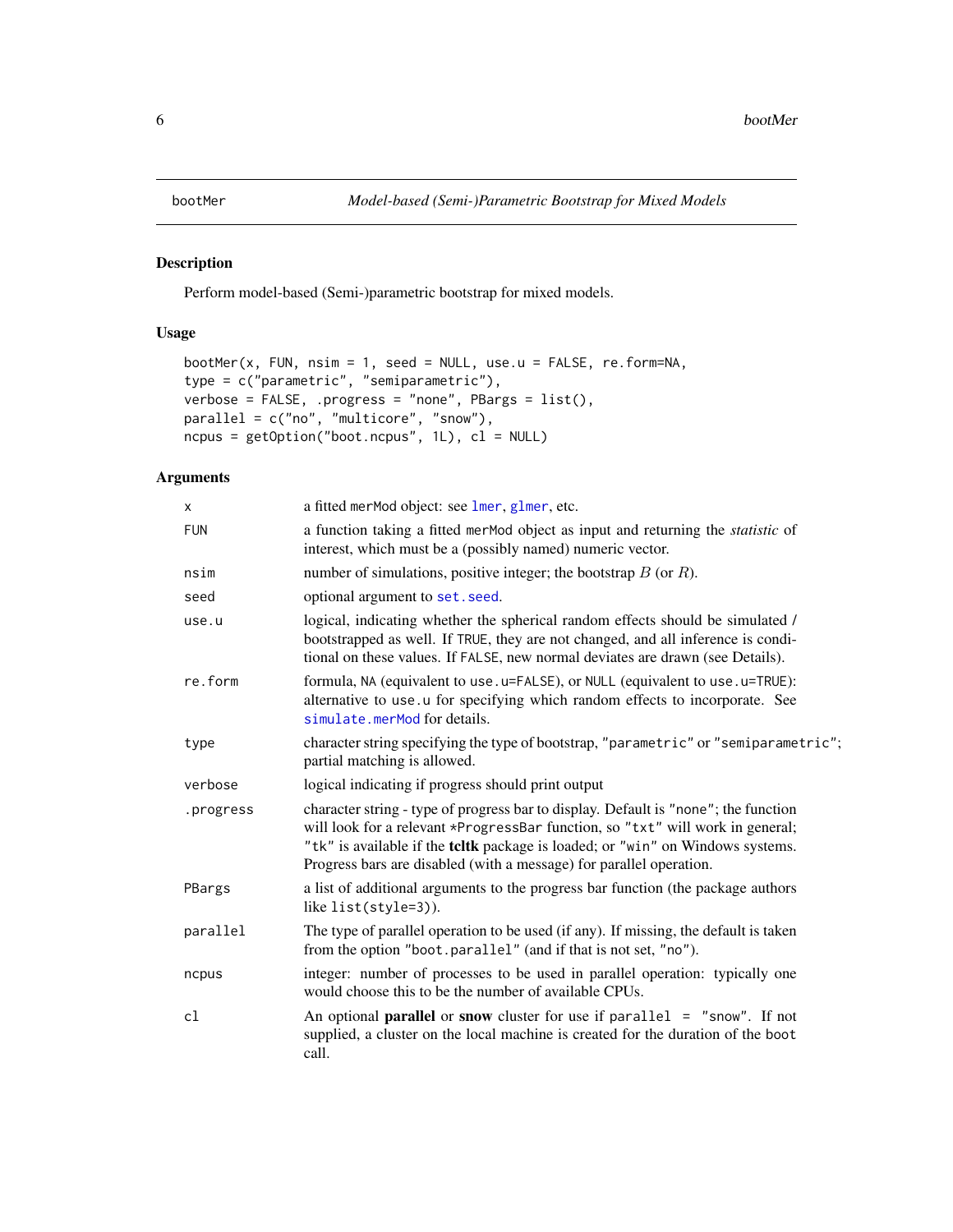#### bootMer 7

#### Details

The semi-parametric variant is only partially implemented, and we only provide a method for [lmer](#page-41-1) and [glmer](#page-28-1) results.

The working name for bootMer() was "simulestimate()", as it is an extension of simulate (see [simulate.merMod\)](#page-99-1), but we want to emphasize its potential for valid inference.

- If use.u is FALSE and type is "parametric", each simulation generates new values of both the "*spherical*" random effects u and the i.i.d. errors  $\epsilon$ , using **[rnorm\(](#page-0-0))** with parameters corresponding to the fitted model x.
- If use.u is TRUE and type=="parametric", only the i.i.d. errors (or, for GLMMs, response values drawn from the appropriate distributions) are resampled, with the values of  $u$  staying fixed at their estimated values.
- If use.u is TRUE and type=="semiparametric", the i.i.d. errors are sampled from the distribution of (response) residuals. (For GLMMs, the resulting sample will no longer have the same properties as the original sample, and the method may not make sense; a warning is generated.) The semiparametric bootstrap is currently an experimental feature, and therefore may not be stable.
- The case where use.u is FALSE and type=="semiparametric" is not implemented; Morris  $(2002)$  suggests that resampling from the estimated values of  $u$  is not good practice.

# Value

an object of S3 [class](#page-0-0) "boot", compatible with **boot** package's [boot\(](#page-0-0)) result.

#### **Note**

If you are using parallel="snow", you will need to run clusterEval $O(cl, library('lme4''))$ before calling bootMer to make sure that the lme4 package is loaded on all of the workers; you may additionally need to use [clusterExport](#page-0-0) if you are using a summary function that calls any objects from the environment.

## References

Davison, A.C. and Hinkley, D.V. (1997) *Bootstrap Methods and Their Application*. Cambridge University Press.

Morris, J. S. (2002). The BLUPs Are Not 'best' When It Comes to Bootstrapping. *Statistics & Probability Letters* 56(4): 425–430. doi:10.1016/S0167-7152(02)00041-X.

## See Also

- [confint.merMod](#page-11-1), for a more specific approach to bootstrap confidence intervals on parameters.
- [refit\(](#page-94-1)), or [PBmodcomp\(](#page-0-0)) from the **pbkrtest** package, for parametric bootstrap comparison of models.
- [boot\(](#page-0-0)), and then [boot.ci](#page-0-0), from the **boot** package.
- [profile-methods](#page-84-1), for likelihood-based inference, including confidence intervals.
- [pvalues](#page-91-1), for more general approaches to inference and p-value computation in mixed models.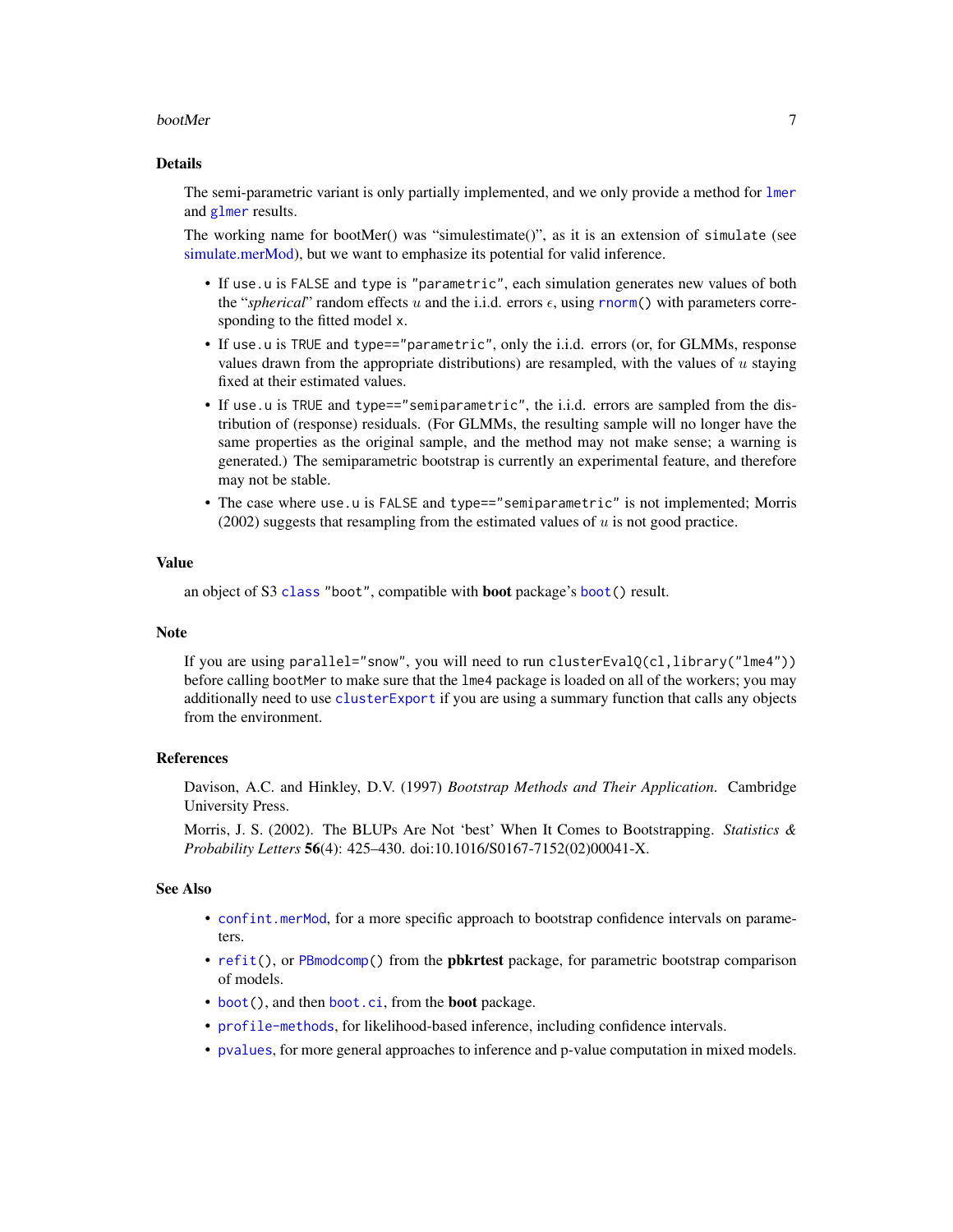```
fm01ML <- lmer(Yield ~ 1|Batch, Dyestuff, REML = FALSE)
## see ?"profile-methods"
mySumm \leq function(.) { s \leq sigma(.)
   c(beta =getME(., "beta"), sigma = s, sig01 = unname(s * getME(., "theta"))) }
(t0 <- mySumm(fm01ML)) # just three parameters
## alternatively:
mySumm2 <- function(.) {
   c(beta=fixef(.),sigma=sigma(.), sig01=sqrt(unlist(VarCorr(.))))
}
set.seed(101)
## 3.8s (on a 5600 MIPS 64bit fast(year 2009) desktop "AMD Phenom(tm) II X4 925"):
system.time( boo01 <- bootMer(fm01ML, mySumm, nsim = 100) )
## to "look" at it
if (requireNamespace("boot")) {
   boo01
   ## note large estimated bias for sig01
    ## (~30% low, decreases _slightly_ for nsim = 1000)
    ## extract the bootstrapped values as a data frame ...
   head(as.data.frame(boo01))
   ## ------ Bootstrap-based confidence intervals ------------
    ## warnings about "Some ... intervals may be unstable" go away
    ## for larger bootstrap samples, e.g. nsim=500
    ## intercept
    (bCI.1 <- boot::boot.ci(boo01, index=1, type=c("norm", "basic", "perc")))# beta
    ## Residual standard deviation - original scale:
    (bCI.2 <- boot::boot.ci(boo01, index=2, type=c("norm", "basic", "perc")))
    ## Residual SD - transform to log scale:
    (bCI.2L <- boot::boot.ci(boo01, index=2, type=c("norm", "basic", "perc"),
                       h = \log, hdot = function(.) 1/., hinv = exp))
    ## Among-batch variance:
    (bCI.3 <- boot::boot.ci(boo01, index=3, type=c("norm", "basic", "perc"))) # sig01
    ## Copy of unexported stats:::format.perc helper function
    format.perc <- function(probs, digits) {
       paste(format(100 * probs, trim = TRUE,
                     scientific = FALSE, digits = digits),
              "%")
    }
    ## Extract all CIs (somewhat awkward)
   bCI.tab <- function(b,ind=length(b$t0), type="perc", conf=0.95) {
       btab0 <- t(sapply(as.list(seq(ind)),
```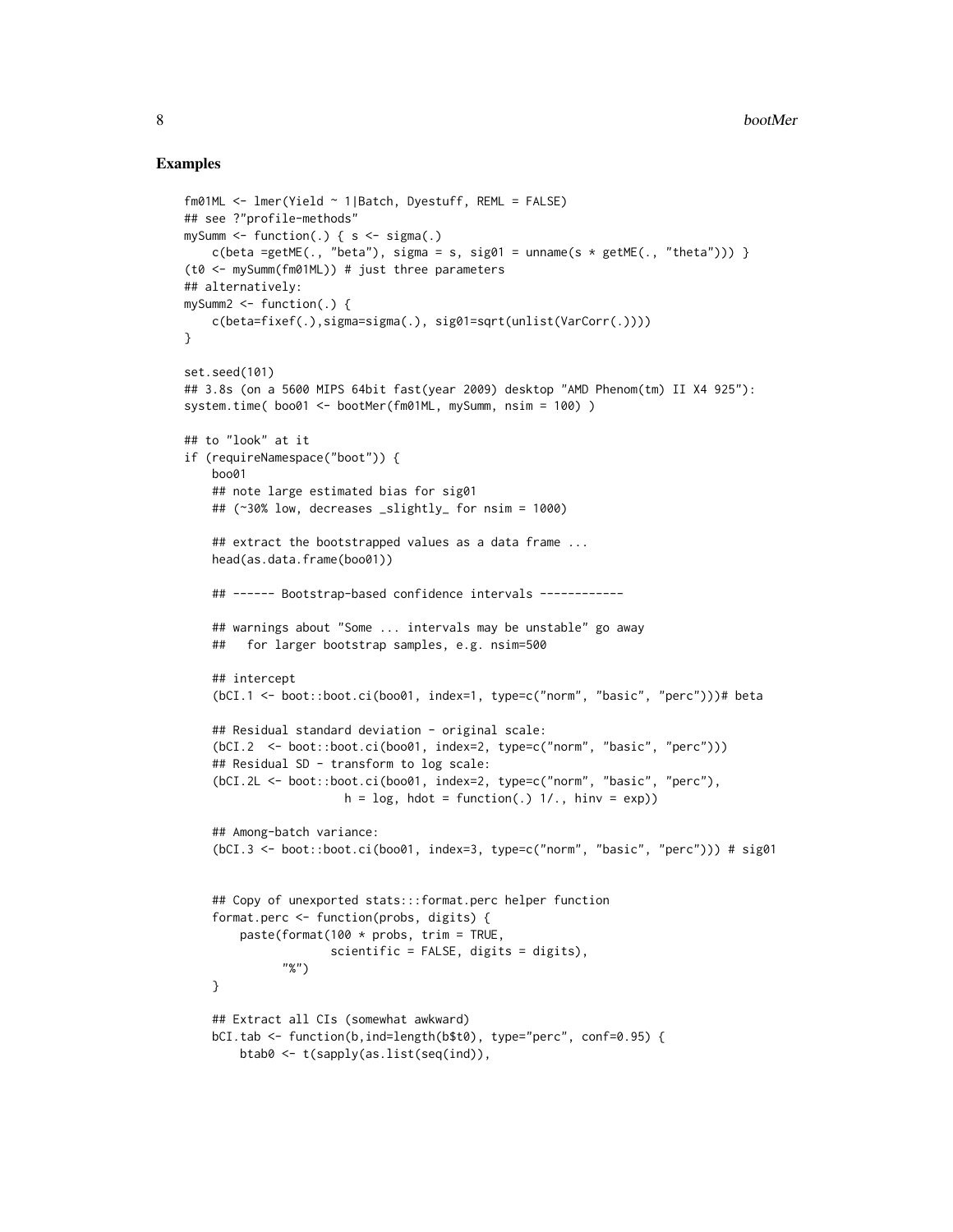<span id="page-8-0"></span>cake 9

```
function(i)
            boot::boot.ci(b,index=i,conf=conf, type=type)$percent))
        btab \leftarrow btab0[, 4:5]
        rownames(btab) <- names(b$t0)
        a \leftarrow (1 - \text{conf})/2a \leftarrow c(a, 1 - a)pct <- format.perc(a, 3)
        colnames(btab) <- pct
        return(btab)
    }
   bCI.tab(boo01)
    ## Graphical examination:
   plot(boo01,index=3)
    ## Check stored values from a longer (1000-replicate) run:
    (load(system.file("testdata","boo01L.RData", package="lme4")))# "boo01L"
    plot(boo01L, index=3)
    mean(boo01L$t[,"sig01"]==0) ## note point mass at zero!
} ## if boot package available
```
## cake *Breakage Angle of Chocolate Cakes*

#### Description

Data on the breakage angle of chocolate cakes made with three different recipes and baked at six different temperatures. This is a split-plot design with the recipes being whole-units and the different temperatures being applied to sub-units (within replicates). The experimental notes suggest that the replicate numbering represents temporal ordering.

#### Format

A data frame with 270 observations on the following 5 variables.

replicate a factor with levels 1 to 15

recipe a factor with levels A, B and C

temperature an ordered factor with levels 175 < 185 < 195 < 205 < 215 < 225

angle a numeric vector giving the angle at which the cake broke.

temp numeric value of the baking temperature (degrees F).

# Details

The replicate factor is nested within the recipe factor, and temperature is nested within replicate.

## Source

Original data were presented in Cook (1938), and reported in Cochran and Cox (1957, p. 300). Also cited in Lee, Nelder and Pawitan (2006).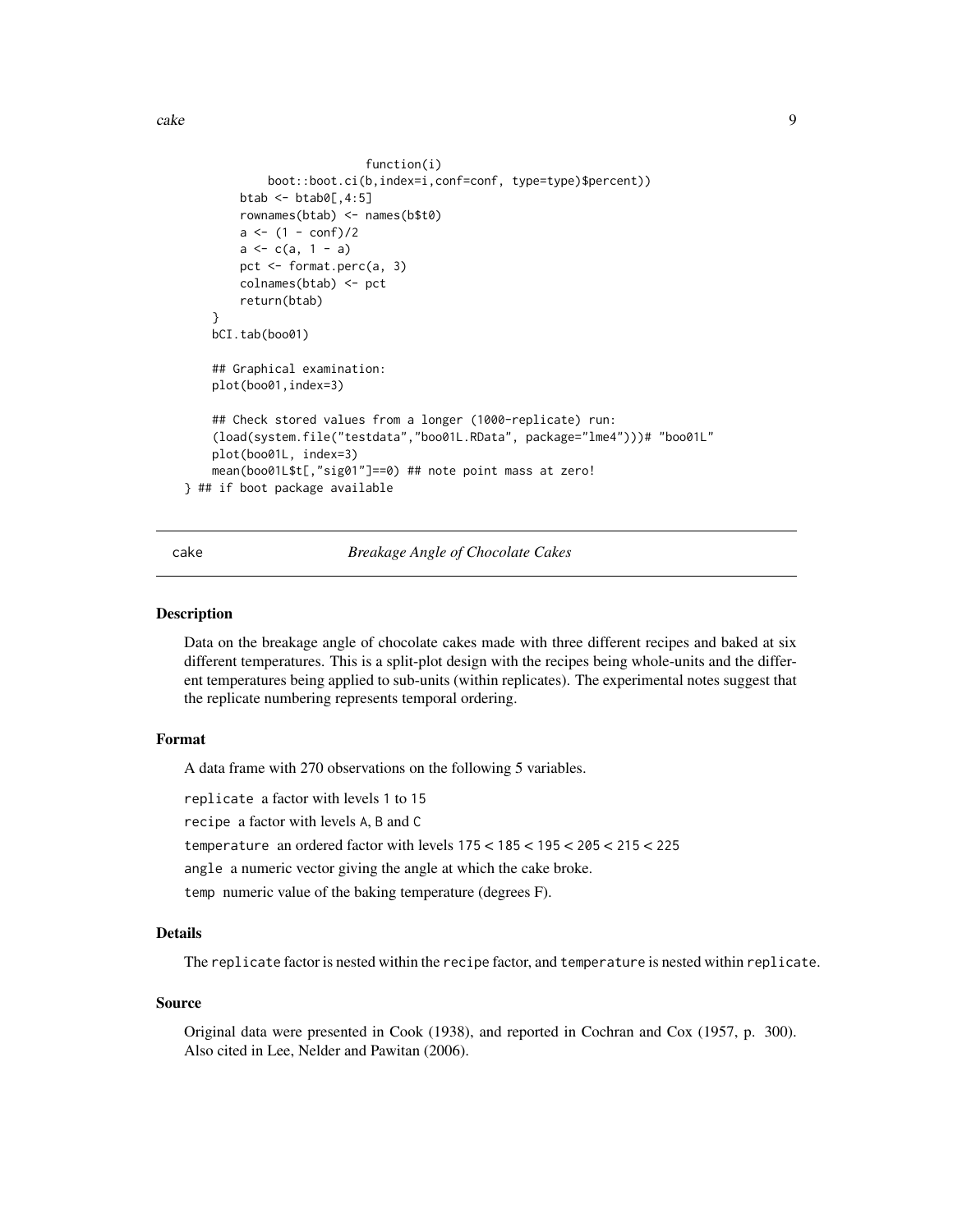<span id="page-9-0"></span>Cook, F. E. (1938) *Chocolate cake, I. Optimum baking temperature*. Master's Thesis, Iowa State College.

Cochran, W. G., and Cox, G. M. (1957) *Experimental designs*, 2nd Ed. New York, John Wiley \& Sons.

Lee, Y., Nelder, J. A., and Pawitan, Y. (2006) *Generalized linear models with random effects. Unified analysis via H-likelihood*. Boca Raton, Chapman and Hall/CRC.

#### Examples

```
str(cake)
## 'temp' is continuous, 'temperature' an ordered factor with 6 levels
(fm1 <- lmer(angle ~ recipe * temperature + (1|recipe:replicate), cake, REML= FALSE))
(fm2 <- lmer(angle ~ recipe + temperature + (1|recipe:replicate), cake, REML= FALSE))
(fm3 <- lmer(angle ~ recipe + temp + (1|recipe:replicate), cake, REML= FALSE))
## and now "choose" :
anova(fm3, fm2, fm1)
```
#### cbpp *Contagious bovine pleuropneumonia*

## Description

Contagious bovine pleuropneumonia (CBPP) is a major disease of cattle in Africa, caused by a mycoplasma. This dataset describes the serological incidence of CBPP in zebu cattle during a follow-up survey implemented in 15 commercial herds located in the Boji district of Ethiopia. The goal of the survey was to study the within-herd spread of CBPP in newly infected herds. Blood samples were quarterly collected from all animals of these herds to determine their CBPP status. These data were used to compute the serological incidence of CBPP (new cases occurring during a given time period). Some data are missing (lost to follow-up).

# Format

A data frame with 56 observations on the following 4 variables.

herd A factor identifying the herd (1 to 15).

incidence The number of new serological cases for a given herd and time period.

size A numeric vector describing herd size at the beginning of a given time period.

period A factor with levels 1 to 4.

# Details

Serological status was determined using a competitive enzyme-linked immuno-sorbent assay (cELISA).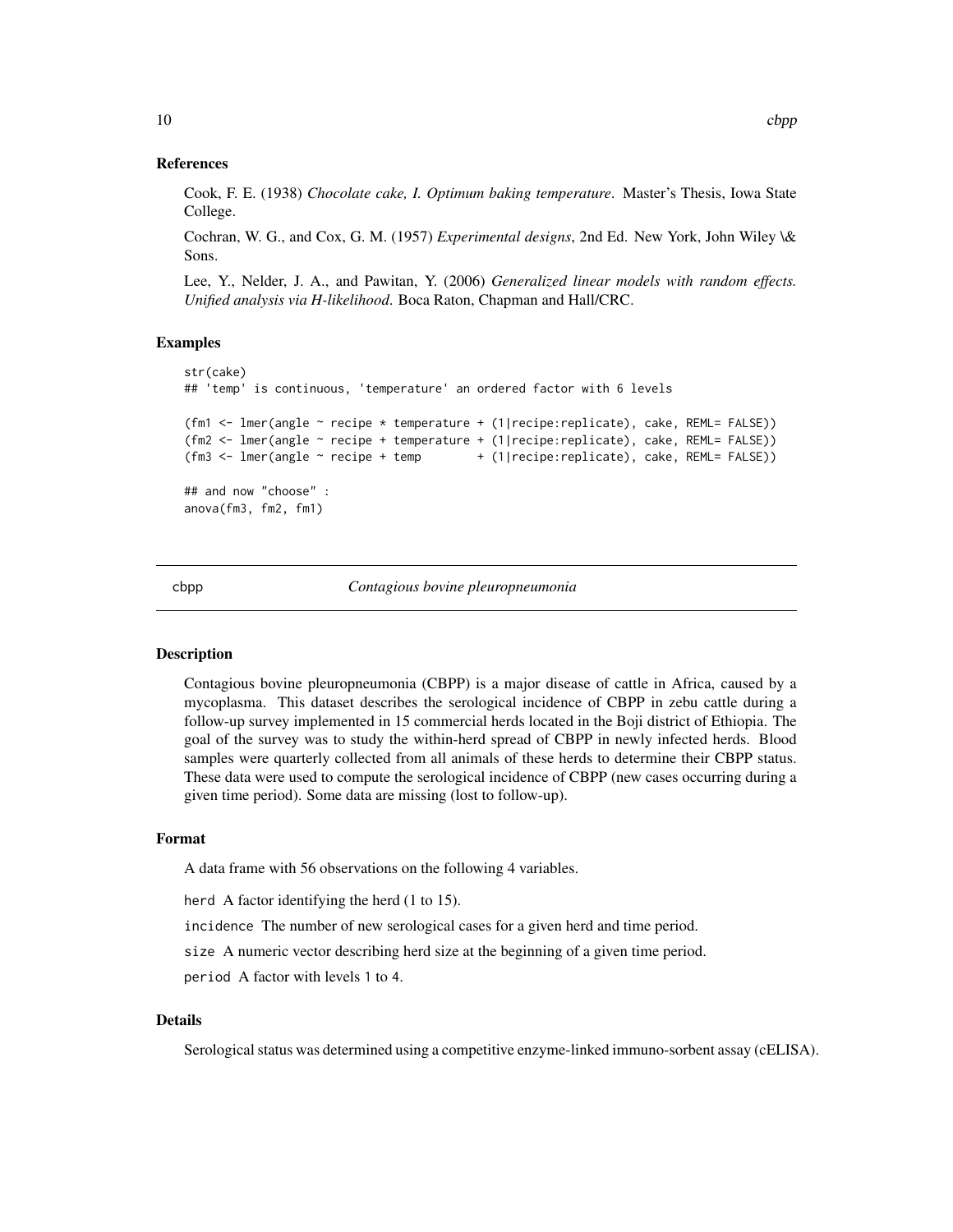#### <span id="page-10-0"></span>checkConv 11

#### Source

Lesnoff, M., Laval, G., Bonnet, P., Abdicho, S., Workalemahu, A., Kifle, D., Peyraud, A., Lancelot, R., Thiaucourt, F. (2004) Within-herd spread of contagious bovine pleuropneumonia in Ethiopian highlands. *Preventive Veterinary Medicine* 64, 27–40.

#### Examples

```
## response as a matrix
(m1 <- glmer(cbind(incidence, size - incidence) ~ period + (1 | herd),
             family = binomial, data = cbpp))
## response as a vector of probabilities and usage of argument "weights"
m1p \le glmer(incidence / size \sim period + (1 | herd), weights = size,
             family = binomial, data = cbpp)
## Confirm that these are equivalent:
stopifnot(all.equal(fixef(m1), fixef(m1p), tolerance = 1e-5),
          all.equal(ranef(m1), ranef(m1p), tolerance = 1e-5))
## GLMM with individual-level variability (accounting for overdispersion)
cbpp$obs <- 1:nrow(cbpp)
(m2 <- glmer(cbind(incidence, size - incidence) \sim period + (1 | herd) + (1|obs),
```

```
family = binomial, data = cbpp))
```
checkConv *Extended Convergence Checking*

## Description

Primarily internal code for checking optimization convergence, see [convergence](#page-13-1) for a more detailed discussion.

# Usage

checkConv(derivs, coefs, ctrl, lbound, debug = FALSE)

# Arguments

| derivs | typically the "derivs" attribute of optimizeLmer(); with "gradients" and possi-<br>bly "Hessian" component                                                                                 |
|--------|--------------------------------------------------------------------------------------------------------------------------------------------------------------------------------------------|
| coefs  | current coefficient estimates                                                                                                                                                              |
| ctrl   | list of lists, each with action character strings specifying what should hap-<br>pen when a check triggers, and tol numerical tolerances, as is the result of<br>lmerControl()\$checkConv. |
| lbound | vector of lower bounds for random-effects parameters only (length is taken to<br>determine number of RE parameters)                                                                        |
| debug  | enable debugging output, useful if some checks are on "ignore", but would "trig-<br>ger"                                                                                                   |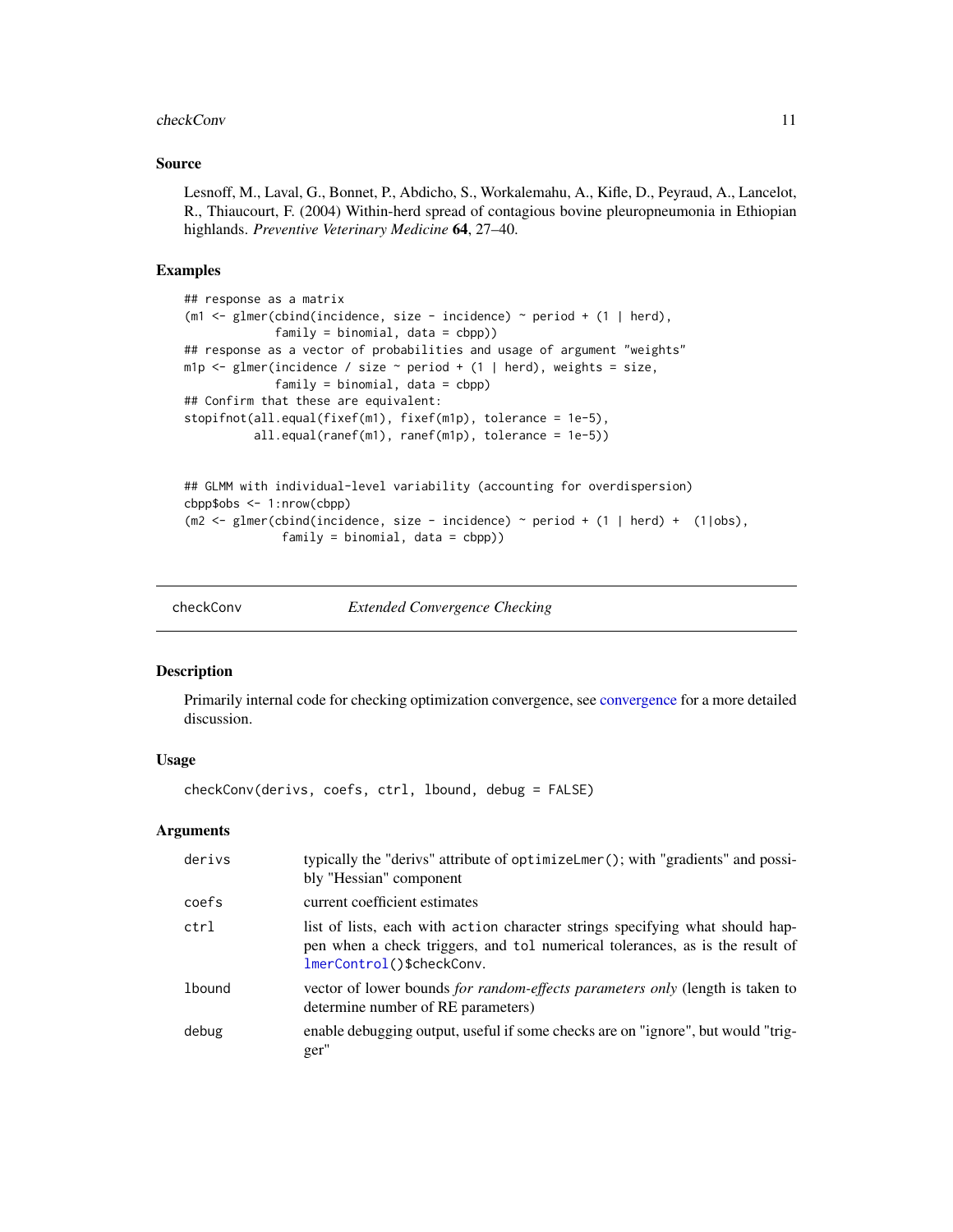# Value

| A result list containing |                                                                    |  |
|--------------------------|--------------------------------------------------------------------|--|
| code                     | The return code for the check                                      |  |
| messages                 | A character vector of warnings and messages generated by the check |  |

# See Also

[convergence](#page-13-1)

<span id="page-11-1"></span>confint.merMod *Compute Confidence Intervals for Parameters of a [ng]lmer Fit*

# Description

Compute confidence intervals on the parameters of a \*lmer() model fit (of class["merMod"](#page-54-1)).

# Usage

```
## S3 method for class 'merMod'
confint(object, parm, level = 0.95,method = c("profile", "Wald", "boot"), zeta,
nsim = 500,
        boot.type = c("perc", "basic", "norm"),FUN = NULL, quiet = FALSE,
oldNames = TRUE, ...)## S3 method for class 'thpr'
confint(object, parm, level = 0.95,zeta, non.mono.tol=1e-2,
...)
```
# Arguments

| object | a fitted [ng] lmer model or profile                                                                                                                                                                                                                                                                                                                   |
|--------|-------------------------------------------------------------------------------------------------------------------------------------------------------------------------------------------------------------------------------------------------------------------------------------------------------------------------------------------------------|
| parm   | parameters for which intervals are sought. Specified by an integer vector of<br>positions, character vector of parameter names, or (unless doing parametric<br>bootstrapping with a user-specified bootstrap function) "theta_" or "beta_"<br>to specify variance-covariance or fixed effects parameters only: see the which<br>parameter of profile. |
| level  | confidence level $< 1$ , typically above 0.90.                                                                                                                                                                                                                                                                                                        |
| method | a character string determining the method for computing the confidence inter-<br>vals.                                                                                                                                                                                                                                                                |
| zeta   | (for method = "profile" only:) likelihood cutoff (if not specified, as by de-<br>fault, computed from level).                                                                                                                                                                                                                                         |
| nsim   | number of simulations for parametric bootstrap intervals.                                                                                                                                                                                                                                                                                             |
|        |                                                                                                                                                                                                                                                                                                                                                       |

<span id="page-11-0"></span>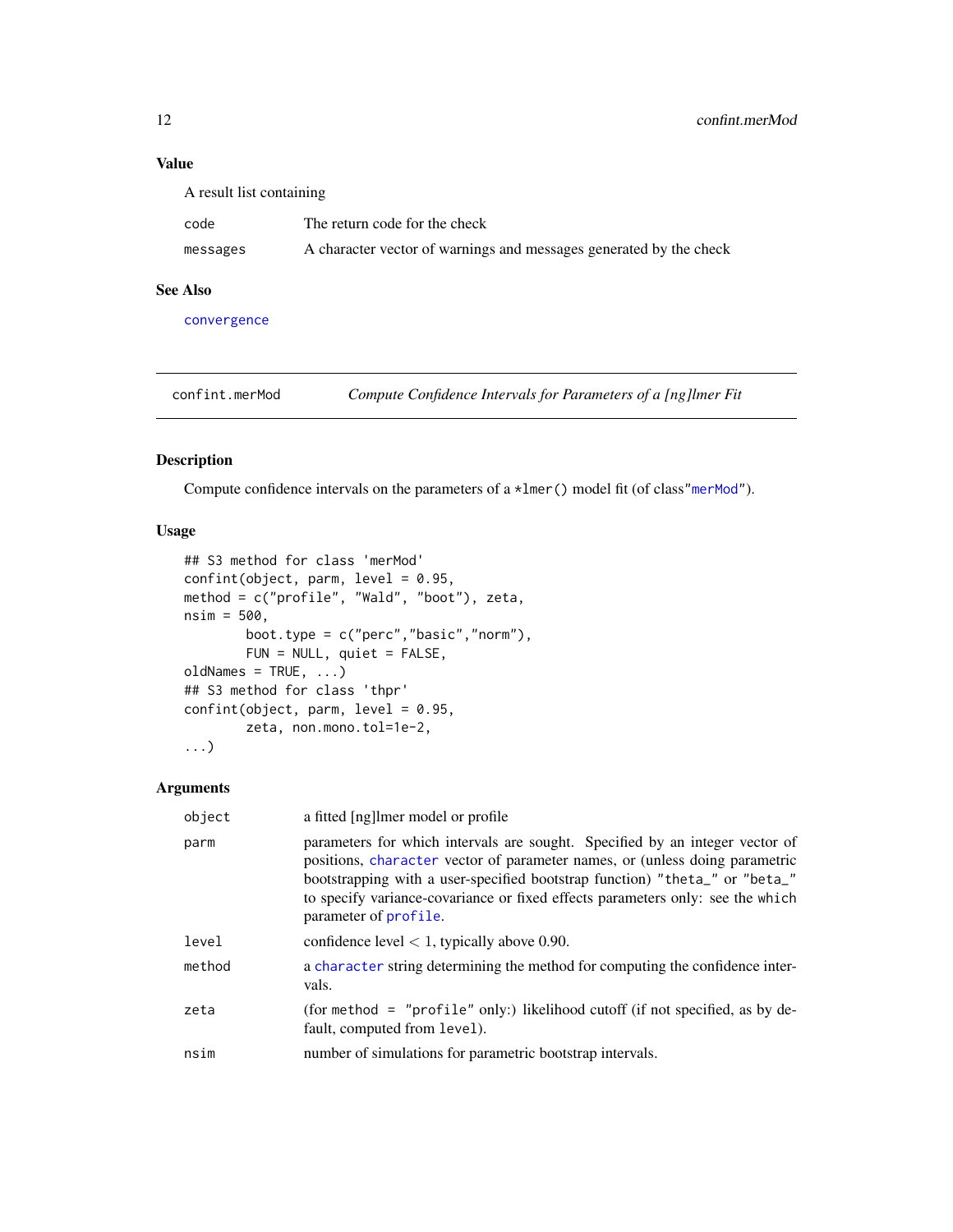| <b>FUN</b>   | bootstrap function; if NULL, an internal function that returns the fixed-effect pa-<br>rameters as well as the random-effect parameters on the standard deviation/correlation<br>scale will be used. See bootMer for details. |
|--------------|-------------------------------------------------------------------------------------------------------------------------------------------------------------------------------------------------------------------------------|
| boot.type    | bootstrap confidence interval type, as described in boot.ci. (Methods 'stud'<br>and 'bca' are unavailable because they require additional components to be cal-<br>culated.)                                                  |
| quiet        | (logical) suppress messages about computationally intensive profiling?                                                                                                                                                        |
| oldNames     | (logical) use old-style names for variance-covariance parameters, e.g. ".sig01",<br>rather than newer (more informative) names such as "sd_(Intercept) Subject"?<br>(See signames argument to profile).                       |
| non.mono.tol | tolerance for detecting a non-monotonic profile and warning/falling back to lin-<br>ear interpolation                                                                                                                         |
| .            | additional parameters to be passed to profile.merMod or bootMer, respec-<br>tively.                                                                                                                                           |

#### Details

Depending on the method specified, confint() computes confidence intervals by

- "profile": computing a likelihood profile and finding the appropriate cutoffs based on the likelihood ratio test;
- "Wald": approximating the confidence intervals (of fixed-effect parameters only; all variancecovariance parameters CIs will be returned as NA) based on the estimated local curvature of the likelihood surface;
- "boot": performing parametric bootstrapping with confidence intervals computed from the bootstrap distribution according to boot.type (see [bootMer](#page-5-1), [boot.ci](#page-0-0)).

# Value

a numeric table ([matrix](#page-0-0) with column and row names) of confidence intervals; the confidence intervals are computed on the standard deviation scale.

## Note

The default method "profile" amounts to

```
confint(profile(object, which=parm), signames=oldNames, ...),
       level, zeta)
```
where the [profile](#page-0-0) method [profile.merMod](#page-84-2) does almost all the computations. Therefore it is typically advisable to store the [profile\(.\)](#page-84-2) result, say in pp, and then use confint(pp, level= $\star$ ) e.g., for different levels.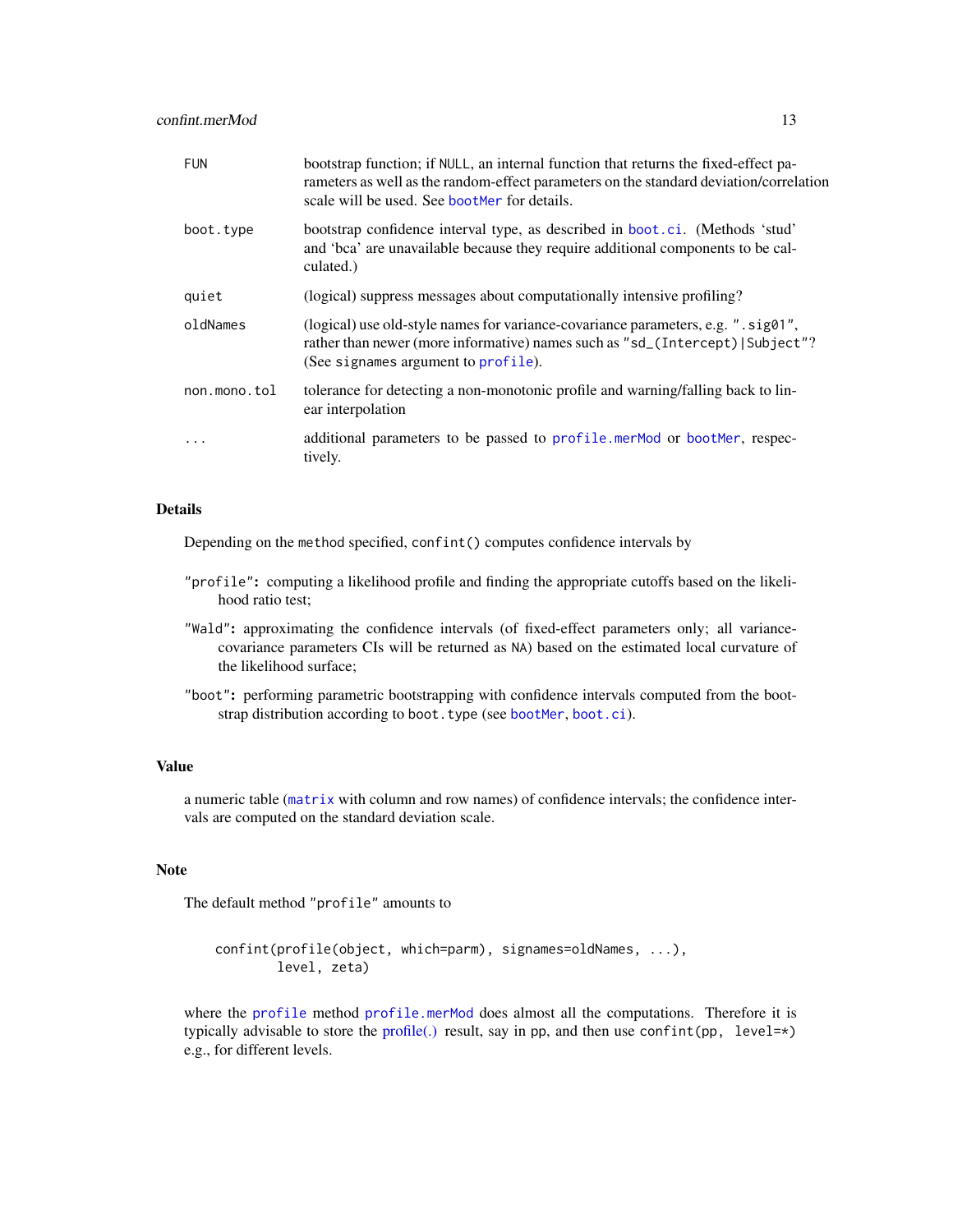#### <span id="page-13-0"></span>Examples

```
fm1 <- lmer(Reaction ~ Days + (Days|Subject), sleepstudy)
fm1W <- confint(fm1, method="Wald")# very fast, but ....
fm1W
(fm2 <- lmer(Reaction ~ Days + (Days || Subject), sleepstudy))
(CI2 <- confint(fm2, maxpts = 8)) # method = "profile"; 8: to be much faster
testLevel <- if (nzchar(s <- Sys.getenv("LME4_TEST_LEVEL"))) as.numeric(s) else 1
if(interactive() || testLevel >= 3) {
 ## ~20 seconds, MacBook Pro laptop
 system.time(fm1P <- confint(fm1, method="profile", ## default
                             oldNames = FALSE))
 \# \approx 40 seconds
 system.time(fm1B <- confint(fm1, method="boot",
                             .progress="txt", PBargs=list(style=3)))
} else
 load(system.file("testdata","confint_ex.rda",package="lme4"))
fm1P
fm1B
```
<span id="page-13-1"></span>convergence *Assessing Convergence for Fitted Models*

#### **Description**

The lme4 package uses general-purpose nonlinear optimizers (e.g. Nelder-Mead or Powell's BOBYQA method) to estimate the variance-covariance matrices of the random effects. Assessing reliably whether such algorithms have converged is difficult. For example, evaluating the [Karush-Kuhn-](http://en.wikipedia.org/wiki/Karush%E2%80%93Kuhn%E2%80%93Tucker_conditions)[Tucker conditions](http://en.wikipedia.org/wiki/Karush%E2%80%93Kuhn%E2%80%93Tucker_conditions) (convergence criteria which in the simplest case of non-constrained optimization reduce to showing that the gradient is zero and the Hessian is positive definite) is challenging because of the difficulty of evaluating the gradient and Hessian.

We (the lme4 authors and maintainers) are still in the process of finding the best strategies for testing convergence. Some of the relevant issues are

- the gradient and Hessian are the basic ingredients of KKT-style testing, but when they have to be estimated by finite differences (as in the case of lme4; direct computation of derivatives based on analytic expressions may eventually be available for some special classes, but we have not yet implemented them) they may not be sufficiently accurate for reliable convergence testing.
- The Hessian computation in particular represents a difficult tradeoff between computational expense and accuracy. At present the Hessian computations used for convergence checking (and for estimating standard errors of fixed-effect parameters for GLMMs) follow the ordinal package in using a naive but computationally cheap centered finite difference computation (with a fixed step size of  $10^{-4}$ ). A more reliable but more expensive approach is to use [Richardson extrapolation,](http://en.wikipedia.org/wiki/Richardson_extrapolation) as implemented in the numDeriv package.
- it is important to scale the estimated gradient at the estimate appropriately; two reasonable approaches are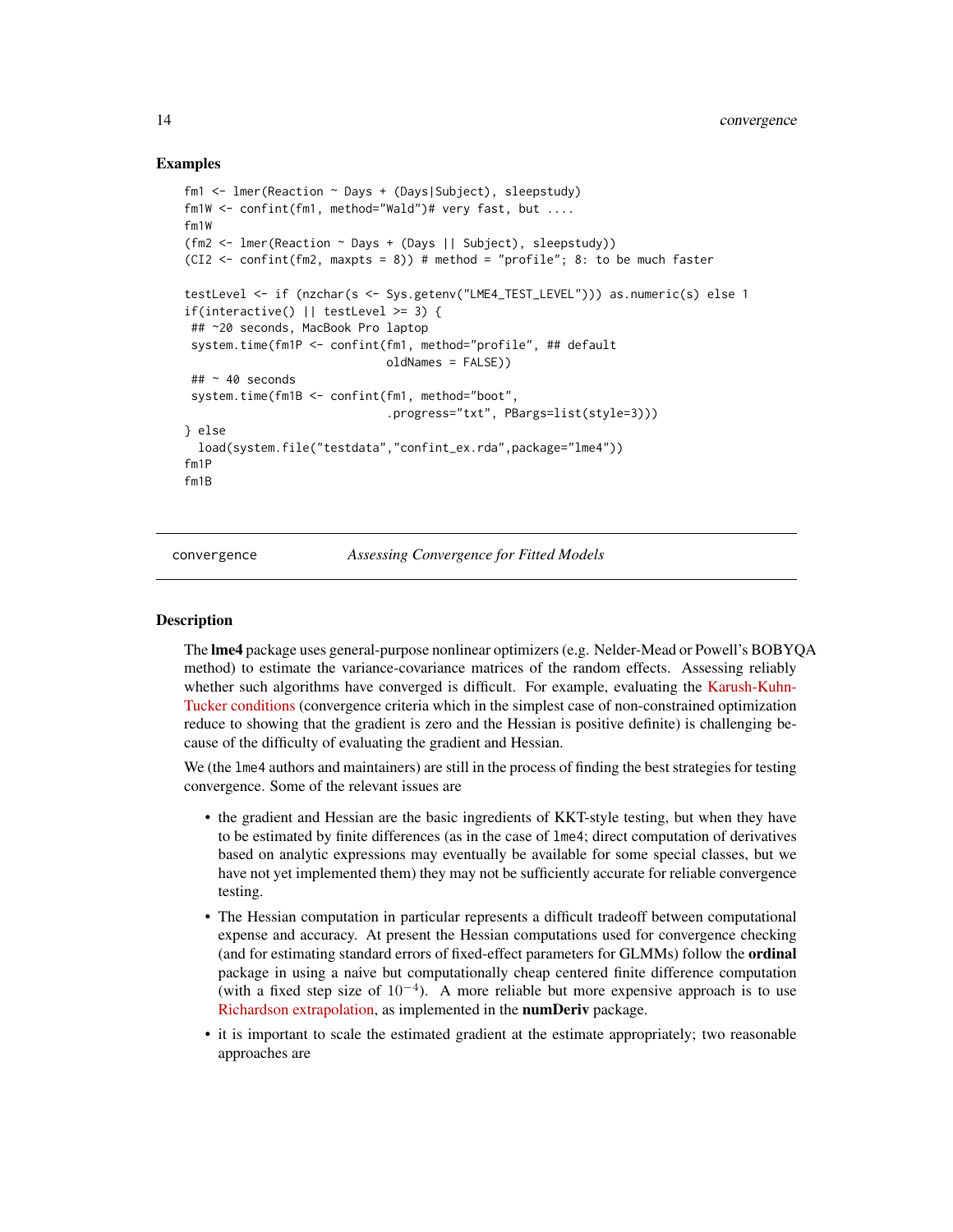#### convergence 15

- 1. don't scale random-effects (Cholesky) gradients, since these are essentially already unitless (for LMMs they are scaled relative to the residual variance; for GLMMs they are scaled relative to the sampling variance of the conditional distribution); for GLMMs, scale fixed-effect gradients by the standard deviations of the corresponding input variable, or
- 2. scale gradients by the inverse Cholesky factor of the Hessian, equivalent to scaling by the estimated Wald standard error of the estimated parameters. The latter approach is used in the current version of **lme4**; it has the disadvantage that it requires us to estimate the Hessian (although the Hessian is required [for reliable estimation of the fixed-effect](https://github.com/lme4/lme4/issues/47) [standard errors for GLMMs](https://github.com/lme4/lme4/issues/47) in any case).
- Exploratory analyses suggest that (1) the naive estimation of the Hessian may fail for large data sets (number of observations greater than approximately  $10<sup>5</sup>$ ); (2) the magnitude of the scaled gradient increases with sample size, so that warnings will occur even for apparently well-behaved fits with large data sets.

If you do see convergence warnings, and want to trouble-shoot/double-check the results, the following steps are recommended (examples are given below):

- double-check the model specification and the data for mistakes
- center and scale continuous predictor variables (e.g. with [scale](#page-0-0))
- check for singularity: if any of the diagonal elements of the Cholesky factor are zero or very small, the convergence testing methods may be inappropriate (see examples)
- double-check the Hessian calculation with the more expensive Richardson extrapolation method (see examples)
- restart the fit from the apparent optimum, or from a point perturbed slightly away from the optimum
- try all available optimizers (e.g. several different implementations of BOBYQA and Nelder-Mead, L-BFGS-B from optim, nlminb, ...) via the allFit() function, see '5.' in the examples. While this will of course be slow for large fits, we consider it the gold standard; if all optimizers converge to values that are practically equivalent, then we would consider the convergence warnings to be false positives.

To quote Douglas Adams, [we apologize for the inconvenience.](http://en.wikipedia.org/wiki/So_Long,_and_Thanks_for_All_the_Fish)

#### See Also

[lmerControl](#page-44-1)

```
fm1 <- lmer(Reaction ~ Days + (Days | Subject), sleepstudy)
## 1. center and scale predictors:
ss.CS <- transform(sleepstudy, Days=scale(Days))
fm1.CS <- update(fm1, data=ss.CS)
## 2. check singularity
diag.vals <- getME(fm1,"theta")[getME(fm1,"lower") == 0]
any(diag.vals < 1e-6) # FALSE
```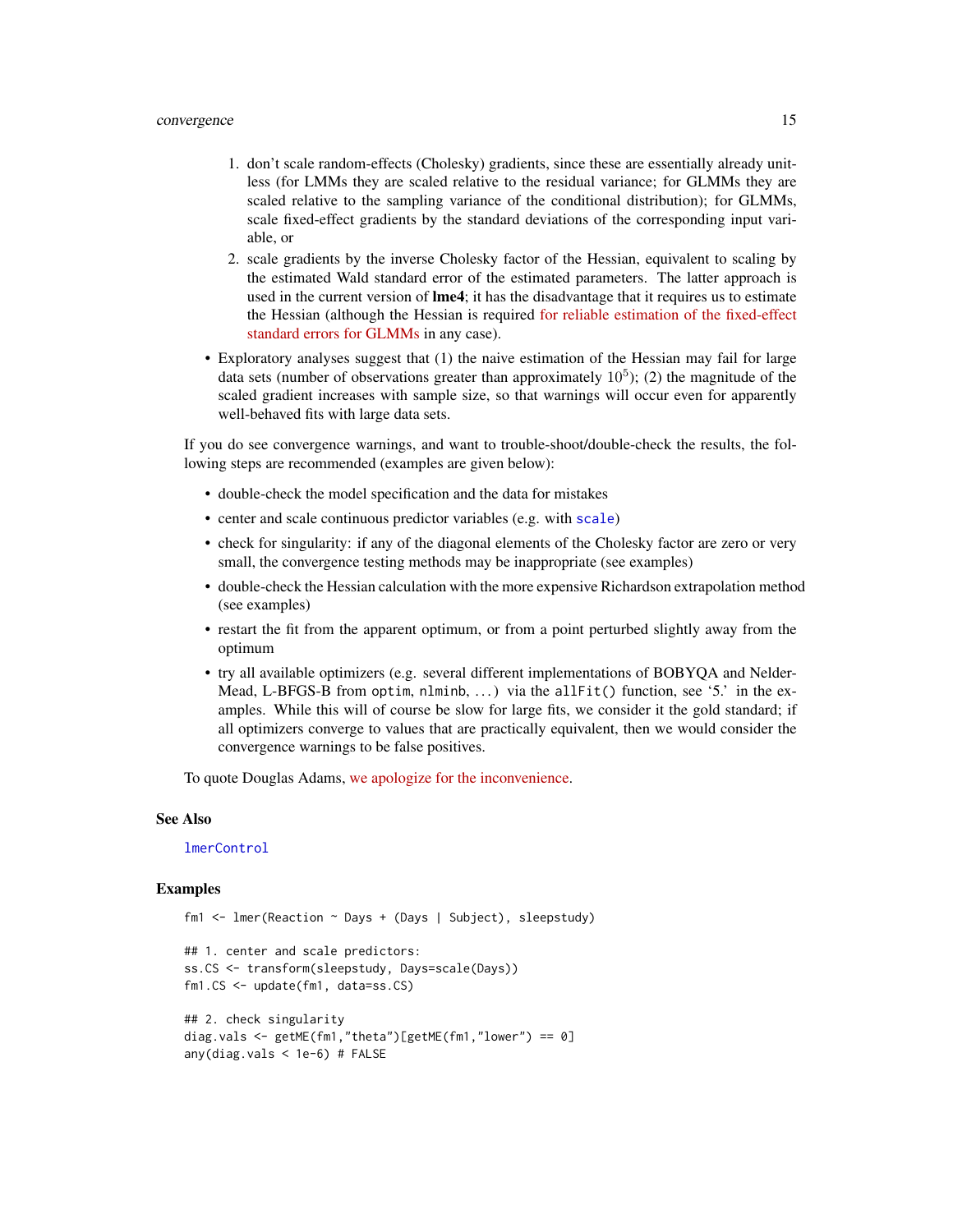#### <span id="page-15-0"></span>16 devcomp

```
## 3. recompute gradient and Hessian with Richardson extrapolation
devfun <- update(fm1, devFunOnly=TRUE)
if (isLMM(fm1)) {
   pars <- getME(fm1,"theta")
} else {
   ## GLMM: requires both random and fixed parameters
   pars <- getME(fm1, c("theta","fixef"))
}
if (require("numDeriv")) {
   cat("hess:\n"); print(hess <- hessian(devfun, unlist(pars)))
   cat("grad:\n"); print(grad <- grad(devfun, unlist(pars)))
   cat("scaled gradient:\n")
   print(scgrad <- solve(chol(hess), grad))
}
## compare with internal calculations:
fm1@optinfo$derivs
## 4. restart the fit from the original value (or
## a slightly perturbed value):
fm1.restart <- update(fm1, start=pars)
## 5. try all available optimizers
 source(system.file("utils", "allFit.R", package="lme4"))
 fm1.all <- allFit(fm1)
 ss <- summary(fm1.all)
 ss$ fixef ## extract fixed effects
 ss$ llik ## log-likelihoods
 ss$ sdcor ## SDs and correlations
 ss$ theta ## Cholesky factors
 ss$ which.OK ## which fits worked
```
devcomp *Extract the deviance component list*

#### Description

Return the deviance component list

#### Usage

```
devcomp(x)
```
#### Arguments

x a fitted model of class [merMod](#page-54-1)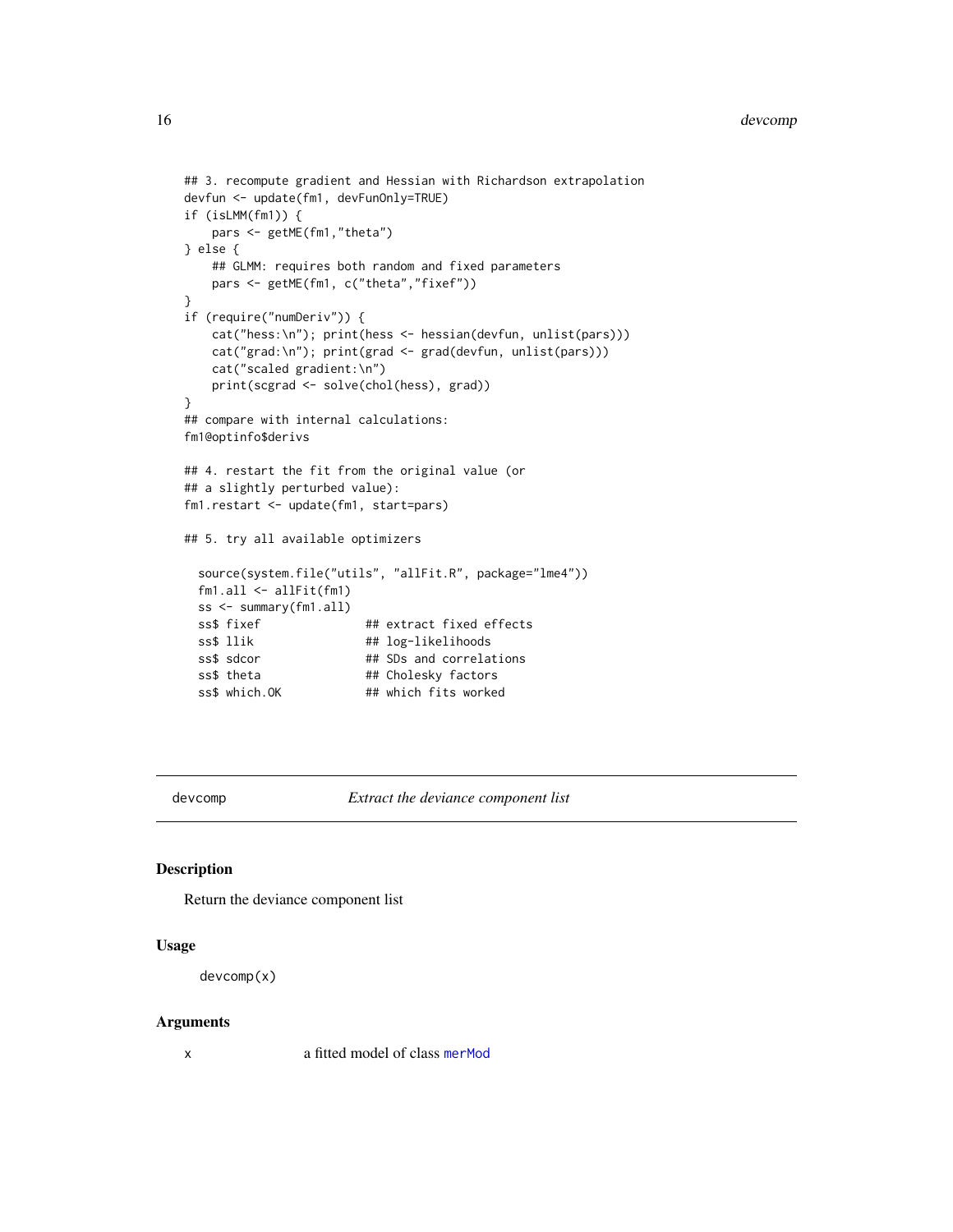# <span id="page-16-0"></span>drop1.merMod 17

# Details

A fitted model of class [merMod](#page-54-1) has a devcomp slot as described in the value section.

## Value

| a list with components |                                                      |  |
|------------------------|------------------------------------------------------|--|
| dims                   | a named integer vector of various dimensions         |  |
| $\mathsf{cmp}$         | a named numeric vector of components of the deviance |  |

# Note

This function is deprecated, use [getME\(](#page-24-1)., "devcomp")

| drop1.merMod | Drop all possible single fixed-effect terms from a mixed effect model |  |
|--------------|-----------------------------------------------------------------------|--|
|              |                                                                       |  |

# Description

Drop allowable single terms from the model: see [drop1](#page-0-0) for details of how the appropriate scope for dropping terms is determined.

# Usage

## S3 method for class 'merMod'  $drop1(object, scope, scale = 0,$ test = c("none", "Chisq", "user"),  $k = 2$ , trace = FALSE, sumFun, ...)

# Arguments

| object | a fitted merMod object.                                                                                                                                                                                                                                                                                                                                                                 |
|--------|-----------------------------------------------------------------------------------------------------------------------------------------------------------------------------------------------------------------------------------------------------------------------------------------------------------------------------------------------------------------------------------------|
| scope  | a formula giving the terms to be considered for adding or dropping.                                                                                                                                                                                                                                                                                                                     |
| scale  | Currently ignored (included for S3 method compatibility)                                                                                                                                                                                                                                                                                                                                |
| test   | should the results include a test statistic relative to the original model? The $\chi^2$<br>test is a likelihood-ratio test, which is approximate due to finite-size effects.                                                                                                                                                                                                           |
| k      | the penalty constant in AIC                                                                                                                                                                                                                                                                                                                                                             |
| trace  | print tracing information?                                                                                                                                                                                                                                                                                                                                                              |
| sumFun | a summary function to be used when test=="user". It must allow arguments<br>scale and k, but these may be ignored (e.g. specified in dots). The first two ar-<br>guments must be object, the full model fit, and objectDrop, a reduced model.<br>If objectDrop is missing, sumFun should return a vector of with the appropriate<br>length and names (the actual contents are ignored). |
|        | other arguments (ignored)                                                                                                                                                                                                                                                                                                                                                               |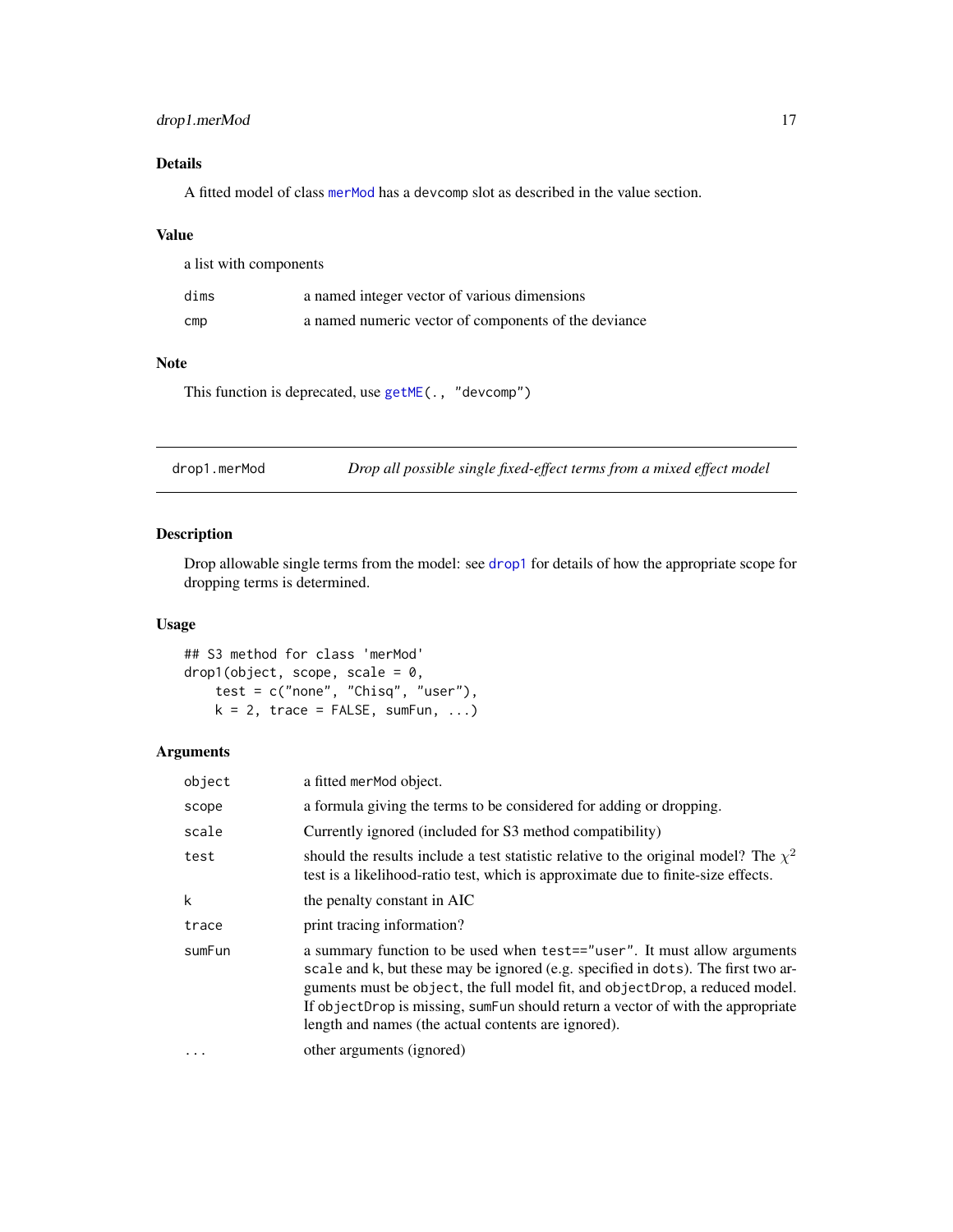## Details

drop1 relies on being able to find the appropriate information within the environment of the formula of the original model. If the formula is created in an environment that does not contain the data, or other variables passed to the original model (for example, if a separate function is called to define the formula), then drop1 will fail. A workaround (see example below) is to manually specify an appropriate environment for the formula.

# Value

An object of class anova summarizing the differences in fit between the models.

```
fm1 <- lmer(Reaction~Days+(Days|Subject),sleepstudy)
## likelihood ratio tests
drop1(fm1,test="Chisq")
## use Kenward-Roger corrected F test, or parametric bootstrap,
## to test the significance of each dropped predictor
if (require(pbkrtest) && packageVersion("pbkrtest")>="0.3.8") {
  KRSumFun <- function(object, objectDrop, ...) {
     krnames <- c("ndf","ddf","Fstat","p.value","F.scaling")
     r <- if (missing(objectDrop)) {
          setNames(rep(NA,length(krnames)), krnames)
      } else {
        krtest <- KRmodcomp(object,objectDrop)
         unlist(krtest$stats[krnames])
      }
     attr(r,"method") <- c("Kenward-Roger via pbkrtest package")
     r
   }
  drop1(fm1,test="user",sumFun=KRSumFun)
   if(lme4:::testLevel() >= 3) { ## takes about 16 sec
     nsim <- 100
     PBSumFun <- function(object, objectDrop, ...) {
pbnames <- c("stat","p.value")
r <- if (missing(objectDrop)) {
    setNames(rep(NA,length(pbnames)),pbnames)
} else {
  pbtest <- PBmodcomp(object,objectDrop,nsim=nsim)
  unlist(pbtest$test[2,pbnames])
}
attr(r,"method") <- c("Parametric bootstrap via pbkrtest package")
r
     }
     system.time(drop1(fm1,test="user",sumFun=PBSumFun))
   }
}
## workaround for creating a formula in a separate environment
createFormula <- function(resp, fixed, rand) {
    f <- reformulate(c(fixed,rand),response=resp)
    ## use the parent (createModel) environment, not the
```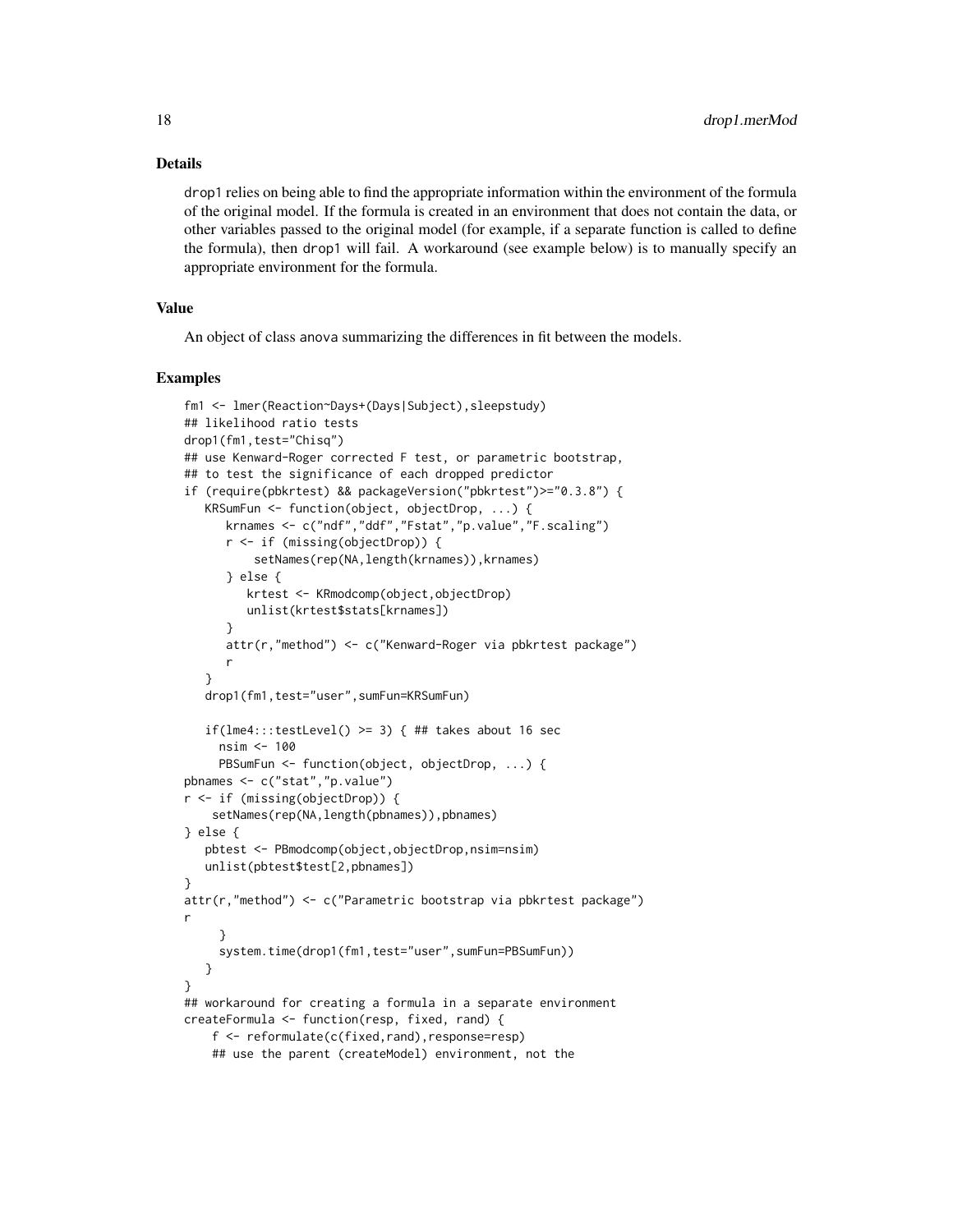#### <span id="page-18-0"></span>dummy the contract of the contract of the contract of the contract of the contract of the contract of the contract of the contract of the contract of the contract of the contract of the contract of the contract of the cont

```
## environment of this function (which does not contain 'data')
    environment(f) <- parent.frame()
    f
}
createModel <- function(data) {
   mf.final <- createFormula("Reaction", "Days", "(Days|Subject)")
   lmer(mf.final, data=data)
}
drop1(createModel(data=sleepstudy))
```
# <span id="page-18-1"></span>dummy *Dummy variables (experimental)*

# Description

Largely a wrapper for [model.matrix](#page-0-0) that accepts a factor, f, and returns a dummy matrix with nlevels(f)-1 columns (the first column is dropped by default). Useful whenever one wishes to avoid the behaviour of model.matrix of always returning an nlevels(f)-column matrix, either by the addition of an intercept column, or by keeping one column for all levels.

# Usage

dummy(f, levelsToKeep)

# Arguments

| f            | An object coercible to factor.                                                                       |
|--------------|------------------------------------------------------------------------------------------------------|
| levelsToKeep | An optional character vector giving the subset of $levels(f)$ to be converted to<br>dummy variables. |

# Value

A [model.matrix](#page-0-0) with dummy variables as columns.

```
data(Orthodont,package="nlme")
lmer(distance ~ age + (age|Subject) +
     (0+dummy(Sex, "Female")|Subject), data = Orthodont)
```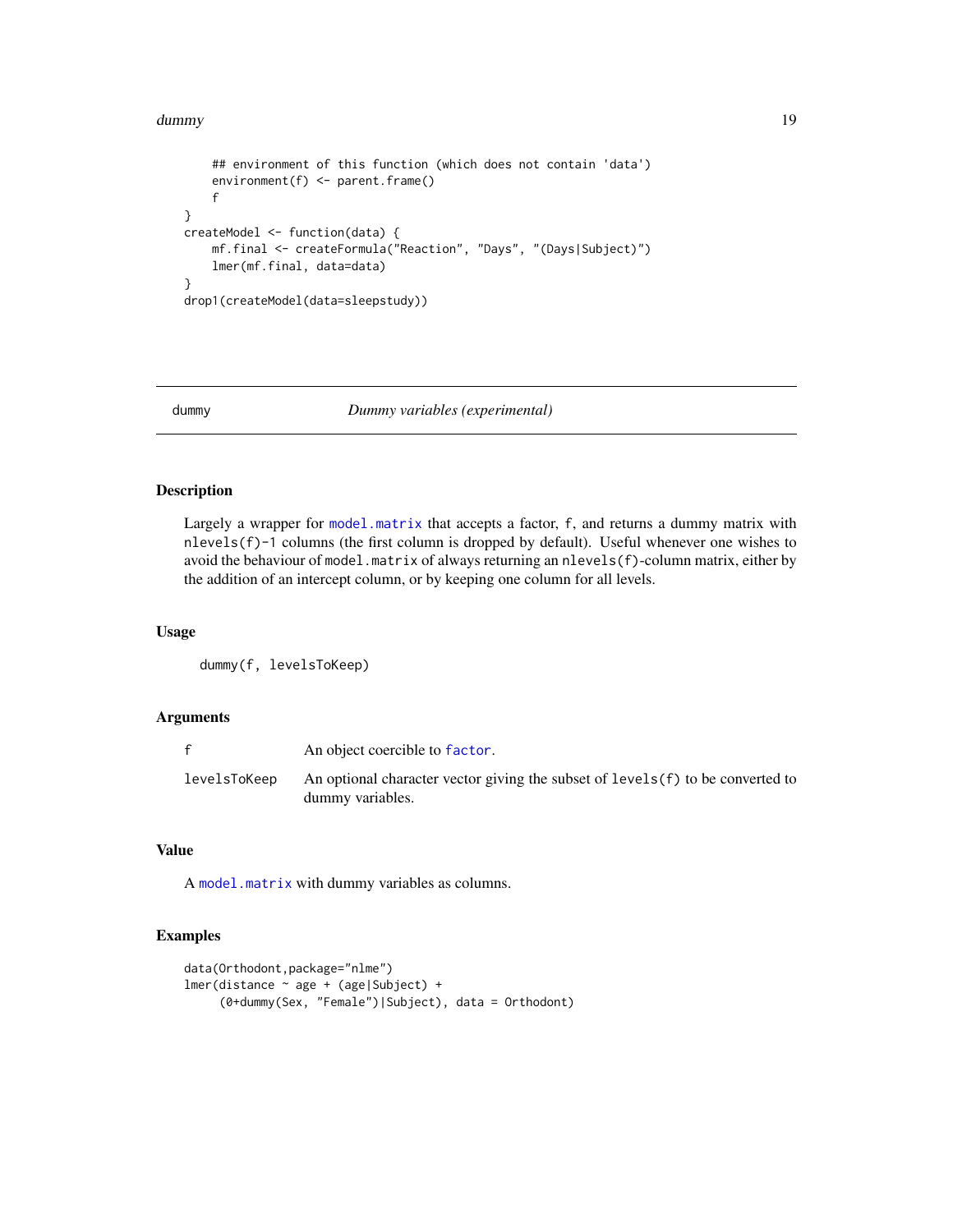<span id="page-19-0"></span>

#### Description

The Dyestuff data frame provides the yield of dyestuff (Naphthalene Black 12B) from 5 different preparations from each of 6 different batchs of an intermediate product (H-acid). The Dyestuff2 data were generated data in the same structure but with a large residual variance relative to the batch variance.

## Format

Data frames, each with 30 observations on the following 2 variables.

- Batch a factor indicating the batch of the intermediate product from which the preparation was created.
- Yield the yield of dyestuff from the preparation (grams of standard color).

#### Details

The Dyestuff data are described in Davies and Goldsmith (1972) as coming from "an investigation to find out how much the variation from batch to batch in the quality of an intermediate product (H-acid) contributes to the variation in the yield of the dyestuff (Naphthalene Black 12B) made from it. In the experiment six samples of the intermediate, representing different batches of works manufacture, were obtained, and five preparations of the dyestuff were made in the laboratory from each sample. The equivalent yield of each preparation as grams of standard colour was determined by dye-trial."

The Dyestuff2 data are described in Box and Tiao (1973) as illustrating " the case where betweenbatches mean square is less than the within-batches mean square. These data had to be constructed for although examples of this sort undoubtably occur in practice, they seem to be rarely published."

#### Source

O.L. Davies and P.L. Goldsmith (eds), *Statistical Methods in Research and Production, 4th ed.*, Oliver and Boyd, (1972), section 6.4

G.E.P. Box and G.C. Tiao, *Bayesian Inference in Statistical Analysis*, Addison-Wesley, (1973), section 5.1.2

```
require(lattice)
str(Dyestuff)
dotplot(reorder(Batch, Yield) ~ Yield, Dyestuff,
        ylab = "Batch", jitter.y = TRUE, aspect = 0.3,
        type = c("p", "a"))
dotplot(reorder(Batch, Yield) ~ Yield, Dyestuff2,
```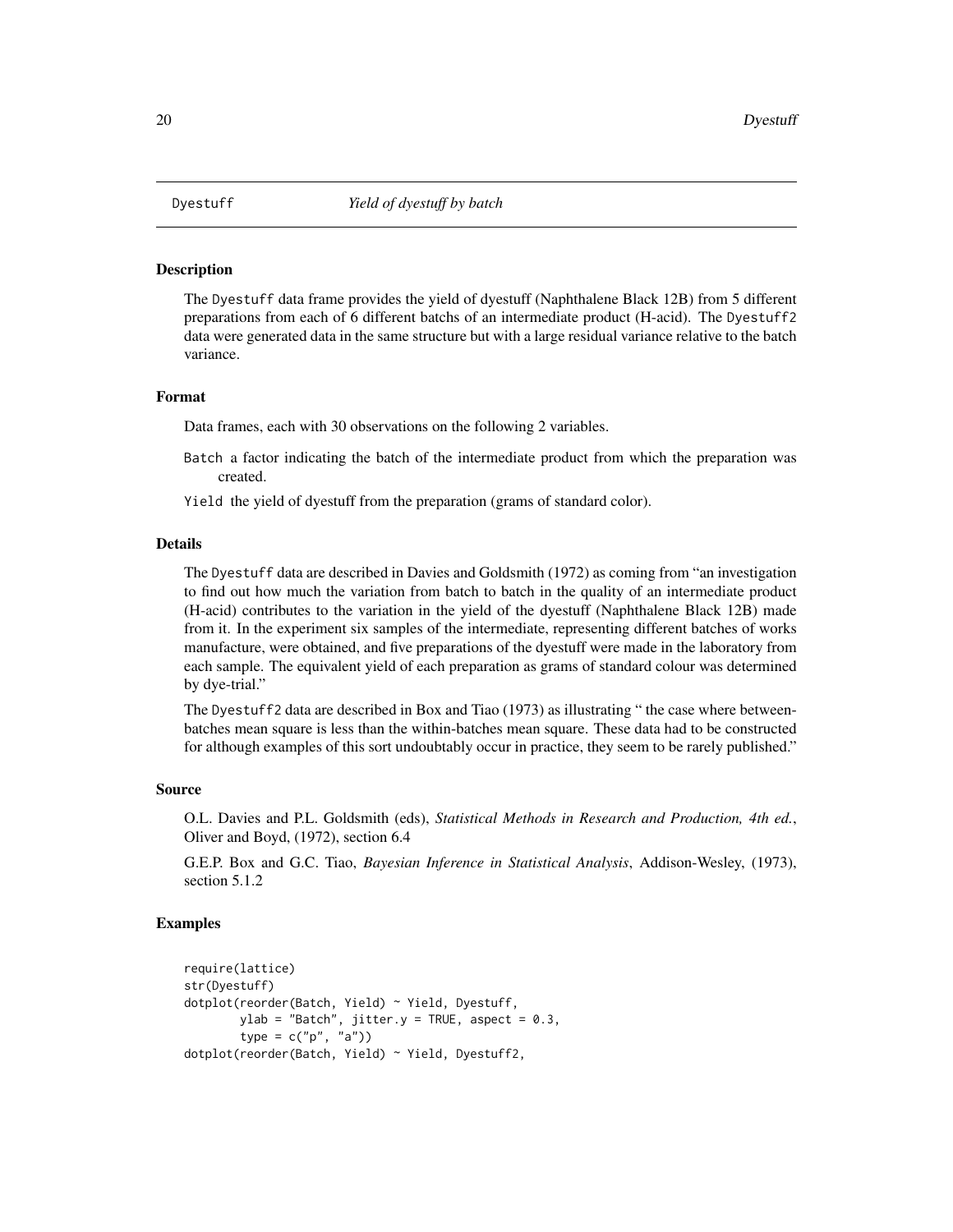```
ylab = "Batch", jitter.y = TRUE, aspect = 0.3,
       type = c("p", "a"))
(fm1 <- lmer(Yield ~ 1|Batch, Dyestuff))
(fm2 <- lmer(Yield ~ 1|Batch, Dyestuff2))
```
expandDoubleVerts *Expand terms with* '||' *notation into separate* '|' *terms*

## **Description**

From the right hand side of a formula for a mixed-effects model, expand terms with the double vertical bar operator into separate, independent random effect terms.

#### Usage

expandDoubleVerts(term)

## Arguments

term a mixed-model formula

#### Value

the modified term

## Note

Because || works at the level of formula parsing, it has no way of knowing whether a variable is a factor. It just takes the terms within a random-effects term and literally splits them into the intercept and separate no-intercept terms, e.g.  $(1+x+y|f)$  would be split into  $(1|f) + (0+x|f) + (0+y|f)$ . However, || will fail to break up factors into separate terms; the [dummy](#page-18-1) function can be useful in this case, although it is not as convenient as ||.

# See Also

[formula](#page-0-0), [model.frame](#page-0-0), [model.matrix](#page-0-0), [dummy](#page-18-1). Other utilities: [mkRespMod](#page-61-1), [mkReTrms](#page-61-2), [nlformula](#page-72-1), [nobars](#page-77-1), [subbars](#page-102-1)

```
m \le - \sim x + (x || g)expandDoubleVerts(m)
set.seed(101)
dd <- expand.grid(f=factor(letters[1:3]),g=factor(1:200),rep=1:3)
dd$y <- simulate((f + (1|g) + (0+d \text{ummy}(f, "b")|g) + (0+d \text{ummy}(f, "c")|g),
        newdata=dd,
         newparams=list(beta=rep(0,3),
                         theta=c(1,2,1),sigma=1),
```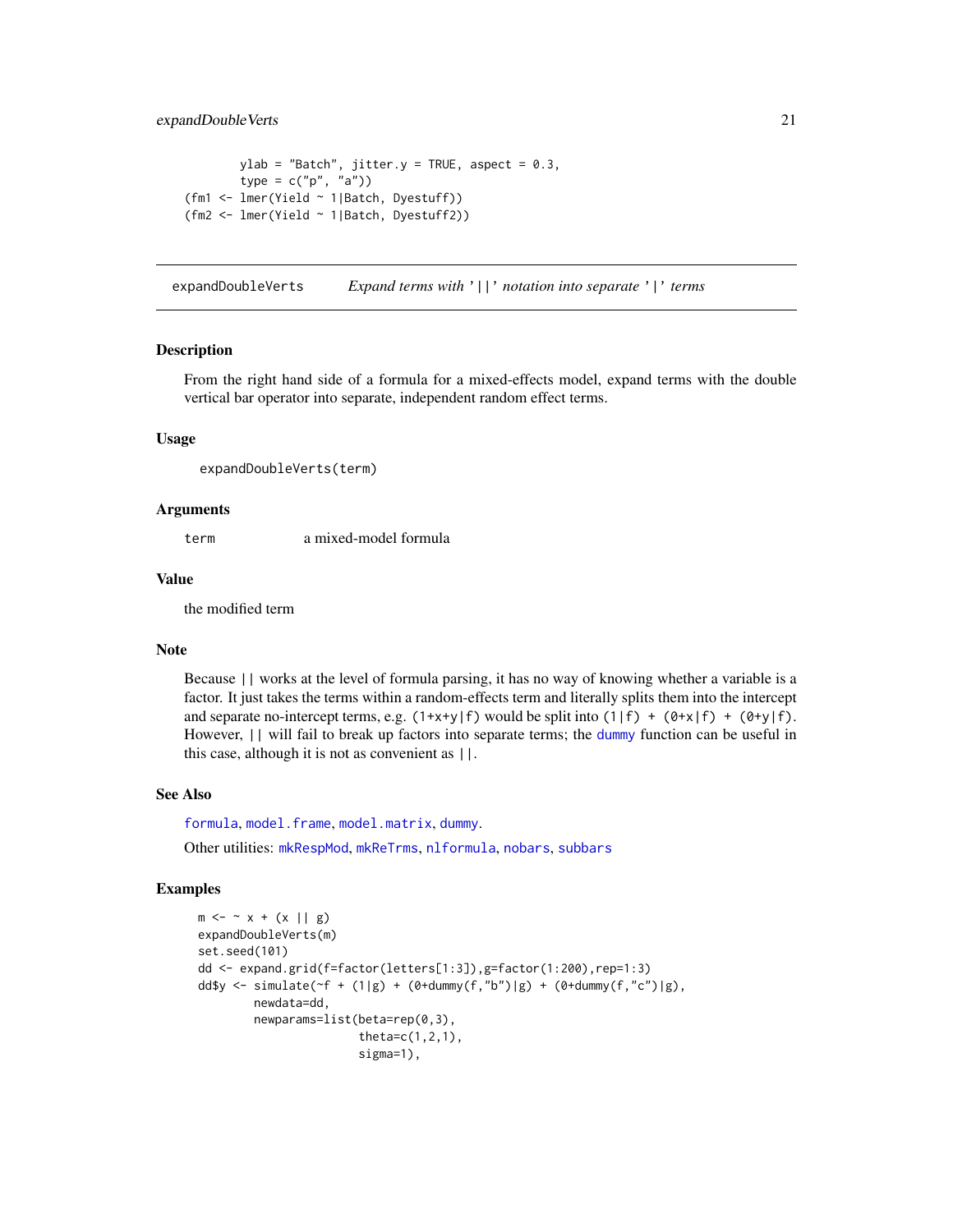22 findbars and the contract of the contract of the contract of the contract of the contract of the contract of the contract of the contract of the contract of the contract of the contract of the contract of the contract o

```
family=gaussian)[[1]]
m1 <- lmer(y~f+(f|g),data=dd)
VarCorr(m1)
m2 \le - \text{Imer}(y \le f + (1|g) + (0 + \text{dummy}(f, "b")|g) + (0 + \text{dummy}(f, "c")|g),data=dd)
VarCorr(m2)
```
factorize *Attempt to convert grouping variables to factors*

# Description

If variables within a data frame are not factors, try to convert them. Not intended for end-user use; this is a utility function that needs to be exported, for technical reasons.

## Usage

```
factorize(x,frloc,char.only=FALSE)
```
## Arguments

| X         | a formula                                              |
|-----------|--------------------------------------------------------|
| frloc     | a data frame                                           |
| char.only | (logical) convert only character variables to factors? |

## Value

a copy of the data frame with factors converted

findbars *Determine random-effects expressions from a formula*

## Description

From the right hand side of a formula for a mixed-effects model, determine the pairs of expressions that are separated by the vertical bar operator. Also expand the slash operator in grouping factor expressions and expand terms with the double vertical bar operator into separate, independent random effect terms.

## Usage

findbars(term)

#### Arguments

term a mixed-model formula

<span id="page-21-0"></span>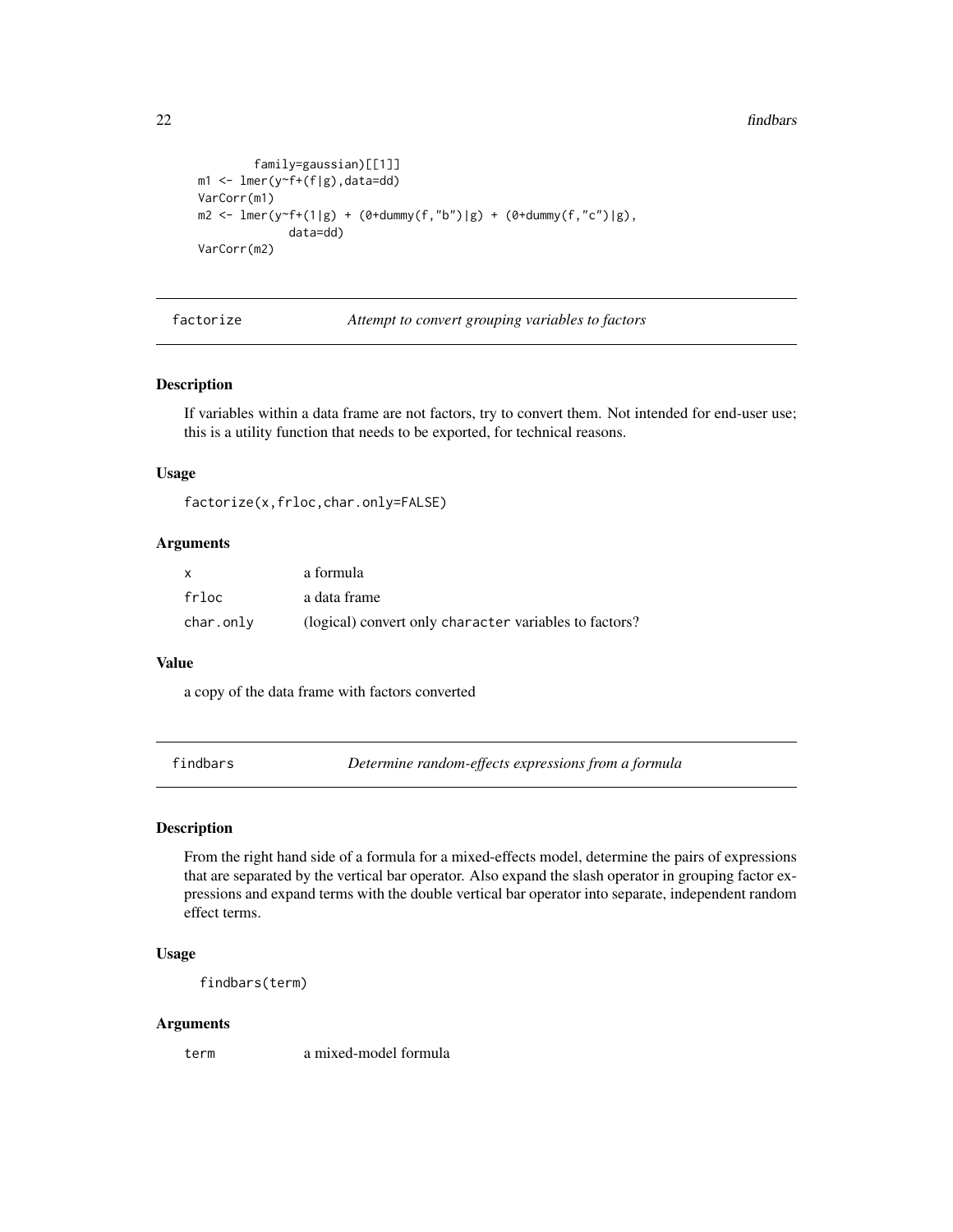<span id="page-22-0"></span>fixef 23

# Value

pairs of expressions that were separated by vertical bars

## Note

This function is called recursively on individual terms in the model, which is why the argument is called term and not a name like form, indicating a formula.

## See Also

[formula](#page-0-0), [model.frame](#page-0-0), [model.matrix](#page-0-0).

Other utilities: [mkRespMod](#page-61-1), [mkReTrms](#page-61-2), [nlformula](#page-72-1), [nobars](#page-77-1), [subbars](#page-102-1)

## Examples

```
findbars(f1 <- Reaction \sim Days + (Days | Subject))
## => list( Days | Subject )
## These two are equivalent:% tests in ../inst/tests/test-doubleVertNotation.R
findbars(y \sim Days + (1 | Subject) + (0 + Days | Subject))
findbars(y ~ Days + (Days || Subject))
## => list of length 2: list ( 1 | Subject , 0 + Days | Subject)
findbars(\sim 1 + (1 | batch / cask))
## => list of length 2: list ( 1 | cask:batch , 1 | batch)
```
<span id="page-22-1"></span>fixef *Extract fixed-effects estimates*

## Description

Extract the fixed-effects estimates

# Usage

```
## S3 method for class 'merMod'
fixef(object, add.dropped=FALSE, ...)
```
## Arguments

| object      | any fitted model object from which fixed effects estimates can be extracted.                                                                   |
|-------------|------------------------------------------------------------------------------------------------------------------------------------------------|
| add.dropped | for models with rank-deficient design matrix, reconstitute the full-length param-<br>eter vector by adding NA values in appropriate locations? |
| $\cdots$    | optional additional arguments. Currently none are used in any methods.                                                                         |

# Details

Extract the estimates of the fixed-effects parameters from a fitted model.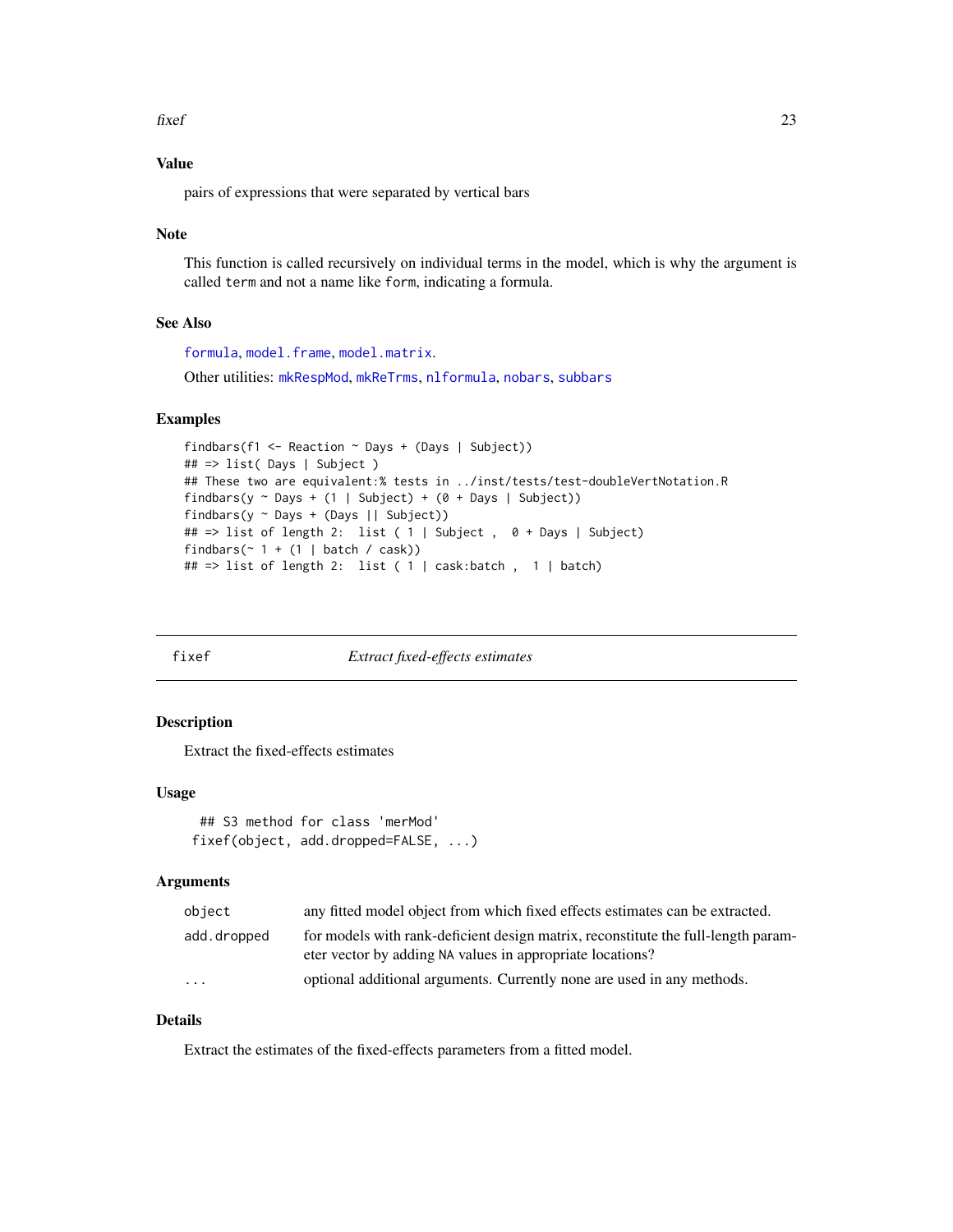24 fortify and the contract of the contract of the contract of the contract of the contract of the contract of the contract of the contract of the contract of the contract of the contract of the contract of the contract of

# Value

a named, numeric vector of fixed-effects estimates.

# Examples

```
fixef(lmer(Reaction ~ Days + (1|Subject) + (0+Days|Subject), sleepstudy))
fm2 <- lmer(Reaction ~ Days + Days2 + (1|Subject),
            data=transform(sleepstudy,Days2=Days))
fixef(fm2,add.dropped=TRUE)
## first two parameters are the same ...
stopifnot(all.equal(fixef(fm2,add.dropped=TRUE)[1:2],
                    fixef(fm2)))
```
fortify *add information to data based on a fitted model*

## Description

add information to data based on a fitted model

# Usage

```
fortify.merMod(model, data = getData(model),
 ...)
```
## Arguments

| model | fitted model                 |
|-------|------------------------------|
| data  | original data set, if needed |
|       | additional arguments         |

# Details

fortify is a function defined in the ggplot2 package, q.v. for more details. fortify is *not* defined here, and fortify.merMod is defined as a function rather than an S3 method, to avoid (1) inducing a dependency on ggplot2 or (2) masking methods from ggplot2. This is currently an experimental feature.

<span id="page-23-0"></span>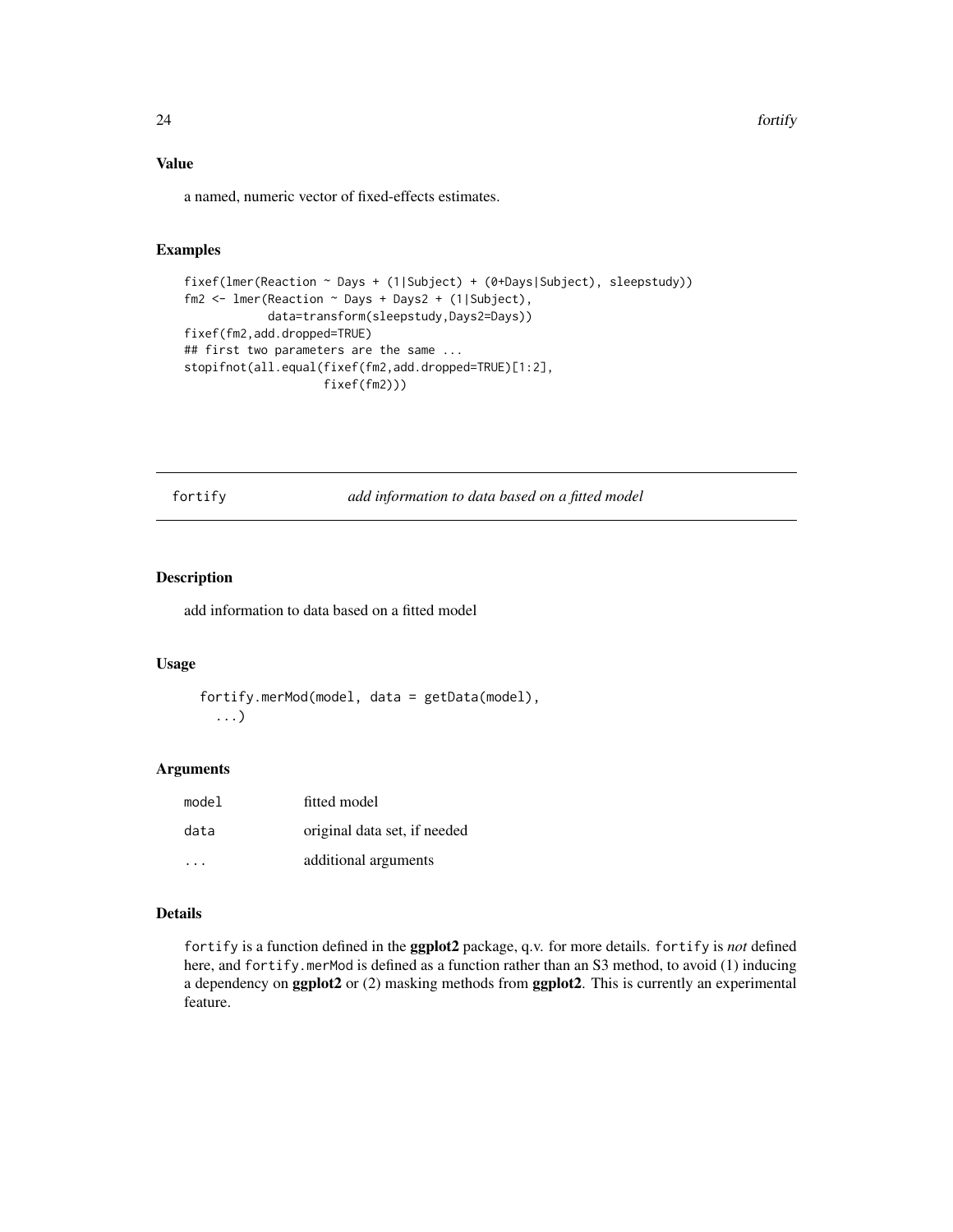<span id="page-24-1"></span><span id="page-24-0"></span>

# Description

Extract (or "get") "components" – in a generalized sense – from a fitted mixed-effects model, i.e., (in this version of the package) from an object of class ["merMod"](#page-54-1).

# Usage

```
getME(object, name, ...)
## S3 method for class 'merMod'
getME(object,
      name = c("X", "Z", "Zt", "Ztlist", "mmList", "y", "mu", "u", "b",
               "Gp", "Tp", "L", "Lambda", "Lambdat", "Lind", "Tlist",
               "A", "RX", "RZX", "sigma", "flist",
               "fixef", "beta", "theta", "ST", "REML", "is_REML",
               "n_rtrms", "n_rfacs", "N", "n", "p", "q",
               "p_i", "l_i", "q_i", "k", "m_i", "m",
             "cnms", "devcomp", "offset", "lower", "devfun", "glmer.nb.theta"),
      ...)
```
# Arguments

| object | a fitted mixed-effects model of class "merMod", i.e., typically the result of $lmer(),$<br>$glmer()$ or $nlmer()$ .                                                                                |
|--------|----------------------------------------------------------------------------------------------------------------------------------------------------------------------------------------------------|
| name   | a character vector specifying the name(s) of the "component". If $length(name) > 1$<br>= "ALL", a named list of components will be returned. Possi-<br>or if name<br>ble values are:               |
|        | "X": fixed-effects model matrix                                                                                                                                                                    |
|        | "Z": random-effects model matrix                                                                                                                                                                   |
|        | "Zt": transpose of random-effects model matrix. Note that the structure of<br>Zt has changed since lme4.0; to get a backward-compatible structure, use<br>do.call(Matrix::rBind,getME(.,"Ztlist")) |
|        | "Ztlist": list of components of the transpose of the random-effects model ma-<br>trix, separated by individual variance component                                                                  |
|        | "mmList": list of raw model matrices associated with random effects terms                                                                                                                          |
|        | "y": response vector                                                                                                                                                                               |
|        | "mu": conditional mean of the response                                                                                                                                                             |
|        | "u": conditional mode of the "spherical" random effects variable                                                                                                                                   |
|        | "b": conditional mode of the random effects variable                                                                                                                                               |
|        |                                                                                                                                                                                                    |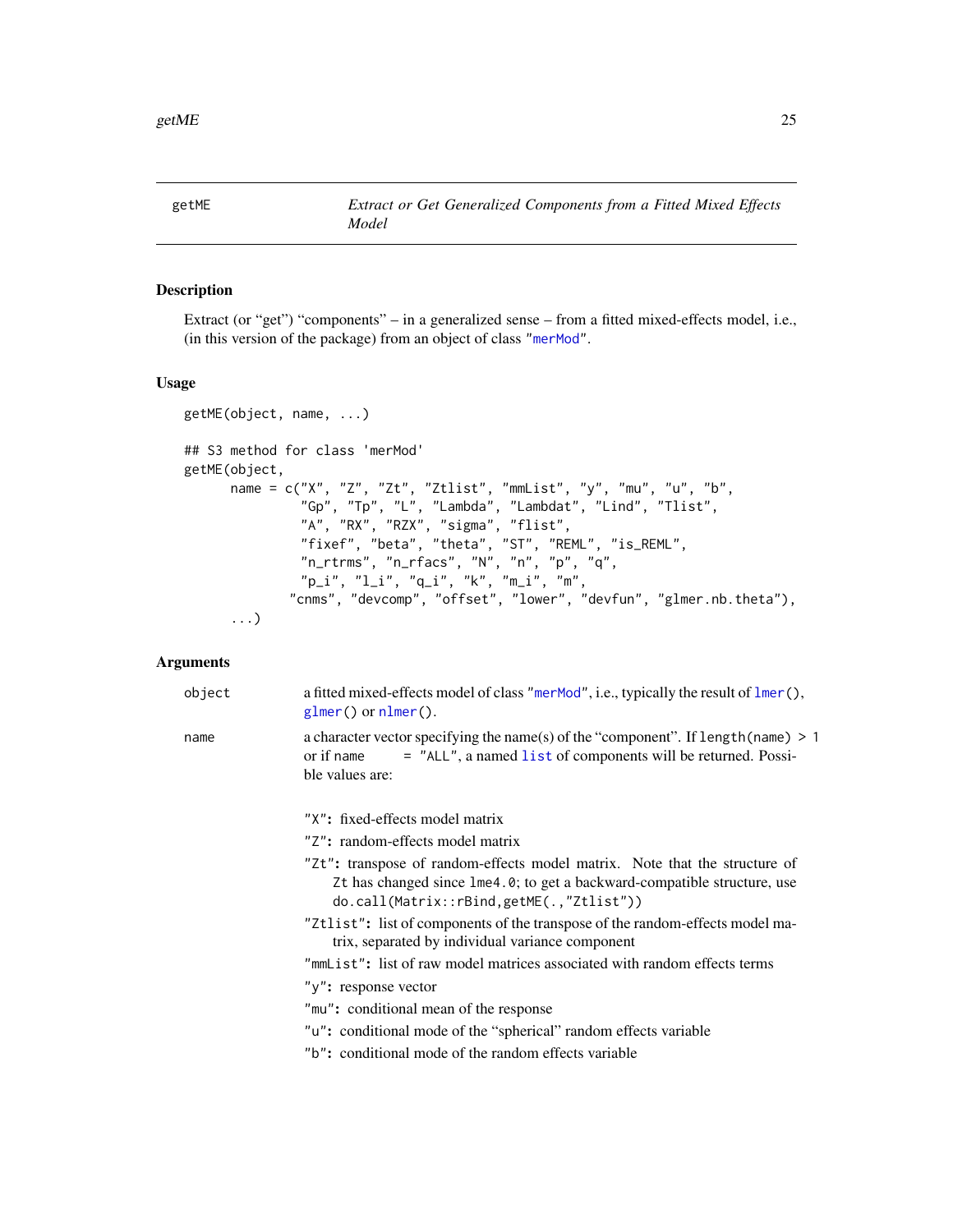- "Gp": groups pointer vector. A pointer to the beginning of each group of random effects corresponding to the random-effects terms, beginning with 0 and including a final element giving the total number of random effects
- "Tp": theta pointer vector. A pointer to the beginning of the theta sub-vectors corresponding to the random-effects terms, beginning with 0 and including a final element giving the number of thetas.
- "L": sparse Cholesky factor of the penalized random-effects model.
- "Lambda": relative covariance factor  $\Lambda$  of the random effects.
- "Lambdat": transpose  $\Lambda'$  of  $\Lambda$  above.
- "Lind": index vector for inserting elements of  $\theta$  into the nonzeros of  $\Lambda$ .
- "Tlist": vector of template matrices from which the blocks of  $\Lambda$  are generated.
- "A": Scaled sparse model matrix (class ["dgCMatrix"](#page-0-0)) for the unit, orthogonal random effects,  $U$ , equal to getME(., "Zt") %\*% getME(., "Lambdat")
- "RX": Cholesky factor for the fixed-effects parameters
- "RZX": cross-term in the full Cholesky factor
- "sigma": residual standard error; note that sigma(object) is preferred.
- "flist": a list of the grouping variables (factors) involved in the random effect terms
- "fixef": fixed-effects parameter estimates
- "beta": fixed-effects parameter estimates (identical to the result of [fixef](#page-22-1), but without names)
- "theta": random-effects parameter estimates: these are parameterized as the relative Cholesky factors of each random effect term
- "ST": A list of S and T factors in the TSST' Cholesky factorization of the relative variance matrices of the random effects associated with each randomeffects term. The unit lower triangular matrix,  $T$ , and the diagonal matrix, S, for each term are stored as a single matrix with diagonal elements from S and off-diagonal elements from T.
- "n\_rtrms": number of random-effects terms
- "n\_rfacs": number of distinct random-effects grouping factors
- "N": number of rows of X
- "n": length of the response vector, y
- "p": number of columns of the fixed effects model matrix, X
- "q": number of columns of the random effects model matrix, Z
- "p\_i": numbers of columns of the raw model matrices, mmList
- "l\_i": numbers of levels of the grouping factors
- "q\_i": numbers of columns of the term-wise model matrices, ZtList
- "k": number of random effects terms
- "m\_i": numbers of covariance parameters in each term
- "m": total number of covariance parameters
- "cnms": the "component names", a [list](#page-0-0).
- "REML": 0 indicates the model was fitted by maximum likelihood, any other positive integer indicates fitting by restricted maximum likelihood
- "is\_REML": same as the result of [isREML\(](#page-40-1).)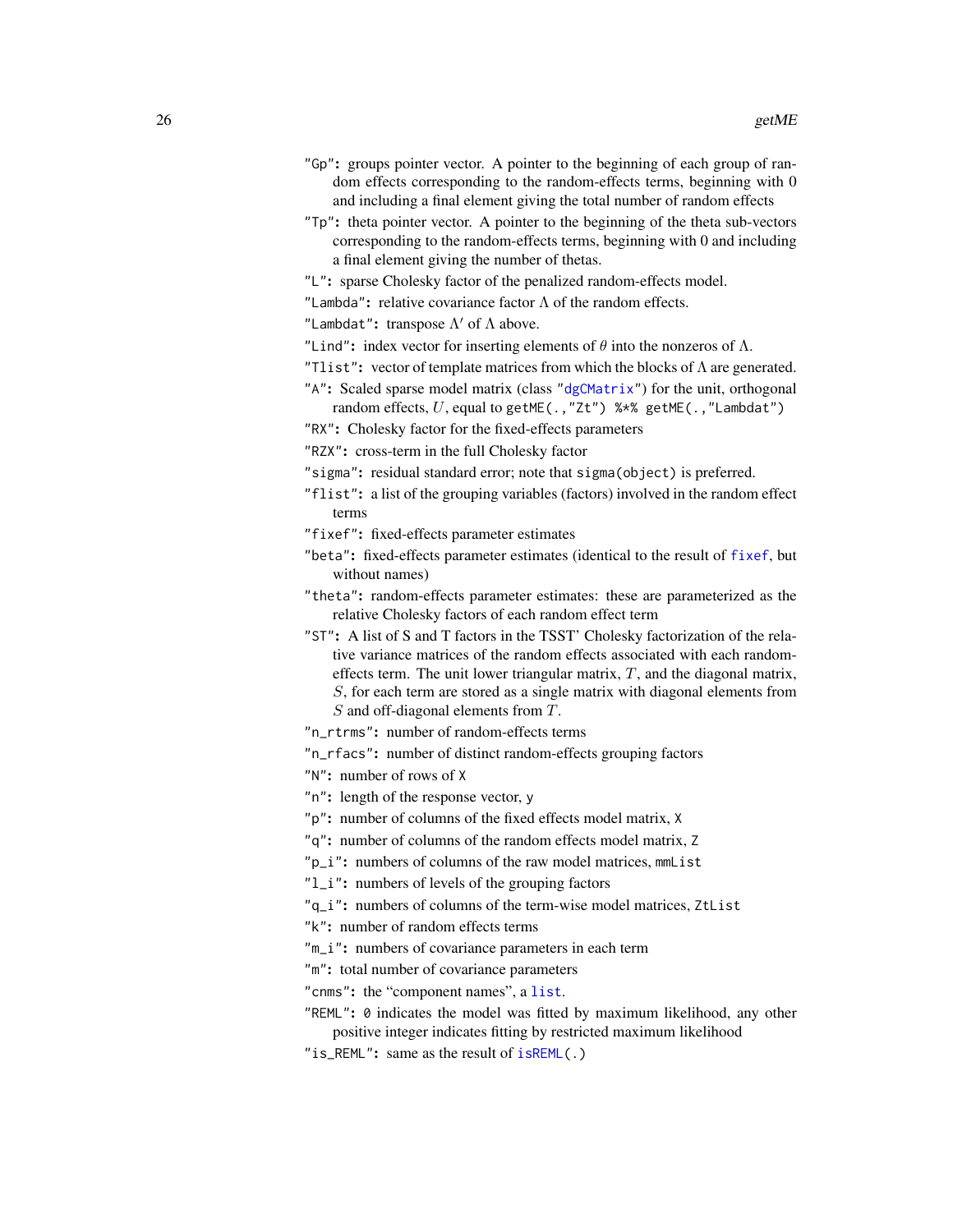| "devcomp": a list consisting of a named numeric vector, cmp, and a named in-<br>teger vector, dims, describing the fitted model. The elements of cmp are: |
|-----------------------------------------------------------------------------------------------------------------------------------------------------------|
| IdL2 twice the log determinant of L                                                                                                                       |
| IdRX2 twice the log determinant of RX                                                                                                                     |
| wrss weighted residual sum of squares                                                                                                                     |
| ussq squared length of u                                                                                                                                  |
| pwrss penalized weighted residual sum of squares, "wrss + ussq"                                                                                           |
| drsum sum of residual deviance (GLMMs only)                                                                                                               |
| <b>REML</b> REML criterion at optimum (LMMs fit by REML only)                                                                                             |
| dev deviance criterion at optimum (models fit by ML only)                                                                                                 |
| sigmaML ML estimate of residual standard deviation                                                                                                        |
| sigmaREML REML estimate of residual standard deviation                                                                                                    |
| tolPwrss tolerance for declaring convergence in the penalized iteratively<br>weighted residual sum-of-squares (GLMMs only)                                |
| The elements of dims are:                                                                                                                                 |
| N number of rows of X                                                                                                                                     |
| $\mathbf n$ length of y                                                                                                                                   |
| p number of columns of X                                                                                                                                  |
| $nmp$ $n-p$                                                                                                                                               |
| nth length of theta                                                                                                                                       |
| q number of columns of Z                                                                                                                                  |
| nAGQ see glmer                                                                                                                                            |
| compDev see glmerControl                                                                                                                                  |
| useSc TRUE if model has a scale parameter                                                                                                                 |
| <b>reTrms</b> number of random effects terms                                                                                                              |
| REML 0 indicates the model was fitted by maximum likelihood, any other<br>positive integer indicates fitting by restricted maximum likelihood             |
| <b>GLMM</b> TRUE if a GLMM                                                                                                                                |
| <b>NLMM</b> TRUE if an NLMM                                                                                                                               |
| "offset": model offset                                                                                                                                    |
| "lower": lower bounds on model parameters (random effects parameters only).                                                                               |
| "devfun": deviance function (so far only available for LMMs)                                                                                              |
| "glmer.nb.theta": negative binomial $\theta$ parameter, only for glmer.nb.                                                                                |
| "ALL": get all of the above as a list.                                                                                                                    |
| currently unused in Ime4, potentially further arguments in methods.                                                                                       |

# Details

The goal is to provide "everything a user may want" from a fitted "merMod" object *as far* as it is not available by methods, such as [fixef](#page-22-1), [ranef](#page-92-1), [vcov](#page-0-0), etc.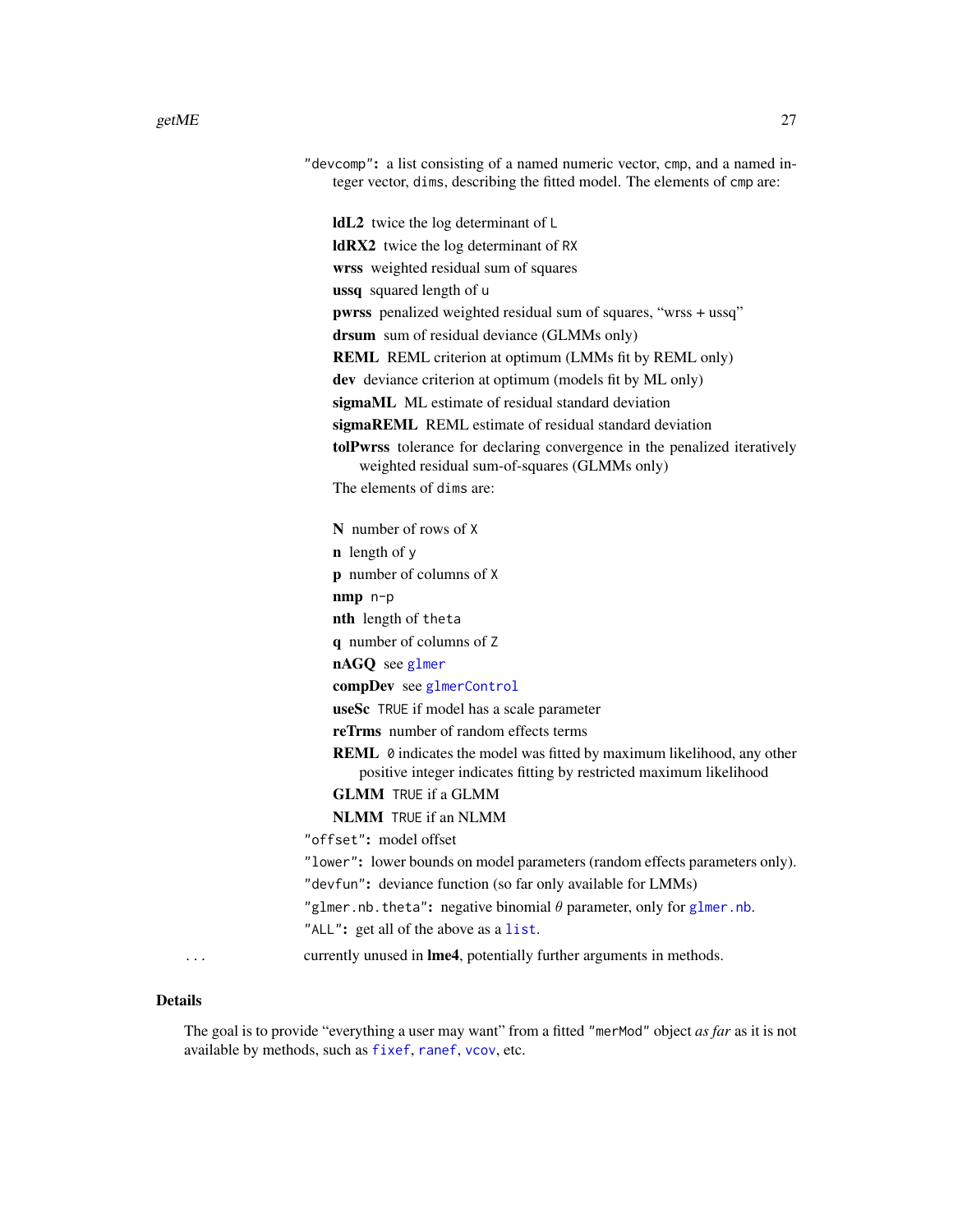<span id="page-27-0"></span>28 GHrule

# Value

Unspecified, as very much depending on the [name](#page-0-0).

# See Also

[getCall\(](#page-0-0)). More standard methods for "merMod" objects, such as [ranef](#page-92-1), [fixef](#page-22-1), [vcov](#page-0-0), etc.: see methods(class="merMod")

#### Examples

```
## shows many methods you should consider *before* using getME():
methods(class = "merMod")
```

```
(fm1 <- lmer(Reaction ~ Days + (Days|Subject), sleepstudy))
Z <- getME(fm1, "Z")
stopifnot(is(Z, "CsparseMatrix"),
          c(180, 36) == dim(Z),all.equal(fixef(fm1), b1 <- getME(fm1, "beta"),
    check.attributes=FALSE, tolerance = 0))
```

```
## A way to get *all* getME()s :
## internal consistency check ensuring that all work:
parts <- getME(fm1, "ALL")
str(parts, max=2)
stopifnot(identical(Z, parts $ Z),
          identical(b1, parts $ beta))
```
GHrule *Univariate Gauss-Hermite quadrature rule*

#### Description

Create a univariate Gauss-Hermite quadrature rule.

#### Usage

```
GHrule(ord, asMatrix = TRUE)
```
## Arguments

| ord      | scalar integer between 1 and 25 - the order, or number of nodes and weights, in                                                                                  |
|----------|------------------------------------------------------------------------------------------------------------------------------------------------------------------|
|          | the rule. When the function being multiplied by the standard normal density is<br>a polynomial of order 2k-1 the rule of order k integrates the product exactly. |
| asMatrix | logical scalar - should the result be returned as a matrix. If FALSE a data frame<br>is returned. Defaults to TRUE.                                              |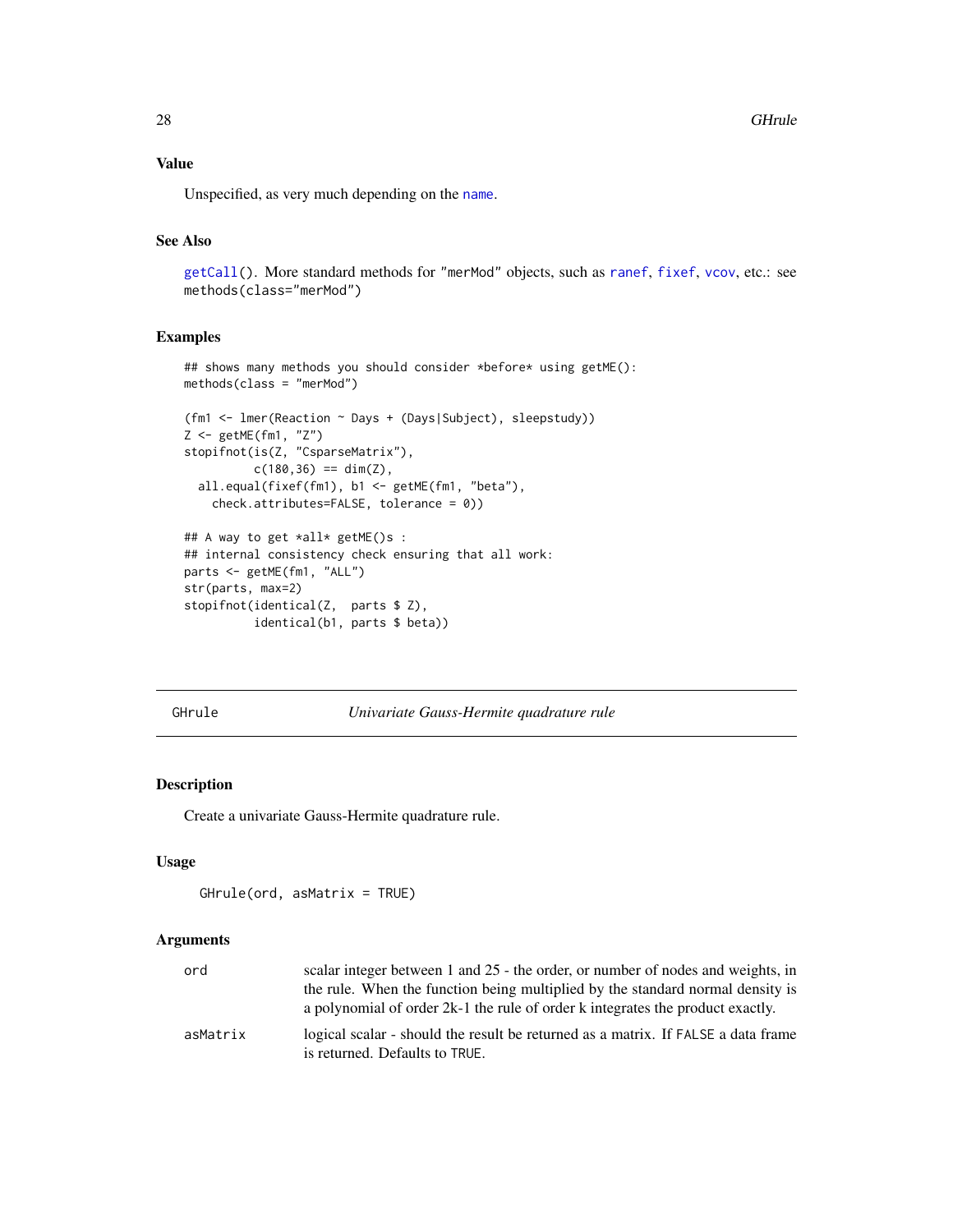#### <span id="page-28-0"></span>glmer 29

## Details

This version of Gauss-Hermite quadrature provides the node positions and weights for a scalar integral of a function multiplied by the standard normal density.

Originally based on package SparseGrid's hidden GQN().

## Value

a matrix (or data frame, is asMatrix is false) with ord rows and three columns which are z the node positions, w the weights and ldnorm, the logarithm of the normal density evaluated at the nodes.

#### See Also

a different interface is available via [GQdk\(](#page-36-1)).

#### Examples

```
(r5 <- GHrule(5, asMatrix=FALSE))
## second, fourth, sixth, eighth and tenth central moments of the
## standard Gaussian density
with(r5, sapply(seq(2, 10, 2), function(p) sum(w * z^p)))
```
<span id="page-28-1"></span>

glmer *Fitting Generalized Linear Mixed-Effects Models*

#### **Description**

Fit a generalized linear mixed-effects model (GLMM). Both fixed effects and random effects are specified via the model formula.

#### Usage

```
glmer(formula, data = NULL, family = gaussian, control = glmerControl(),start = NULL, verbose = 0L, nAGQ = 1L, subset, weights, na.action,
     offset, contrasts = NULL, mustart, etastart,
     devFunOnly = FALSE, ...)
```
# Arguments

formula a two-sided linear formula object describing both the fixed-effects and randomeffects part of the model, with the response on the left of a  $\sim$  operator and the terms, separated by + operators, on the right. Random-effects terms are distinguished by vertical bars ("|") separating expressions for design matrices from grouping factors.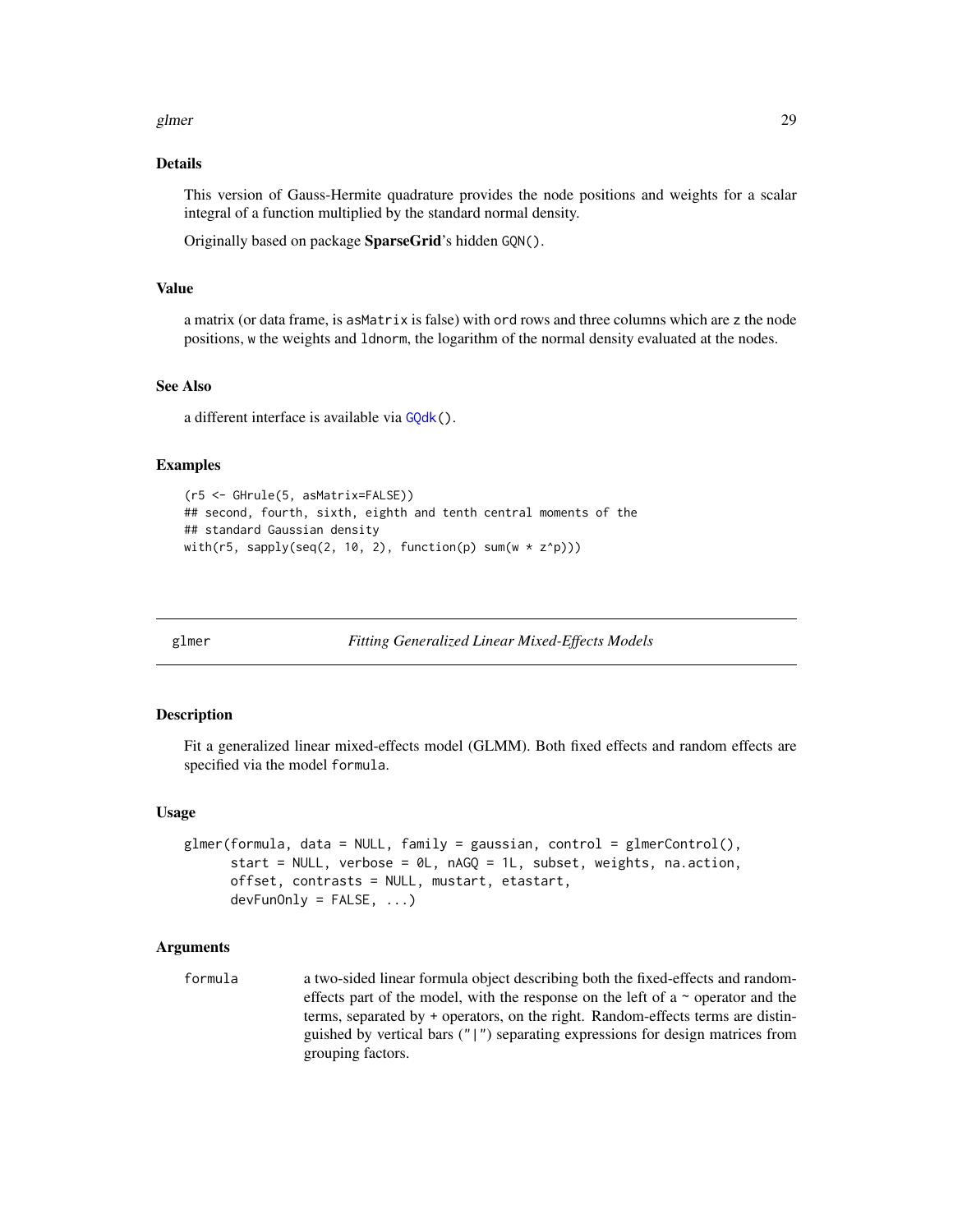| data      | an optional data frame containing the variables named in formula. By default<br>the variables are taken from the environment from which lmer is called. While<br>data is optional, the package authors <i>strongly</i> recommend its use, especially<br>when later applying methods such as update and drop1 to the fitted model<br>(such methods are not guaranteed to work properly if data is omitted). If data<br>is omitted, variables will be taken from the environment of formula (if specified<br>as a formula) or from the parent frame (if specified as a character vector).                                                                                                            |
|-----------|----------------------------------------------------------------------------------------------------------------------------------------------------------------------------------------------------------------------------------------------------------------------------------------------------------------------------------------------------------------------------------------------------------------------------------------------------------------------------------------------------------------------------------------------------------------------------------------------------------------------------------------------------------------------------------------------------|
| family    | a GLM family, see glm and family.                                                                                                                                                                                                                                                                                                                                                                                                                                                                                                                                                                                                                                                                  |
| control   | a list (of correct class, resulting from lmerControl() or glmerControl() re-<br>spectively) containing control parameters, including the nonlinear optimizer to<br>be used and parameters to be passed through to the nonlinear optimizer, see the<br>*ImerControl documentation for details.                                                                                                                                                                                                                                                                                                                                                                                                      |
| start     | a named list of starting values for the parameters in the model, or a numeric<br>vector. A numeric start argument will be used as the starting value of theta.<br>If start is a list, the theta element (a numeric vector) is used as the starting<br>value for the first optimization step (default=1 for diagonal elements and 0 for<br>off-diagonal elements of the lower Cholesky factor); the fitted value of theta<br>from the first step, plus start[["fixef"]], are used as starting values for the<br>second optimization step. If start has both fixef and theta elements, the first<br>optimization step is skipped. For more details or finer control of optimization,<br>see modular. |
| verbose   | integer scalar. If $> 0$ verbose output is generated during the optimization of the<br>parameter estimates. If $> 1$ verbose output is generated during the individual<br>PIRLS steps.                                                                                                                                                                                                                                                                                                                                                                                                                                                                                                             |
| nAGQ      | integer scalar - the number of points per axis for evaluating the adaptive Gauss-<br>Hermite approximation to the log-likelihood. Defaults to 1, corresponding to<br>the Laplace approximation. Values greater than 1 produce greater accuracy in<br>the evaluation of the log-likelihood at the expense of speed. A value of zero uses<br>a faster but less exact form of parameter estimation for GLMMs by optimizing<br>the random effects and the fixed-effects coefficients in the penalized iteratively<br>reweighted least squares step. (See Details.)                                                                                                                                     |
| subset    | an optional expression indicating the subset of the rows of data that should be<br>used in the fit. This can be a logical vector, or a numeric vector indicating which<br>observation numbers are to be included, or a character vector of the row names<br>to be included. All observations are included by default.                                                                                                                                                                                                                                                                                                                                                                              |
| weights   | an optional vector of 'prior weights' to be used in the fitting process. Should be<br>NULL or a numeric vector.                                                                                                                                                                                                                                                                                                                                                                                                                                                                                                                                                                                    |
| na.action | a function that indicates what should happen when the data contain NAs. The de-<br>fault action (na.omit, inherited from the 'factory fresh' value of getOption("na.action"))<br>strips any observations with any missing values in any variables.                                                                                                                                                                                                                                                                                                                                                                                                                                                 |
| offset    | this can be used to specify an <i>a priori</i> known component to be included in the<br>linear predictor during fitting. This should be NULL or a numeric vector of length<br>equal to the number of cases. One or more offset terms can be included in the<br>formula instead or as well, and if more than one is specified their sum is used.<br>See model.offset.                                                                                                                                                                                                                                                                                                                               |
| contrasts | an optional list. See the contrasts. arg of model. matrix. default.                                                                                                                                                                                                                                                                                                                                                                                                                                                                                                                                                                                                                                |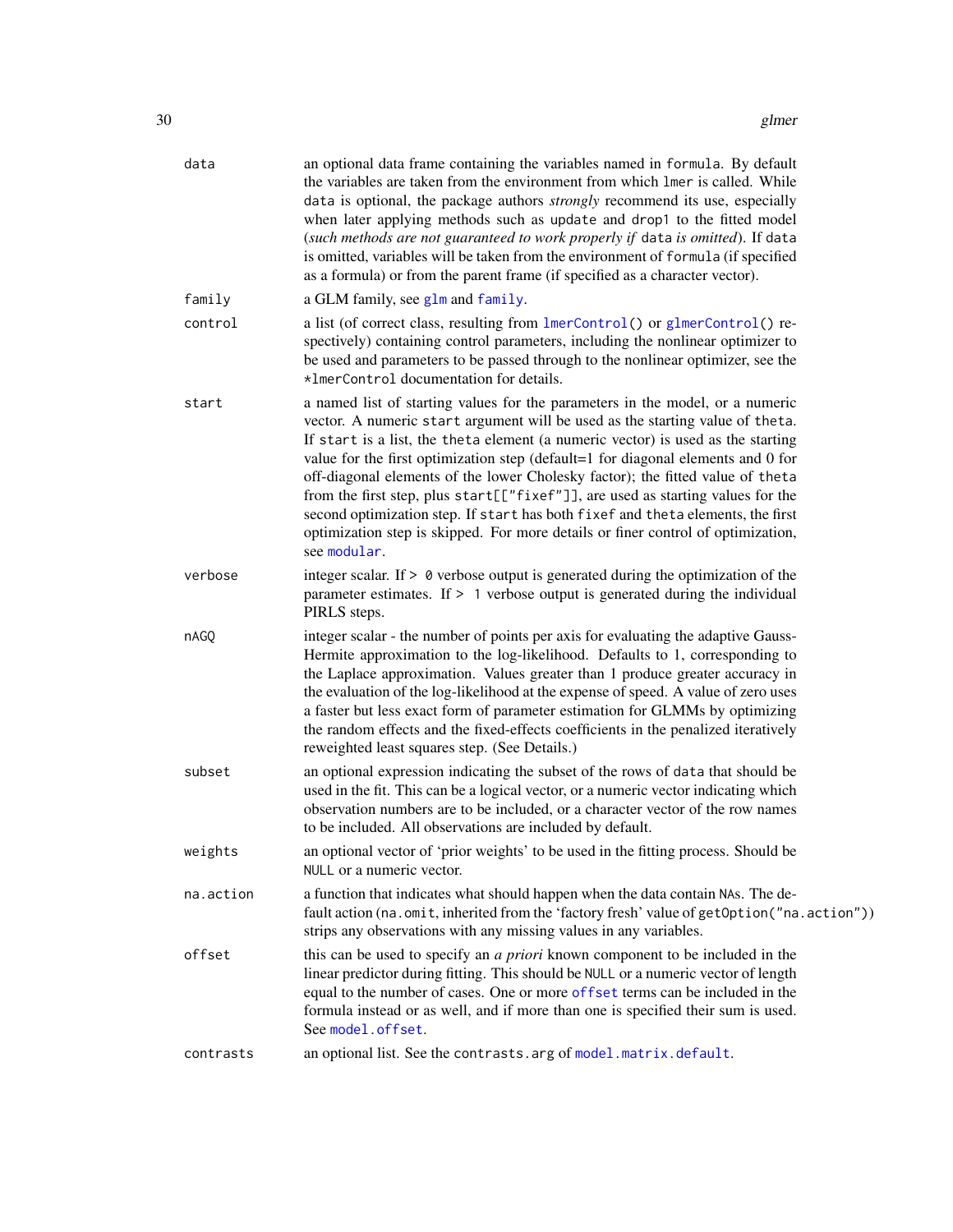#### glmer 31

| mustart    | optional starting values on the scale of the conditional mean, as in $g \ln x$ , see there<br>for details.                                                                                                                                                                                  |
|------------|---------------------------------------------------------------------------------------------------------------------------------------------------------------------------------------------------------------------------------------------------------------------------------------------|
| etastart   | optional starting values on the scale of the unbounded predictor as in $g1m$ ; see<br>there for details.                                                                                                                                                                                    |
| devFunOnly | logical - return only the deviance evaluation function. Note that because the<br>deviance function operates on variables stored in its environment, it may not<br>return <i>exactly</i> the same values on subsequent calls (but the results should always<br>be within machine tolerance). |
| $\ddots$ . | other potential arguments. A method argument was used in earlier versions of<br>the package. Its functionality has been replaced by the nAGQ argument.                                                                                                                                      |

#### Details

Fit a generalized linear mixed model, which incorporates both fixed-effects parameters and random effects in a linear predictor, via maximum likelihood. The linear predictor is related to the conditional mean of the response through the inverse link function defined in the GLM family.

The expression for the likelihood of a mixed-effects model is an integral over the random effects space. For a linear mixed-effects model (LMM), as fit by [lmer](#page-41-1), this integral can be evaluated exactly. For a GLMM the integral must be approximated. The most reliable approximation for GLMMs is adaptive Gauss-Hermite quadrature, at present implemented only for models with a single scalar random effect. The nAGQ argument controls the number of nodes in the quadrature formula. A model with a single, scalar random-effects term could reasonably use up to 25 quadrature points per scalar integral.

## Value

An object of class [merMod](#page-54-1) (more specifically, an object of *subclass* glmerMod) for which many methods are available (e.g. methods(class="merMod"))

#### See Also

[lmer](#page-41-1) (for details on formulas and parameterization); [glm](#page-0-0) for Generalized Linear Models (*without* random effects). [nlmer](#page-73-1) for nonlinear mixed-effects models.

[glmer.nb](#page-31-1) to fit negative binomial GLMMs.

```
## generalized linear mixed model
library(lattice)
xyplot(incidence/size ~ period|herd, cbpp, type=c('g','p','l'),
      layout=c(3,5), index.cond = function(x,y)max(y))
(gm1 \leq glmer(cbind(incidence, size - incidence) \sim period + (1 | herd),
              data = cbpp, family = binomial)## using nAGQ=0 only gets close to the optimum
(gm1a <- glmer(cbind(incidence, size - incidence) ~ period + (1 | herd),
               cbpp, binomial, nAGQ = 0)
## using nAGQ = 9 provides a better evaluation of the deviance
## Currently the internal calculations use the sum of deviance residuals,
## which is not directly comparable with the nAGQ=0 or nAGQ=1 result.
```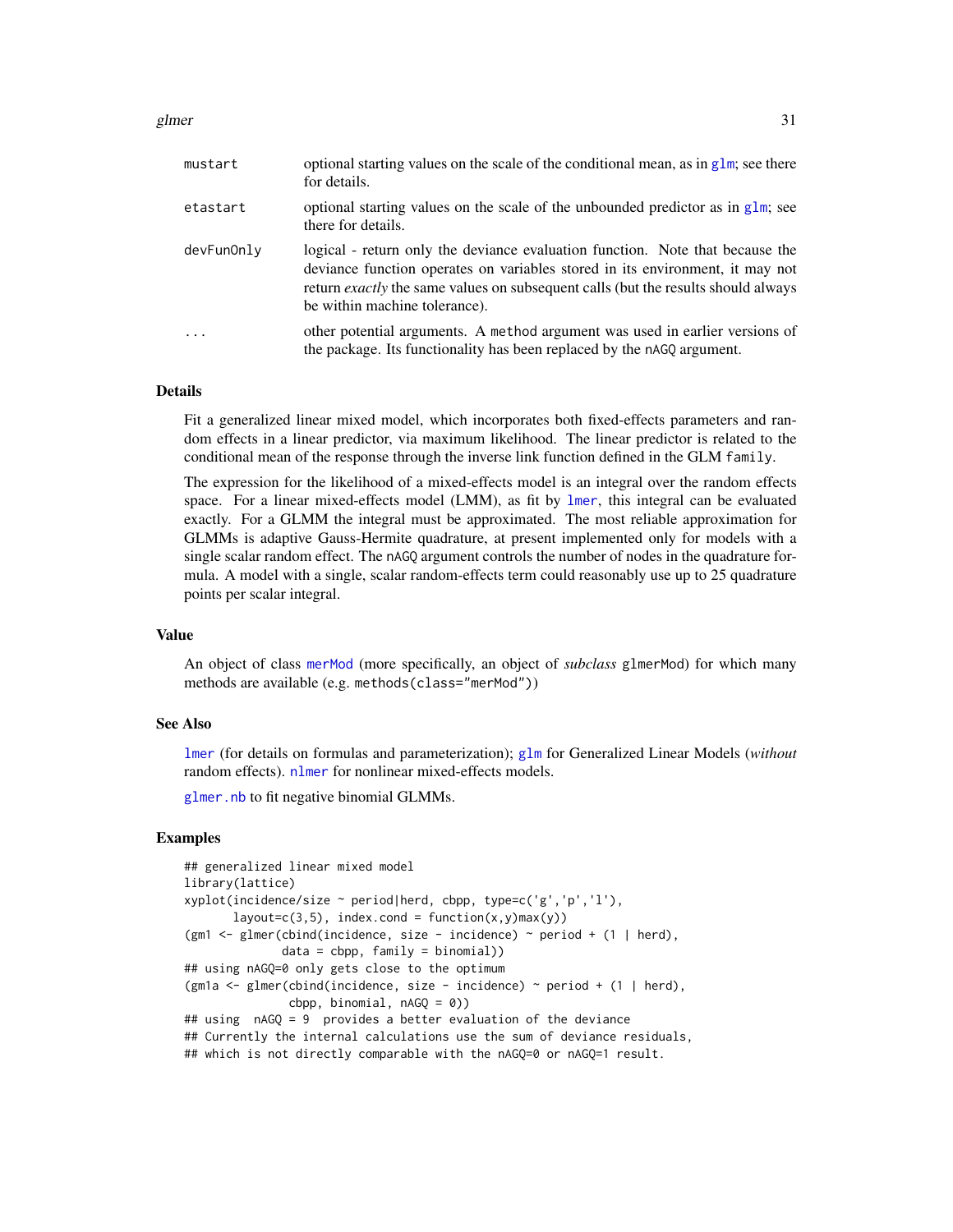#### <span id="page-31-0"></span>32 glmer.nb

```
(gm1a <- glmer(cbind(incidence, size - incidence) \sim period + (1 | herd),
               cbpp, binomial, nAGQ = 9))
## GLMM with individual-level variability (accounting for overdispersion)
## For this data set the model is the same as one allowing for a period:herd
## interaction, which the plot indicates could be needed.
cbpp$obs <- 1:nrow(cbpp)
(gm2 <- glmer(cbind(incidence, size - incidence) ~ period +
    (1 | herd) + (1 | obs),family = binomial, data = cbpp))
anova(gm1,gm2)
## glmer and glm log-likelihoods are consistent
gm1Devfun <- update(gm1,devFunOnly=TRUE)
gm0 <- glm(cbind(incidence, size - incidence) ~ period,
           family = binomial, data = cbpp)
## evaluate GLMM deviance at RE variance=theta=0, beta=(GLM coeffs)
gm1Dev0 <- gm1Devfun(c(0,coef(gm0)))
## compare
stopifnot(all.equal(gm1Dev0,c(-2*logLik(gm0))))
## the toenail oncholysis data from Backer et al 1998
## these data are notoriously difficult to fit
## Not run:
if (require("HSAUR2")) {
    gm2 <- glmer(outcome~treatment*visit+(1|patientID),
                 data=toenail,
                 family=binomial,nAGQ=20)
}
## End(Not run)
```
<span id="page-31-1"></span>

glmer.nb *Fitting Negative Binomial GLMMs*

#### <span id="page-31-2"></span>Description

Fits a generalized linear mixed-effects model (GLMM) for the negative binomial family, building on [glmer](#page-28-1), and initializing via [theta.ml](#page-0-0) from MASS.

#### Usage

```
glmer.nb(..., interval = log(th) + c(-3, 3),
         tol = 5e-5, verbose = FALSE, nb.control = NULL,
         initCtrl = list(limit = 20,eps = 2*tol, trace = verbose,theta = NULL))
```
#### Arguments

... arguments as for glmer(.) such as formula, data, control, etc, but *not* family!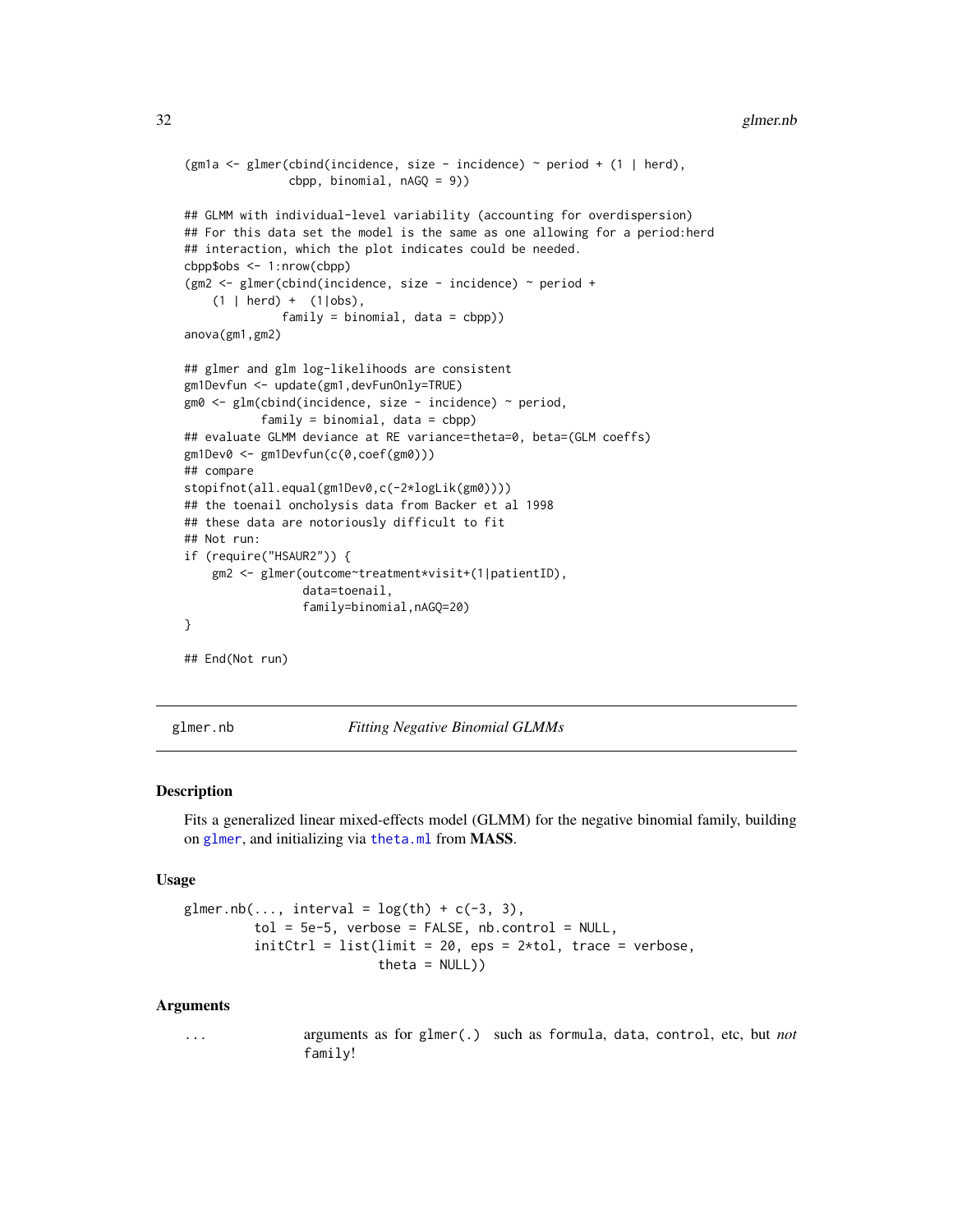#### glmer.nb 33

| interval   | interval in which to start the optimization. The default is symmetric on log scale<br>around the initially estimated theta.                                                                                                                                                                      |
|------------|--------------------------------------------------------------------------------------------------------------------------------------------------------------------------------------------------------------------------------------------------------------------------------------------------|
| tol        | tolerance for the optimization via optimize.                                                                                                                                                                                                                                                     |
| verbose    | logical indicating how much progress information should be printed during<br>the optimization. Use verbose = $2$ (or larger) to enable verbose=TRUE in the<br>$glmer()$ calls.                                                                                                                   |
| nb.control | optional list, like glmerControl(), used in $refit(*, control = control.nb)$<br>during the optimization.                                                                                                                                                                                         |
| initCtrl   | <i>(experimental, do not rely on this:)</i> a list with named components as in the<br>default, passed to the ta.ml (package MASS) for the initial value of the negative<br>binomial parameter theta. May also include a theta component, in which case<br>the initial estimation step is skipped |

## Value

An object of class glmerMod, for which many methods are available (e.g. methods (class="glmerMod")), see [glmer](#page-28-1).

# Note

For historical reasons, the shape parameter of the negative binomial and the random effects parameters in our (G)LMM models are both called theta  $(\theta)$ , but are unrelated here.

The negative binomial  $\theta$  can be extracted from a fit g  $\leq$  glmer.nb() by [getME\(](#page-24-1)g, "glmer.nb.theta").

Parts of glmer.nb() are still experimental and methods are still missing or suboptimal. In particular, there is no inference available for the dispersion parameter  $\theta$ , yet.

To fit a negative binomial model with *known* overdispersion parameter (e.g. as part of a model comparison exercise, use glmer with the [negative.binomial](#page-31-2) family from the MASS package, e.g. glmer(...,family=MASS::negative.binomial(theta=1.75)).

# See Also

[glmer](#page-28-1); from package MASS, [negative.binomial](#page-31-2) (which we re-export currently) and [theta.ml](#page-0-0), the latter for initialization of optimization.

The 'Details' of [pnbinom](#page-0-0) for the definition of the negative binomial distribution.

```
set.seed(101)
dd \leftarrow expand.grid(f1 = factor(1:3),
                  f2 = LETTERS[1:2], g=1:9, rep=1:15,KEEP.OUT.ATTRS=FALSE)
summary(mu <- 5*(-4 + with(dd, as.integer(f1) + 4*as.numeric(f2))))dd\{sy} < -rnhinom(nrow(dd), mu = mu, size = 0.5)
str(dd)
require("MASS")## and use its glm.nb() - as indeed we have zero random effect:
## Not run:
m.glm \leq glm.nb(y \approx f1*f2, data=dd, trace=TRUE)summary(m.glm)
```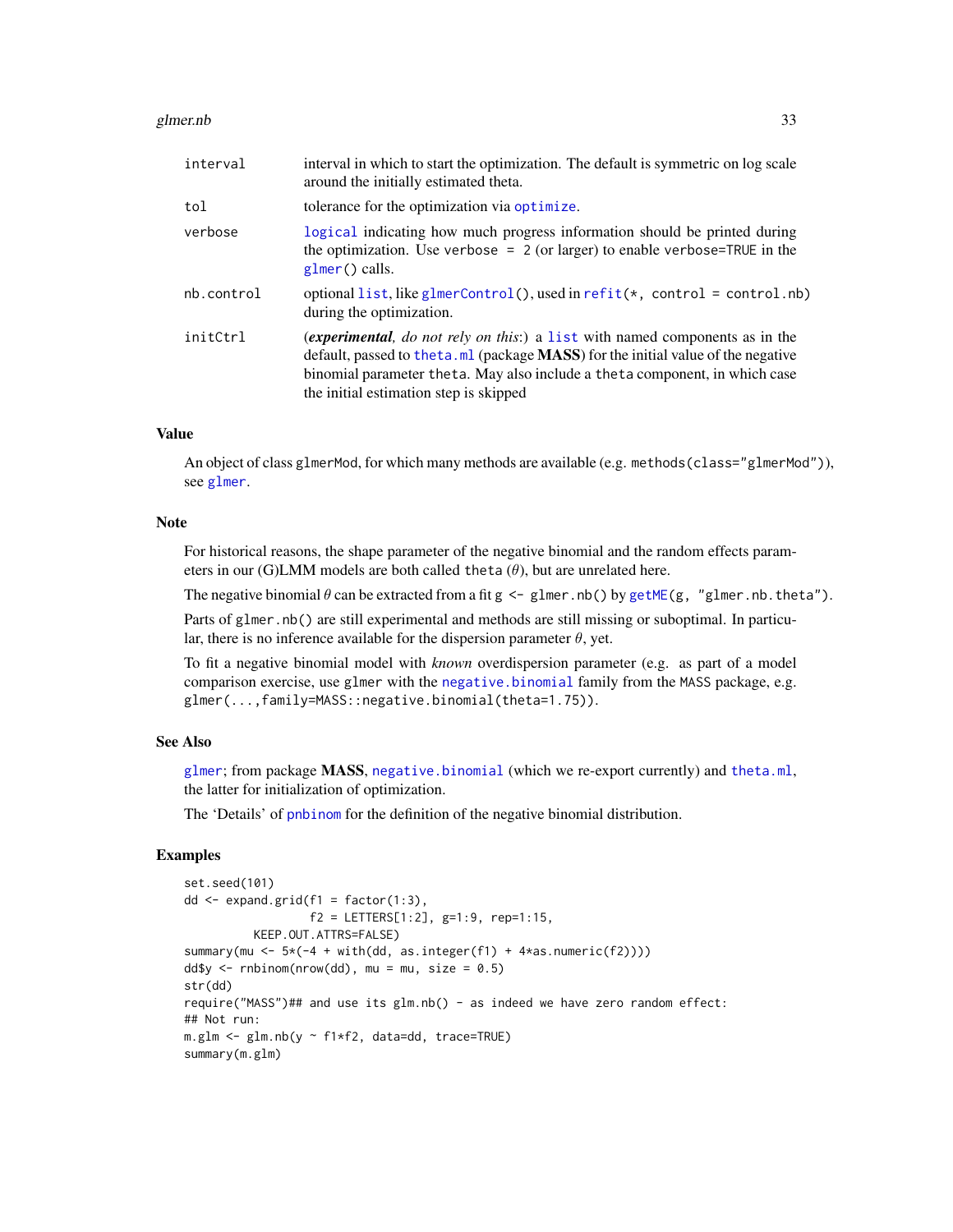```
m.nb <- glmer.nb(y \sim f1*f2 + (1|g), data=dd, verbose=TRUE)
m.nb
## The neg.binomial theta parameter:
getME(m.nb, "glmer.nb.theta")
LL <- logLik(m.nb)
## mixed model has 1 additional parameter (RE variance)
stopifnot(attr(LL,"df")==attr(logLik(m.glm),"df")+1)
plot(m.nb, resid(.) \sim g)# works, as long as data 'dd' is found
## End(Not run)
```
glmerLaplaceHandle *Handle for* glmerLaplace

# Description

Handle for calling the glmerLaplace C++ function. Not intended for routine use.

#### Usage

```
glmerLaplaceHandle(pp, resp, nAGQ, tol, maxit, verbose)
```
# Arguments

| pp      | merPredD object                    |
|---------|------------------------------------|
| resp    | 1mResp object                      |
| nAGO    | see glmer                          |
| tol     | tolerance                          |
| maxit   | maximum number of pwrss iterations |
| verbose | display optimizer progress         |

# Value

Value of the objective function

<span id="page-33-0"></span>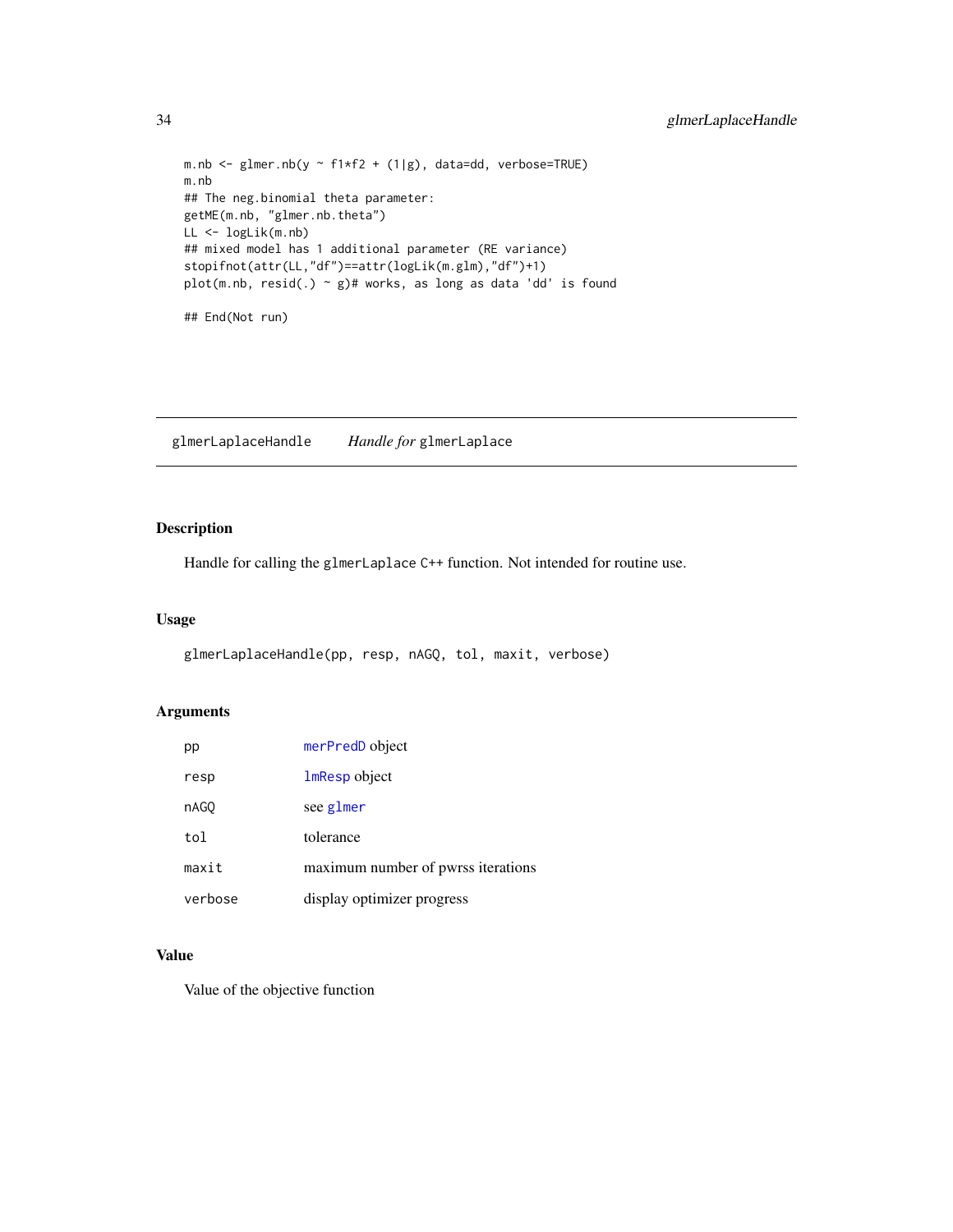<span id="page-34-2"></span><span id="page-34-0"></span>

## Description

The generator object for the [glmFamily](#page-34-1) reference class. Such an object is primarily used through its new method.

## Usage

glmFamily(...)

#### Arguments

... Named argument (see Note below)

# Methods

new(family=family) Create a new [glmFamily](#page-34-1) object

# Note

Arguments to the new method must be named arguments.

#### See Also

[glmFamily](#page-34-1)

<span id="page-34-1"></span>glmFamily-class *Class* "glmFamily" *- a reference class for* [family](#page-0-0)

# Description

This class is a wrapper class for [family](#page-0-0) objects specifying a distibution family and link function for a generalized linear model ([glm](#page-0-0)). The reference class contains an external pointer to a  $C++$ object representing the class. For common families and link functions the functions in the family are implemented in compiled code so they can be accessed from other compiled code and for a speed boost.

## Extends

All reference classes extend and inherit methods from ["envRefClass"](#page-0-0).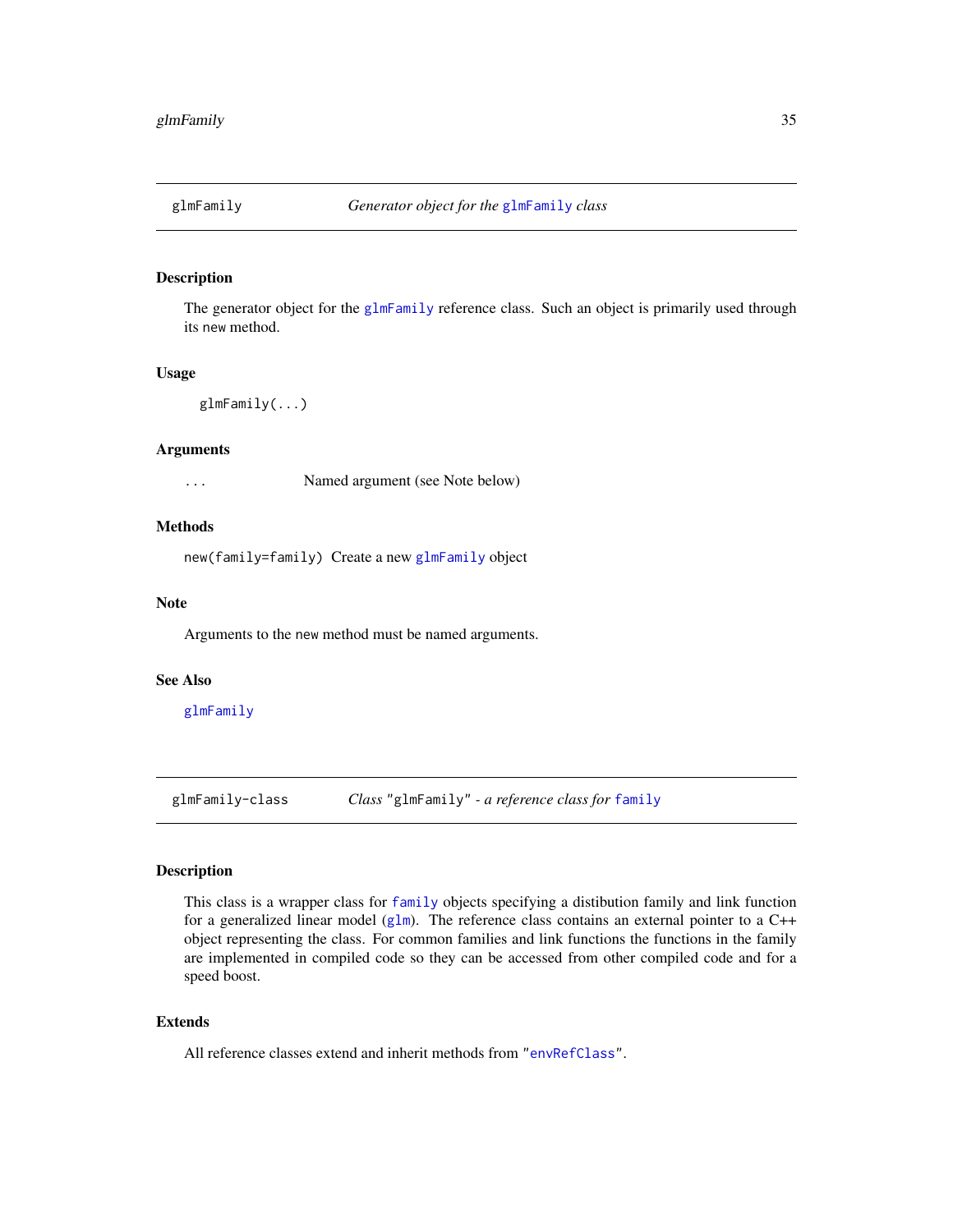Objects from this reference class correspond to objects in a C++ class. Methods are invoked on the C++ class using the external pointer in the Ptr field. When saving such an object the external pointer is converted to a null pointer, which is why there is a redundant field ptr that is an activebinding function returning the external pointer. If the Ptr field is a null pointer, the external pointer is regenerated for the stored family field.

# See Also

[family](#page-0-0), [glmFamily](#page-34-2)

# Examples

str(glmFamily\$new(family=poisson()))

golden-class *Class* "golden" *and Generator for Golden Search Optimizer Class*

# Description

"golden" is a reference class for a golden search scalar optimizer, for a parameter within an interval. golden() is the generator for the "golden" class. The optimizer uses reverse communications.

## Usage

golden(...)

## Arguments

... (partly optional) arguments passed to [new\(](#page-0-0)) must be named arguments. lower and upper are the bounds for the scalar parameter; they must be finite.

## Extends

All reference classes extend and inherit methods from ["envRefClass"](#page-0-0).

# Examples

```
showClass("golden")
```
golden(lower= -100, upper= 1e100)

<span id="page-35-0"></span>

# Note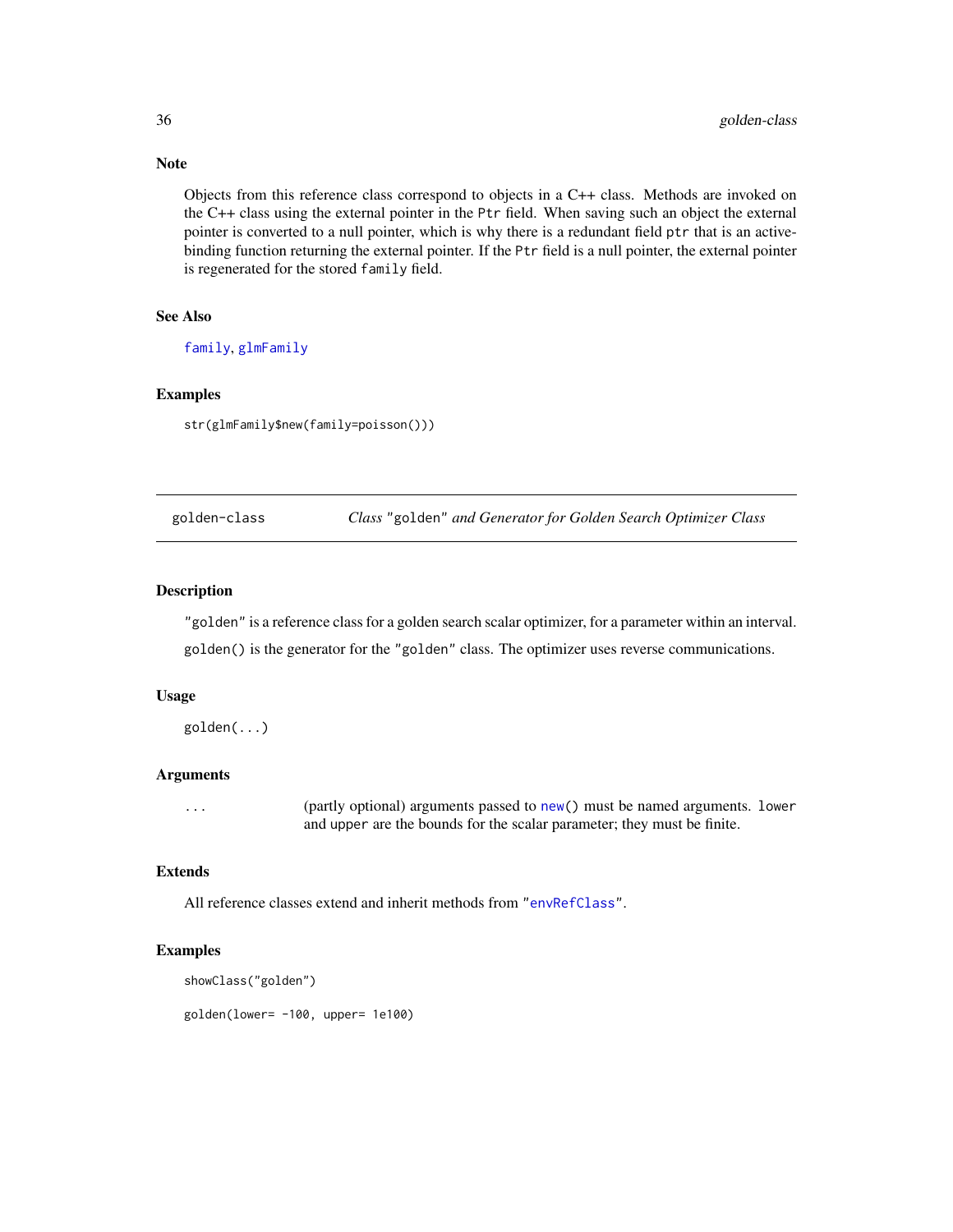### <span id="page-36-0"></span>Description

Generate the sparse multidimensional Gaussian quadrature grids.

Currently unused. See [GHrule\(](#page-27-0)) for the version currently in use in package lme4.

## Usage

 $GQdk(d = 1L, k = 1L)$ GQN

#### Arguments

| d | integer scalar - the dimension of the function to be integrated with respect to the<br>standard d-dimensional Gaussian density.            |
|---|--------------------------------------------------------------------------------------------------------------------------------------------|
| k | integer scalar - the order of the grid. A grid of order k provides an exact result<br>for a polynomial of total order of $2k - 1$ or less. |

## Value

 $GQdk()$  returns a matrix with  $d + 1$  columns. The first column is the weights and the remaining d columns are the node coordinates.

GQN is a [list](#page-0-0) of lists, containing the non-redundant quadrature nodes and weights for integration of a scalar function of a d-dimensional argument with respect to the density function of the ddimensional Gaussian density function.

The outer list is indexed by the dimension, d, in the range of 1 to 20. The inner list is indexed by k, the order of the quadrature.

### Note

GQN contains only the non-redundant nodes. To regenerate the whole array of nodes, all possible permutations of axes and all possible combinations of  $\pm 1$  must be applied to the axes. This entire array of nodes is exactly what [GQdk\(](#page-36-0)) reproduces.

The number of nodes gets very large very quickly with increasing d and k. See the charts at [http:](http://www.sparse-grids.de) [//www.sparse-grids.de](http://www.sparse-grids.de).

# Examples

GQdk(2,5) # 53 x 3

GQN[[3]][[5]] # a 14 x 4 matrix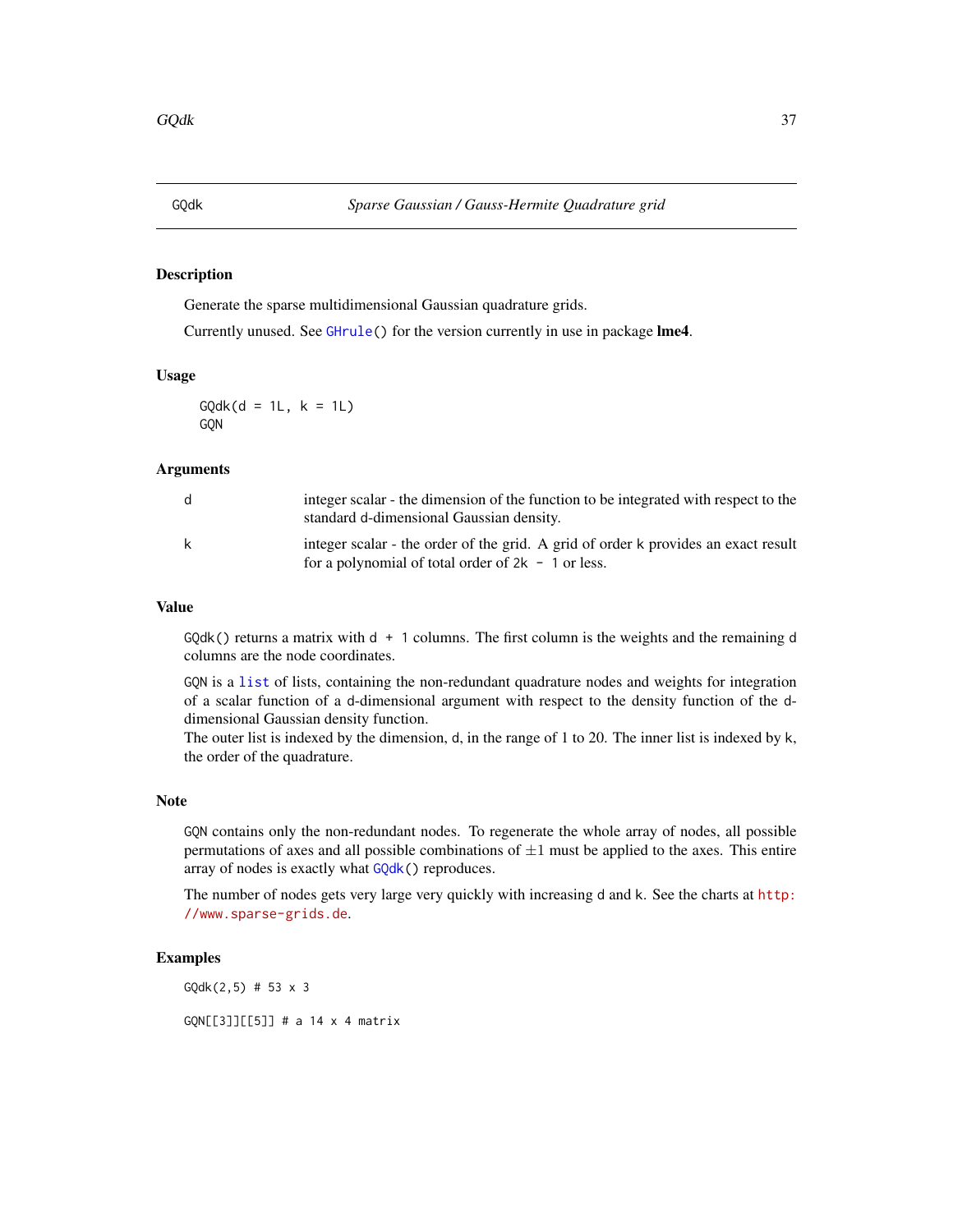# Description

Number of ticks on the heads of red grouse chicks sampled in the field (grouseticks) and an aggregated version (grouseticks\_agg); see original source for more details

#### Usage

data(grouseticks)

### Format

INDEX (factor) chick number (observation level) TICKS number of ticks sampled BROOD (factor) brood number HEIGHT height above sea level (meters) YEAR year (-1900) LOCATION (factor) geographic location code cHEIGHT centered height, derived from HEIGHT meanTICKS mean number of ticks by brood varTICKS variance of number of ticks by brood

### Details

grouseticks\_agg is just a brood-level aggregation of the data

#### Source

Robert Moss, via David Elston

## References

Elston, D. A., R. Moss, T. Boulinier, C. Arrowsmith, and X. Lambin. 2001. "Analysis of Aggregation, a Worked Example: Numbers of Ticks on Red Grouse Chicks." Parasitology 122 (05): 563- 569. doi:10.1017/S0031182001007740. [http://journals.cambridge.org/action/displayAbs](http://journals.cambridge.org/action/displayAbstract?fromPage=online&aid=82701)tract? [fromPage=online&aid=82701](http://journals.cambridge.org/action/displayAbstract?fromPage=online&aid=82701).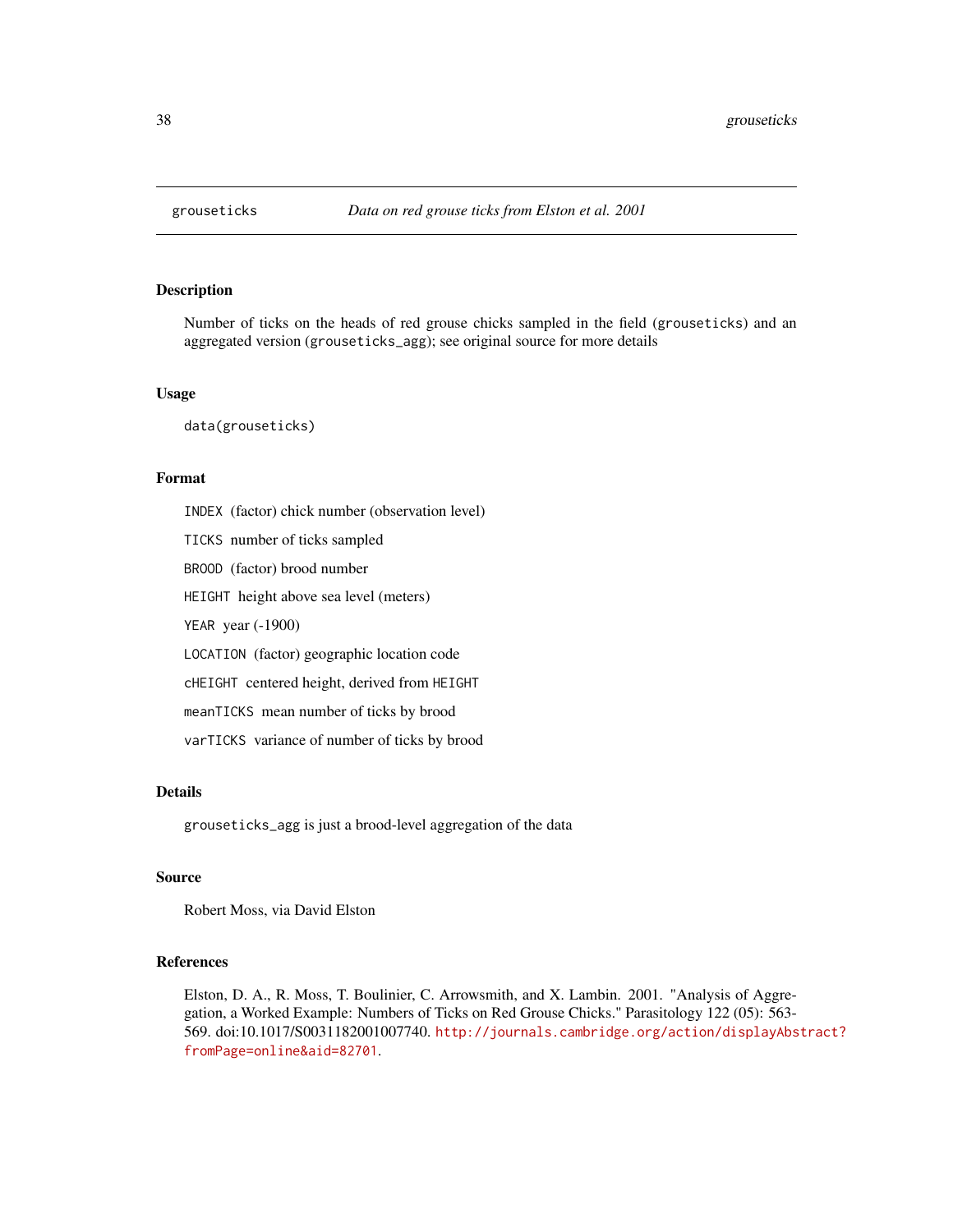# hatvalues.merMod 39

### Examples

```
data(grouseticks)
## Figure 1a from Elston et al
par(las=1,bty="l")
tvec <- c(0,1,2,5,20,40,80)
pvec \leq c(4,1,3)with(grouseticks_agg,plot(1+meanTICKS~HEIGHT,
                  pch=pvec[factor(YEAR)],
                  log="y",axes=FALSE,
                  xlab="Altitude (m)",
                  ylab="Brood mean ticks"))
axis(side=1)
axis(side=2,at=tvec+1,label=tvec)
box()
abline(v=405,lty=2)
## Figure 1b
with(grouseticks_agg,plot(varTICKS~meanTICKS,
                  pch=4,
                  xlab="Brood mean ticks",
                  ylab="Within-brood variance"))
curve(1*x,from=0,to=70,add=TRUE)
## Model fitting
form <- TICKS~YEAR+HEIGHT+(1|BROOD)+(1|INDEX)+(1|LOCATION)
(full_mod1 <- glmer(form, family="poisson",data=grouseticks))
```
hatvalues.merMod *Diagonal elements of the hat matrix*

### Description

Returns the values on the diagonal of the hat matrix, which is the matrix that transforms the response vector (minus any offset) into the fitted values (minus any offset). Note that this method should only be used for linear mixed models. It is not clear if the hat matrix concept even makes sense for generalized linear mixed models.

### Usage

```
## S3 method for class 'merMod'
hatvalues(model, fullHatMatrix = FALSE, ...)
```
### Arguments

| model                   | An object of class mer Mod.                        |
|-------------------------|----------------------------------------------------|
| fullHatMatrix           | Return full hat matrix (not just diagonal values)? |
| $\cdot$ $\cdot$ $\cdot$ | Not currently used                                 |

# Value

The diagonal elements of the hat matrix.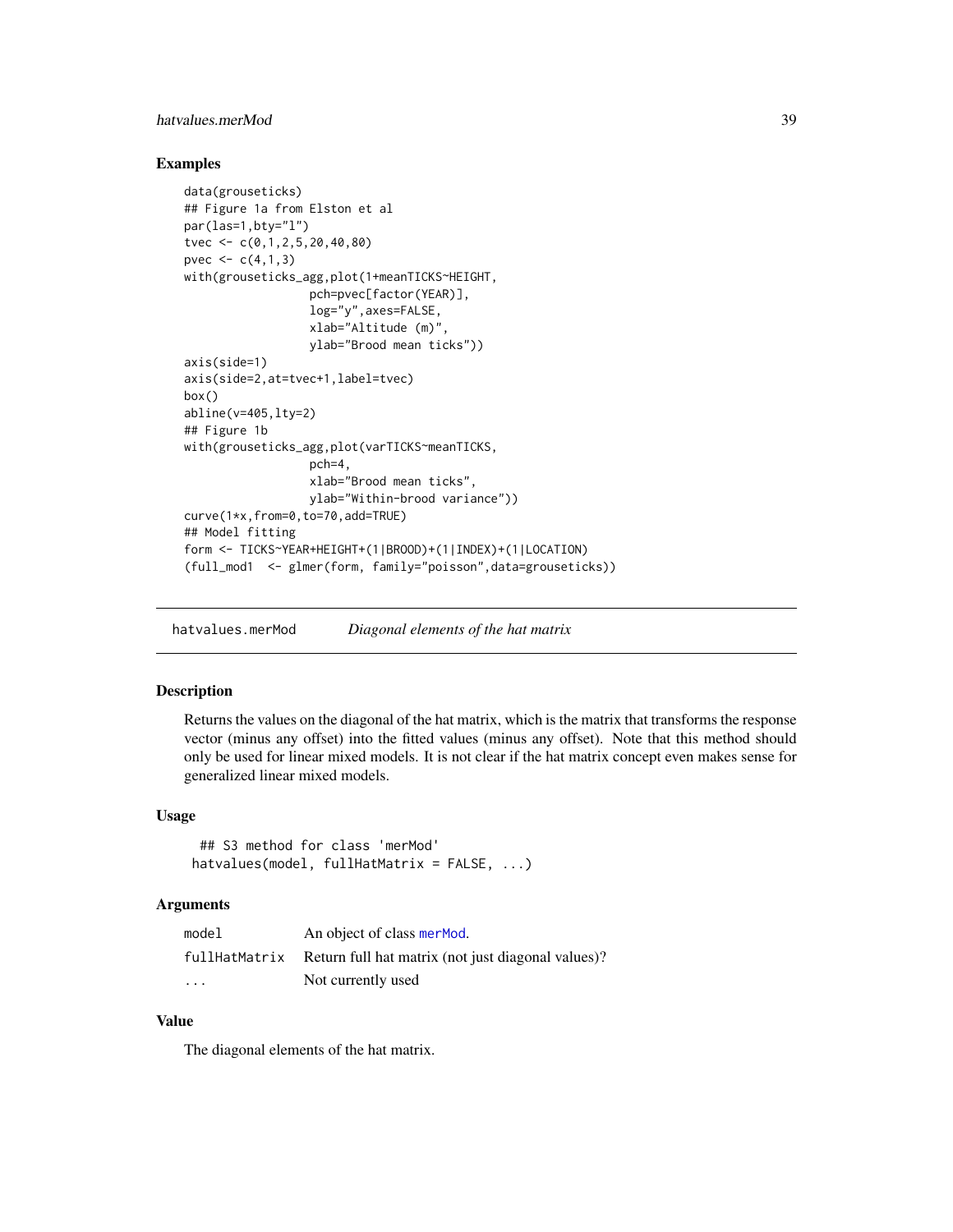#### Examples

```
m <- lmer(Reaction ~ Days + (Days | Subject), sleepstudy)
hatvalues(m)
```
InstEval *University Lecture/Instructor Evaluations by Students at ETH*

#### **Description**

University lecture evaluations by students at ETH Zurich, anonymized for privacy protection. This is an interesting "medium" sized example of a *partially* nested mixed effect model.

# Format

A data frame with 73421 observations on the following 7 variables.

- s a factor with levels 1:2972 denoting individual students.
- d a factor with 1128 levels from 1:2160, denoting individual professors or lecturers.
- studage an ordered factor with levels  $2 < 4 < 6 < 8$ , denoting student's "age" measured in the *semester* number the student has been enrolled.
- lectage an ordered factor with 6 levels, 1 < 2 < ... < 6, measuring how many semesters back the lecture rated had taken place.
- service a binary factor with levels 0 and 1; a lecture is a "service", if held for a different department than the lecturer's main one.
- dept a factor with 14 levels from 1:15, using a random code for the department of the lecture.
- y a numeric vector of*ratings* of lectures by the students, using the discrete scale 1:5, with meanings of 'poor' to 'very good'.

Each observation is one student's rating for a specific lecture (of one lecturer, during one semester in the past).

#### Details

The main goal of the survey is to find "the best liked prof", according to the lectures given. Statistical analysis of such data has been the basis for a (student) jury selecting the final winners.

The present data set has been anonymized and slightly simplified on purpose.

#### Examples

```
str(InstEval)
```

```
head(InstEval, 16)
xtabs(~ service + dept, InstEval)
```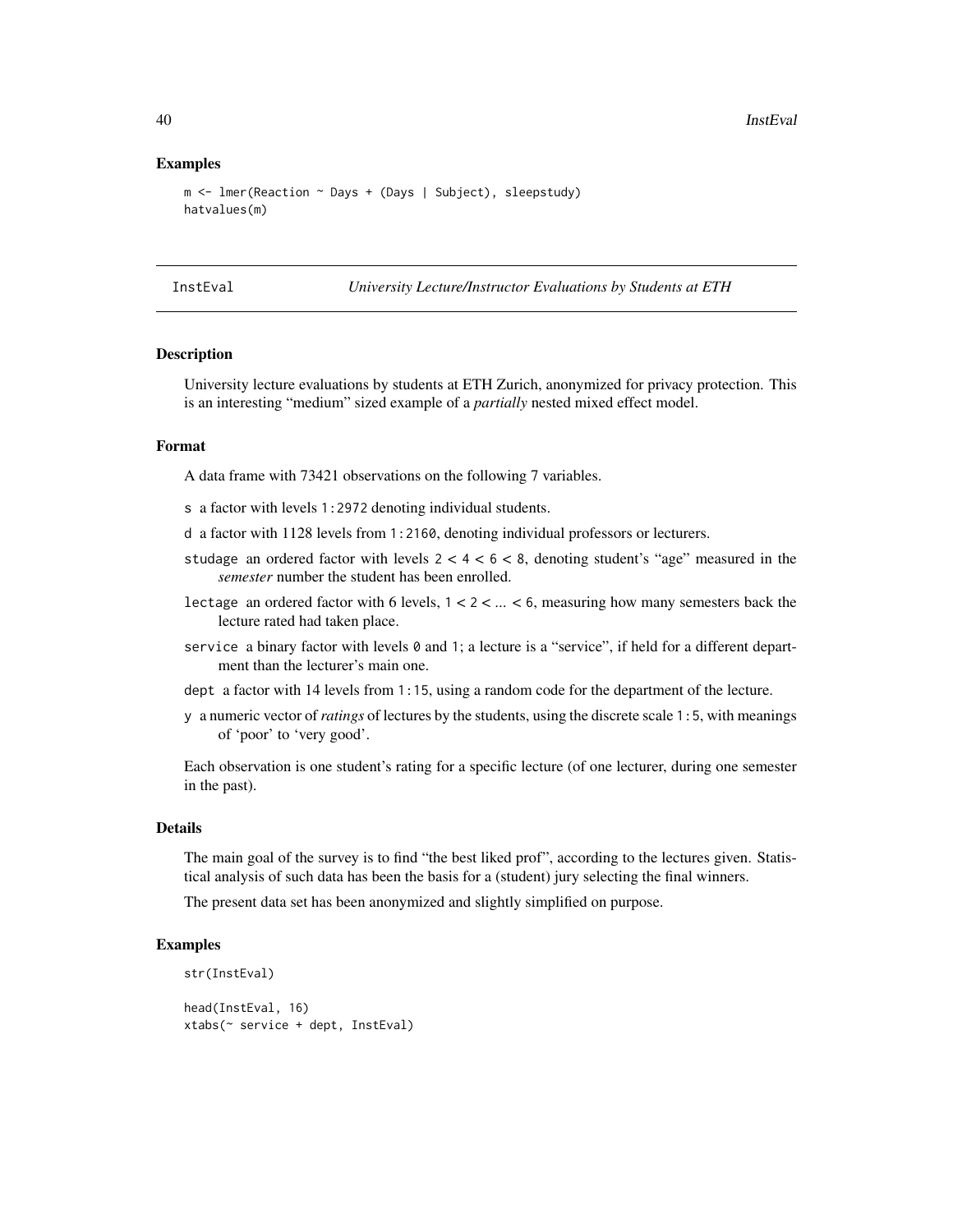#### Description

Does every level of f1 occur in conjunction with exactly one level of f2? The function is based on converting a triplet sparse matrix to a compressed column-oriented form in which the nesting can be quickly evaluated.

#### Usage

isNested(f1, f2)

#### Arguments

| f <sub>1</sub> | factor 1 |
|----------------|----------|
| f2             | factor 2 |

# Value

TRUE if factor 1 is nested within factor 2

## Examples

with(Pastes, isNested(cask, batch)) ## => FALSE with(Pastes, isNested(sample, batch)) ## => TRUE

<span id="page-40-0"></span>isREML *Check characteristics of models*

#### <span id="page-40-1"></span>Description

Check characteristics of models: whether a model fit corresponds to a linear (LMM), generalized linear (GLMM), or nonlinear (NLMM) mixed model, and whether a linear mixed model has been fitted by REML or not (isREML(x) is always FALSE for GLMMs and NLMMs).

### Usage

 $i$ sREML $(x, \ldots)$  $isLMM(x, \ldots)$  $i$ sNLMM $(x, \ldots)$  $isGLMM(x, \ldots)$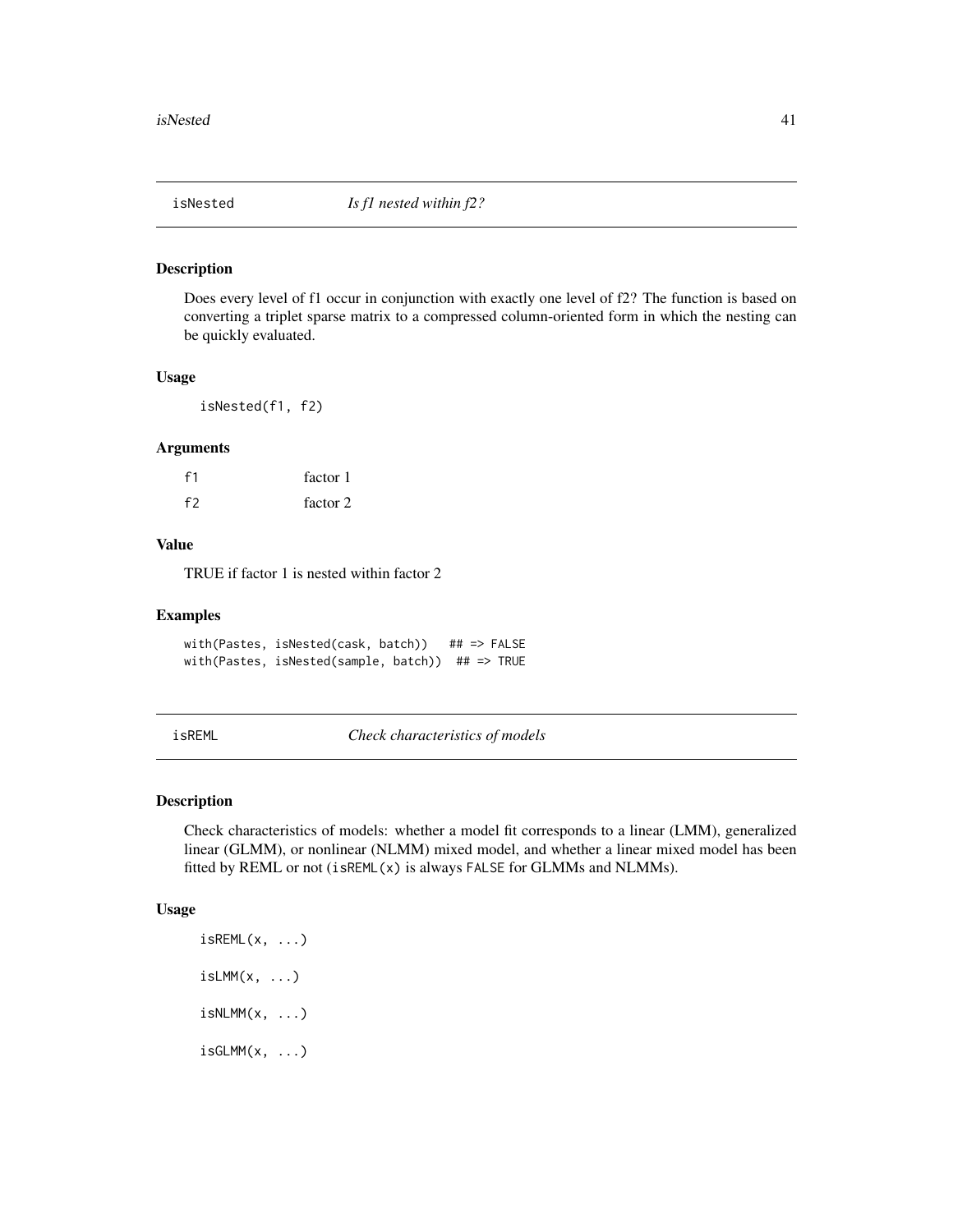|         | a fitted model.                                                       |
|---------|-----------------------------------------------------------------------|
| $\cdot$ | additional, optional arguments. (None are used in the merMod methods) |

# Details

These are generic functions. At present the only methods are for mixed-effects models of class [merMod](#page-54-1).

### Value

a logical value

# See Also

getME

# Examples

```
fm1 <- lmer(Reaction ~ Days + (Days|Subject), sleepstudy)
gm1 <- glmer(cbind(incidence, size - incidence) ~ period + (1 | herd),
              data = cbpp, family = binomial)
nm1 <- nlmer(circumference ~ SSlogis(age, Asym, xmid, scal) ~ Asym|Tree,
             Orange, start = c(Asym = 200, xmid = 725, scal = 350)isLMM(fm1)
isGLMM(gm1)
## check all :
is.MM <- function(x) c(LMM = isLMM(x), GLMM = isGLMM(x), NLMM = isNLMM(x))stopifnot(cbind(is.MM(fm1), is.MM(gm1), is.MM(nm1))
  == diag(rep(TRUE,3)))
```
<span id="page-41-0"></span>

lmer *Fit Linear Mixed-Effects Models*

### Description

Fit a linear mixed-effects model (LMM) to data, via REML or maximum likelihood.

#### Usage

```
lmer(formula, data = NULL, REML = TRUE, control = lmerControl(),start = NULL, verbose = 0L, subset, weights, na.action,
     offset, contrasts = NULL, devFunOnly = FALSE, ...)
```
42 lmer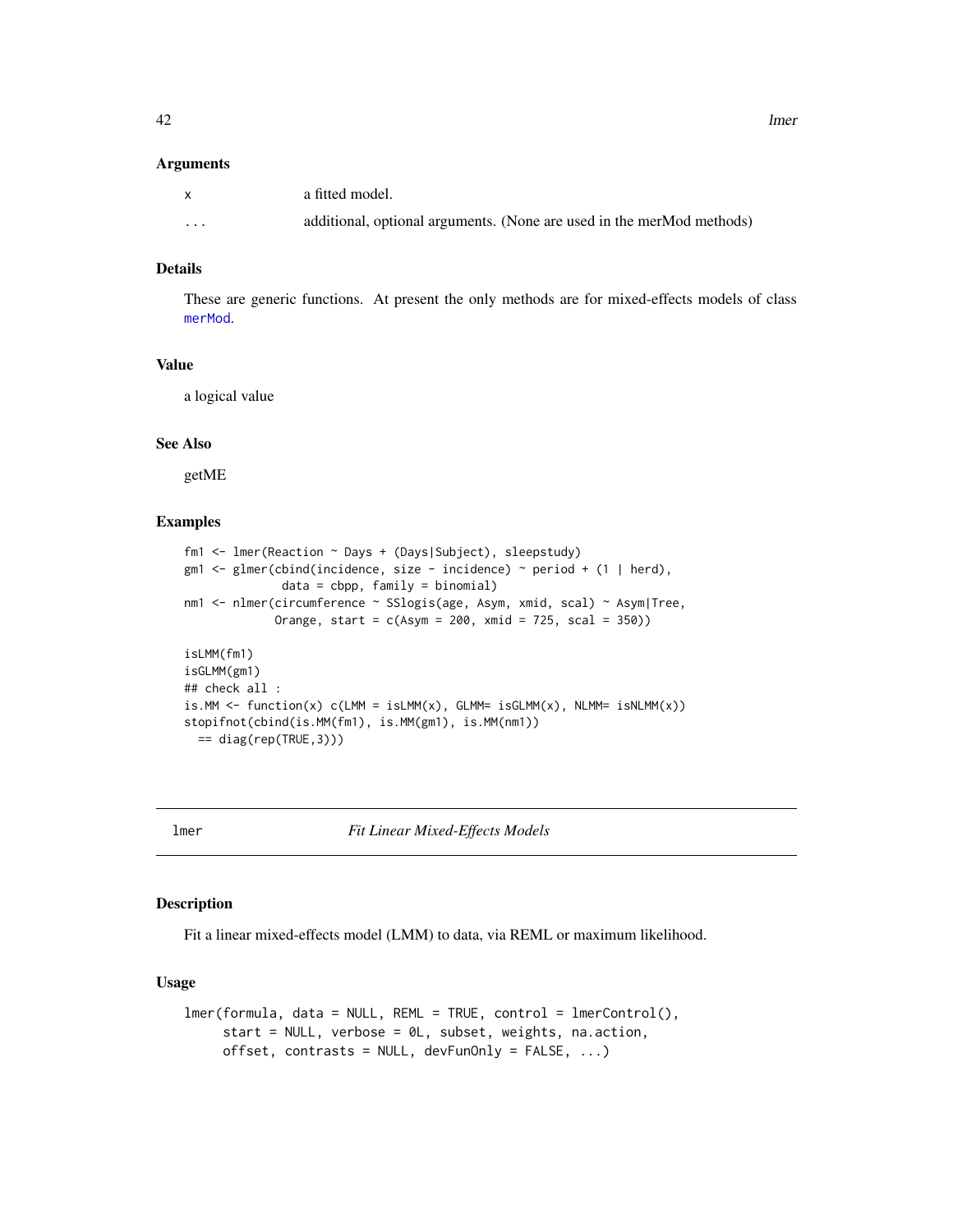#### lmer and the set of the set of the set of the set of the set of the set of the set of the set of the set of the set of the set of the set of the set of the set of the set of the set of the set of the set of the set of the

| formula     | a two-sided linear formula object describing both the fixed-effects and random-<br>effects part of the model, with the response on the left of a $\sim$ operator and the<br>terms, separated by + operators, on the right. Random-effects terms are dis-<br>tinguished by vertical bars (1) separating expressions for design matrices from<br>grouping factors. Two vertical bars $(  \rangle)$ can be used to specify multiple uncor-<br>related random effects for the same grouping variable. (Because of the way it is<br>implemented, the   -syntax works only for design matrices containing numeric<br>(continuous) predictors; to fit models with independent categorical effects, see<br>dummy or the 1mer_alt function from the afex package.) |
|-------------|-----------------------------------------------------------------------------------------------------------------------------------------------------------------------------------------------------------------------------------------------------------------------------------------------------------------------------------------------------------------------------------------------------------------------------------------------------------------------------------------------------------------------------------------------------------------------------------------------------------------------------------------------------------------------------------------------------------------------------------------------------------|
| data        | an optional data frame containing the variables named in formula. By default<br>the variables are taken from the environment from which lmer is called. While<br>data is optional, the package authors <i>strongly</i> recommend its use, especially<br>when later applying methods such as update and drop1 to the fitted model<br>(such methods are not guaranteed to work properly if data is omitted). If data<br>is omitted, variables will be taken from the environment of formula (if specified<br>as a formula) or from the parent frame (if specified as a character vector).                                                                                                                                                                   |
| <b>REML</b> | logical scalar - Should the estimates be chosen to optimize the REML criterion<br>(as opposed to the log-likelihood)?                                                                                                                                                                                                                                                                                                                                                                                                                                                                                                                                                                                                                                     |
| control     | a list (of correct class, resulting from lmerControl() or glmerControl() re-<br>spectively) containing control parameters, including the nonlinear optimizer to<br>be used and parameters to be passed through to the nonlinear optimizer, see the<br>*1merControl documentation for details.                                                                                                                                                                                                                                                                                                                                                                                                                                                             |
| start       | a named list of starting values for the parameters in the model. For lmer this<br>can be a numeric vector or a list with one component named "theta".                                                                                                                                                                                                                                                                                                                                                                                                                                                                                                                                                                                                     |
| verbose     | integer scalar. If $> 0$ verbose output is generated during the optimization of the<br>parameter estimates. If $> 1$ verbose output is generated during the individual<br>PIRLS steps.                                                                                                                                                                                                                                                                                                                                                                                                                                                                                                                                                                    |
| subset      | an optional expression indicating the subset of the rows of data that should be<br>used in the fit. This can be a logical vector, or a numeric vector indicating which<br>observation numbers are to be included, or a character vector of the row names<br>to be included. All observations are included by default.                                                                                                                                                                                                                                                                                                                                                                                                                                     |
| weights     | an optional vector of 'prior weights' to be used in the fitting process. Should<br>be NULL or a numeric vector. Prior weights are not normalized or standardized<br>in any way. In particular, the diagonal of the residual covariance matrix is the<br>squared residual standard deviation parameter sigma times the vector of inverse<br>weights. Therefore, if the weights have relatively large magnitudes, then in<br>order to compensate, the sigma parameter will also need to have a relatively<br>large magnitude.                                                                                                                                                                                                                               |
| na.action   | a function that indicates what should happen when the data contain NAs. The de-<br>fault action (na.omit, inherited from the 'factory fresh' value of getOption ("na.action"))<br>strips any observations with any missing values in any variables.                                                                                                                                                                                                                                                                                                                                                                                                                                                                                                       |
| offset      | this can be used to specify an <i>a priori</i> known component to be included in the<br>linear predictor during fitting. This should be NULL or a numeric vector of length<br>equal to the number of cases. One or more offset terms can be included in the                                                                                                                                                                                                                                                                                                                                                                                                                                                                                               |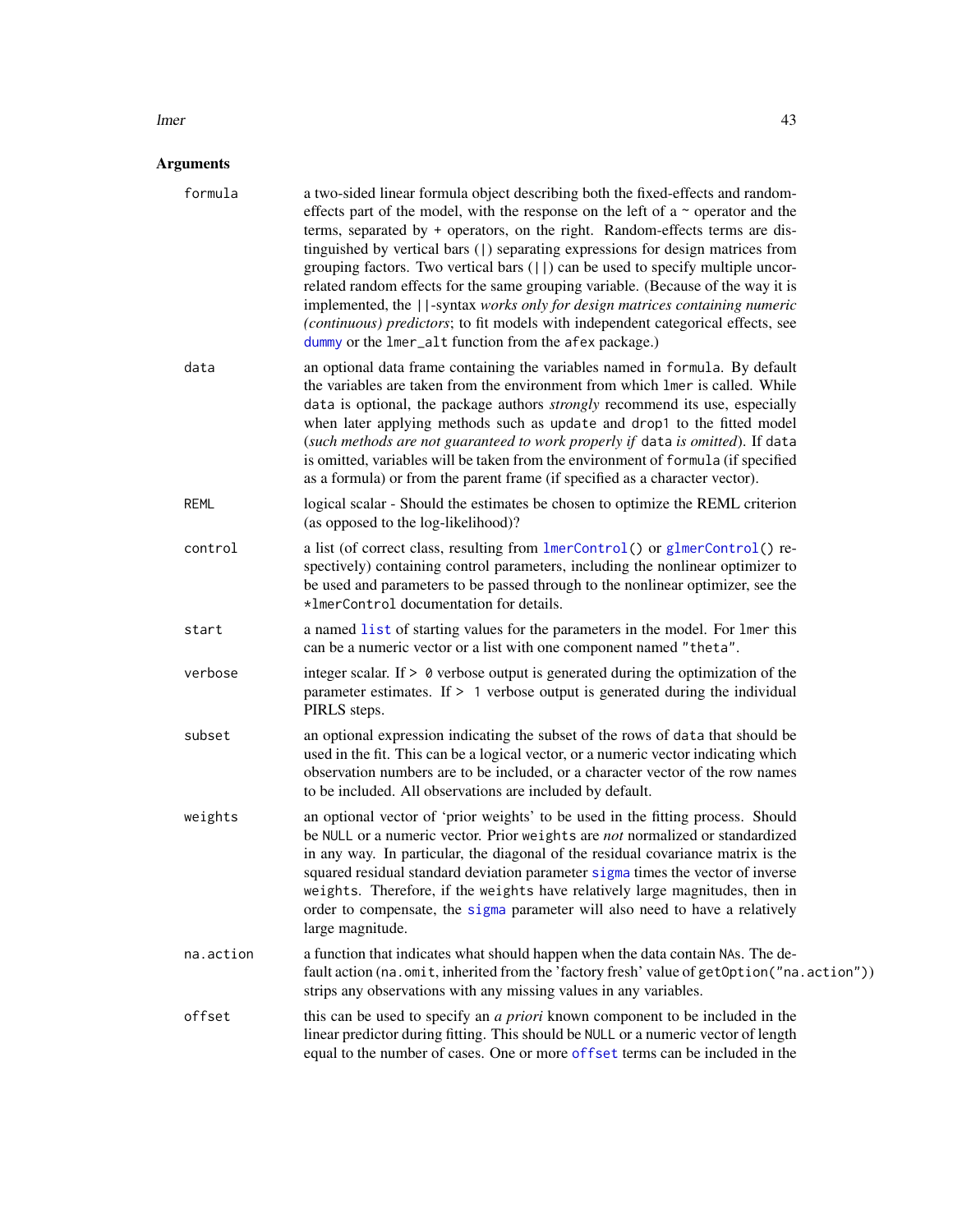|            | formula instead or as well, and if more than one is specified their sum is used.<br>See model.offset.                                                                                                                                                                                       |
|------------|---------------------------------------------------------------------------------------------------------------------------------------------------------------------------------------------------------------------------------------------------------------------------------------------|
| contrasts  | an optional list. See the contrasts. arg of model. matrix. default.                                                                                                                                                                                                                         |
| devFunOnly | logical - return only the deviance evaluation function. Note that because the<br>deviance function operates on variables stored in its environment, it may not<br>return <i>exactly</i> the same values on subsequent calls (but the results should always<br>be within machine tolerance). |
| .          | other potential arguments. A method argument was used in earlier versions of<br>the package. Its functionality has been replaced by the REML argument.                                                                                                                                      |

### **Details**

- If the formula argument is specified as a character vector, the function will attempt to coerce it to a formula. However, this is not recommended (users who want to construct formulas by pasting together components are advised to use [as.formula](#page-0-0) or [reformulate](#page-0-0)); model fits will work but subsequent methods such as [drop1](#page-0-0), [update](#page-0-0) may fail.
- When handling perfectly collinear predictor variables (i.e. design matrices of less than full rank), [gn]lmer is not quite as sophisticated as some simpler modeling frameworks such as [lm](#page-0-0) and [glm](#page-0-0). While it does automatically drop collinear variables (with a message rather than a warning), it does not automatically fill in NA values for the dropped coefficients; these can be added via fixef(fitted.model,add.dropped=TRUE). This information can also be retrieved via attr(getME(fitted.model,"X"),"col.dropped").
- the deviance function returned when devFunOnly is TRUE takes a single numeric vector argument, representing the theta vector. This vector defines the scaled variance-covariance matrices of the random effects, in the Cholesky parameterization. For models with only simple (intercept-only) random effects, theta is a vector of the standard deviations of the random effects. For more complex or multiple random effects, running getME $($ ., "theta") to retrieve the theta vector for a fitted model and examining the names of the vector is probably the easiest way to determine the correspondence between the elements of the theta vector and elements of the lower triangles of the Cholesky factors of the random effects.

#### Value

An object of class [merMod](#page-54-1) (more specifically, an object of *subclass* lmerMod), for which many methods are available (e.g. methods(class="merMod"))

#### See Also

[lm](#page-0-0) for linear models; [glmer](#page-28-0) for generalized linear; and [nlmer](#page-73-0) for nonlinear mixed models.

#### Examples

```
## linear mixed models - reference values from older code
(fm1 <- lmer(Reaction ~ Days + (Days | Subject), sleepstudy))
summary(fm1)# (with its own print method; see class?merMod % ./merMod-class.Rd
str(terms(fm1))
stopifnot(identical(terms(fm1, fixed.only=FALSE),
```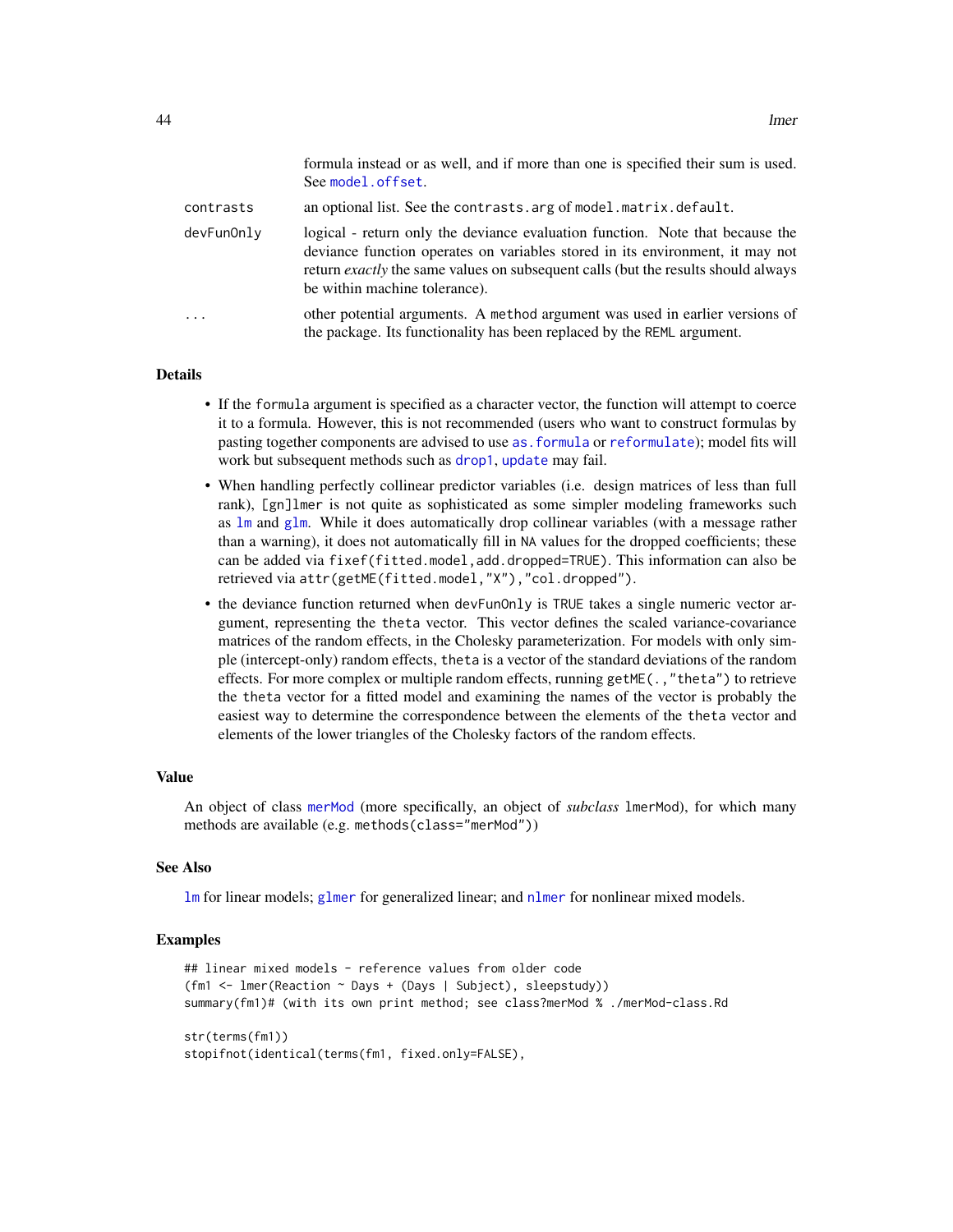#### lmerControl 45

```
terms(model.frame(fm1))))
attr(terms(fm1, FALSE), "dataClasses") # fixed.only=FALSE needed for dataCl.
fm1_ML <- update(fm1,REML=FALSE)
(fm2 <- lmer(Reaction ~ Days + (Days || Subject), sleepstudy))
anova(fm1, fm2)
sm2 <- summary(fm2)
print(fm2, digits=7, ranef.comp="Var") # the print.merMod() method
print(sm2, digits=3, corr=FALSE) # the print.summary.merMod() method
(vv <- vcov.merMod(fm2, corr=TRUE))
as(vv, "corMatrix")# extracts the ("hidden") 'correlation' entry in @factors
## Fit sex-specific variances by constructing numeric dummy variables
## for sex and sex:age; in this case the estimated variance differences
## between groups in both intercept and slope are zero ...
data(Orthodont,package="nlme")
Orthodont$nsex <- as.numeric(Orthodont$Sex=="Male")
Orthodont$nsexage <- with(Orthodont, nsex*age)
lmer(distance ~ age + (age|Subject) + (0+nsex|Subject) +
     (0 + nsexage|Subject), data=Orthodont)
```
<span id="page-44-0"></span>

lmerControl *Control of Mixed Model Fitting*

### <span id="page-44-1"></span>Description

Construct control structures for mixed model fitting. All arguments have defaults, and can be grouped into

- general control parameters, most importantly optimizer, further restart\_edge, etc;
- model- or data-checking specifications, in short "checking options", such as check.nobs.vs.rankZ, or check.rankX (currently not for nlmerControl);
- all the parameters to be passed to the optimizer, e.g., maximal number of iterations, passed via the optCtrl list argument.

### Usage

```
lmerControl(optimizer = "bobyqa",
   restart_edge = TRUE,
   boundary.tol = 1e-5,
   calc.derivs=TRUE,
   use.last.params=FALSE,
   sparseX = FALSE,
    ## input checking options
   check.nobs.vs.rankZ = "ignore",
    check.nobs.vs.nlev = "stop",
   check.nlev.gtreq.5 = "ignore",
```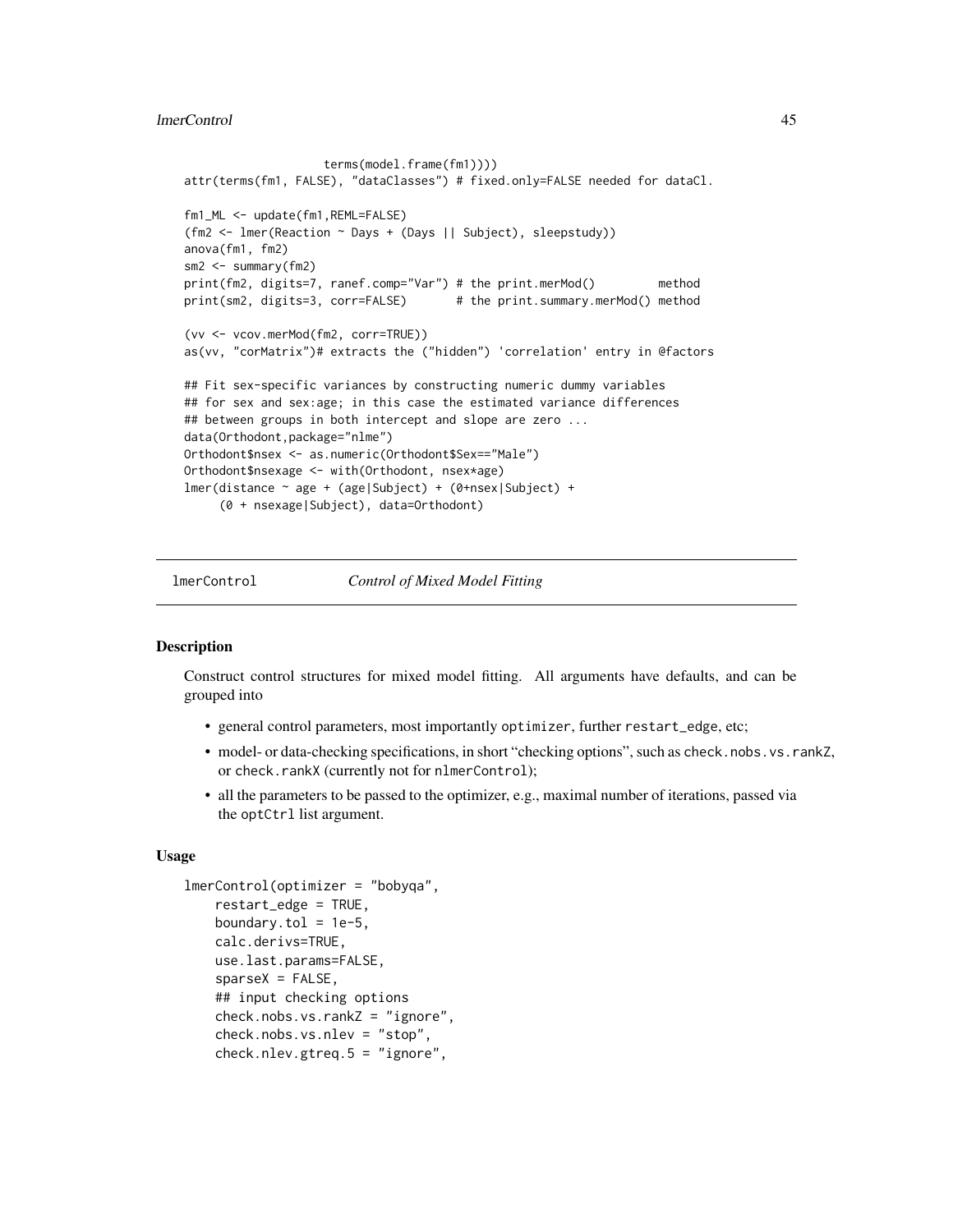```
check.nlev.getr.1 = "stop",check.nobs.vs.nRE="stop",
    check.rankX = c("message+drop.cols", "silent.drop.cols", "warn+drop.cols",
                    "stop.deficient", "ignore"),
    check.scaleX = c("warning","stop","silent.rescale",
                             "message+rescale","warn+rescale","ignore"),
   check.formula.LHS = "stop",
    ## convergence checking options
   check.comv.grad = .makeCC("warning", tol = 2e-3, relTol = NULL),check.conv.singular = .makeCC(action = "ignore", tol = 1e-4),
   check.comv.hess = .makeC(action = "warning", tol = 1e-6),## optimizer args
   optCtrl = list()glmerControl(optimizer = c("bobyqa", "Nelder_Mead"),
    restart_edge = FALSE,
   boundary.tol = 1e-5,
   calc.derivs=TRUE,
   use.last.params=FALSE,
   sparseX = FALSE,
   tolPwrss=1e-7,
   compDev=TRUE,
   nAGQ0initStep=TRUE,
   ## input checking options
   check.nobs.vs.rankZ = "ignore",
   check.nobs.vs.nlev = "stop",
   check.nlev.gtreq.5 = "ignore",
   check.nlev.getr.1 = "stop",check.nobs.vs.nRE="stop",
   check.rankX = c("message+drop.cols", "silent.drop.cols", "warn+drop.cols",
                   "stop.deficient", "ignore"),
   check.scaleX = "warning",
   check.formula.LHS = "stop",
   check.response.not.const = "stop",
    ## convergence checking options
   check.comv.grad = makeCC("warmning", tol = 1e-3, relTol = NULL),check.conv.singular = .makeCC(action = "ignore", tol = 1e-4),
   check.comv.hess = makeCC(action = "warning", tol = 1e-6),## optimizer args
   optCtrl = list()nlmerControl(optimizer = "Nelder_Mead", tolPwrss = 1e-10,
            optCtrl = list().makeCC(action, tol, relTol, ...)
```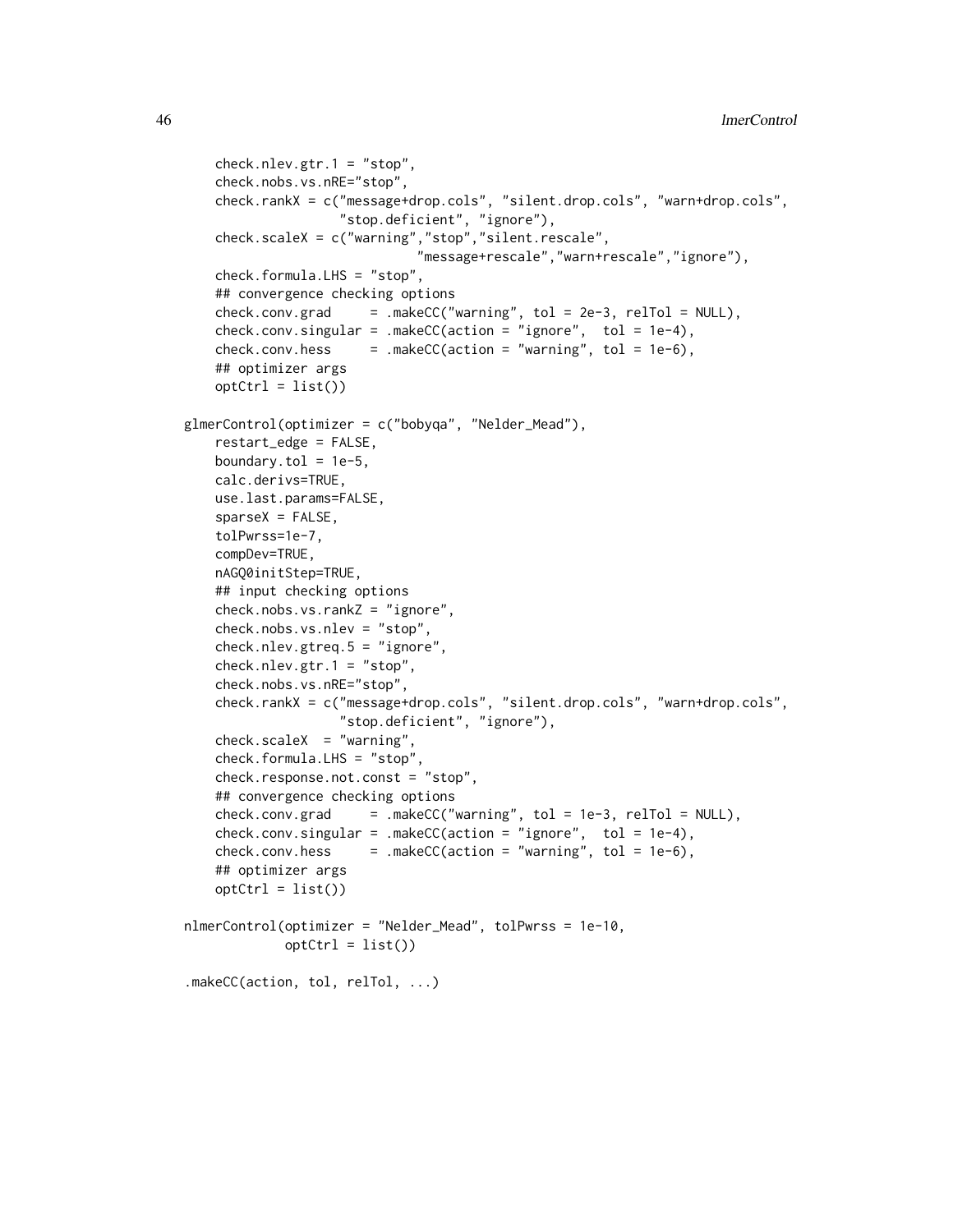| optimizer                      | character - name of optimizing function(s). A character vector or list of func-<br>tions: length 1 for 1mer or g1mer, possibly length 2 for g1mer). The built-in<br>optimizers are Nelder_Mead and bobyqa (from the minqa package). Any min-<br>imizing function that allows box constraints can be used provided that it<br>(1) takes input parameters fn (function to be optimized), par (starting param-<br>eter values), lower and upper (parameter bounds) and control (control |
|--------------------------------|--------------------------------------------------------------------------------------------------------------------------------------------------------------------------------------------------------------------------------------------------------------------------------------------------------------------------------------------------------------------------------------------------------------------------------------------------------------------------------------|
|                                | parameters, passed through from the control argument) and<br>(2) returns a list with (at least) elements par (best-fit parameters), fval (best-fit<br>function value), conv (convergence code, equal to zero for successful con-<br>vergence) and (optionally) message (informational message, or explanation<br>of convergence failure).                                                                                                                                            |
|                                | Special provisions are made for bobyqa, Nelder_Mead, and optimizers wrapped<br>in the optimx package; to use the optimx optimizers (including L-BFGS-B from<br>base optim and nlminb), pass the method argument to optim in the optCtrl ar-<br>gument (you may also need to load the optimx package manually using library (optimx)<br>or require(optimx)).                                                                                                                          |
|                                | For glmer, if length(optimizer)==2, the first element will be used for the<br>preliminary (random effects parameters only) optimization, while the second<br>will be used for the final (random effects plus fixed effect parameters) phase.<br>See modular for more information on these two phases.                                                                                                                                                                                |
|                                | If optimizer is NULL (at present for lmer only), all of the model structures will<br>be set up, but no optimization will be done (e.g. parameters will all be returned<br>as NA).                                                                                                                                                                                                                                                                                                    |
| calc.derivs<br>use.last.params | logical - compute gradient and Hessian of nonlinear optimization solution?                                                                                                                                                                                                                                                                                                                                                                                                           |
|                                | logical - should the last value of the parameters evaluated (TRUE), rather than the<br>value of the parameters corresponding to the minimum deviance, be returned?<br>This is a "backward bug-compatibility" option; use TRUE only when trying to<br>match previous results.                                                                                                                                                                                                         |
| sparseX                        | logical - should a sparse model matrix be used for the fixed-effects terms? Cur-<br>rently inactive.                                                                                                                                                                                                                                                                                                                                                                                 |
| restart_edge                   | logical - should the optimizer attempt a restart when it finds a solution at the<br>boundary (i.e. zero random-effect variances or perfect +/-1 correlations)? (Cur-<br>rently only implemented for lmerControl.)                                                                                                                                                                                                                                                                    |
| boundary.tol                   | numeric - within what distance of a boundary should the boundary be checked<br>for a better fit? (Set to zero to disable boundary checking.)                                                                                                                                                                                                                                                                                                                                         |
| tolPwrss                       | numeric scalar - the tolerance for declaring convergence in the penalized itera-<br>tively weighted residual sum-of-squares step.                                                                                                                                                                                                                                                                                                                                                    |
| compDev                        | logical scalar - should compiled code be used for the deviance evaluation during<br>the optimization of the parameter estimates?                                                                                                                                                                                                                                                                                                                                                     |
| nAGQ0initStep                  | Run an initial optimization phase with $nAGQ = 0$ . While the initial optimization<br>usually provides a good starting point for subsequent fitting (thus increasing<br>overall computational speed), setting this option to FALSE can be useful in cases<br>where the initial phase results in bad fixed-effect estimates (seen most often in<br>binomial models with link="cloglog" and offsets).                                                                                  |
|                                |                                                                                                                                                                                                                                                                                                                                                                                                                                                                                      |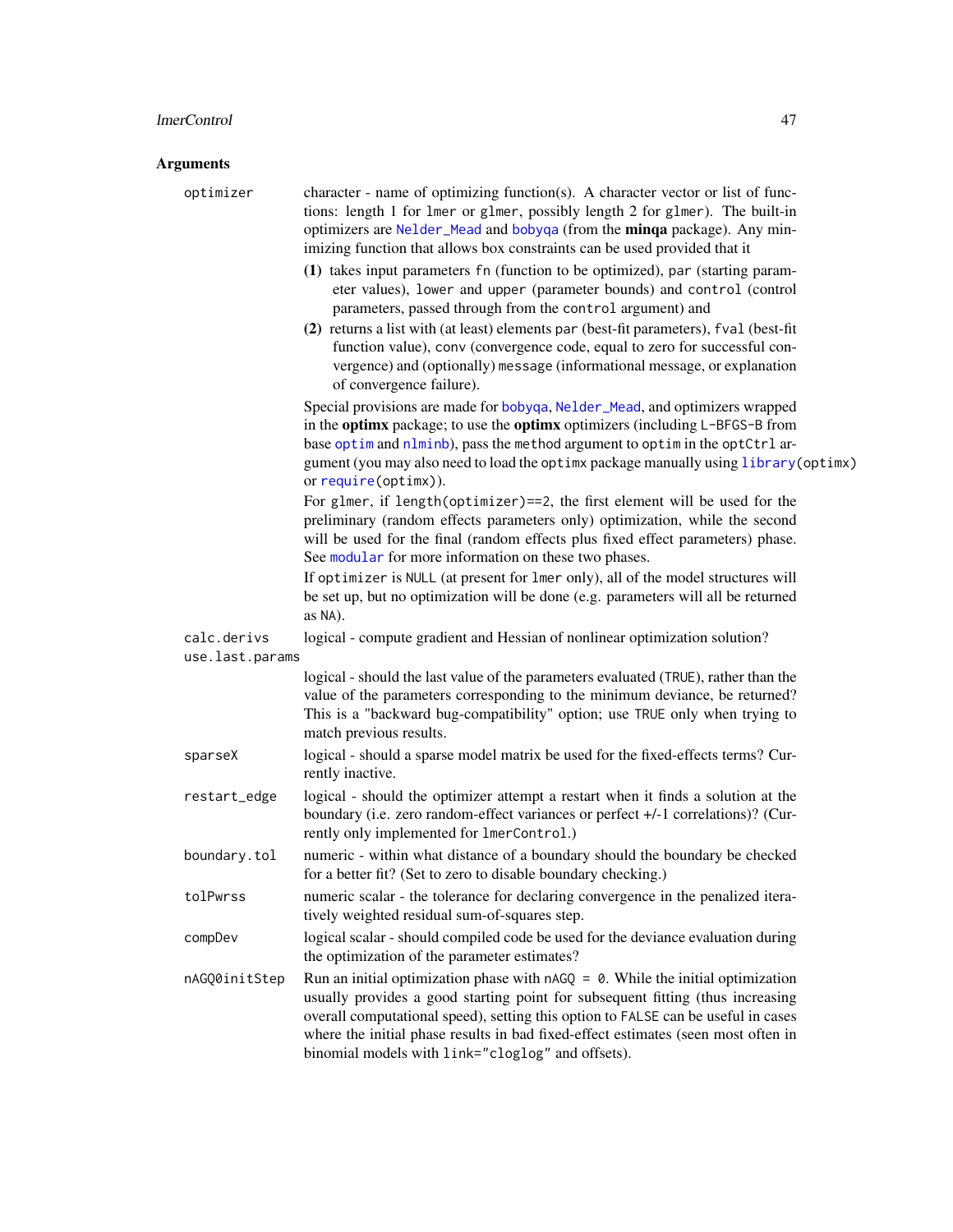check.nlev.gtreq.5

character - rules for checking whether all random effects have >= 5 levels. See action.

check.nlev.gtr.1

character - rules for checking whether all random effects have > 1 level. See action.

check.nobs.vs.rankZ

character - rules for checking whether the number of observations is greater than (or greater than or equal to) the rank of the random effects design matrix  $(Z)$ , usually necessary for identifiable variances. As for action, with the addition of "warningSmall" and "stopSmall", which run the test only if the dimensions of Z are  $<$  1e6. nobs  $>$  rank(Z) will be tested for LMMs and GLMMs with estimated scale parameters; nobs  $\ge$  rank(Z) will be tested for GLMMs with fixed scale parameter. The rank test is done using the method="qr" option of the [rankMatrix](#page-0-0) function.

check.nobs.vs.nlev

character - rules for checking whether the number of observations is less than (or less than or equal to) the number of levels of every grouping factor, usually necessary for identifiable variances. As for action. nobs<nlevels will be tested for LMMs and GLMMs with estimated scale parameters; nobs<=nlevels will be tested for GLMMs with fixed scale parameter.

check.nobs.vs.nRE

character - rules for checking whether the number of observations is greater than (or greater than or equal to) the number of random-effects levels for each term, usually necessary for identifiable variances. As for check.nobs.vs.nlev.

check.conv.grad

rules for checking the gradient of the deviance function for convergence. A list as returned by .makeCC, or a character string with only the action.

check.conv.singular

rules for checking for a singular fit, i.e. one where some parameters are on the boundary of the feasible space (for example, random effects variances equal to 0 or correlations between random effects equal to +/- 1.0); as for check.conv.grad above.

check.conv.hess

rules for checking the Hessian of the deviance function for convergence.; as for check.conv.grad above.

- check.rankX character specifying if [rankMatrix\(](#page-0-0)X) should be compared with ncol(X) and if columns from the design matrix should possibly be dropped to ensure that it has full rank. Sometimes needed to make the model identifiable. The options can be abbreviated; the three "\*.drop.cols" options all do drop columns, "stop.deficient" gives an error when the rank is smaller than the number of columns where "ignore" does no rank computation, and will typically lead to less easily understandable errors, later.
- check.scaleX character check for problematic scaling of columns of fixed-effect model matrix, e.g. parameters measured on very different scales.

check.formula.LHS

check whether specified formula has a left-hand side. Primarily for internal use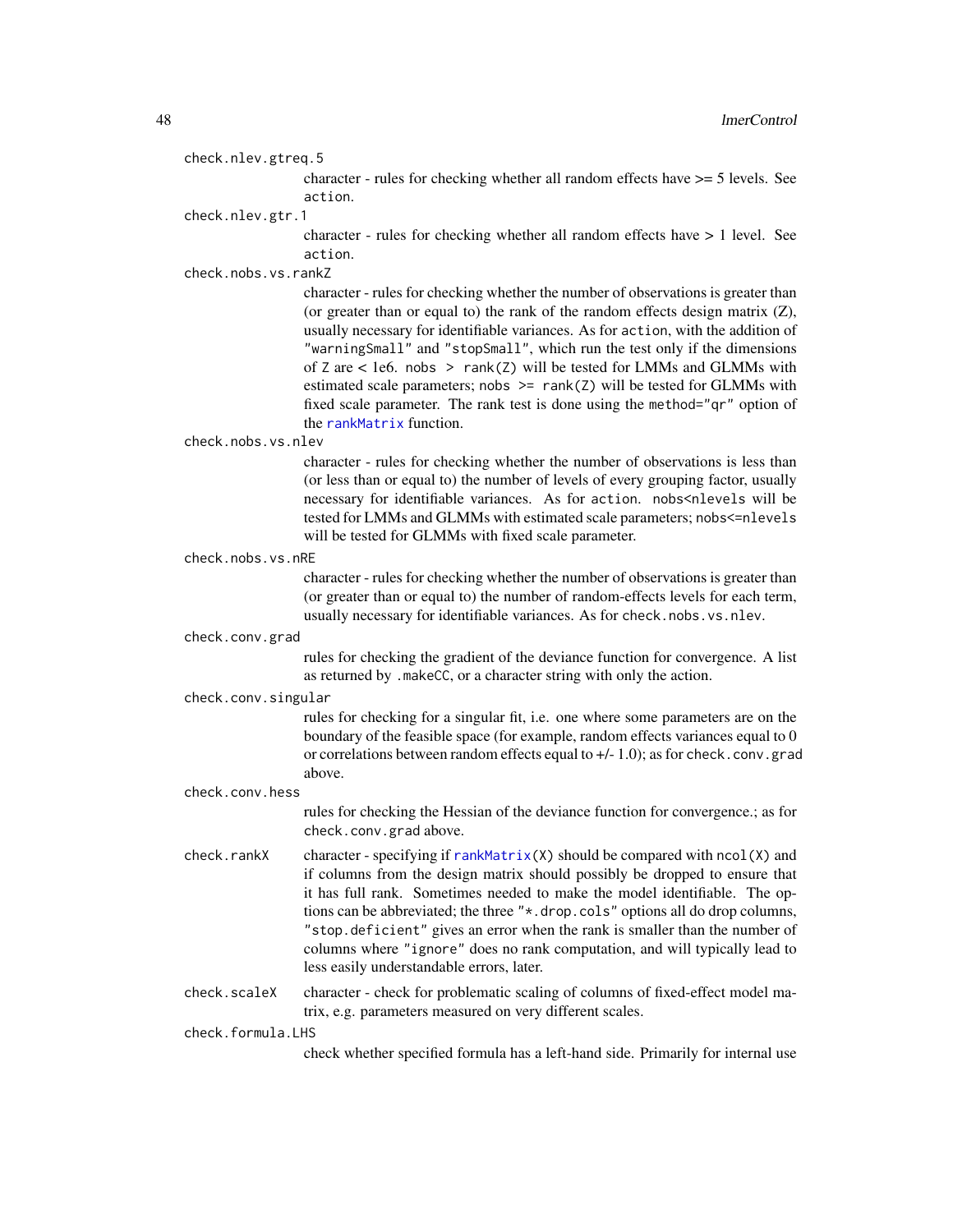#### lmerControl 49

|                          | within simulate.merMod; use at your own risk as it may allow the generation<br>of unstable merMod objects                                                                                                                                                                                                                        |
|--------------------------|----------------------------------------------------------------------------------------------------------------------------------------------------------------------------------------------------------------------------------------------------------------------------------------------------------------------------------|
| check.response.not.const |                                                                                                                                                                                                                                                                                                                                  |
|                          | character - check that the response is not constant.                                                                                                                                                                                                                                                                             |
| optCtrl                  | a list of additional arguments to be passed to the nonlinear optimizer (see<br>Nelder_Mead, bobyqa). In particular, both Nelder_Mead and bobyqa use maxfun<br>to specify the maximum number of function evaluations they will try before giv-<br>ing up - in contrast to optime and optimin-wrapped optimizers, which use maxit. |
| action                   | character - generic choices for the severity level of any test. "ignore": skip the<br>test. "warning": warn if test fails. "stop": throw an error if test fails.                                                                                                                                                                 |
| tol                      | numeric - tolerance for check                                                                                                                                                                                                                                                                                                    |
| relTol                   | numeric - tolerance for checking relative variation                                                                                                                                                                                                                                                                              |
| $\ddotsc$                | other elements to include in check specification                                                                                                                                                                                                                                                                                 |

### Details

Note that (only!) the pre-fitting "checking options" (i.e., all those starting with "check." but *not* including the convergence checks ("check.conv.\*") or rank-checking ("check.rank\*") options) may also be set globally via [options](#page-0-0). In that case, (g)lmerControl will use them rather than the default values, but will *not* override values that are passed as explicit arguments.

For example, options(lmerControl=list(check.nobs.vs.rankZ = "ignore")) will suppress warnings that the number of observations is less than the rank of the random effects model matrix Z.

### Value

The \*Control functions return a list (inheriting from class "merControl") containing

- 1. general control parameters, such as optimizer, restart\_edge;
- 2. (currently not for nlmerControl:) "checkControl", a [list](#page-0-0) of data-checking specifications, e.g., check.nobs.vs.rankZ;
- 3. parameters to be passed to the optimizer, i.e., the optCtrl list, which may contain maxiter.

.makeCC returns a list containing the check specification (action, tolerance, and optionally relative tolerance).

### See Also

### [convergence](#page-13-0)

#### Examples

```
str(lmerControl())
str(glmerControl())
## Not run:
   ## fit with default "bobyqa" algorithm ...
    fm0 <- lmer(Reaction ~ Days + ( 1 | Subject), sleepstudy)
    fm1 <- lmer(Reaction ~ Days + (Days | Subject), sleepstudy)
```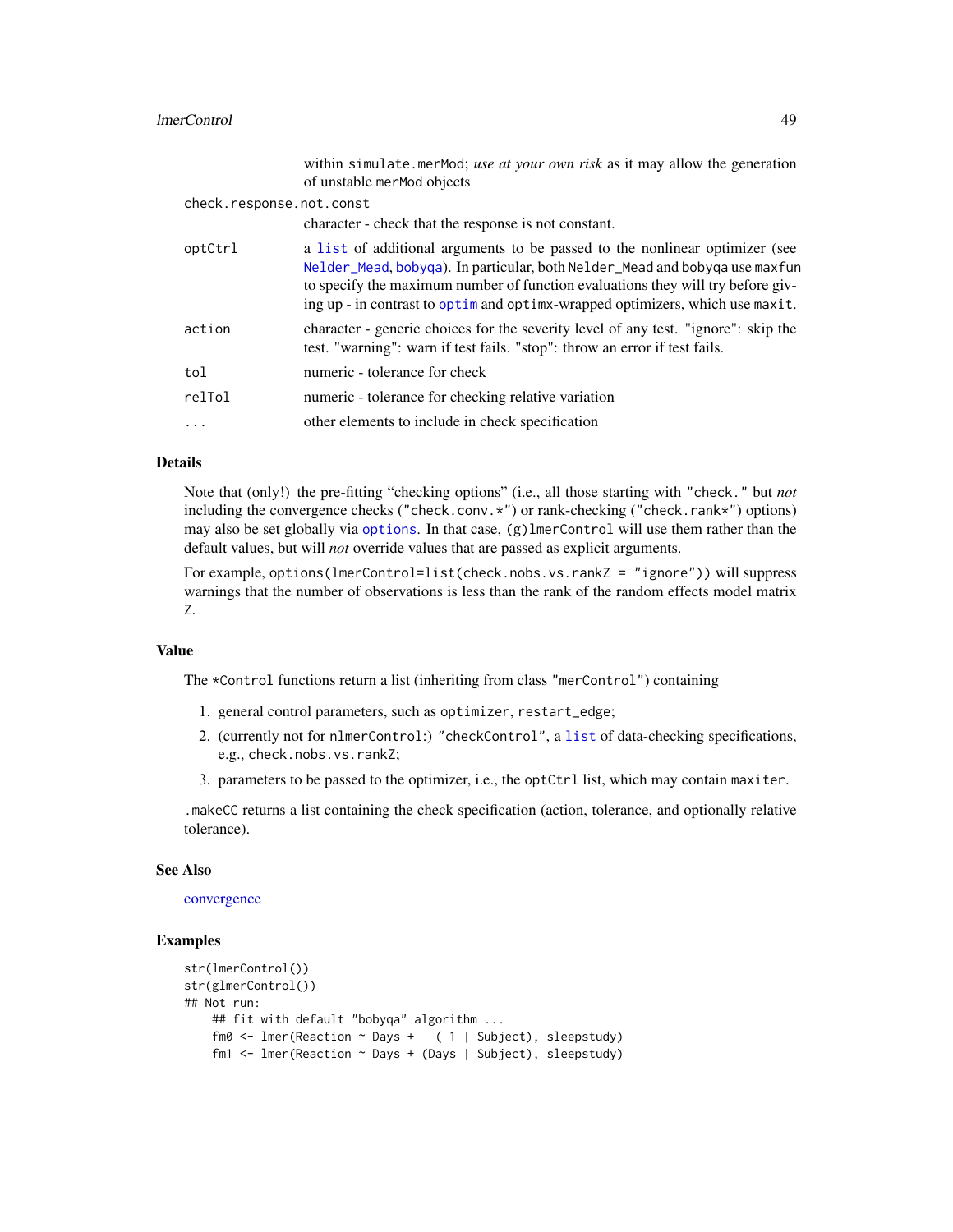```
## or with "Nelder_Mead" (the previous default) ...
fm1_bobyqa <- update(fm1, control = lmerControl(optimizer="Nelder_Mead"))
## or with the nlminb function used in older (<1.0) versions of lme4;
## this will usually replicate older results
require(optimx)
fm1_nlminb <- update(fm1,
                control = lmerControl(optimizer= "optimx",
                                      optCtrl = list(method="nlminb")))
## The other option here is method="L-BFGS-B".
## Or we can wrap base::optim():
optimwrap <- function(fn,par,lower,upper,control=list(),
                      ...) {
    if (is.null(control$method)) stop("must specify method in optCtrl")
   method <- control$method
    control$method <- NULL
    ## "Brent" requires finite upper values (lower bound will always
   ## be zero in this case)
   if (method=="Brent") upper <- pmin(1e4,upper)
   res <- optim(par=par, fn=fn, lower=lower,upper=upper,
                 control=control,method=method,...)
   with(res, list(par = par,fval = value,
                   feval= counts[1],
                   conv = convergence,
                   message = message))
}
fm0_brent <- update(fm0,
               control = lmerControl(optimizer = "optimwrap",
                                     optCtrl = list(method="Brent")))
## You can also use functions from the nloptr package.
if (require(nloptr)) {
   defaultControl <- list(algorithm="NLOPT_LN_BOBYQA",
                           xtol_abs=1e-6,ftol_abs=1e-6,maxeval=1e5)
   nloptwrap <- function(fn,par,lower,upper,control=list(),...) {
       for (n in names(defaultControl))
            if (is.null(control[[n]])) control[[n]] <- defaultControl[[n]]
       res <- nloptr(x0=par,eval_f=fn,lb=lower,ub=upper,opts=control,...)
       with(res, list(par = solution,
                       fval = objective,
                       feval= iterations,
                       conv = if (status>0) 0 else status,
                       message = message))
    }
    fm1_nloptr <- update(fm1, control=lmerControl(optimizer="nloptwrap"))
   fm1_nloptr_NM <- update(fm1, control=lmerControl(optimizer="nloptwrap",
                                    optCtrl=list(algorithm="NLOPT_LN_NELDERMEAD")))
}
## other algorithm options include NLOPT_LN_COBYLA, NLOPT_LN_SBPLX
```
## End(Not run)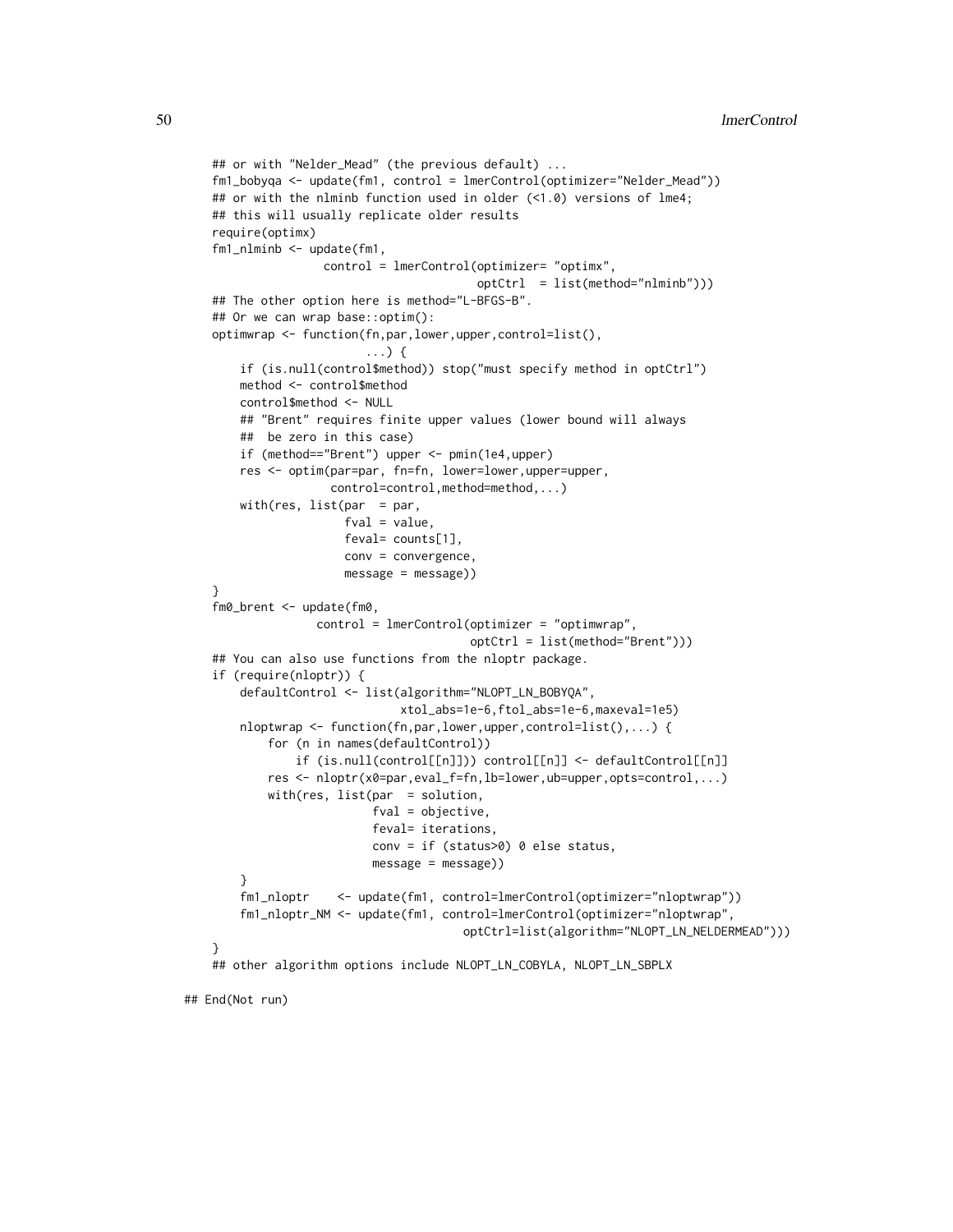<span id="page-50-0"></span>

# Description

Fit a list of [lm](#page-0-0) or [glm](#page-0-0) objects with a common model for different subgroups of the data.

# Usage

```
lmList(formula, data, family, subset, weights, na.action,
      offset, pool = TRUE, warn = TRUE, ...)
```

| formula   | a linear formula object of the form $y \sim x1 +  + xn \mid g$ . In the formula object,<br>y represents the response, $x1, \ldots, xn$ the covariates, and g the grouping factor<br>specifying the partitioning of the data according to which different 1m fits should<br>be performed.                                                                             |
|-----------|----------------------------------------------------------------------------------------------------------------------------------------------------------------------------------------------------------------------------------------------------------------------------------------------------------------------------------------------------------------------|
| family    | an optional family specification for a generalized linear model $(glm)$ .                                                                                                                                                                                                                                                                                            |
| data      | an optional data frame containing the variables named in formula. By default<br>the variables are taken from the environment from which lmer is called. See<br>Details.                                                                                                                                                                                              |
| subset    | an optional expression indicating the subset of the rows of data that should be<br>used in the fit. This can be a logical vector, or a numeric vector indicating which<br>observation numbers are to be included, or a character vector of the row names<br>to be included. All observations are included by default.                                                |
| weights   | an optional vector of 'prior weights' to be used in the fitting process. Should be<br>NULL or a numeric vector.                                                                                                                                                                                                                                                      |
| na.action | a function that indicates what should happen when the data contain NAs. The de-<br>fault action (na.omit, inherited from the 'factory fresh' value of getOption ("na.action"))<br>strips any observations with any missing values in any variables.                                                                                                                  |
| offset    | this can be used to specify an <i>a priori</i> known component to be included in the<br>linear predictor during fitting. This should be NULL or a numeric vector of length<br>equal to the number of cases. One or more offset terms can be included in the<br>formula instead or as well, and if more than one is specified their sum is used.<br>See model.offset. |
| pool      | logical scalar, should the variance estimate pool the residual sums of squares                                                                                                                                                                                                                                                                                       |
| warn      | indicating if errors in the single fits should signal a "summary" warning.                                                                                                                                                                                                                                                                                           |
| $\cdots$  | additional, optional arguments to be passed to the model function or family eval-<br>uation.                                                                                                                                                                                                                                                                         |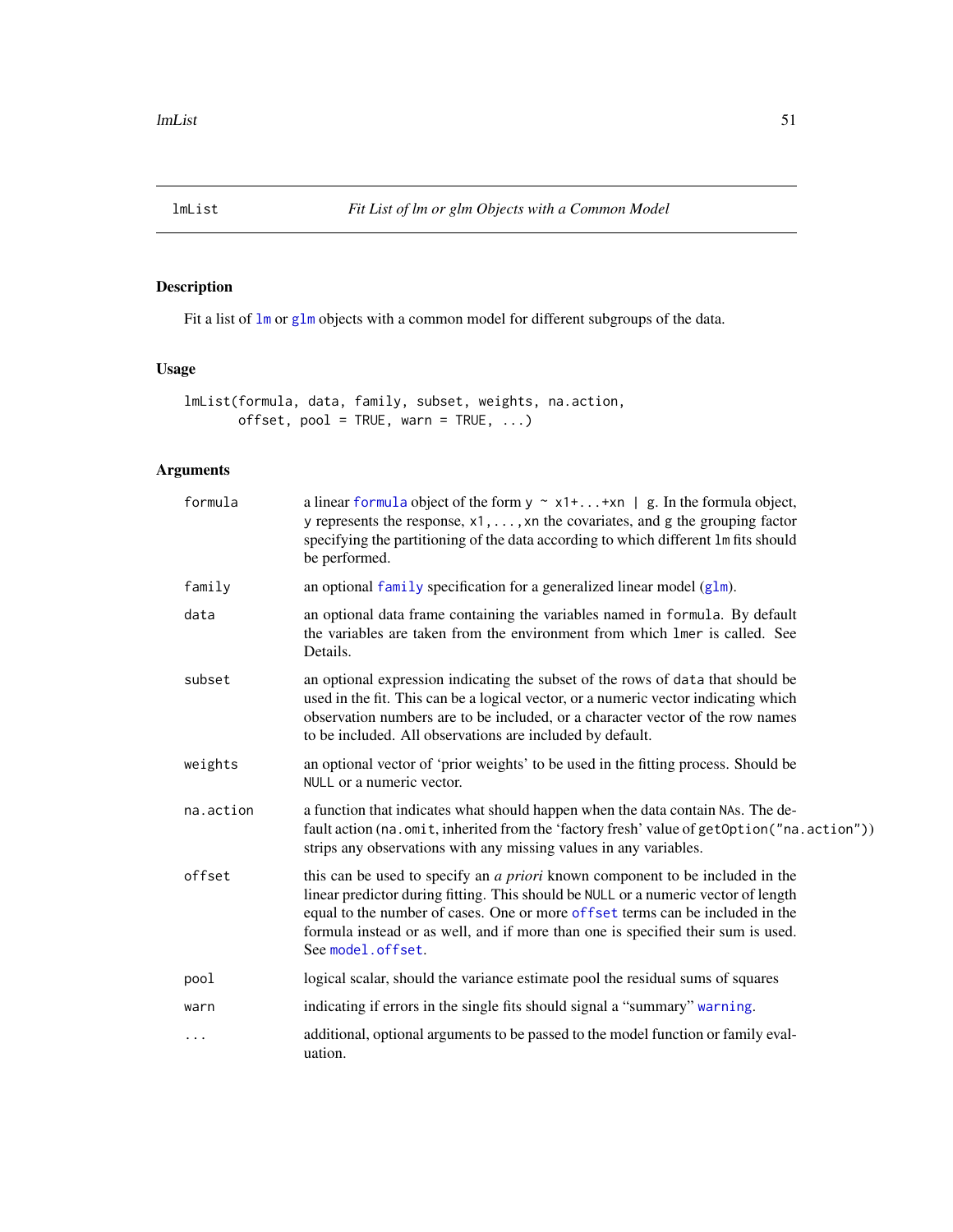# Details

- While data is optional, the package authors *strongly* recommend its use, especially when later applying methods such as update and drop1 to the fitted model (*such methods are not guaranteed to work properly if* data *is omitted*). If data is omitted, variables will be taken from the environment of formula (if specified as a formula) or from the parent frame (if specified as a character vector).
- Since lme4 version 1.1-16, if there are errors (see [stop](#page-0-0)) in the single ( $lm()$  or  $glm()$ ) fits, they are summarized to a warning message which is returned as attribute "warnMessage" and signalled as [warning\(](#page-0-0)) when the warn argument is true.

In previous lme4 versions, a general (different) warning had been signalled in this case.

#### Value

an object of [class](#page-0-0) [lmList4](#page-51-0) (see there, notably for the [methods](#page-0-0) defined).

#### See Also

[lmList4](#page-51-0)

#### Examples

```
fm.plm <- lmList(Reaction ~ Days | Subject, sleepstudy)
coef(fm.plm)
fm.2 <- update(fm.plm, pool = FALSE)
## coefficients are the same, "pooled or unpooled":
stopifnot( all.equal(coef(fm.2), coef(fm.plm)) )
(ci \le confint(fm.plm)) # print and rather *see* :
plot(ci) # how widely they vary for the individuals
```
<span id="page-51-0"></span>lmList4-class *Class "lmList4" of 'lm' Objects on Common Model*

### Description

Class "lmList4" is an S4 class with basically a [list](#page-0-0) of objects of class [lm](#page-0-0) with a common model (but different data); see  $lmList()$  $lmList()$  which returns these.

Package nlme's [lmList\(](#page-50-0)) returns objects of S3 class "lmList" and provides methods for them, on which our methods partly build.

### Objects from the Class

Objects can be created by calls of the form new("lmList4", ...) or, more commonly, by a call to [lmList\(](#page-50-0)).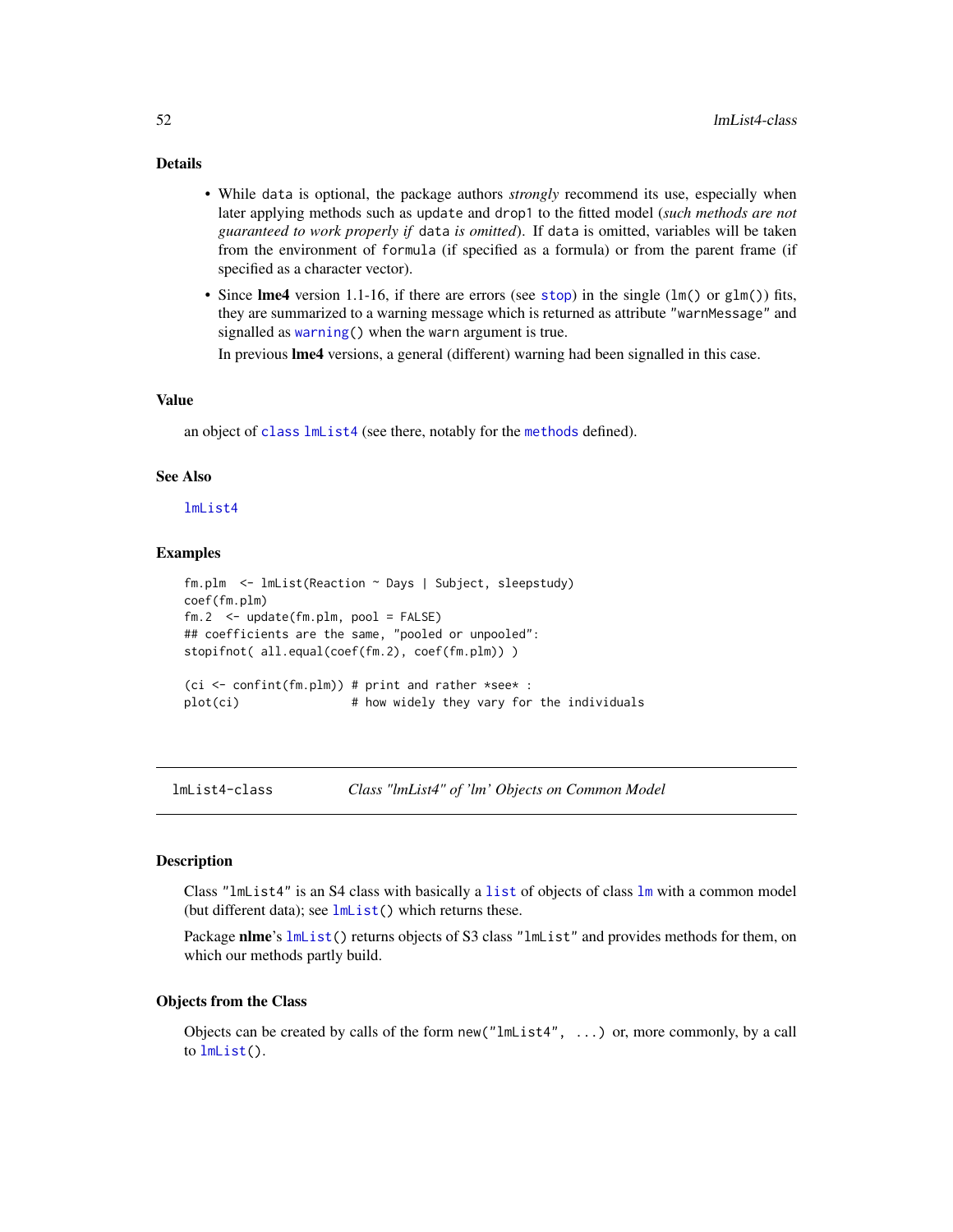#### $lmResp$  53

# Methods

A dozen [methods](#page-0-0) are provided. Currently, S4 methods for [show](#page-0-0), coercion  $(as (.,.))$  and others inherited via "list", and S3 methods for [coef](#page-0-0), [confint](#page-0-0), [fitted](#page-0-0), [fixef](#page-22-0), [formula](#page-0-0), [logLik](#page-0-0), [pairs](#page-0-0), [plot](#page-0-0), [predict](#page-0-0), [print](#page-0-0), [qqnorm](#page-0-0), [ranef](#page-92-0), [residuals](#page-0-0), [sigma](#page-98-0), [summary](#page-0-0), and [update](#page-0-0).

sigma(object) returns the standard deviation  $\hat{\sigma}$  (of the errors in the linear models), assuming a *common* variance  $\sigma^2$  by pooling (even when pool = FALSE was used in the fit).

#### See Also

[lmList](#page-50-0)

#### Examples

```
if(getRversion() >= "3.2.0") {
  (mm <- methods(class = "lmList4"))
 ## The S3 ("not S4") ones :
 mm[!attr(mm,"info")[,"isS4"]]
}
## For more examples: example(lmList) i.e., ?lmList
```
lmResp *Generator objects for the response classes*

#### <span id="page-52-0"></span>Description

The generator objects for the [lmResp](#page-53-0), [lmerResp](#page-53-1), [glmResp](#page-53-1) and [nlsResp](#page-53-1) reference classes. Such objects are primarily used through their new methods.

#### Usage

lmResp(...)

### Arguments

... List of arguments (see Note).

#### Methods

 $new(y=y)$ : Create a new  $lm$ Resp or  $lm$ erResp object.

new(family=family, y=y): Create a new [glmResp](#page-53-1) object.

new(y=y, nlmod=nlmod, nlenv=nlenv, pnames=pnames, gam=gam): Create a new [nlsResp](#page-53-1) object.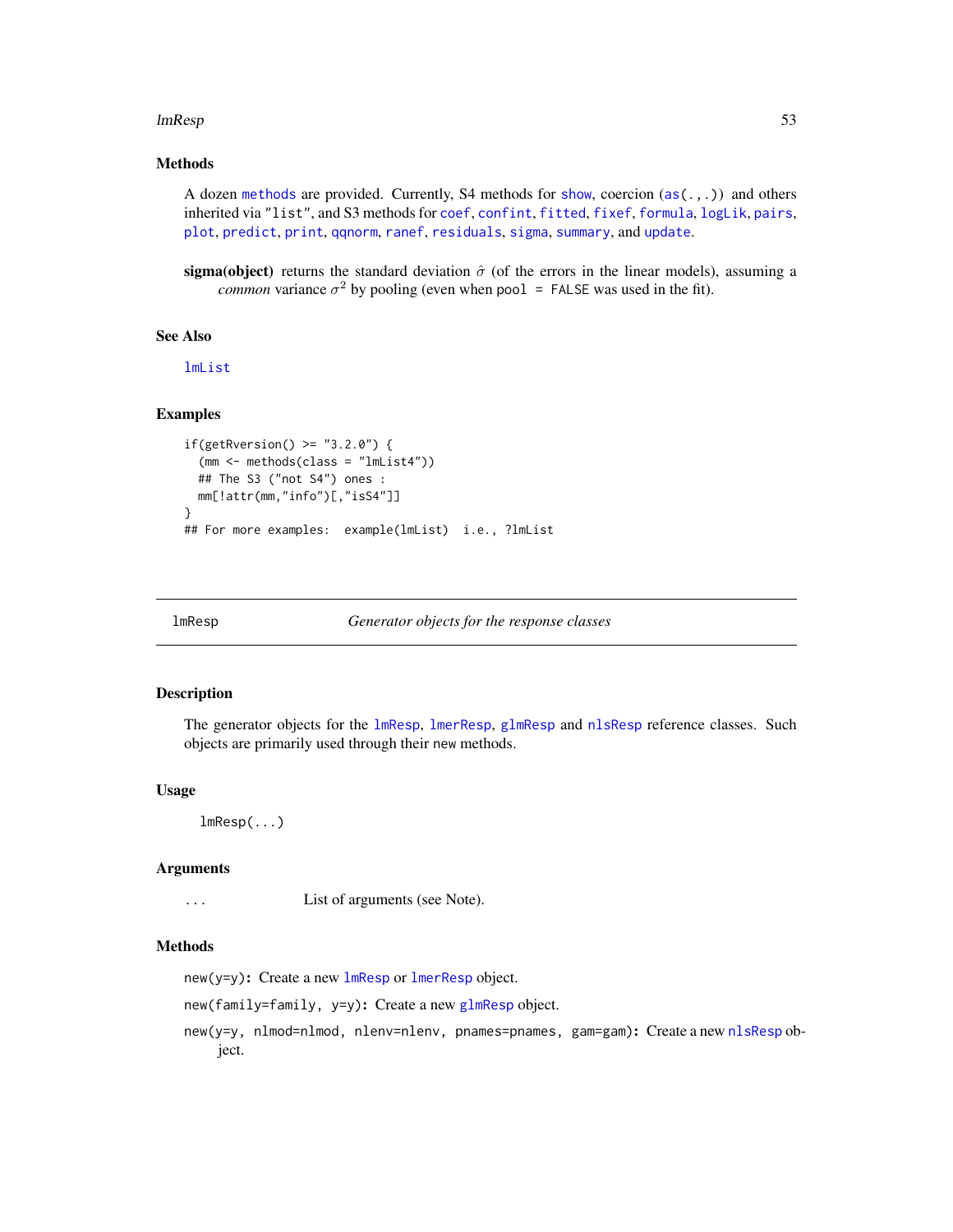# Note

Arguments to the new methods must be named arguments.

- y the numeric response vector
- family a [family](#page-0-0) object
- nlmod the nonlinear model function
- nlenv an environment holding data objects for evaluation of nlmod
- pnames a character vector of parameter names
- gam a numeric vector the initial linear predictor

# See Also

[lmResp](#page-53-0), [lmerResp](#page-53-1), [glmResp](#page-53-1), [nlsResp](#page-53-1)

<span id="page-53-0"></span>

| lmResp-class | Reference               | Classes | tor | Response | Modules, |
|--------------|-------------------------|---------|-----|----------|----------|
|              | "(lm glm nls lmer)Resp" |         |     |          |          |

### <span id="page-53-1"></span>**Description**

Reference classes for response modules, including linear models, "lmResp", generalized linear models, "glmResp", nonlinear models, "nlsResp" and linear mixed-effects models, "lmerResp". Each reference class is associated with a C++ class of the same name. As is customary, the generator object for each class has the same name as the class.

#### Extends

All reference classes extend and inherit methods from ["envRefClass"](#page-0-0). Furthermore, "glmResp", "nlsResp" and "lmerResp" all extend the "lmResp" class.

#### Note

Objects from these reference classes correspond to objects in C++ classes. Methods are invoked on the C++ classes using the external pointer in the ptr field. When saving such an object the external pointer is converted to a null pointer, which is why there are redundant fields containing enough information as R objects to be able to regenerate the C++ object. The convention is that a field whose name begins with an upper-case letter is an R object and the corresponding field whose name begins with the lower-case letter is a method. Access to the external pointer should be through the method, not through the field.

## See Also

[lmer](#page-41-0), [glmer](#page-28-0), [nlmer](#page-73-0), [merMod](#page-54-1).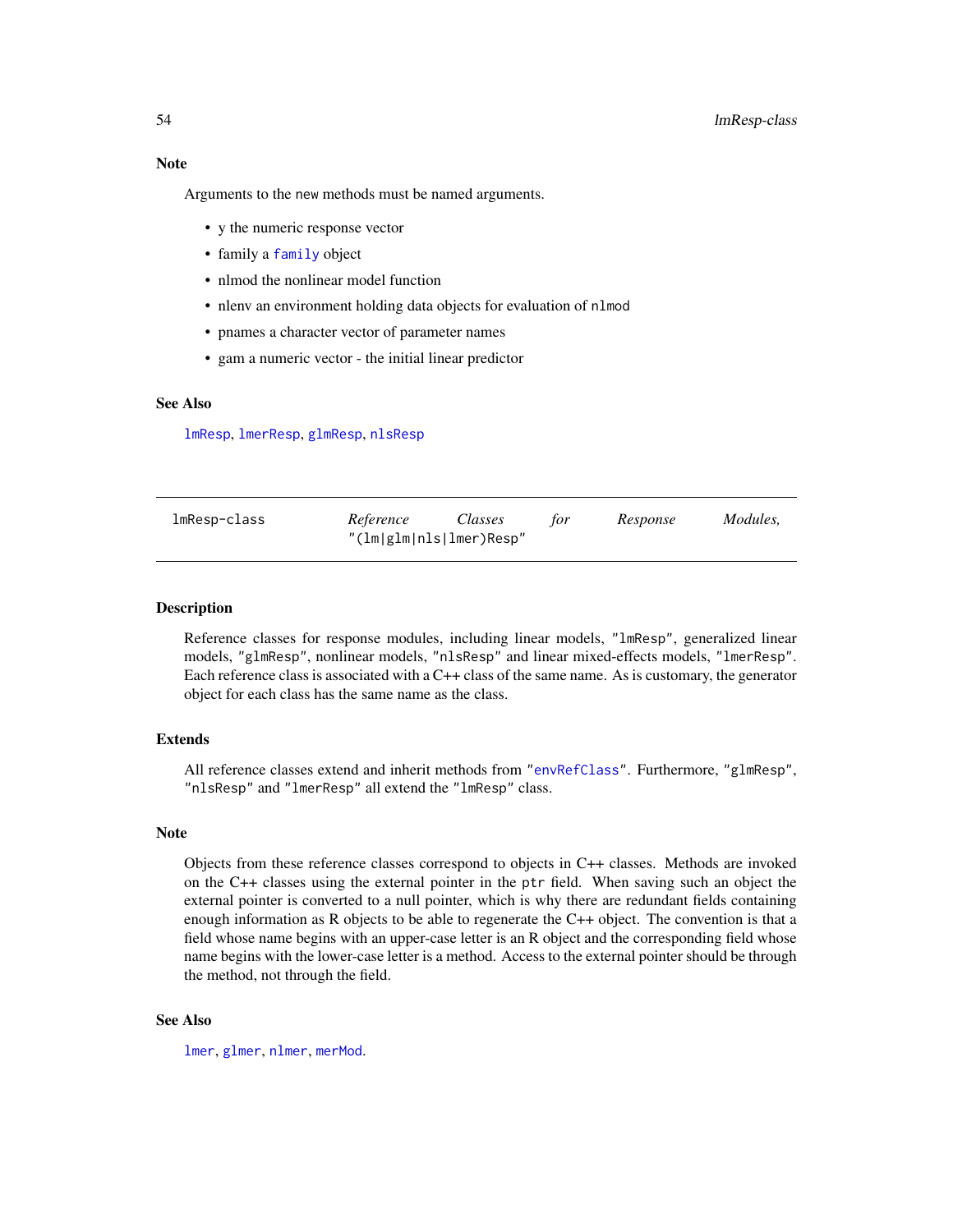### merMod-class 55

#### Examples

```
showClass("lmResp")
str(lmResp$new(y=1:4))
showClass("glmResp")
str(glmResp$new(family=poisson(), y=1:4))
showClass("nlsResp")
showClass("lmerResp")
str(lmerResp$new(y=1:4))
```
<span id="page-54-1"></span>merMod-class *Class "merMod" of Fitted Mixed-Effect Models*

### <span id="page-54-0"></span>Description

A mixed-effects model is represented as a [merPredD](#page-59-0) object and a response module of a class that inherits from class [lmResp](#page-53-0). A model with a [lmerResp](#page-53-1) response has class lmerMod; a [glmResp](#page-53-1) response has class glmerMod; and a [nlsResp](#page-53-1) response has class nlmerMod.

### Usage

```
## S3 method for class 'merMod'
anova(object, ..., refit = TRUE, model.names=NULL)
## S3 method for class 'merMod'
as.function(x, ...)
## S3 method for class 'merMod'
coef(object, ...)
## S3 method for class 'merMod'
deviance(object, REML = NULL, ...)
REMLcrit(object)
## S3 method for class 'merMod'
extractAIC(fit, scale = 0, k = 2, ...)
## S3 method for class 'merMod'
family(object, ...)
## S3 method for class 'merMod'
formula(x, fixed-only = FALSE, random-only = FALSE, ...)## S3 method for class 'merMod'
fitted(object, ...)
## S3 method for class 'merMod'
logLik(object, REML = NULL, ...)
## S3 method for class 'merMod'
nobs(object, ...)
## S3 method for class 'merMod'
ngrps(object, ...)
## S3 method for class 'merMod'
terms(x, fixed-only = TRUE, random-only = FALSE, ...)## S3 method for class 'merMod'
vcov(object, correlation = TRUE, sigm = sigma(object),
```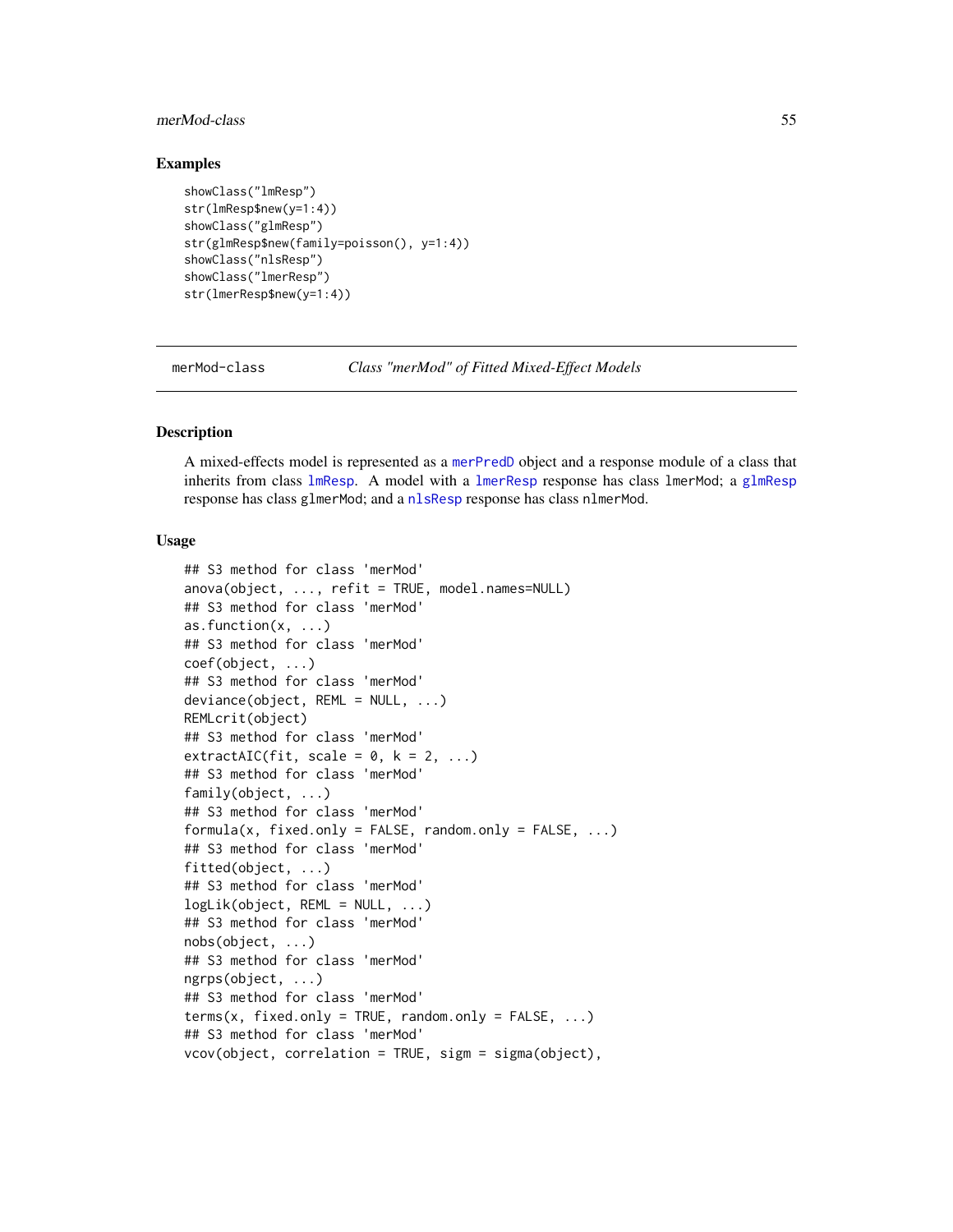```
use.hessian = NULL, ...)## S3 method for class 'merMod'
model.frame(formula, fixed.only = FALSE, ...)
## S3 method for class 'merMod'
model.matrix(object, type = c("fixed", "random", "randomListRaw"), ...)
## S3 method for class 'merMod'
print(x, digits = max(3, getOption("digits") - 3),correlation = NULL, symbolic.cor = FALSE,
     signif.stars = getOption("show.signif.stars"), ranef.comp = "Std.Dev.", ...)
## S3 method for class 'merMod'
summary(object, correlation = , use.hessian = NULL, ...)
## S3 method for class 'summary.merMod'
print(x, digits = max(3, getOption("digits") - 3),
      correlation = NULL, symbolic.cor = FALSE,
      signif.stars = getOption("show.signif.stars"),
      ranef.comp = c("Variance", "Std.Dev."), show.resids = TRUE, ...)
## S3 method for class 'merMod'
update(object, formula., ..., evaluate = TRUE)## S3 method for class 'merMod'
weights(object, type = c("prior", "working"), ...)
```

| object      | an $R$ object of class merMod, i.e., as resulting from $lmer()$ , or $glmer()$ , etc.                                                                                                                                                                                                         |
|-------------|-----------------------------------------------------------------------------------------------------------------------------------------------------------------------------------------------------------------------------------------------------------------------------------------------|
| x           | an R object of class merMod or summary.merMod, respectively, the latter result-<br>ing from summary ( <mermod>).</mermod>                                                                                                                                                                     |
| fit         | an R object of class merMod.                                                                                                                                                                                                                                                                  |
| formula     | in the case of model. frame, a merMod object.                                                                                                                                                                                                                                                 |
| refit       | logical indicating if objects of class 1 merMod should be refitted with ML before<br>comparing models. The default is TRUE to prevent the common mistake of inap-<br>propriately comparing REML-fitted models with different fixed effects, whose<br>likelihoods are not directly comparable. |
| model.names | character vectors of model names to be used in the anova table.                                                                                                                                                                                                                               |
| scale       | Not currently used (see extractAIC).                                                                                                                                                                                                                                                          |
| k           | see extractAIC.                                                                                                                                                                                                                                                                               |
| <b>REML</b> | Logical. If TRUE, return the restricted log-likelihood rather than the log-likelihood.<br>If NULL (the default), set REML to isREML (object) (see isREML).                                                                                                                                    |
| fixed.only  | logical indicating if only the fixed effects components (terms or formula ele-<br>ments) are sought. If false, all components, including random ones, are returned.                                                                                                                           |
| random.only | complement of fixed.only; indicates whether random components only are<br>sought. (Trying to specify fixed. only and random. only at the same time will<br>produce an error.)                                                                                                                 |
| correlation | (logical) for vcov, indicates whether the correlation matrix as well as the variance-<br>covariance matrix is desired; for summary mermod, indicates whether the cor-<br>relation matrix should be computed and stored along with the covariance; for                                         |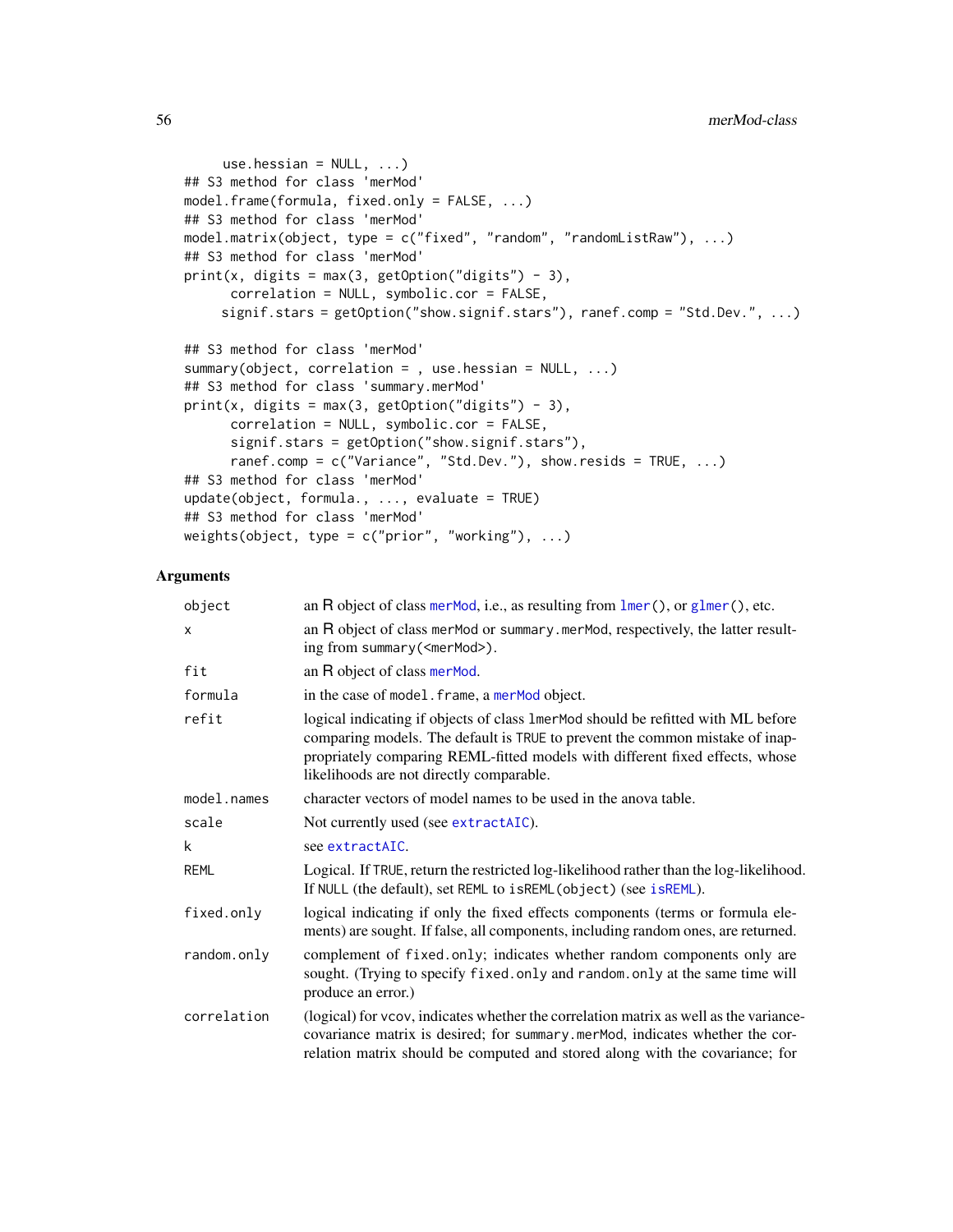|              | print.summary.merMod, indicates whether the correlation matrix of the fixed-<br>effects parameters should be printed. In the latter case, when NULL (the default),<br>the correlation matrix is printed when it has been computed by summary $(.)$ , and<br>when $p \leq 20$ .                                                                                                                                                                                                                                                                   |
|--------------|--------------------------------------------------------------------------------------------------------------------------------------------------------------------------------------------------------------------------------------------------------------------------------------------------------------------------------------------------------------------------------------------------------------------------------------------------------------------------------------------------------------------------------------------------|
| use.hessian  | (logical) indicates whether to use the finite-difference Hessian of the deviance<br>function to compute standard errors of the fixed effects, rather estimating based<br>on internal information about the inverse of the model matrix (see getME(., "RX")).<br>The default is to to use the Hessian whenever the fixed effect parameters are ar-<br>guments to the deviance function (i.e. for GLMMs with nAGQ>0), and to use<br>getME(., "RX") whenever the fixed effect parameters are profiled out (i.e. for<br>GLMMs with nAGQ==0 or LMMs). |
|              | use.hessian=FALSE is backward-compatible with older versions of lme4, but<br>may give less accurate SE estimates when the estimates of the fixed-effect (see<br>getME(.,"beta")) and random-effect (see getME(.,"theta")) parameters are<br>correlated.                                                                                                                                                                                                                                                                                          |
| sigm         | the residual standard error; by default sigma (object).                                                                                                                                                                                                                                                                                                                                                                                                                                                                                          |
| digits       | number of significant digits for printing                                                                                                                                                                                                                                                                                                                                                                                                                                                                                                        |
| symbolic.cor | should a symbolic encoding of the fixed-effects correlation matrix be printed?<br>If so, the symnum function is used.                                                                                                                                                                                                                                                                                                                                                                                                                            |
| signif.stars | (logical) should significance stars be used?                                                                                                                                                                                                                                                                                                                                                                                                                                                                                                     |
| ranef.comp   | character vector of length one or two, indicating if random-effects parameters<br>should be reported on the variance and/or standard deviation scale.                                                                                                                                                                                                                                                                                                                                                                                            |
| show.resids  | should the quantiles of the scaled residuals be printed?                                                                                                                                                                                                                                                                                                                                                                                                                                                                                         |
| formula.     | see update.formula.                                                                                                                                                                                                                                                                                                                                                                                                                                                                                                                              |
| evaluate     | see update.                                                                                                                                                                                                                                                                                                                                                                                                                                                                                                                                      |
| type         | For weights, type of weights to be returned; either "prior" for the initially<br>supplied weights or "working" for the weights at the final iteration of the pe-<br>nalized iteratively reweighted least squares algorithm. For model .matrix, type<br>of model matrix to return (one of fixed giving the fixed effects model matrix,<br>random giving the random effects model matrix, or randomListRaw giving a list<br>of the raw random effects model matrices associated with each random effects<br>term).                                 |
|              | potentially further arguments passed from other methods.                                                                                                                                                                                                                                                                                                                                                                                                                                                                                         |

### Objects from the Class

Objects of class merMod are created by calls to [lmer](#page-41-0), [glmer](#page-28-0) or [nlmer](#page-73-0).

### S3 methods

The following S3 methods with arguments given above exist (this list is currently not complete):

anova: returns the sequential decomposition of the contributions of fixed-effects terms or, for multiple arguments, model comparison statistics. For objects of class lmerMod the default behavior is to refit the models with ML if fitted with REML = TRUE, this can be controlled via the refit argument. See also [anova](#page-0-0).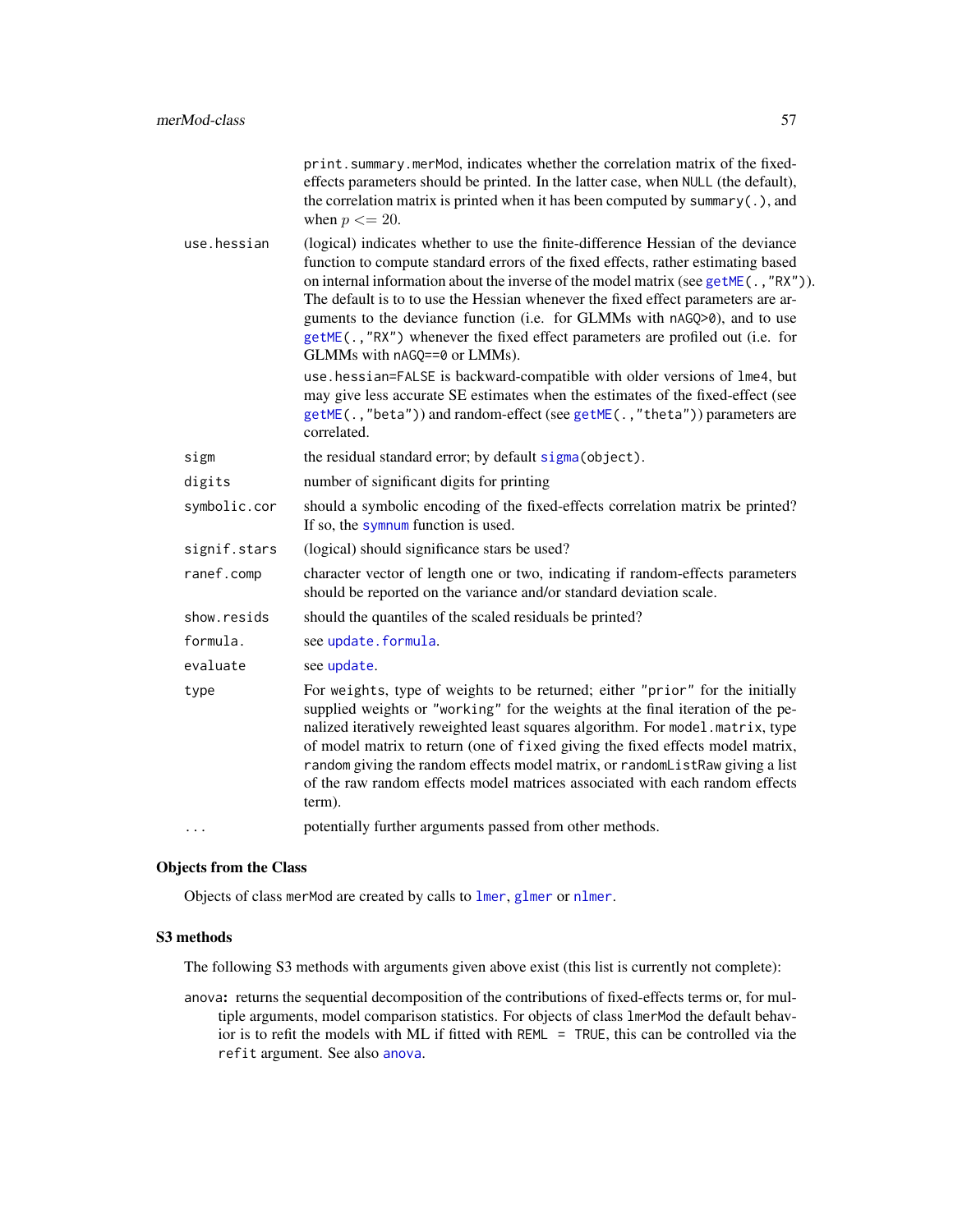- as.function: returns the deviance function, the same as  $lmer(*, devFunOnly=TRUE)$  $lmer(*, devFunOnly=TRUE)$ , and  $mkLmerDevfun()$  $mkLmerDevfun()$ or [mkGlmerDevfun\(](#page-64-1)), respectively.
- coef: Computes the sum of the random and fixed effects coefficients for each explanatory variable for each level of each grouping factor.
- extractAIC: Computes the (generalized) Akaike An Information Criterion. If isREML(fit), then fit is refitted using maximum likelihood.
- family: [family](#page-0-0) of fitted GLMM. (*Warning:* this accessor may not work properly with customized families/link functions.)
- fitted: Fitted values, given the conditional modes of the random effects. For more flexible access to fitted values, use [predict.merMod](#page-83-0).
- logLik: Log-likelihood at the fitted value of the parameters. Note that for GLMMs, the returned value is only proportional to the log probability density (or distribution) of the response variable. See [logLik](#page-0-0).
- model.frame: returns the frame slot of [merMod](#page-54-1).
- model.matrix: returns the fixed effects model matrix.
- nobs, ngrps: Number of observations and vector of the numbers of levels in each grouping factor. See [ngrps](#page-71-0).
- summary: Computes and returns a list of summary statistics of the fitted model, the amount of output can be controlled via the print method, see also [summary](#page-0-0).

print.summary: Controls the output for the summary method.

vcov: Calculate variance-covariance matrix of the *fixed* effect terms, see also [vcov](#page-0-0).

update: See [update](#page-0-0).

#### Deviance and log-likelihood of GLMMs

One must be careful when defining the deviance of a GLM. For example, should the deviance be defined as minus twice the log-likelihood or does it involve subtracting the deviance for a saturated model? To distinguish these two possibilities we refer to absolute deviance (minus twice the loglikelihood) and relative deviance (relative to a saturated model, e.g. Section 2.3.1 in McCullagh and Nelder 1989). With GLMMs however, there is an additional complication involving the distinction between the likelihood and the conditional likelihood. The latter is the likelihood obtained by conditioning on the estimates of the conditional modes of the spherical random effects coefficients, whereas the likelihood itself (i.e. the unconditional likelihood) involves integrating out these coefficients. The following table summarizes how to extract the various types of deviance for a glmerMod object:

|          | conditional             | unconditional     |
|----------|-------------------------|-------------------|
| relative | deviance(object)        | NA in 1me4        |
| absolute | $object@resp$ saic $()$ | -2*logLik(object) |

This table requires two caveats:

• If the link function involves a scale parameter (e.g. Gamma) then object@resp\$aic() - 2  $*$  getME(object, "devc is required for the absolute-conditional case.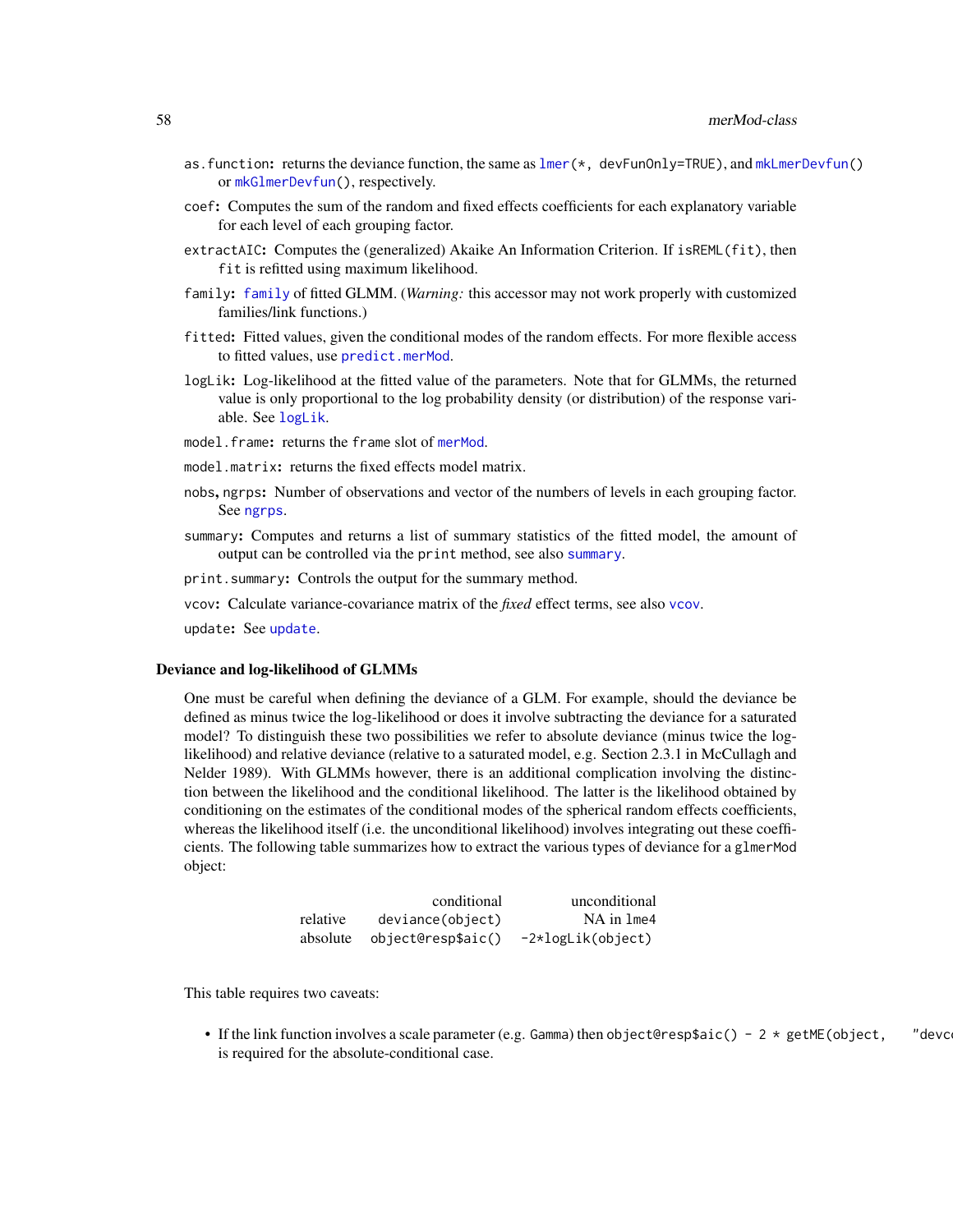### merMod-class 59

• If adaptive Gauss-Hermite quadrature is used, then logLik(object) is currently only proportional to the absolute-unconditional log-likelihood.

For more information about this topic see the misc/logLikGLMM directory in the package source.

## **Slots**

resp: A reference class object for an **lme4** response module ([lmResp-class](#page-53-0)).

Gp: See [getME](#page-24-0).

call: The matched call.

frame: The model frame containing all of the variables required to parse the model formula.

flist: See [getME](#page-24-0).

cnms: See [getME](#page-24-0).

lower: See [getME](#page-24-0).

theta: Covariance parameter vector.

beta: Fixed effects coefficients.

u: Conditional model of spherical random effects coefficients.

devcomp: See [getME](#page-24-0).

pp: A reference class object for an lme4 predictor module ([merPredD-class](#page-59-0)).

optinfo: List containing information about the nonlinear optimization.

# See Also

[lmer](#page-41-0), [glmer](#page-28-0), [nlmer](#page-73-0), [merPredD](#page-59-0), [lmerResp](#page-53-1), [glmResp](#page-53-1), [nlsResp](#page-53-1)

Other methods for merMod objects documented elsewhere include: [fortify.merMod](#page-23-0), [drop1.merMod](#page-16-0), [isLMM.merMod](#page-40-1), [isGLMM.merMod](#page-40-1), [isNLMM.merMod](#page-40-1), [isREML.merMod](#page-40-1), [plot.merMod](#page-80-0), [predict.merMod](#page-83-0), [profile.merMod](#page-84-0), [ranef.merMod](#page-92-1), [refit.merMod](#page-94-0), [refitML.merMod](#page-95-0), [residuals.merMod](#page-97-0), [sigma.merMod](#page-98-1), [simulate.merMod](#page-99-0), [summary.merMod](#page-54-0).

#### Examples

```
showClass("merMod")
methods(class="merMod")## over 30 (S3) methods available
## -> example(lmer) for an example of vcov.merMod()
```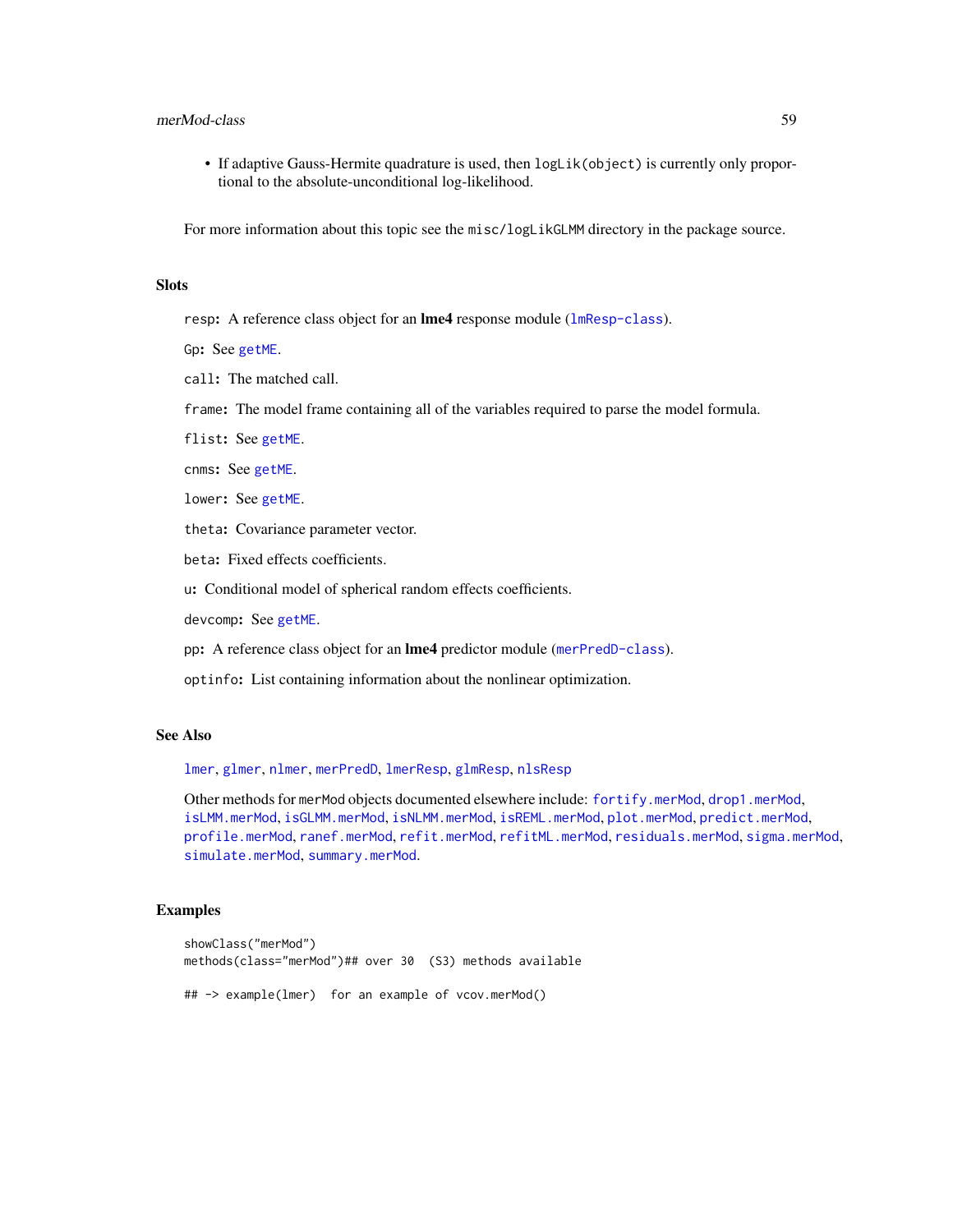<span id="page-59-1"></span>

#### Description

The generator object for the [merPredD](#page-59-0) reference class. Such an object is primarily used through its new method.

#### Usage

merPredD(...)

### Arguments

... List of arguments (see Note).

### Note

[merPredD](#page-59-0)(...) is a short form of new("merPredD", ...) to create a new merPredD object and the ... must be named arguments, (X, Zt, Lambdat, Lind, theta,n):

X: dense model matrix for the fixed-effects parameters, to be stored in the X field.

Zt: transpose of the sparse model matrix for the random effects. It is stored in the Zt field.

- Lambdat: transpose of the sparse lower triangular relative variance factor (stored in the Lambdat field).
- Lind: integer vector of the same length as the x slot in the Lambdat field. Its elements should be in the range 1 to the length of the theta field.

theta: numeric vector of variance component parameters (stored in the theta field).

n: sample size, usually nrow(X).

### See Also

The class definition, [merPredD](#page-59-0), also for examples.

<span id="page-59-0"></span>merPredD-class *Class* "merPredD" *- a Dense Predictor Reference Class*

#### Description

A reference class (see mother class definition ["envRefClass"](#page-0-0) for a mixed-effects model predictor module with a dense model matrix for the fixed-effects parameters. The reference class is associated with a C++ class of the same name. As is customary, the generator object, [merPredD](#page-59-1), for the class has the same name as the class.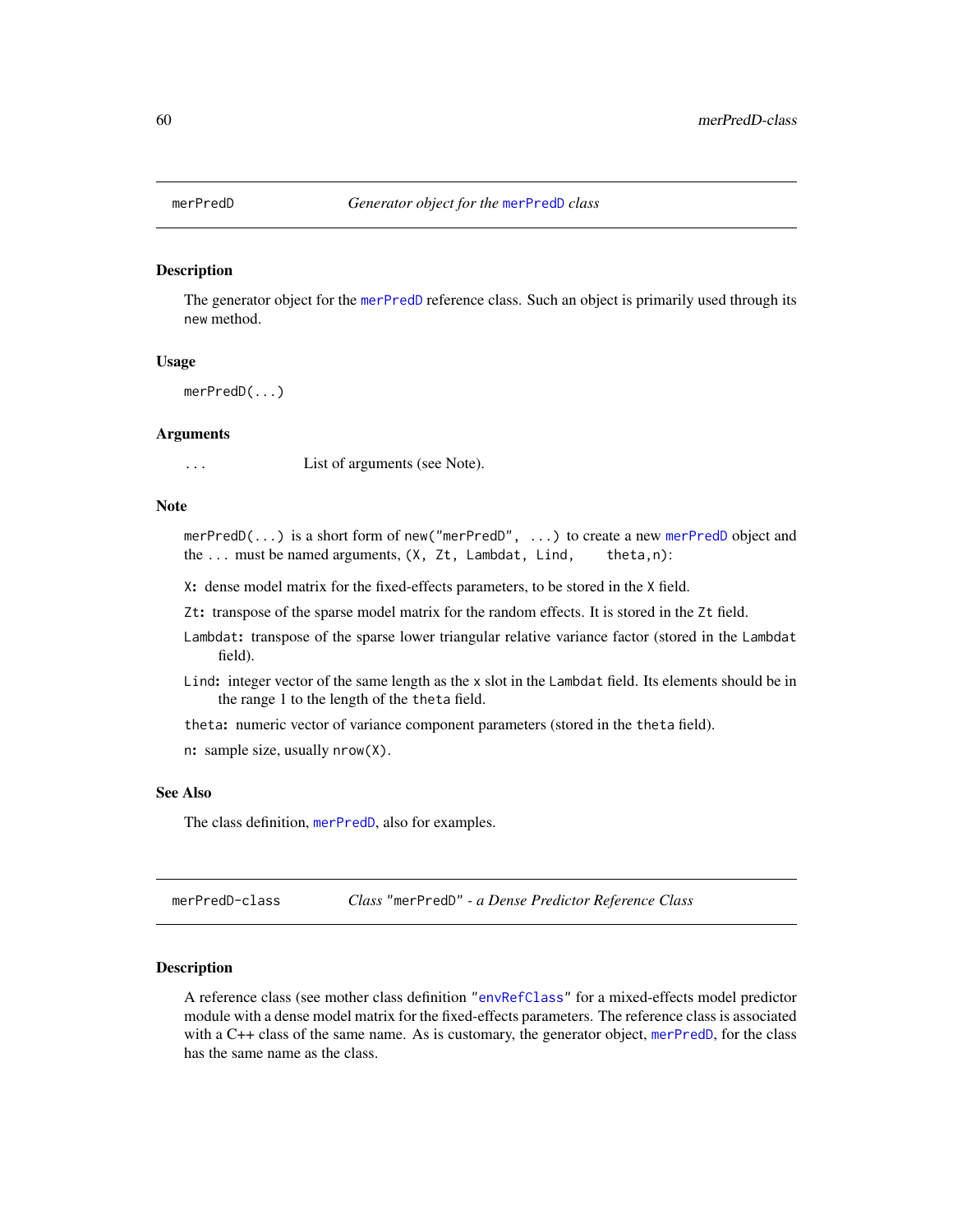#### mkMerMod 61

### Note

Objects from this reference class correspond to objects in a C++ class. Methods are invoked on the C++ class object using the external pointer in the Ptr field. When saving such an object the external pointer is converted to a null pointer, which is why there are redundant fields containing enough information as R objects to be able to regenerate the C++ object. The convention is that a field whose name begins with an upper-case letter is an R object and the corresponding field, whose name begins with the lower-case letter is a method. References to the external pointer should be through the method, not directly through the Ptr field.

#### See Also

[lmer](#page-41-0), [glmer](#page-28-0), [nlmer](#page-73-0), [merPredD](#page-59-1), [merMod](#page-54-1).

#### Examples

```
showClass("merPredD")
pp <- slot(lmer(Yield ~ 1|Batch, Dyestuff), "pp")
stopifnot(is(pp, "merPredD"))
str(pp) # an overview of all fields and methods' names.
```
#### <span id="page-60-0"></span>mkMerMod *Create a 'merMod' Object*

#### Description

Create an object of (a subclass of) class [merMod](#page-54-1) from the environment of the objective function and the value returned by the optimizer.

#### Usage

```
mkMerMod(rho, opt, reTrms, fr, mc, lme4conv = NULL)
```
#### Arguments

| rho      | the environment of the objective function                                                            |
|----------|------------------------------------------------------------------------------------------------------|
| opt      | the optimization result returned by the optimizer (a list: see lmerControl for<br>required elements) |
| reTrms   | random effects structure from the calling function (see mkReTrms for required<br>elements)           |
| fr       | model frame (see model . frame)                                                                      |
| mc       | matched call from the calling function                                                               |
| lme4conv | lme4-specific convergence information (results of checkConv)                                         |

#### Value

an object from a class that inherits from [merMod](#page-54-1).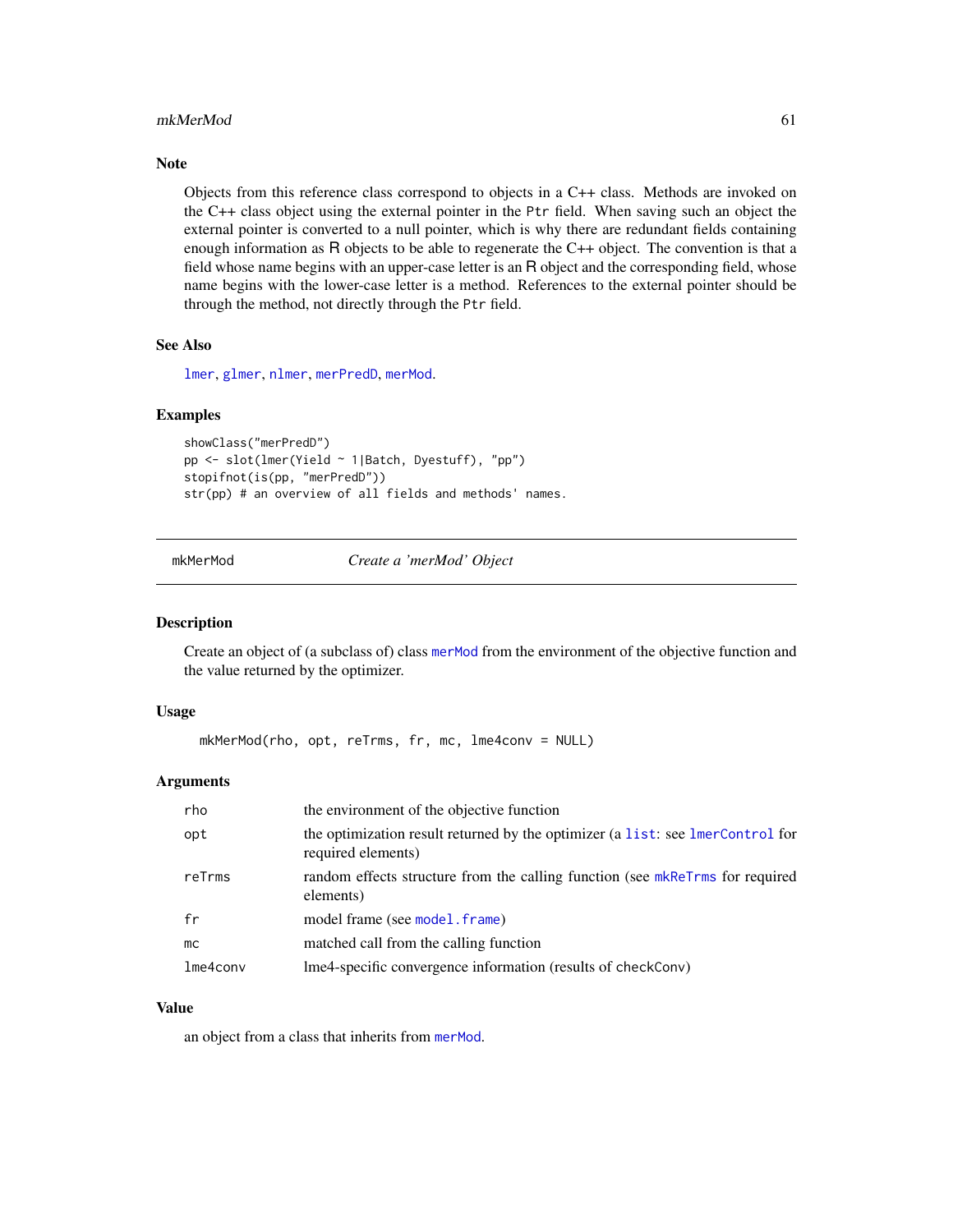<span id="page-61-1"></span>

# Description

Create an lmerResp, glmResp or nlsResp instance

### Usage

```
mkRespMod(fr, REML = NULL, family = NULL, nlenv = NULL,
  nlmod = NULL, ...
```
#### Arguments

| fr       | a model frame                                                                                                                      |
|----------|------------------------------------------------------------------------------------------------------------------------------------|
| REML     | logical scalar, value of REML for an ImerResp instance                                                                             |
| family   | the optional glm family (glmResp only)                                                                                             |
| nlenv    | the nonlinear model evaluation environment (nlsResp only)                                                                          |
| nlmod    | the nonlinear model function (nlsResp only)                                                                                        |
| $\cdots$ | where to look for response information if fr is missing. Can contain a model<br>response, y, offset, offset, and weights, weights. |

# Value

an lmerResp or glmResp or nlsResp instance

#### See Also

Other utilities: [findbars](#page-21-0), [mkReTrms](#page-61-0), [nlformula](#page-72-0), [nobars](#page-77-0), [subbars](#page-102-0)

<span id="page-61-0"></span>mkReTrms *Make Random Effect Terms: Create Z, Lambda, Lind, etc.*

### Description

From the result of [findbars](#page-21-0) applied to a model formula and the evaluation frame fr, create the model matrix Zt, etc, associated with the random-effects terms.

## Usage

mkReTrms(bars, fr, drop.unused.levels=TRUE)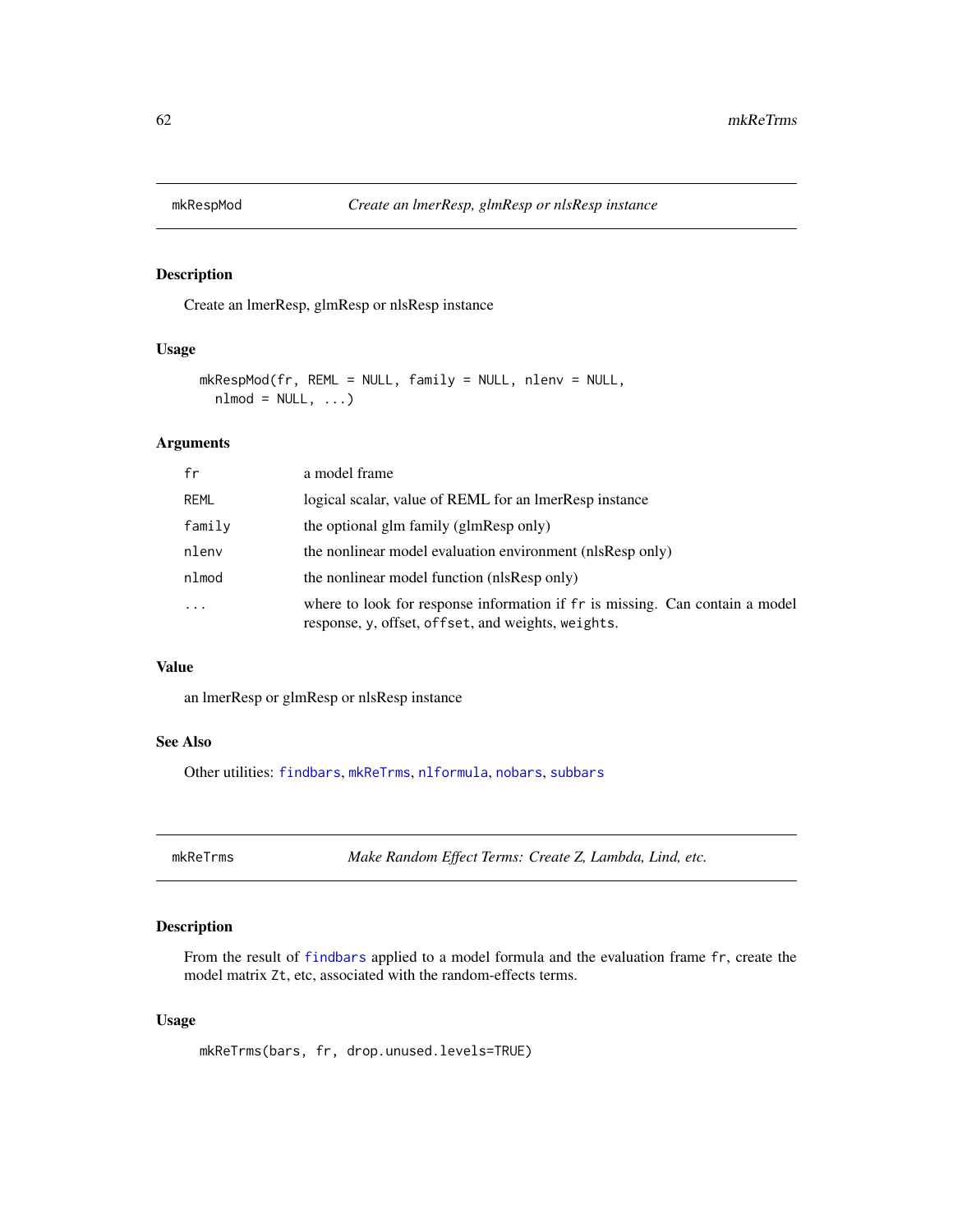#### mkReTrms 63

### Arguments

| bars               | a list of parsed random-effects terms               |  |
|--------------------|-----------------------------------------------------|--|
| fr                 | a model frame in which to evaluate these terms      |  |
| drop.unused.levels |                                                     |  |
|                    | (logical) drop unused factor levels? (experimental) |  |

## Value

a [list](#page-0-0) with components

| Zt      | transpose of the sparse model matrix for the random effects                                                                                                                                                                                                                                                  |
|---------|--------------------------------------------------------------------------------------------------------------------------------------------------------------------------------------------------------------------------------------------------------------------------------------------------------------|
| theta   | initial values of the covariance parameters                                                                                                                                                                                                                                                                  |
| Lind    | an integer vector of indices determining the mapping of the elements of the<br>theta vector to the "x" slot of Lambdat                                                                                                                                                                                       |
| Gp      | a vector indexing the association of elements of the conditional mode vector<br>with random-effect terms; if nb is the vector of numbers of conditional modes<br>per term (i.e. number of groups times number of effects per group), Gp is<br>$c(\theta, \text{cumsum}(nb))$ (and conversely nb is diff(Gp)) |
| lower   | lower bounds on the covariance parameters                                                                                                                                                                                                                                                                    |
| Lambdat | transpose of the sparse relative covariance factor                                                                                                                                                                                                                                                           |
| flist   | list of grouping factors used in the random-effects terms                                                                                                                                                                                                                                                    |
| cnms    | a list of column names of the random effects according to the grouping factors                                                                                                                                                                                                                               |
| Ztlist  | list of components of the transpose of the random-effects model matrix, sepa-<br>rated by random-effects term                                                                                                                                                                                                |

# See Also

Other utilities: [findbars](#page-21-0), [mkRespMod](#page-61-1), [nlformula](#page-72-0), [nobars](#page-77-0), [subbars](#page-102-0). [getME](#page-24-0) can retrieve these components from a fitted model, although their values and/or forms may be slightly different in the final fitted model from their original values as returned from mkReTrms.

# Examples

```
data("Pixel", package="nlme")
mform \le pixel \sim day + I(day^2) + (day | Dog) + (1 | Side/Dog)
(bar.f <- findbars(mform)) # list with 3 terms
mf <- model.frame(subbars(mform),data=Pixel)
rt <- mkReTrms(bar.f,mf)
names(rt)
```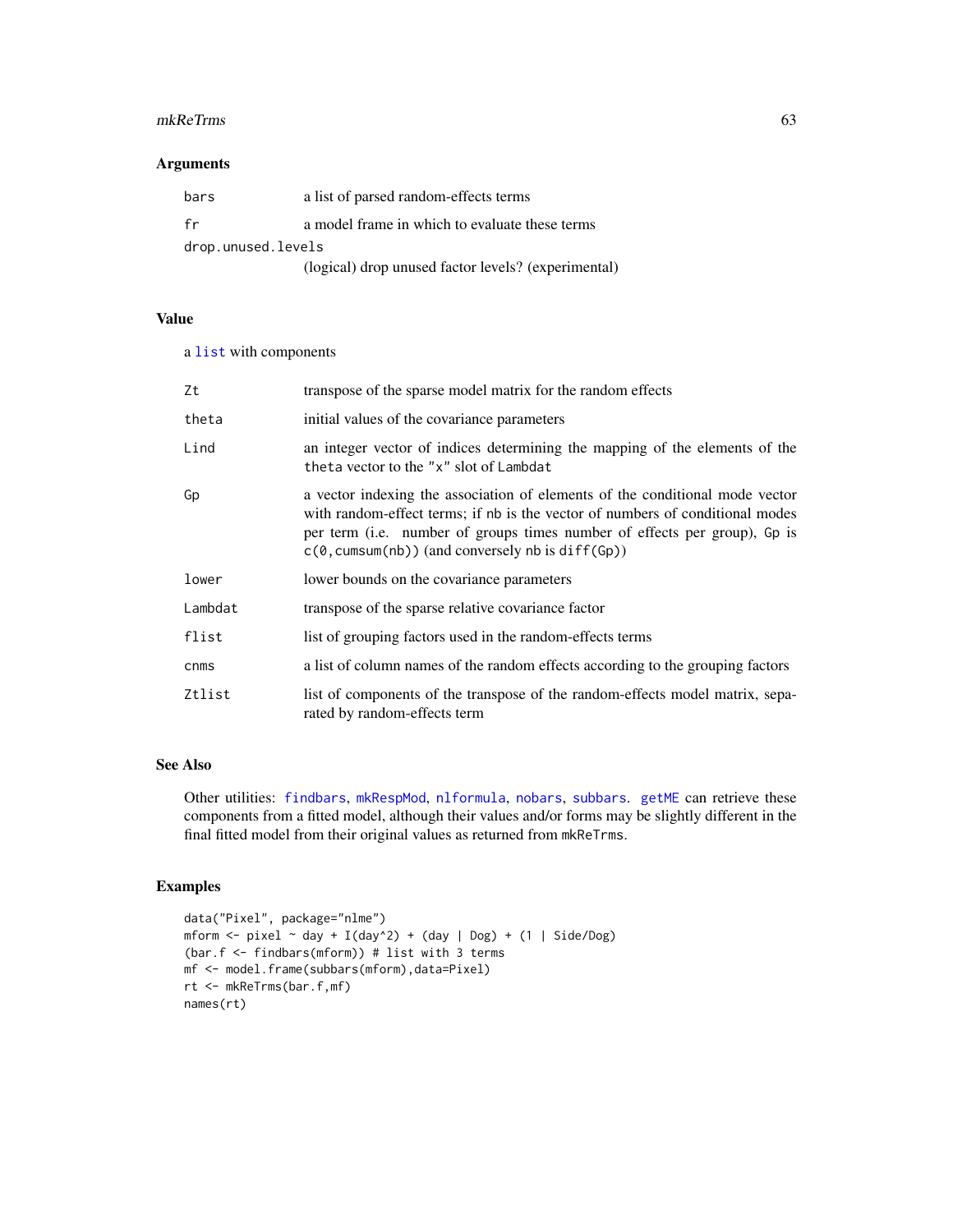mkSimulateTemplate *Make templates suitable for guiding mixed model simulations*

### Description

Make data and parameter templates suitable for guiding mixed model simulations, by specifying a model formula and other information (EXPERIMENTAL). Most useful for simulating balanced designs and for getting started on unbalanced simulations.

### Usage

```
mkParsTemplate(formula, data)
mkDataTemplate(formula, data, nGrps = 2, nPerGrp = 1, rfunc = NULL, ...)
```
# Arguments

| formula | A mixed model formula (see lmer).                   |
|---------|-----------------------------------------------------|
| data    | A data frame containing the names in formula.       |
| nGrps   | Number of levels of a grouping factor.              |
| nPerGrp | Number of observations per level.                   |
| rfunc   | Function for generating covariate data (e.g. rnorm. |
|         | Additional parameters for r func.                   |

### See Also

These functions are designed to be used with [simulate.merMod](#page-99-0).

mkVarCorr *Make Variance and Correlation Matrices from* theta

## Description

Make variance and correlation matrices from theta

### Usage

```
mkVarCorr(sc, cnms, nc, theta, nms)
```

| <b>SC</b> | scale factor (residual standard deviation).                   |
|-----------|---------------------------------------------------------------|
| cnms      | component names.                                              |
| nc        | numeric vector: number of terms in each RE component.         |
| theta     | theta vector (lower-triangle of Cholesky factors).            |
| nms       | component names (FIXME: nms/cnms redundant: nms=names(cnms)?) |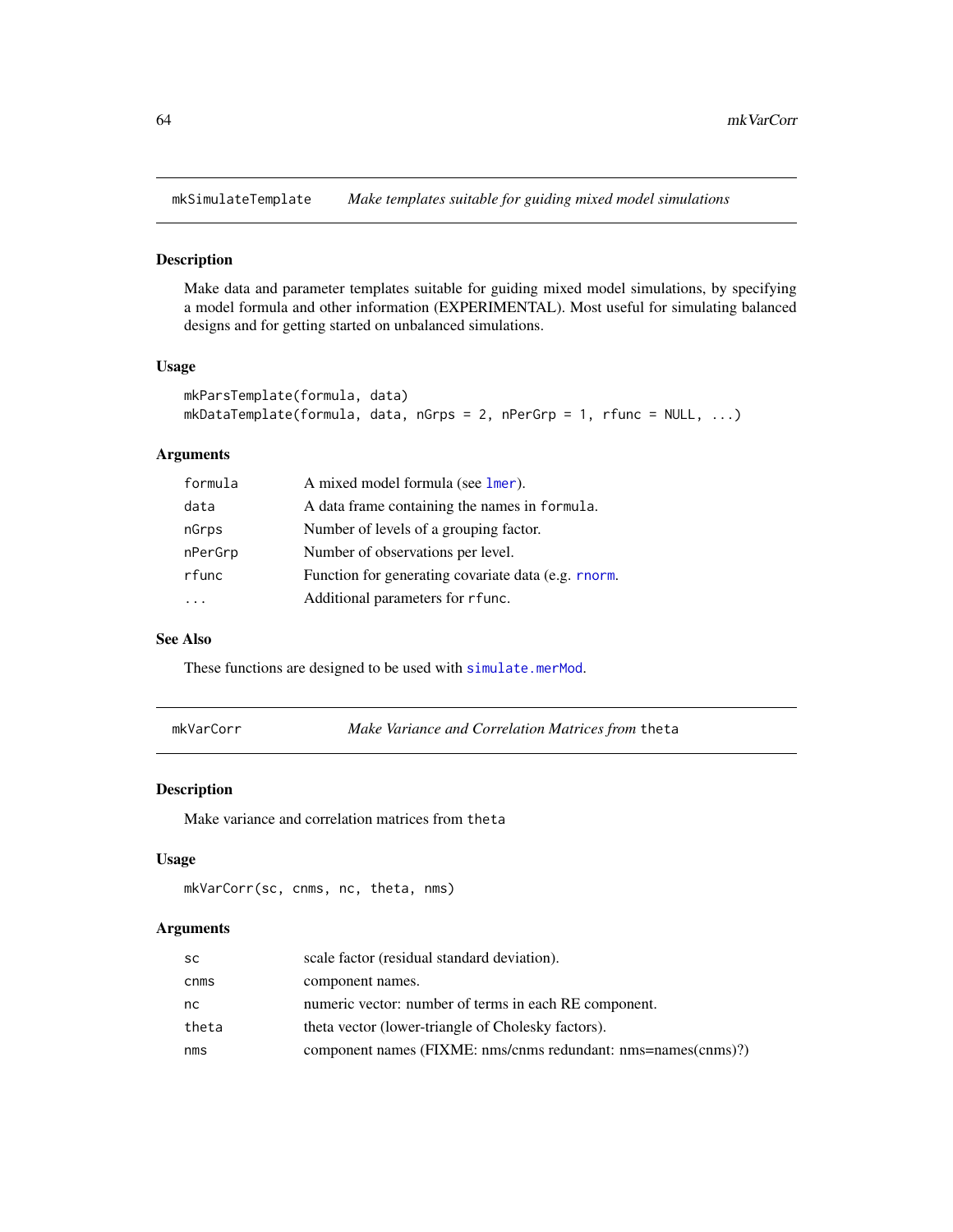#### modular 65

### Value

A [matrix](#page-0-0)

### See Also

[VarCorr](#page-103-0)

<span id="page-64-0"></span>modular *Modular Functions for Mixed Model Fits*

### <span id="page-64-1"></span>Description

Modular functions for mixed model fits

### Usage

```
lFormula(formula, data = NULL, REML = TRUE, subset,
    weights, na.action, offset, contrasts = NULL,
    control = lmerControl(), ...)mkLmerDevfun(fr, X, reTrms, REML = TRUE, start = NULL,
    verbose = 0, control = lmerControl(), ...)
optimizeLmer(devfun,
             optimizer = formals(lmerControl)$optimizer,
             restart_edge = formals(lmerControl)$restart_edge,
             boundary.tol = formals(lmerControl)$boundary.tol,
             start = NULL, verbose = 0L,
             control = list(), ...)glFormula(formula, data = NULL, family = gaussian,
    subset, weights, na.action, offset, contrasts = NULL,
    start, mustart, etastart, control = glmerControl(), ...)
mkGlmerDevfun(fr, X, reTrms, family, nAGQ = 1L,
              verbose = \emptyset L, maxit = 100L, control = glmerControl(), ...)
optimizeGlmer(devfun, optimizer = "bobyqa",
    restart_edge = FALSE,
    boundary.tol = formals(glmerControl)$boundary.tol,
    verbose = \emptyset L, control = list(),
    nAGQ = 1L, stage = 1, start = NULL, ...)
updateGlmerDevfun(devfun, reTrms, nAGQ = 1L)
```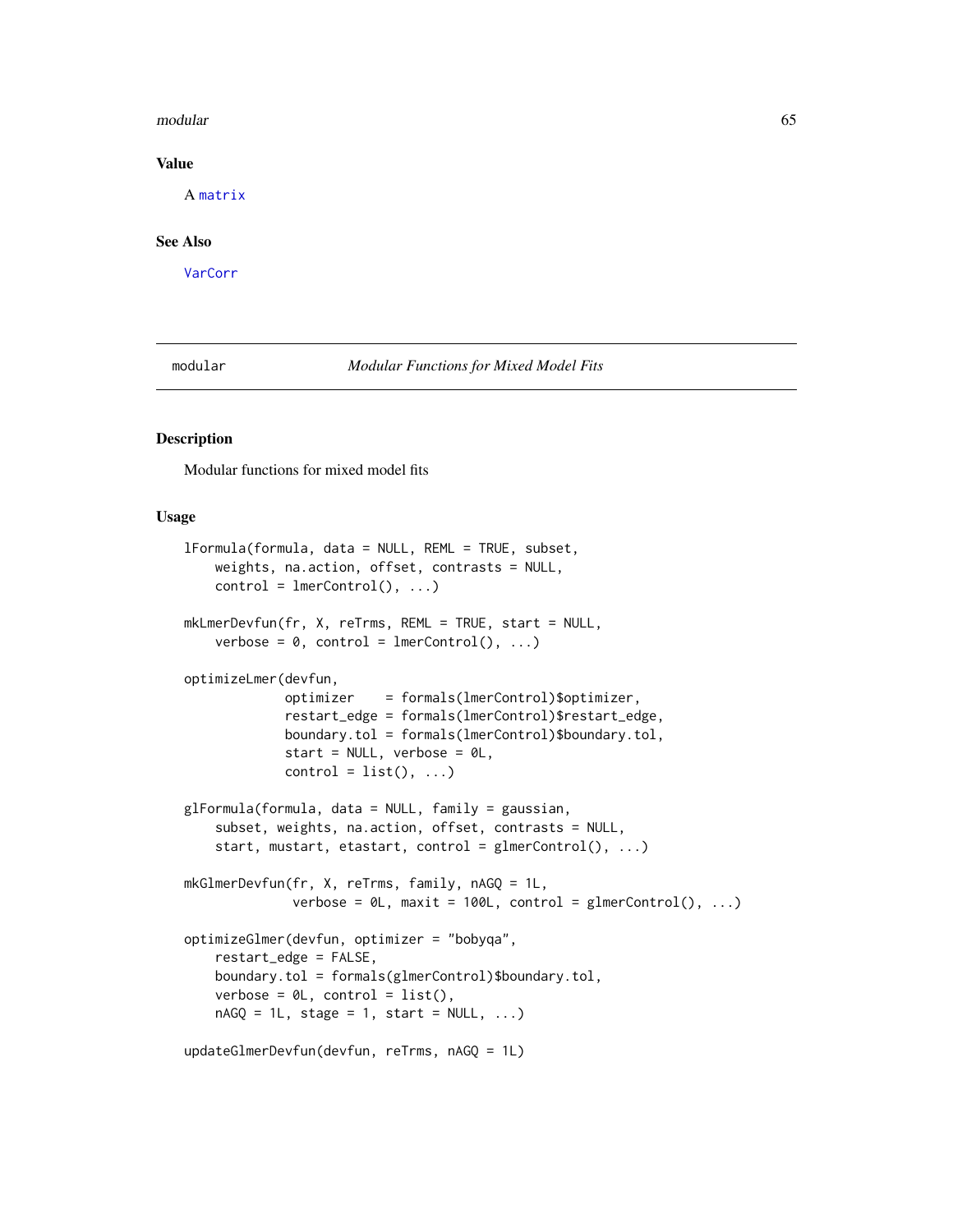| formula     | a two-sided linear formula object describing both the fixed-effects and random-<br>effects parts of the model, with the response on the left of a $\sim$ operator and<br>the terms, separated by + operators, on the right. Random-effects terms are<br>distinguished by vertical bars $("  ")$ separating expressions for design matrices<br>from grouping factors.                                                                                                                                                                                                                    |
|-------------|-----------------------------------------------------------------------------------------------------------------------------------------------------------------------------------------------------------------------------------------------------------------------------------------------------------------------------------------------------------------------------------------------------------------------------------------------------------------------------------------------------------------------------------------------------------------------------------------|
| data        | an optional data frame containing the variables named in formula. By default<br>the variables are taken from the environment from which lmer is called. While<br>data is optional, the package authors <i>strongly</i> recommend its use, especially<br>when later applying methods such as update and drop1 to the fitted model<br>(such methods are not guaranteed to work properly if data is omitted). If data<br>is omitted, variables will be taken from the environment of formula (if specified<br>as a formula) or from the parent frame (if specified as a character vector). |
| <b>REML</b> | (logical) indicating to fit restricted maximum likelihood model.                                                                                                                                                                                                                                                                                                                                                                                                                                                                                                                        |
| subset      | an optional expression indicating the subset of the rows of data that should be<br>used in the fit. This can be a logical vector, or a numeric vector indicating which<br>observation numbers are to be included, or a character vector of the row names<br>to be included. All observations are included by default.                                                                                                                                                                                                                                                                   |
| weights     | an optional vector of 'prior weights' to be used in the fitting process. Should be<br>NULL or a numeric vector.                                                                                                                                                                                                                                                                                                                                                                                                                                                                         |
| na.action   | a function that indicates what should happen when the data contain NAs. The de-<br>fault action (na.omit, inherited from the 'factory fresh' value of getOption ("na.action"))<br>strips any observations with any missing values in any variables.                                                                                                                                                                                                                                                                                                                                     |
| offset      | this can be used to specify an <i>a priori</i> known component to be included in the<br>linear predictor during fitting. This should be NULL or a numeric vector of length<br>equal to the number of cases. One or more offset terms can be included in the<br>formula instead or as well, and if more than one is specified their sum is used.<br>See model.offset.                                                                                                                                                                                                                    |
| contrasts   | an optional list. See the contrasts. arg of model. matrix. default.                                                                                                                                                                                                                                                                                                                                                                                                                                                                                                                     |
| control     | a list giving                                                                                                                                                                                                                                                                                                                                                                                                                                                                                                                                                                           |
|             | for [g]1Formula: all options for running the model, see lmerControl;                                                                                                                                                                                                                                                                                                                                                                                                                                                                                                                    |
|             | for mkLmerDevfun, mkGlmerDevfun: options for the inner optimization step;                                                                                                                                                                                                                                                                                                                                                                                                                                                                                                               |
|             | for optimizeLmer and optimizeGlmer: control parameters for nonlinear op-<br>timizer (typically inherited from the  argument to lmerControl).                                                                                                                                                                                                                                                                                                                                                                                                                                            |
| fr          | A model frame containing the variables needed to create an lmerResp or glmResp<br>instance.                                                                                                                                                                                                                                                                                                                                                                                                                                                                                             |
| Χ           | fixed-effects design matrix                                                                                                                                                                                                                                                                                                                                                                                                                                                                                                                                                             |
| reTrms      | information on random effects structure (see mkReTrms).                                                                                                                                                                                                                                                                                                                                                                                                                                                                                                                                 |
| start       | starting values (see lmer; for glFormula, should be just a numeric vector of<br>fixed-effect coefficients)                                                                                                                                                                                                                                                                                                                                                                                                                                                                              |
| verbose     | print output?                                                                                                                                                                                                                                                                                                                                                                                                                                                                                                                                                                           |
| maxit       | maximal number of Pwrss update iterations.                                                                                                                                                                                                                                                                                                                                                                                                                                                                                                                                              |
| devfun      | a deviance function, as generated by mkLmerDevfun                                                                                                                                                                                                                                                                                                                                                                                                                                                                                                                                       |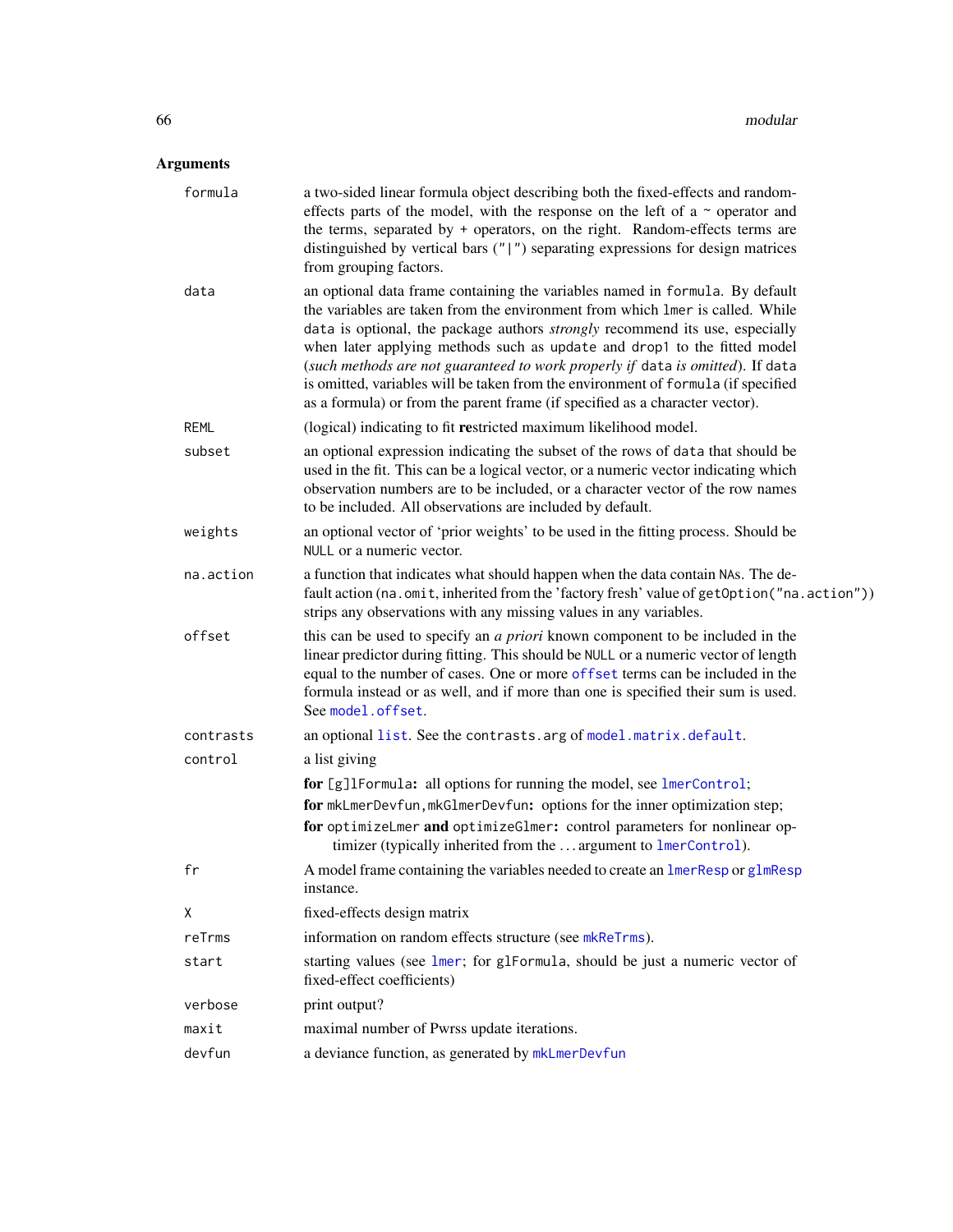| nAGQ         | number of Gauss-Hermite quadrature points                                                                                                                                                                                                                                                                                  |
|--------------|----------------------------------------------------------------------------------------------------------------------------------------------------------------------------------------------------------------------------------------------------------------------------------------------------------------------------|
| stage        | optimization stage (1: nAGQ=0, optimize over theta only; 2: nAGQ possibly<br>$>0$ , optimize over theta and beta)                                                                                                                                                                                                          |
| optimizer    | character - name of optimizing function(s). A character vector or list of func-<br>tions: length 1 for 1mer or g1mer, possibly length 2 for g1mer. The built-in<br>optimizers are "Nelder_Mead" and "bobyqa" (from the minqa package). Any<br>minimizing function that allows box constraints can be used provided that it |
|              | 1. takes input parameters fn (function to be optimized), par (starting parame-<br>ter values), lower (lower bounds) and control (control parameters, passed<br>through from the control argument) and                                                                                                                      |
|              | 2. returns a list with (at least) elements par (best-fit parameters), fval (best-fit<br>function value), conv (convergence code) and (optionally) message (infor-<br>mational message, or explanation of convergence failure).                                                                                             |
|              | Special provisions are made for bobyqa, Nelder_Mead, and optimizers wrapped<br>in the optimx package; to use optimx optimizers (including L-BFGS-B from<br>base optim and nlminb), pass the method argument to optim in the control<br>argument.                                                                           |
|              | For glmer, if length(optimizer)==2, the first element will be used for the<br>preliminary (random effects parameters only) optimization, while the second<br>will be used for the final (random effects plus fixed effect parameters) phase.<br>See modular for more information on these two phases.                      |
| restart_edge | see lmerControl                                                                                                                                                                                                                                                                                                            |
| boundary.tol | see lmerControl                                                                                                                                                                                                                                                                                                            |
| family       | a GLM family; see glm and family.                                                                                                                                                                                                                                                                                          |
| mustart      | optional starting values on the scale of the conditional mean; see $g1m$ for details.                                                                                                                                                                                                                                      |
| etastart     | optional starting values on the scale of the unbounded predictor; see glm for<br>details.                                                                                                                                                                                                                                  |
| $\cdots$     | other potential arguments; for optimizeLmer and optimizeGlmer, these are<br>passed to internal function optwrap, which has relevant parameters calc.derivs<br>and use.last.params (see lmerControl).                                                                                                                       |

## Details

These functions make up the internal components of an [gn]lmer fit.

- [g]lFormula takes the arguments that would normally be passed to [g]lmer, checking for errors and processing the formula and data input to create a list of objects required to fit a mixed model.
- mk(Gl|L)merDevfun takes the output of the previous step (minus the formula component) and creates a deviance function
- optimize(Gl|L)mer takes a deviance function and optimizes over theta (or over theta and beta, if stage is set to 2 for optimizeGlmer
- updateGlmerDevfun takes the first stage of a GLMM optimization (with nAGQ=0, optimizing over theta only) and produces a second-stage deviance function
- [mkMerMod](#page-60-0) takes the *environment* of a deviance function, the results of an optimization, a list of random-effect terms, a model frame, and a model all and produces a [g]lmerMod object.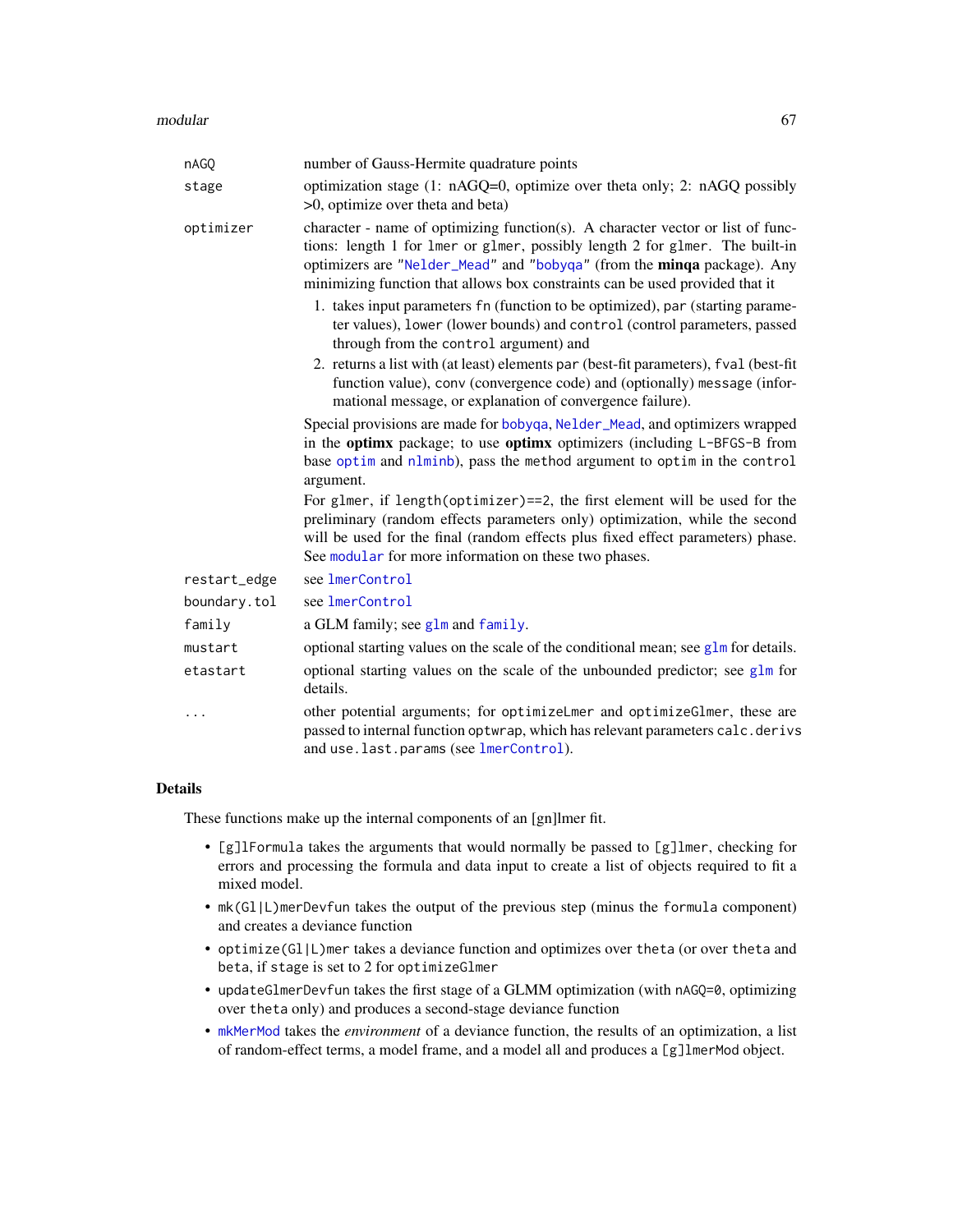#### Value

lFormula and glFormula return a list containing components:

fr model frame

X fixed-effect design matrix

reTrms list containing information on random effects structure: result of [mkReTrms](#page-61-0)

REML (lFormula only): logical indicating if restricted maximum likelihood was used (Copy of argument.)

mkLmerDevfun and mkGlmerDevfun return a function to calculate deviance (or restricted deviance) as a function of the theta (random-effect) parameters. updateGlmerDevfun returns a function to calculate the deviance as a function of a concatenation of theta and beta (fixed-effect) parameters. These deviance functions have an environment containing objects required for their evaluation. CAUTION: The [environment](#page-0-0) of functions returned by mk(Gl|L)merDevfun contains reference class objects (see [ReferenceClasses](#page-0-0), [merPredD-class](#page-59-0), [lmResp-class](#page-53-0)), which behave in ways that may surprise many users. For example, if the output of mk(Gl|L)merDevfun is naively copied, then modifications to the original will also appear in the copy (and vice versa). To avoid this behavior one must make a deep copy (see [ReferenceClasses](#page-0-0) for details).

optimizeLmer and optimizeGlmer return the results of an optimization.

#### Examples

### Fitting a linear mixed model in 4 modularized steps

```
## 1. Parse the data and formula:
lmod <- lFormula(Reaction ~ Days + (Days|Subject), sleepstudy)
names(lmod)
## 2. Create the deviance function to be optimized:
(devfun <- do.call(mkLmerDevfun, lmod))
ls(environment(devfun)) # the environment of 'devfun' contains objects
                        # required for its evaluation
## 3. Optimize the deviance function:
opt <- optimizeLmer(devfun)
opt[1:3]
## 4. Package up the results:
mkMerMod(environment(devfun), opt, lmod$reTrms, fr = lmod$fr)
### Same model in one line
lmer(Reaction ~ Days + (Days|Subject), sleepstudy)
```
### Fitting a generalized linear mixed model in six modularized steps

```
## 1. Parse the data and formula:
glmod \leq glFormula(cbind(incidence, size - incidence) \sim period + (1 | herd),
data = cbpp, family = binomial)
names(glmod)
## 2. Create the deviance function for optimizing over theta:
(devfun <- do.call(mkGlmerDevfun, glmod))
```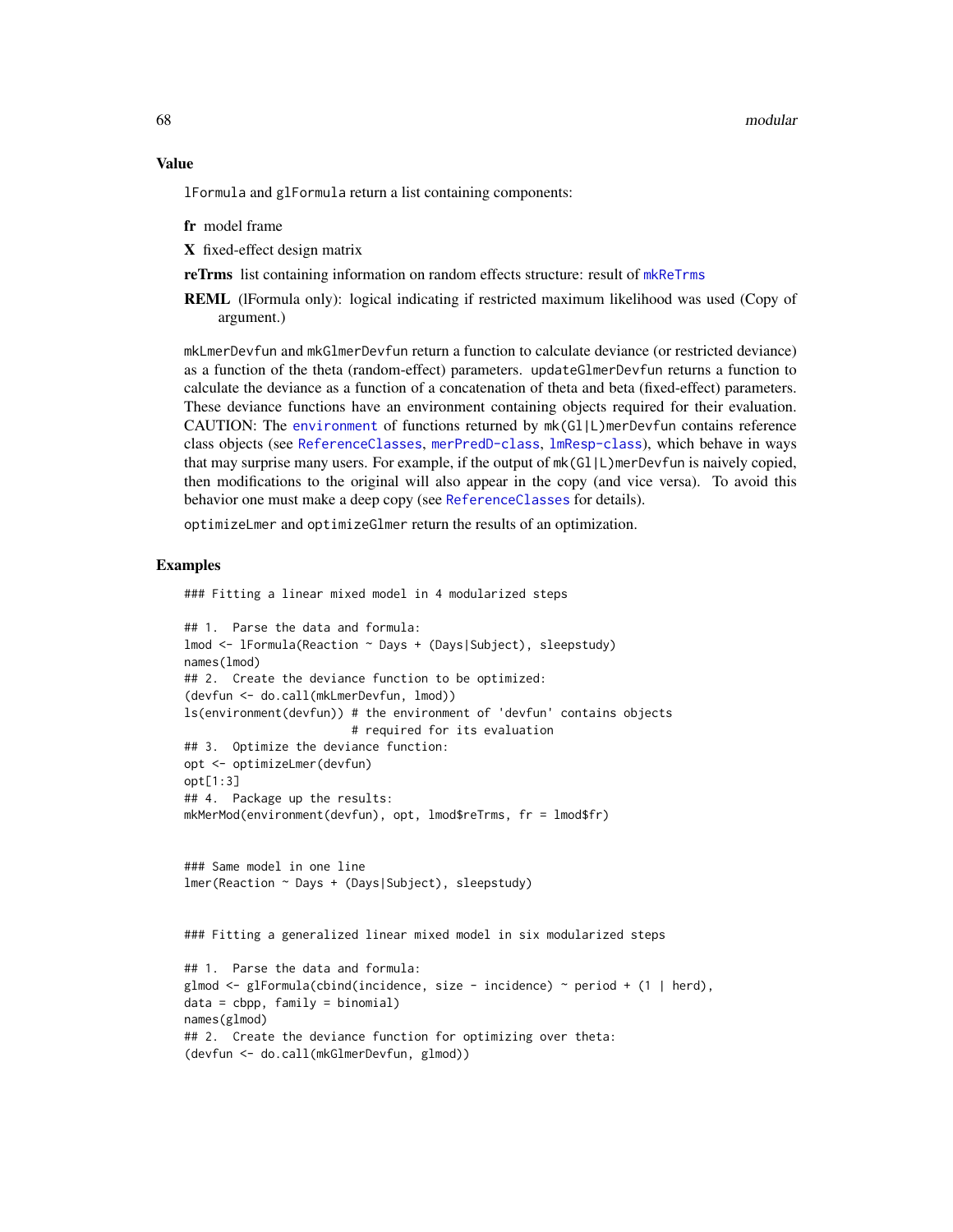#### NelderMead 69

```
ls(environment(devfun)) # the environment of devfun contains lots of info
## 3. Optimize over theta using a rough approximation (i.e. nAGQ = 0):
(opt <- optimizeGlmer(devfun))
## 4. Update the deviance function for optimizing over theta and beta:
(devfun <- updateGlmerDevfun(devfun, glmod$reTrms))
## 5. Optimize over theta and beta:
opt <- optimizeGlmer(devfun, stage=2)
opt[1:3]
## 6. Package up the results:
mkMerMod(environment(devfun), opt, glmod$reTrms, fr = glmod$fr)
### Same model in one line
glmer(cbind(incidence, size - incidence) \sim period + (1 | herd),
      data = cbpp, family = binomial)
```
NelderMead *Nelder-Mead Optimization of Parameters, Possibly (Box) Constrained*

### <span id="page-68-0"></span>Description

Nelder-Mead optimization of parameters, allowing optimization subject to box constraints (contrary to the default, method = "Nelder-Mead", in  $R$ 's [optim\(](#page-0-0))), and using reverse communications.

#### Usage

```
Nelder_Mead(fn, par, lower = rep.int(-Inf, n), upper = rep.int(Inf, n),
           control = list()
```

| fn                                                                 | a function of a single numeric vector argument returning a numeric scalar.                                            |  |
|--------------------------------------------------------------------|-----------------------------------------------------------------------------------------------------------------------|--|
| par                                                                | numeric vector of starting values for the parameters.                                                                 |  |
| lower                                                              | numeric vector of lower bounds (elements may be -Inf).                                                                |  |
| upper                                                              | numeric vector of upper bounds (elements may be Inf).                                                                 |  |
| control<br>a named list of control settings. Possible settings are |                                                                                                                       |  |
|                                                                    | <b>iprint</b> numeric scalar - frequency of printing evaluation information. Defaults<br>to 0 indicating no printing. |  |
|                                                                    | maxfun numeric scalar - maximum number of function evaluations allowed<br>(detault:10000).                            |  |
|                                                                    | <b>FtolAbs</b> numeric scalar - absolute tolerance on change in function values (de-<br>fault: $1e-5$ )               |  |
|                                                                    | <b>FtolRel</b> numeric scalar - relative tolerance on change in function values (default: le-<br>15)                  |  |
|                                                                    | <b>XtolRel</b> numeric scalar - relative tolerance on change in parameter values (de-<br>fault: $1e-7$ )              |  |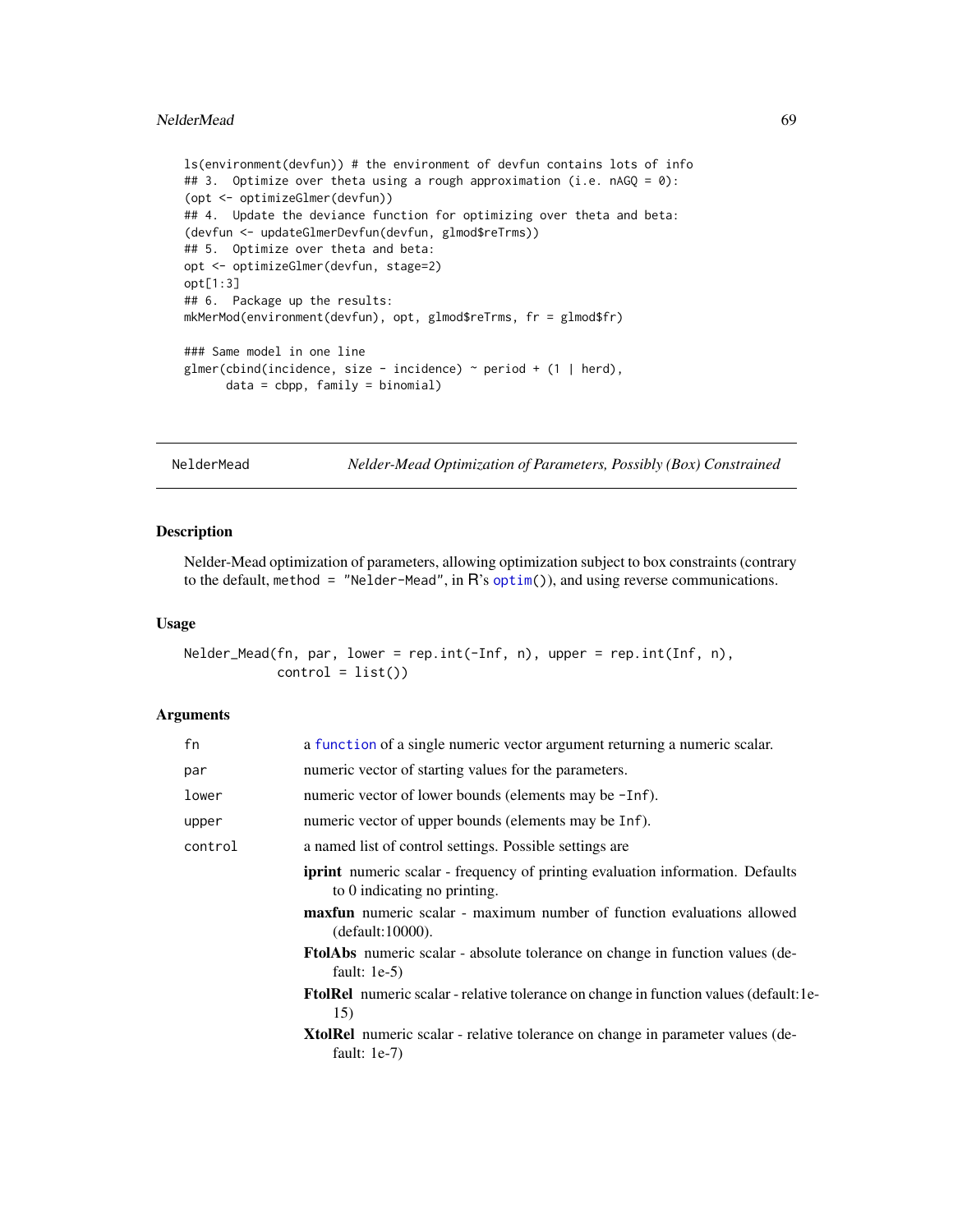- MinfMax numeric scalar maximum value of the minimum (default: .Machine\$double.xmin)
- xst numeric vector of initial step sizes to establish the simplex all elements must be non-zero (default: rep(0.02,length(par)))
- xt numeric vector of tolerances on the parameters (default: xst\*5e-4)
- verbose numeric value: 0=no printing, 1=print every 20 evaluations, 2=print every 10 evalutions, 3=print every evaluation. Sets 'iprint', if specified, but does not override it.
- warnOnly a logical indicating if non-convergence (codes -1,-2,-3) should not [stop\(](#page-0-0).), but rather only call [warning](#page-0-0) and return a result which might inspected. Defaults to FALSE, i.e., stop on non-convergence.

## Value

a [list](#page-0-0) with components

| fval        | numeric scalar - the minimum function value achieved          |  |
|-------------|---------------------------------------------------------------|--|
| par         | numeric vector - the value of x providing the minimum         |  |
| convergence | integer valued scalar, if not 0, an error code:               |  |
|             | -4 nm_evals: maximum evaluations reached                      |  |
|             | $-3$ nm forced: $?$                                           |  |
|             | -2 nm_nofeasible: cannot generate a feasible simplex          |  |
|             | $-1$ nm_x0notfeasible: initial x is not feasible $(?)$        |  |
|             | 0 successful convergence                                      |  |
| message     | a string specifying the kind of convergence.                  |  |
| control     | the list of control settings after substituting for defaults. |  |
| feval       | the number of function evaluations.                           |  |

## See Also

The [NelderMead](#page-70-0) class definition and generator function.

### Examples

```
fr <- function(x) { ## Rosenbrock Banana function
   x1 \leq x[1]x2 < - x[2]100 \times (x2 - x1 \times x1)^2 + (1 - x1)^2}
p0 \leq -c(-1.2, 1)oo <- optim(p0, fr) ## also uses Nelder-Mead by default
o. <- Nelder_Mead(fr, p0)
o.1 <- Nelder_Mead(fr, p0, control=list(verbose=1))# -> some iteration output
stopifnot(identical(o.[1:4], o.1[1:4]),
          all.equal(o.$par, oo$par, tolerance=1e-3))# diff: 0.0003865
```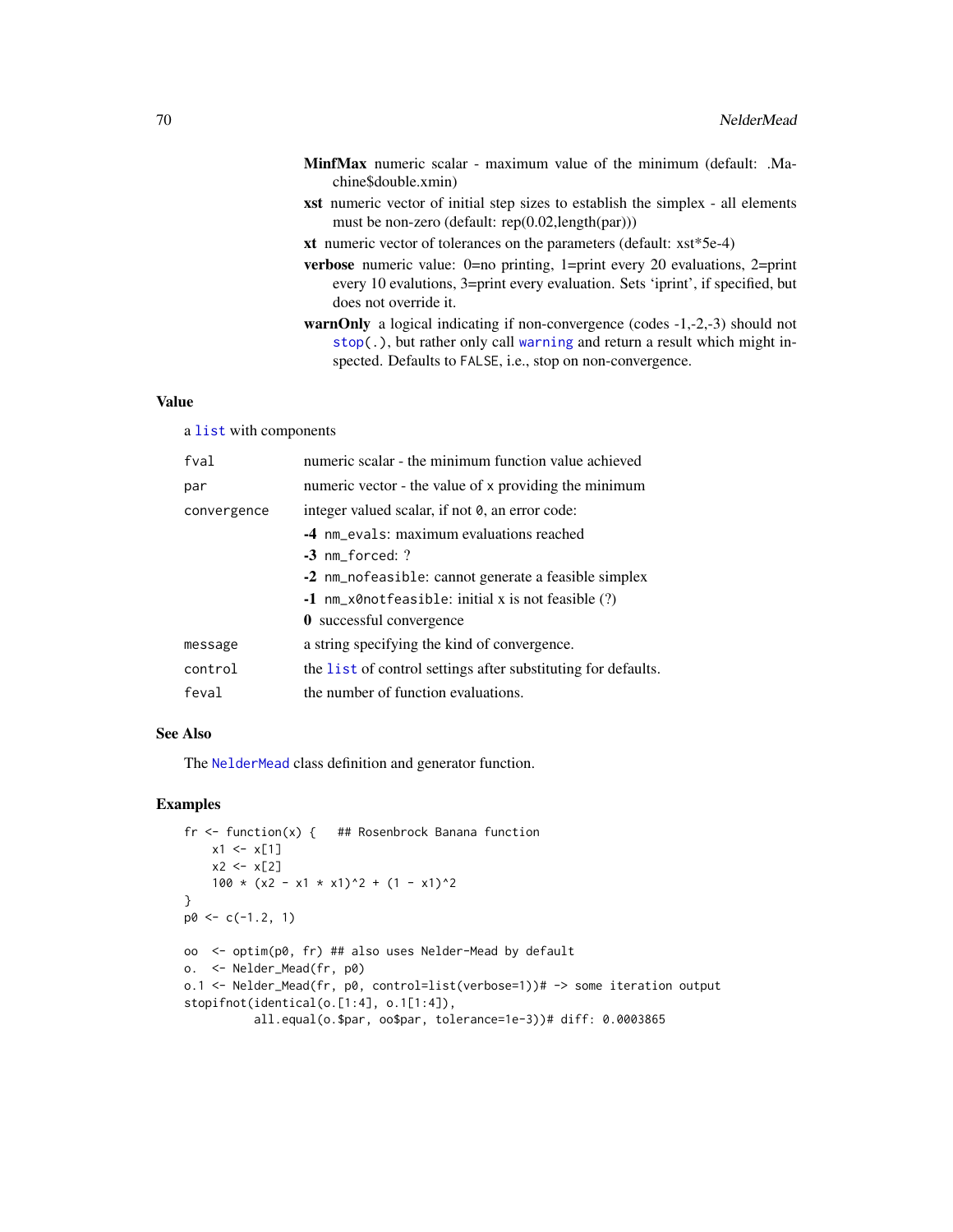```
o.2 <- Nelder_Mead(fr, p0, control=list(verbose=3, XtolRel=1e-15, FtolAbs= 1e-14))
all.equal(o.2[-5],o.1[-5], tolerance=1e-15)# TRUE, unexpectedly
```
<span id="page-70-0"></span>NelderMead-class *Class* "NelderMead" *of Nelder-Mead optimizers and its Generator*

#### Description

Class "NelderMead" is a reference class for a Nelder-Mead simplex optimizer allowing box constraints on the parameters and using reverse communication.

The NelderMead() function conveniently generates such objects.

#### Usage

NelderMead(...)

### Arguments

... **Argument list (see Note below).** 

#### Methods

```
NelderMead$new(lower, upper, xst, x0, xt)
```
Create a new [NelderMead](#page-70-0) object

## Extends

All reference classes extend and inherit methods from ["envRefClass"](#page-0-0).

### Note

This is the default optimizer for the second stage of [glmer](#page-28-0) and [nlmer](#page-73-0) fits. We found that it was more reliable and often faster than more sophisticated optimizers.

Arguments to NelderMead() and the [new](#page-0-0) method must be named arguments:

lower numeric vector of lower bounds - elements may be -Inf.

upper numeric vector of upper bounds - elements may be Inf.

xst numeric vector of initial step sizes to establish the simplex - all elements must be non-zero.

x0 numeric vector of starting values for the parameters.

xt numeric vector of tolerances on the parameters.

## References

Based on code in the NLopt collection.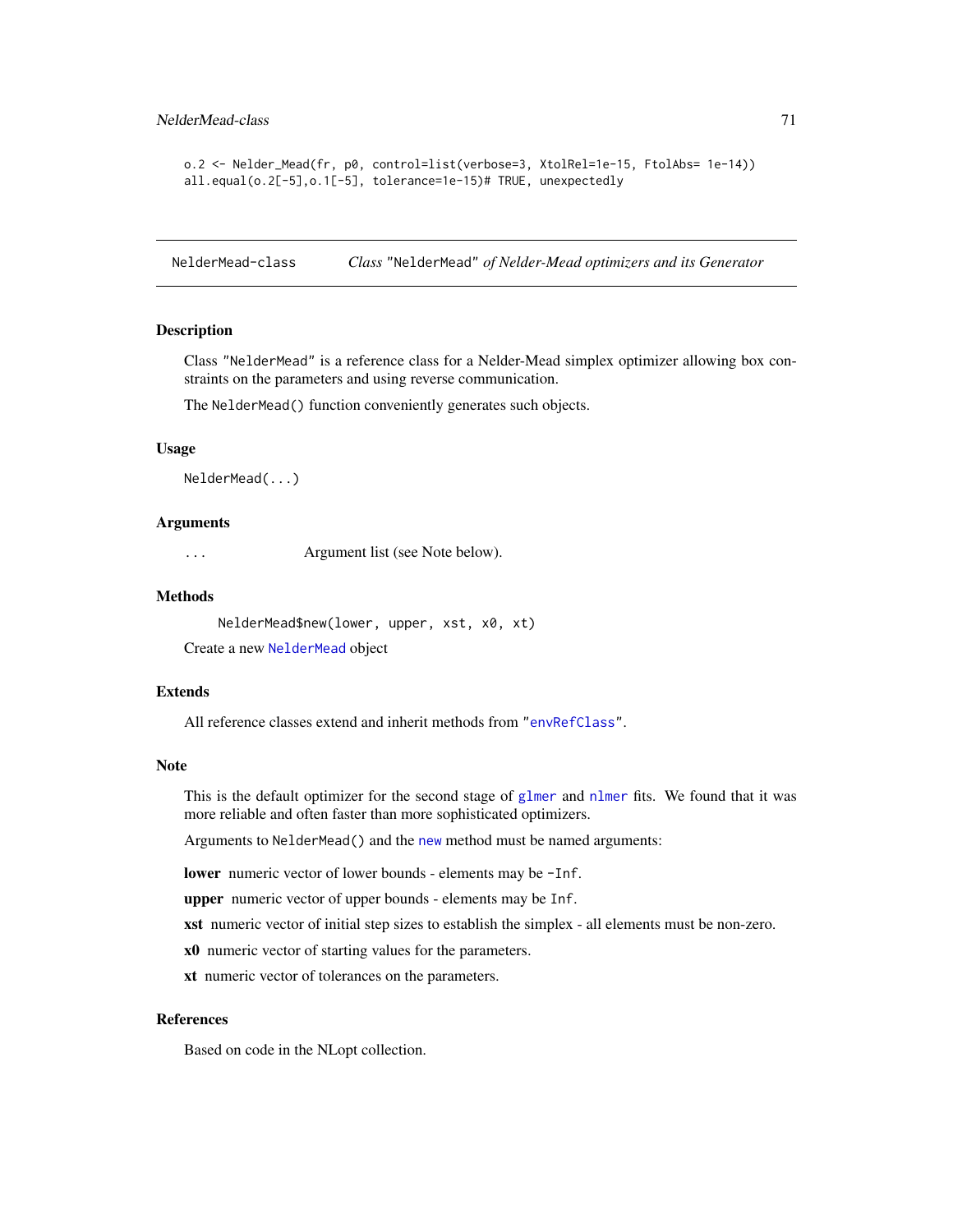# See Also

[Nelder\\_Mead](#page-68-0), the typical "constructor". Further, [glmer](#page-28-0), [nlmer](#page-73-0)

### Examples

showClass("NelderMead")

<span id="page-71-0"></span>ngrps *Number of Levels of a Factor or a "merMod" Model*

# Description

Returns the number of levels of a [factor](#page-0-0) or a set of factors, currently e.g., for each of the grouping factors of [lmer\(](#page-41-0)), [glmer\(](#page-28-0)), etc.

# Usage

ngrps(object, ...)

### Arguments

| object   | an R object, see Details. |
|----------|---------------------------|
| $\cdots$ | currently ignored.        |

### Details

Currently there are methods for objects of class [merMod](#page-54-1), i.e., the result of [lmer\(](#page-41-0)) etc, and [factor](#page-0-0) objects.

### Value

The number of levels (of a factor) or vector of number of levels for each "grouping factor" of a

# Examples

```
ngrps(factor(seq(1,10,2)))
ngrps(lmer(Reaction ~ 1|Subject, sleepstudy))
```

```
## A named vector if there's more than one grouping factor :
ngrps(lmer(strength ~ (1|batch/cask), Pastes))
## cask:batch
## 30 10
```
methods(ngrps) # -> "factor" and "merMod"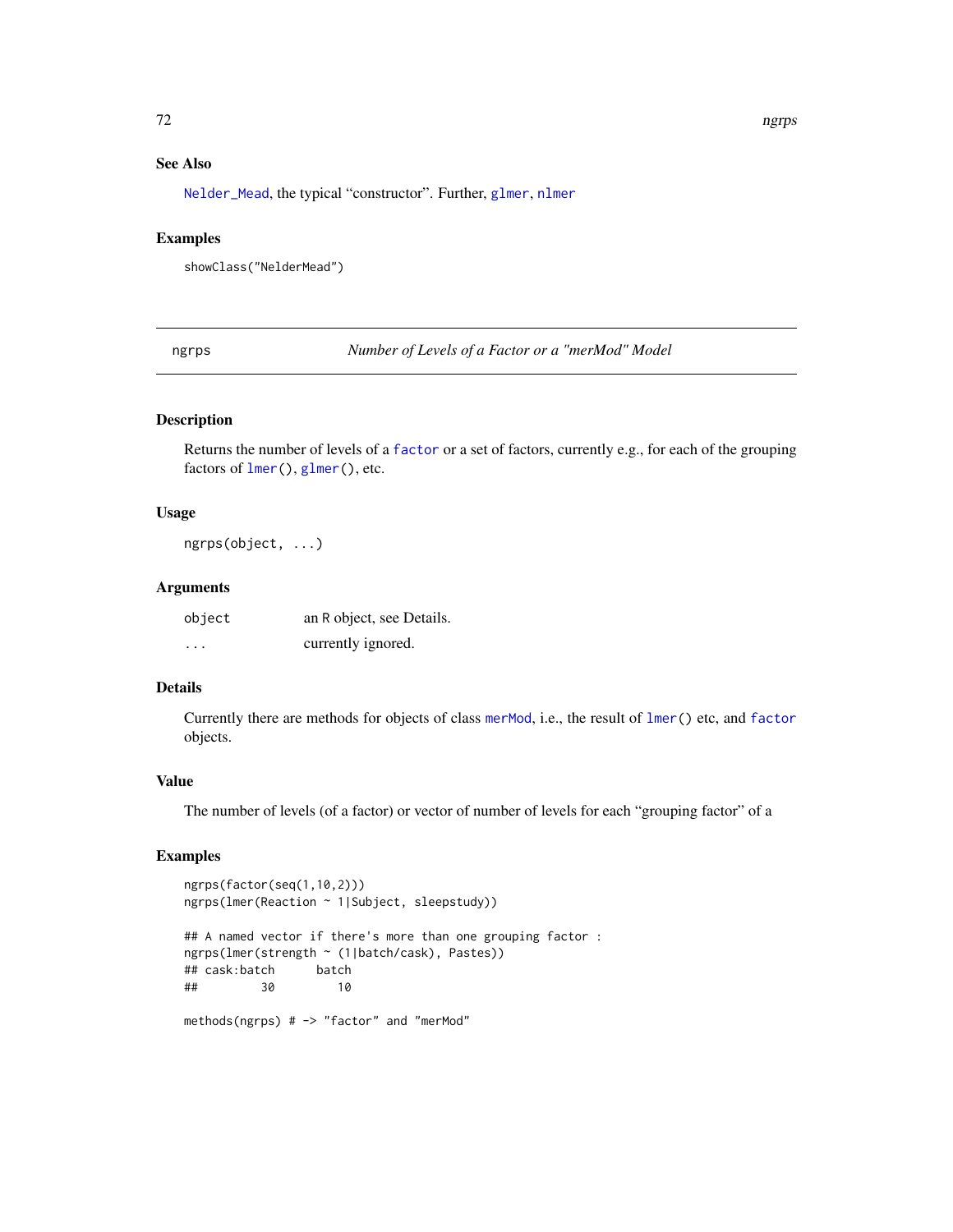<span id="page-72-0"></span>

# Description

Check and manipulate the formula for a nonlinear model, such as specified in [nlmer](#page-73-0).

# Usage

nlformula(mc)

## Arguments

| mc | matched call from the calling function, typically nlmer(). Should have argu-<br>ments named                                                                                                                                                                              |
|----|--------------------------------------------------------------------------------------------------------------------------------------------------------------------------------------------------------------------------------------------------------------------------|
|    | <b>formula:</b> a formula of the form resp $\sim$ nlmod $\sim$ meform where resp is an<br>expression for the response, n1mod is the nonlinear model expression and<br>meform is the mixed-effects model formula. resp can be omitted when,<br>e.g., optimizing a design. |
|    | <b>data:</b> a data frame in which to evaluate the model function                                                                                                                                                                                                        |
|    | start: either a numeric vector containing initial estimates for the nonlinear model<br>parameters or a list with components                                                                                                                                              |
|    | nlpars: the initial estimates of the nonlinear model parameters                                                                                                                                                                                                          |
|    | theta: the initial estimates of the variance component parameters                                                                                                                                                                                                        |
|    |                                                                                                                                                                                                                                                                          |

# Details

The model formula for a nonlinear mixed-effects model is of the form resp  $\sim$  nlmod  $\sim$  mixed where resp is an expression (usually just a name) for the response, nlmod is the call to the nonlinear model function, and mixed is the mixed-effects formula defining the linear predictor for the parameter matrix. If the formula is to be used for optimizing designs, the resp part can be omitted.

#### Value

a list with components

| "respMod" | a response module of class "nlsResp"         |
|-----------|----------------------------------------------|
| "frame"   | the model frame, including a terms attribute |
| $"$ Y $"$ | the fixed-effects model matrix               |
| "reTrms"  | the random-effects terms object              |

# See Also

Other utilities: [findbars](#page-21-0), [mkRespMod](#page-61-0), [mkReTrms](#page-61-1), [nobars](#page-77-0), [subbars](#page-102-0)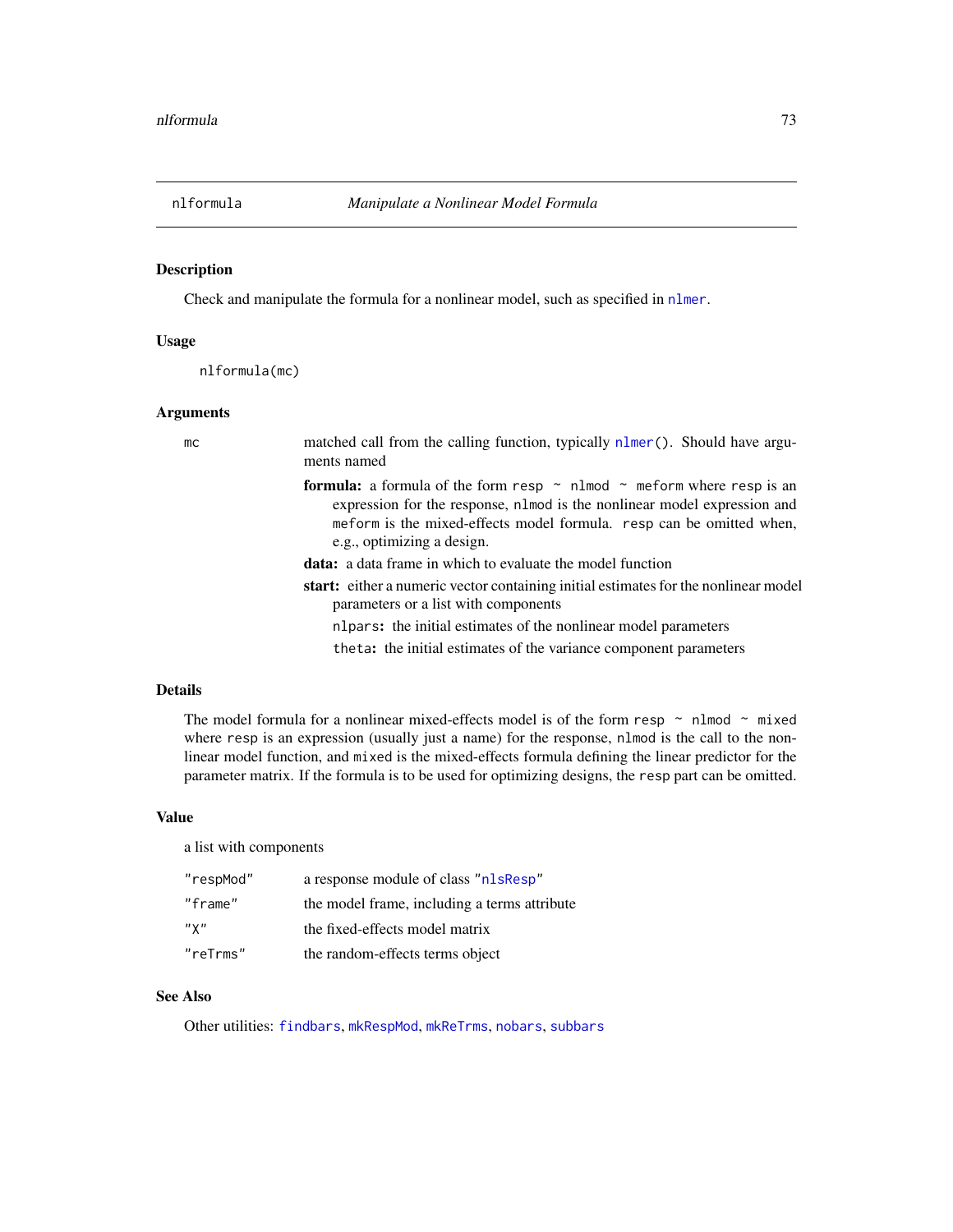<span id="page-73-0"></span>

# Description

Fit a nonlinear mixed-effects model (NLMM) to data, via maximum likelihood.

# Usage

```
nlmer(formula, data = NULL, control = nlmerControl(),
      start = NULL, verbose = 0L, nAGQ = 1L, subset, weights, na.action,
     offset, contrasts = NULL, devFunOnly = FALSE, ...)
```

| formula | a three-part "nonlinear mixed model" formula, of the form resp $\sim$ Nonlin() $\sim$ fixed + random,<br>where the third part is similar to the RHS formula of, e.g., lmer.                                                                                                                                                                                                                                                                                                                                                                                                             |
|---------|-----------------------------------------------------------------------------------------------------------------------------------------------------------------------------------------------------------------------------------------------------------------------------------------------------------------------------------------------------------------------------------------------------------------------------------------------------------------------------------------------------------------------------------------------------------------------------------------|
|         | Currently, the Nonlin() formula part must not only return a numeric vector,<br>but also must have a "gradient" attribute, a matrix. The functions SSbiexp,<br>SSlogis, etc, see selfStart, provide this (and more). Alternatively, you can<br>use $deriv()$ to automatically produce such functions or expressions.                                                                                                                                                                                                                                                                     |
| data    | an optional data frame containing the variables named in formula. By default<br>the variables are taken from the environment from which lmer is called. While<br>data is optional, the package authors <i>strongly</i> recommend its use, especially<br>when later applying methods such as update and drop1 to the fitted model<br>(such methods are not guaranteed to work properly if data is omitted). If data<br>is omitted, variables will be taken from the environment of formula (if specified<br>as a formula) or from the parent frame (if specified as a character vector). |
| control | a list (of correct class, resulting from lmerControl() or glmerControl() re-<br>spectively) containing control parameters, including the nonlinear optimizer to<br>be used and parameters to be passed through to the nonlinear optimizer, see the<br>*ImerControl documentation for details.                                                                                                                                                                                                                                                                                           |
| start   | starting estimates for the nonlinear model parameters, as a named numeric vec-<br>tor or as a list with components                                                                                                                                                                                                                                                                                                                                                                                                                                                                      |
|         | nlpars required numeric vector of starting values for the nonlinear model pa-<br>rameters                                                                                                                                                                                                                                                                                                                                                                                                                                                                                               |
|         | <b>theta</b> optional numeric vector of starting values for the covariance parameters                                                                                                                                                                                                                                                                                                                                                                                                                                                                                                   |
| verbose | integer scalar. If $> 0$ verbose output is generated during the optimization of the<br>parameter estimates. If $> 1$ verbose output is generated during the individual<br>PIRLS steps.                                                                                                                                                                                                                                                                                                                                                                                                  |
| nAGQ    | integer scalar - the number of points per axis for evaluating the adaptive Gauss-<br>Hermite approximation to the log-likelihood. Defaults to 1, corresponding to<br>the Laplace approximation. Values greater than 1 produce greater accuracy in<br>the evaluation of the log-likelihood at the expense of speed. A value of zero uses<br>a faster but less exact form of parameter estimation for GLMMs by optimizing                                                                                                                                                                 |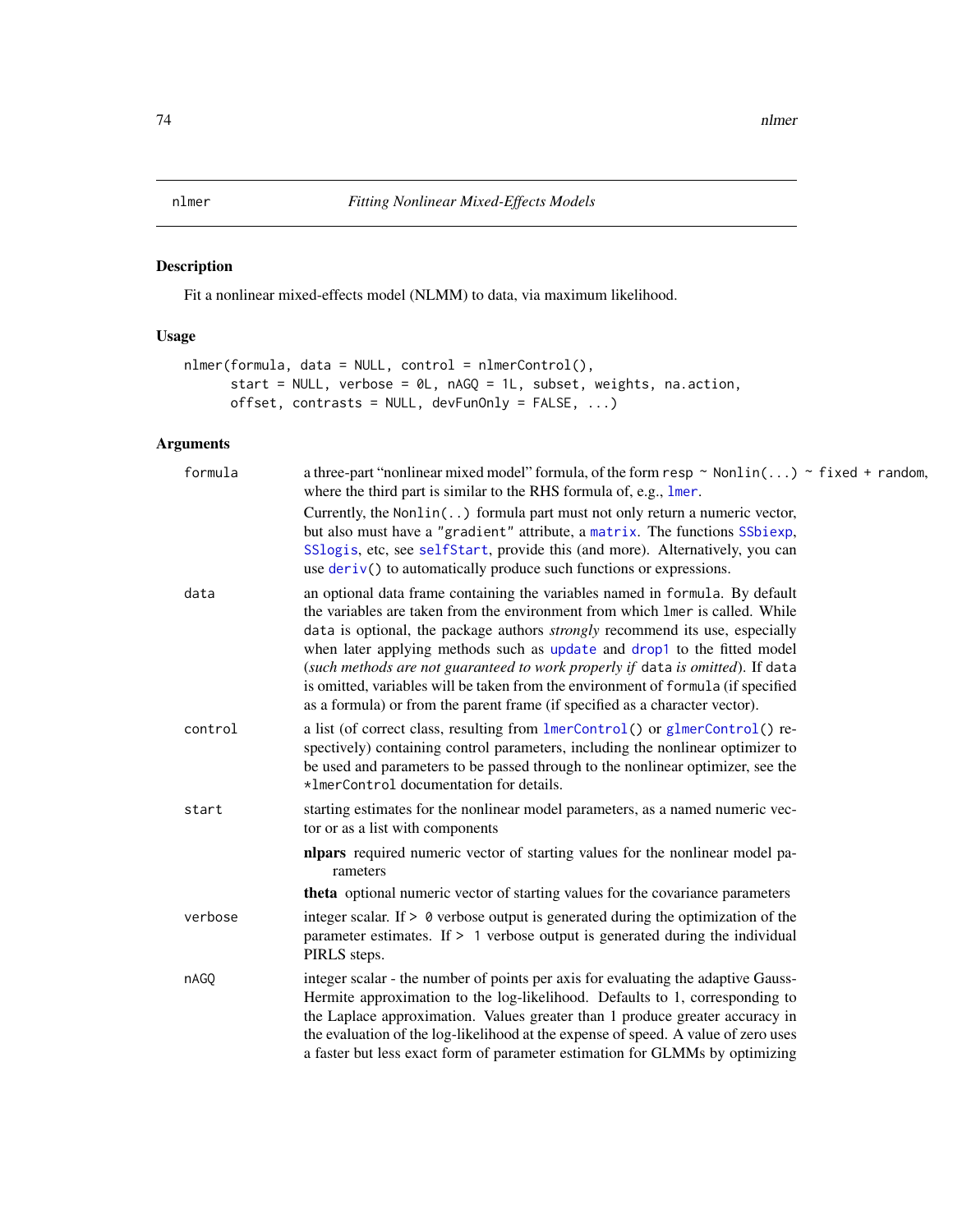#### nlmer 75

|            | the random effects and the fixed-effects coefficients in the penalized iteratively<br>reweighted least squares step.                                                                                                                                                                                                                                                 |
|------------|----------------------------------------------------------------------------------------------------------------------------------------------------------------------------------------------------------------------------------------------------------------------------------------------------------------------------------------------------------------------|
| subset     | an optional expression indicating the subset of the rows of data that should be<br>used in the fit. This can be a logical vector, or a numeric vector indicating which<br>observation numbers are to be included, or a character vector of the row names<br>to be included. All observations are included by default.                                                |
| weights    | an optional vector of 'prior weights' to be used in the fitting process. Should be<br>NULL or a numeric vector.                                                                                                                                                                                                                                                      |
| na.action  | a function that indicates what should happen when the data contain NAs. The de-<br>fault action (na.omit, inherited from the 'factory fresh' value of getOption ("na.action"))<br>strips any observations with any missing values in any variables.                                                                                                                  |
| offset     | this can be used to specify an <i>a priori</i> known component to be included in the<br>linear predictor during fitting. This should be NULL or a numeric vector of length<br>equal to the number of cases. One or more offset terms can be included in the<br>formula instead or as well, and if more than one is specified their sum is used.<br>See model.offset. |
| contrasts  | an optional list. See the contrasts. arg of model. matrix. default.                                                                                                                                                                                                                                                                                                  |
| devFunOnly | logical - return only the deviance evaluation function. Note that because the<br>deviance function operates on variables stored in its environment, it may not<br>return exactly the same values on subsequent calls (but the results should always<br>be within machine tolerance).                                                                                 |
| .          | other potential arguments. A method argument was used in earlier versions of<br>the package. Its functionality has been replaced by the nAGQ argument.                                                                                                                                                                                                               |

# Details

Fit nonlinear mixed-effects models, such as those used in population pharmacokinetics.

# Note

Adaptive Gauss-Hermite quadrature (nAGQ>1) is not currently implemented for nlmer. Several other methods, such as simulation or prediction with new data, are unimplemented or very lightly tested.

```
## nonlinear mixed models --- 3-part formulas ---
## 1. basic nonlinear fit. Use stats::SSlogis for its
## implementation of the 3-parameter logistic curve.
## "SS" stands for "self-starting logistic", but the
## "self-starting" part is not currently used by nlmer ... 'start' is
## necessary
startvec <-c(Asym = 200, xmid = 725, scal = 350)(nm1 <- nlmer(circumference ~ SSlogis(age, Asym, xmid, scal) ~ Asym|Tree,
            Orange, start = startvec))
## 2. re-run with "quick and dirty" PIRLS step
(mn1a \leq update(mn1, nAGQ = 0L))
```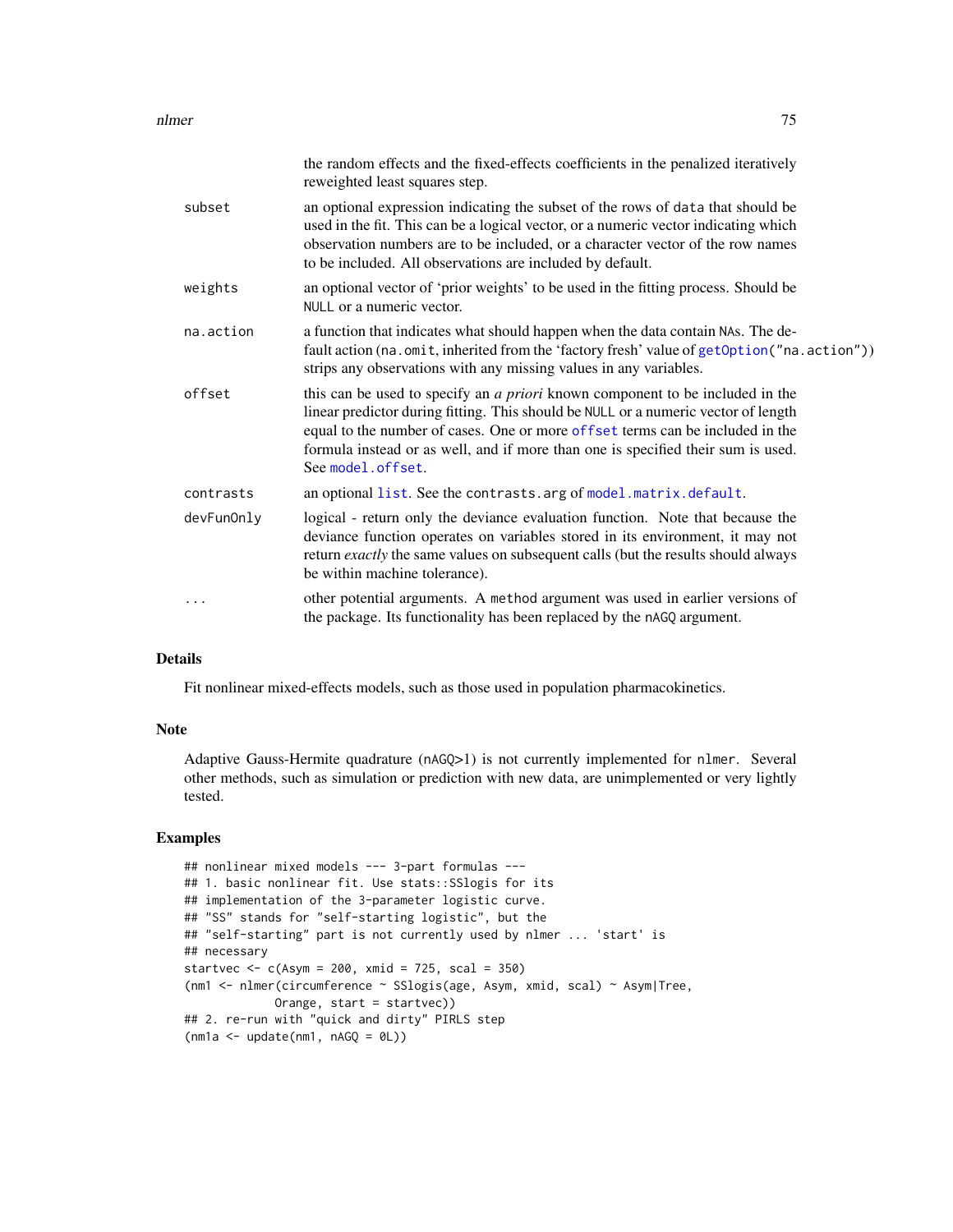```
## 3. Fit the same model with a user-built function:
## a. Define formula
nform <- ~Asym/(1+exp((xmid-input)/scal))
## b. Use deriv() to construct function:
nfun <- deriv(nform,namevec=c("Asym","xmid","scal"),
              function.arg=c("input","Asym","xmid","scal"))
nm1b <- update(nm1,circumference ~ nfun(age, Asym, xmid, scal) ~ Asym | Tree)
## 4. User-built function without using derivs():
## derivatives could be computed more efficiently
## by pre-computing components, but these are essentially
## the gradients as one would derive them by hand
nfun2 <- function(input, Asym, xmid, scal) {
    value <- Asym/(1+exp((xmid-input)/scal))
    grad <- cbind(Asym=1/(1+exp((xmid-input)/scal)),
              xmid=-Asym/(1+exp((xmid-input)/scal))^2*1/scal*
                    exp((xmid-input)/scal),
              scal=-Asym/(1+exp((xmid-input)/scal))^2*
                     -(xmid-input)/scal^2*exp((xmid-input)/scal))
    attr(value,"gradient") <- grad
    value
}
stopifnot(all.equal(attr(nfun(2,1,3,4),"gradient"),
                    attr(nfun(2,1,3,4),"gradient")))
nm1c <- update(nm1,circumference ~ nfun2(age, Asym, xmid, scal) ~ Asym | Tree)
```
nloptwrap *Wrappers for additional optimizers*

## **Description**

Wrappers to allow use of alternative optimizers, from NLopt library or elsewhere, for nonlinear optimization stage

#### Usage

```
nloptwrap(par, fn, lower, upper, control=list(),...)
nlminbwrap(par, fn, lower, upper, control=list(),...)
```

| par     | starting parameter vector                               |
|---------|---------------------------------------------------------|
| fn      | objective function                                      |
| lower   | vector of lower bounds                                  |
| upper   | vector of upper bounds                                  |
| control | list of control parameters                              |
|         | additional arguments to be passed to objective function |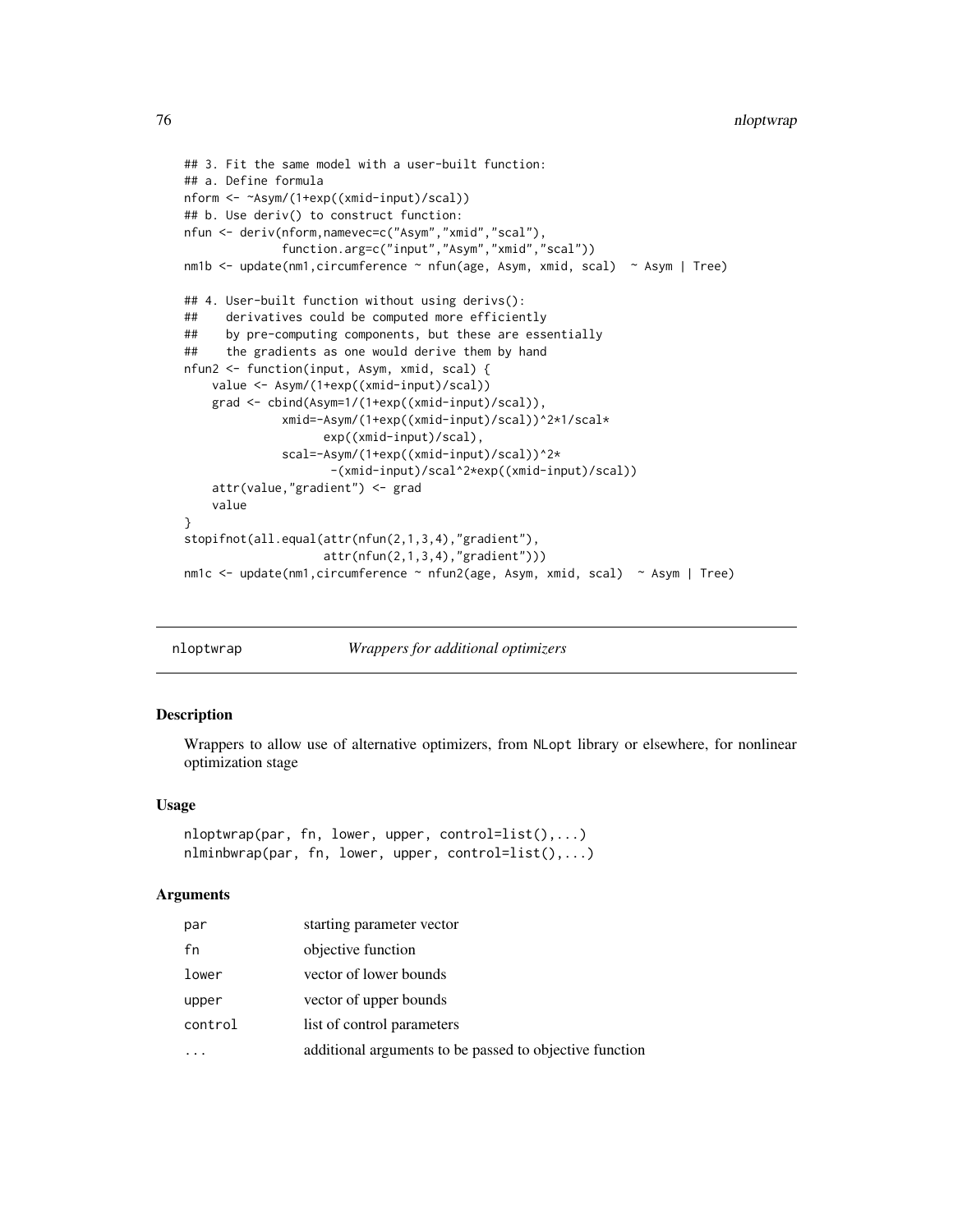#### nloptwrap 77

# Details

Using alternative optimizers is an important trouble-shooting tool for mixed models. These wrappers provide convenient access to the optimizers provided by Steven Johnson's NLopt library (via the nloptr R package), and to the [nlminb](#page-0-0) optimizer from base R. (nlminb is also available via the optimx package; this wrapper provides access to nlminb without the need to install/link the package, and without the additional post-fitting checks that are implemented by optimx (see examples below).

One important difference between the nloptr-provided implementation of BOBYQA and the minqaprovided version accessible via optimizer="bobyqa" is that it provides simpler access to optimization tolerances. minqa::bobyqa provides only the rhoend parameter ("[t]he smallest value of the trust region radius that is allowed"), while nloptr provides a more standard set of tolerances for relative or absolute change in the objective function or the parameter values (ftol\_rel, ftol\_abs, xtol\_rel, xtol\_abs).

## Value

| par     | estimated parameters                |
|---------|-------------------------------------|
| fval    | objective function value at minimum |
| feval   | number of function evaluations      |
| conv    | convergence code (0 if no error)    |
| message | convergence message                 |

## Author(s)

Gabor Grothendieck (nlminbwrap)

```
environment(nloptwrap)$defaultControl
library(lme4)
fm1 <- lmer(Reaction~Days+(Days|Subject),sleepstudy)
## BOBYQA (default)
fm1_nloptr <- update(fm1,control=lmerControl(optimizer="nloptwrap"))
## Nelder-Mead
fm1_nloptr_NM <- update(fm1,control=lmerControl(optimizer="nloptwrap",
                            optCtrl=list(algorithm="NLOPT_LN_NELDERMEAD")))
## other nlOpt algorithm options include NLOPT_LN_COBYLA, NLOPT_LN_SBPLX
fm1_nlminb <- update(fm1,control=lmerControl(optimizer="nlminbwrap"))
if (require(optimx)) {
    fm1_nlminb2 <- update(fm1,control=lmerControl(optimizer="optimx",
                              optCtrl=list(method="nlminb",kkt=FALSE)))
}
```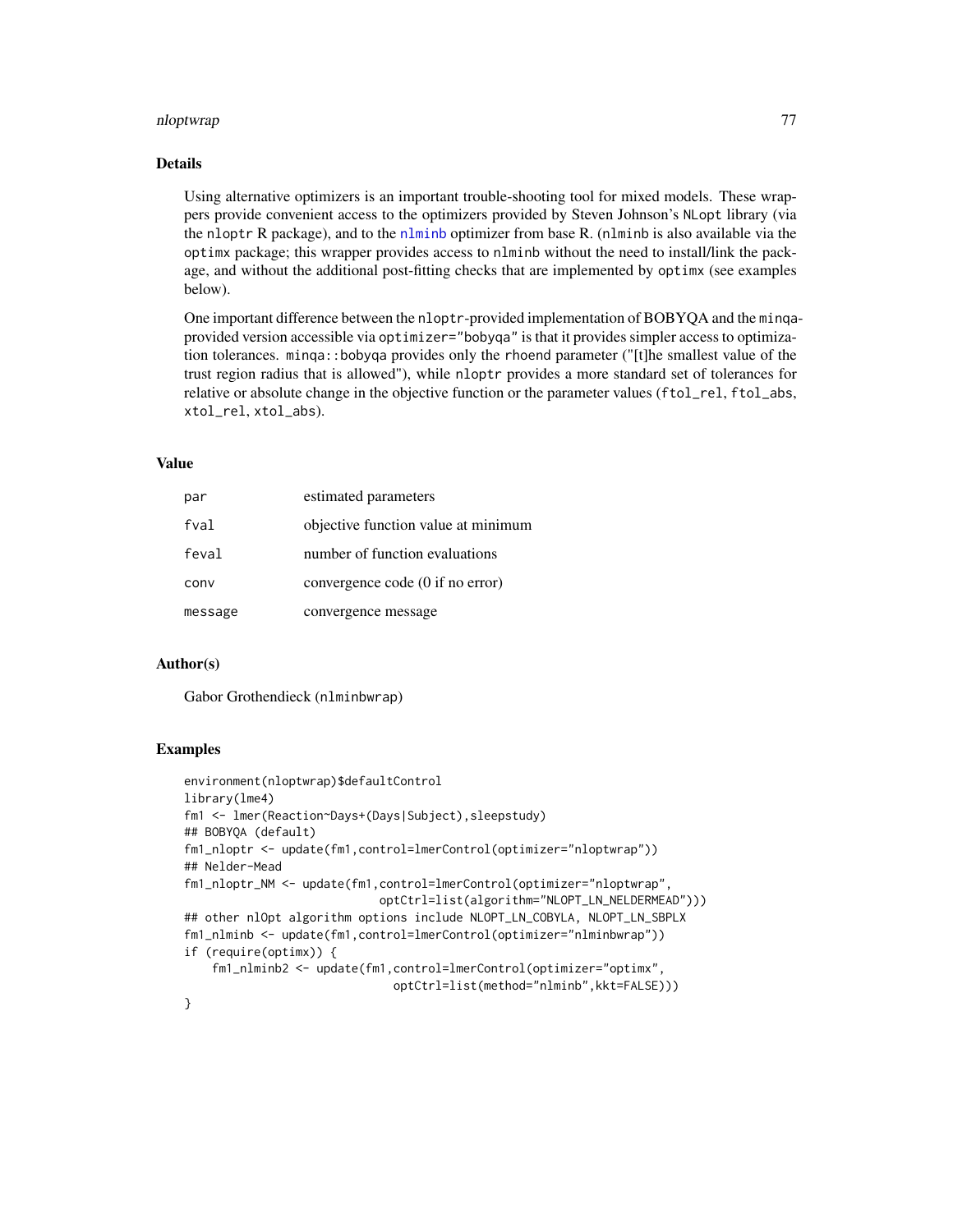<span id="page-77-0"></span>

## Description

Remove the random-effects terms from a mixed-effects formula, thereby producing the fixed-effects formula.

# Usage

```
nobars(term)
```
# Arguments

term the right-hand side of a mixed-model formula

# Value

the fixed-effects part of the formula

# Note

This function is called recursively on individual terms in the model, which is why the argument is called term and not a name like form, indicating a formula.

# See Also

[formula](#page-0-0), [model.frame](#page-0-0), [model.matrix](#page-0-0).

Other utilities: [findbars](#page-21-0), [mkRespMod](#page-61-0), [mkReTrms](#page-61-1), [nlformula](#page-72-0), [subbars](#page-102-0)

# Examples

nobars(Reaction ~ Days + (Days|Subject)) ## => Reaction ~ Days

Pastes *Paste strength by batch and cask*

# Description

Strength of a chemical paste product; its quality depending on the delivery batch, and the cask within the delivery.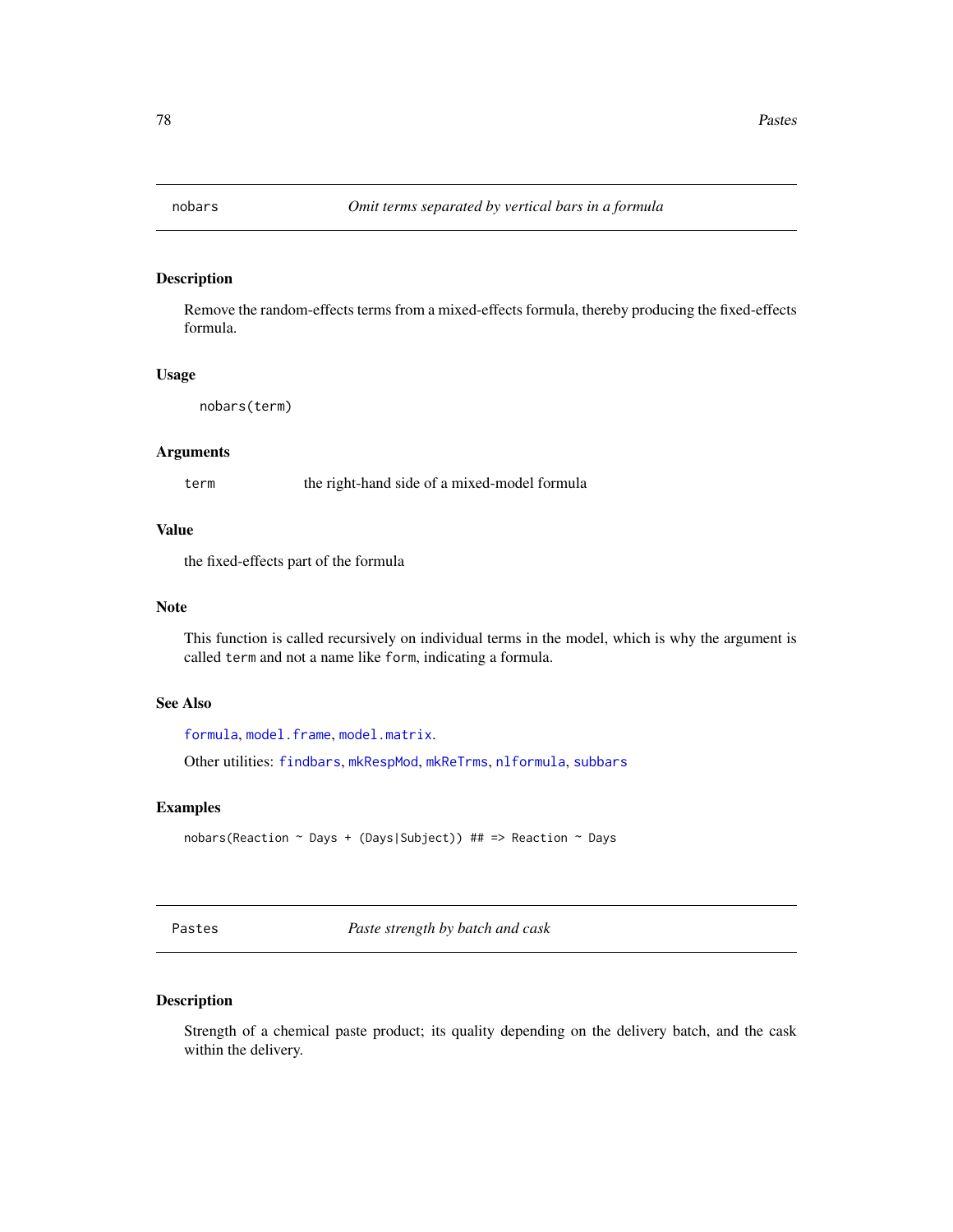#### Pastes 79

# Format

A data frame with 60 observations on the following 4 variables.

strength paste strength.

- batch delivery batch from which the sample was sample. A factor with 10 levels: 'A' to 'J'.
- cask cask within the delivery batch from which the sample was chosen. A factor with 3 levels: 'a' to 'c'.
- sample the sample of paste whose strength was assayed, two assays per sample. A factor with 30 levels: 'A:a' to 'J:c'.

#### Details

The data are described in Davies and Goldsmith (1972) as coming from " deliveries of a chemical paste product contained in casks where, in addition to sampling and testing errors, there are variations in quality between deliveries . . . As a routine, three casks selected at random from each delivery were sampled and the samples were kept for reference. . . . Ten of the delivery batches were sampled at random and two analytical tests carried out on each of the 30 samples".

#### Source

O.L. Davies and P.L. Goldsmith (eds), *Statistical Methods in Research and Production, 4th ed.*, Oliver and Boyd, (1972), section 6.5

```
str(Pastes)
require(lattice)
dotplot(cask ~ strength | reorder(batch, strength), Pastes,
       strip = FALSE, strip.left = TRUE, layout = c(1, 10),
       ylab = "Cask within batch",
       xlab = "Paste strength", jitter.y = TRUE)
## Modifying the factors to enhance the plot
Pastes <- within(Pastes, batch <- reorder(batch, strength))
Pastes <- within(Pastes, sample <- reorder(reorder(sample, strength),
          as.numeric(batch)))
dotplot(sample ~ strength | batch, Pastes,
       strip = FALSE, strip.left = TRUE, layout = c(1, 10),
       scales = list(y = list(relation = "free")),
       ylab = "Sample within batch",
       xlab = "Paste strength", jitter.y = TRUE)
## Four equivalent models differing only in specification
(fm1 <- lmer(strength ~ (1|batch) + (1|sample), Pastes))
(fm2 <- lmer(strength ~ (1|batch/cask), Pastes))
(fm3 <- lmer(strength ~ (1|batch) + (1|batch:cask), Pastes))
(fm4 <- lmer(strength ~ (1|batch/sample), Pastes))
## fm4 results in redundant labels on the sample:batch interaction
head(ranef(fm4)[[1]])
## compare to fm1
head(ranef(fm1)[[1]])
## This model is different and NOT appropriate for these data
```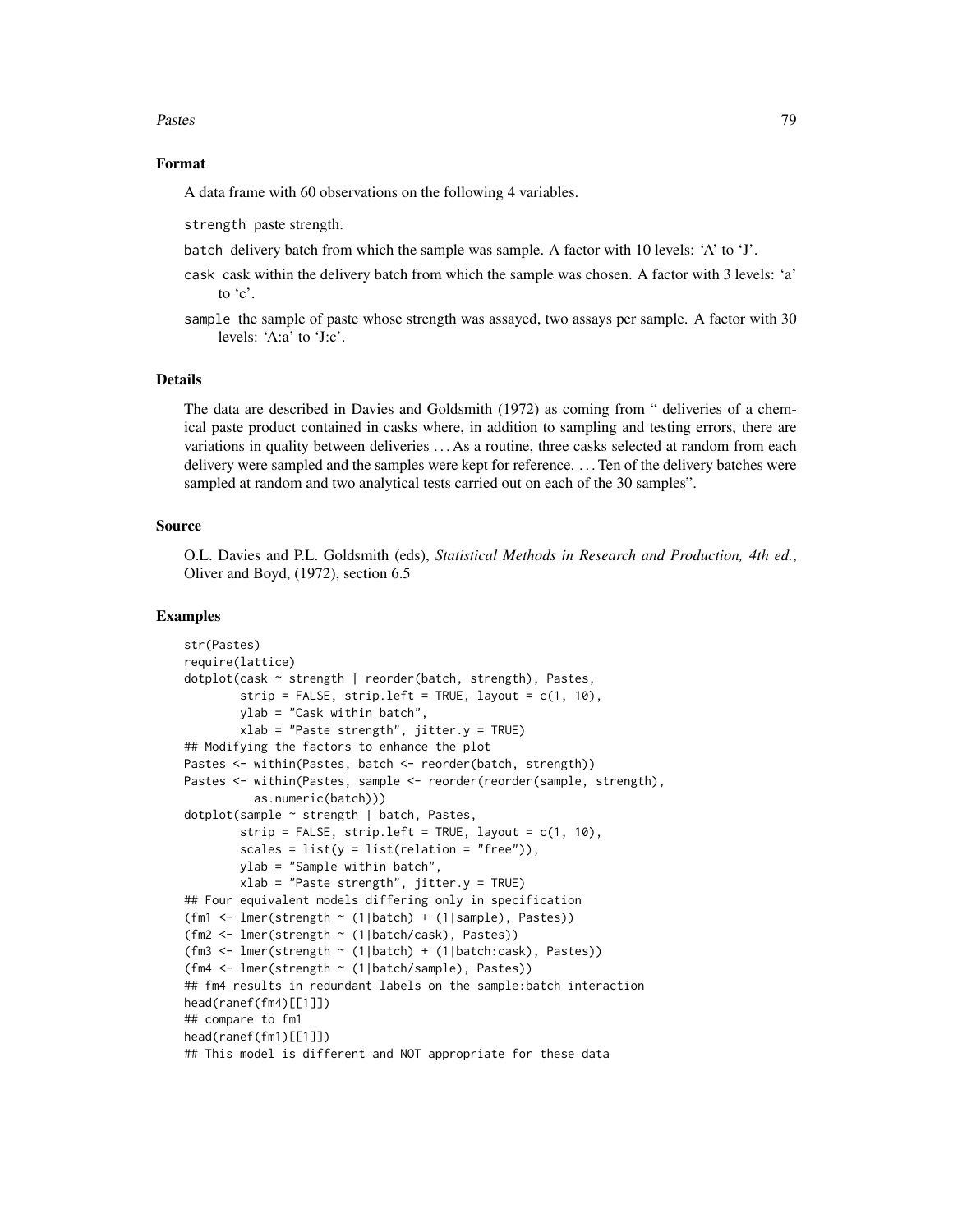```
(fm5 \leftarrow lmer(strength \sim (1|batch) + (1|cask), Pastes))
L <- getME(fm1, "L")
Matrix::image(L, sub = "Structure of random effects interaction in pastes model")
```
Penicillin *Variation in penicillin testing*

# Description

Six samples of penicillin were tested using the *B. subtilis* plate method on each of 24 plates. The response is the diameter (mm) of the zone of inhibition of growth of the organism.

# Format

A data frame with 144 observations on the following 3 variables.

diameter diameter (mm) of the zone of inhibition of the growth of the organism.

plate assay plate. A factor with levels 'a' to 'x'.

sample penicillin sample. A factor with levels 'A' to 'F'.

# Details

The data are described in Davies and Goldsmith (1972) as coming from an investigation to "assess the variability between samples of penicillin by the *B. subtilis* method. In this test method a bulkinoculated nutrient agar medium is poured into a Petri dish of approximately 90 mm. diameter, known as a plate. When the medium has set, six small hollow cylinders or pots (about 4 mm. in diameter) are cemented onto the surface at equally spaced intervals. A few drops of the penicillin solutions to be compared are placed in the respective cylinders, and the whole plate is placed in an incubator for a given time. Penicillin diffuses from the pots into the agar, and this produces a clear circular zone of inhibition of growth of the organisms, which can be readily measured. The diameter of the zone is related in a known way to the concentration of penicillin in the solution."

#### Source

O.L. Davies and P.L. Goldsmith (eds), *Statistical Methods in Research and Production, 4th ed.*, Oliver and Boyd, (1972), section 6.6

```
str(Penicillin)
require(lattice)
dotplot(reorder(plate, diameter) ~ diameter, Penicillin, groups = sample,
       ylab = "Plate", xlab = "Diameter of growth inhibition zone (mm)",
        type = c("p", "a"), auto.key = list(columns = 3, lines = TRUE,
        title = "Penicillin sample"))
(fm1 <- lmer(diameter ~ (1|plate) + (1|sample), Penicillin))
```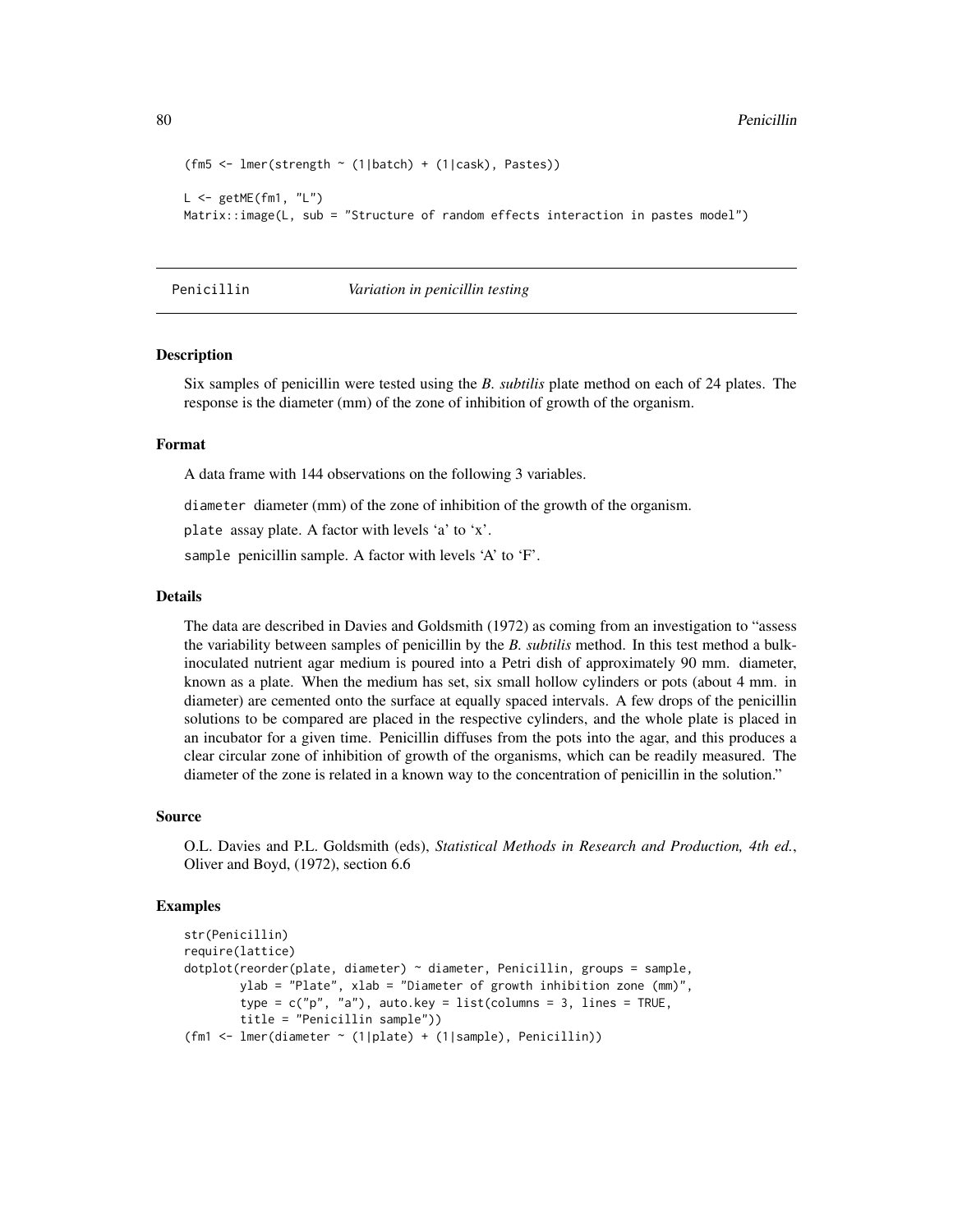# plot.merMod 81

```
L <- getME(fm1, "L")
Matrix::image(L, main = "L",
             sub = "Penicillin: Structure of random effects interaction")
```
plot.merMod *Diagnostic Plots for 'merMod' Fits*

# Description

diagnostic plots for merMod fits

## Usage

```
## S3 method for class 'merMod'
plot(x,
     form = resid(., type = "pearson") \sim fitted(.), abline,
     id = NULL, idLabels = NULL, grid, ...)
## S3 method for class 'merMod'
qqmath(t, id = NULL, idLabels = NULL, ...)
```

| x        | a fitted [ng]lmer model                                                                                                                                                                                                                                                                                                                                                                                                                                                                                                                                                                                                                       |
|----------|-----------------------------------------------------------------------------------------------------------------------------------------------------------------------------------------------------------------------------------------------------------------------------------------------------------------------------------------------------------------------------------------------------------------------------------------------------------------------------------------------------------------------------------------------------------------------------------------------------------------------------------------------|
| form     | an optional formula specifying the desired type of plot. Any variable present in<br>the original data frame used to obtain x can be referenced. In addition, x itself<br>can be referenced in the formula using the symbol ".". Conditional expressions<br>on the right of a   operator can be used to define separate panels in a lattice dis-<br>play. Default is resid(., type = "pearson") $\sim$ fitted(.), corresponding<br>to a plot of the standardized residuals versus fitted values.                                                                                                                                               |
| abline   | an optional numeric value, or numeric vector of length two. If given as a single<br>value, a horizontal line will be added to the plot at that coordinate; else, if given<br>as a vector, its values are used as the intercept and slope for a line added to the<br>plot. If missing, no lines are added to the plot.                                                                                                                                                                                                                                                                                                                         |
| id       | an optional numeric value, or one-sided formula. If given as a value, it is used as<br>a significance level for a two-sided outlier test for the standardized, or normal-<br>ized residuals. Observations with absolute standardized (normalized) residuals<br>greater than the $1 - value/2$ quantile of the standard normal distribution are<br>identified in the plot using idLabels. If given as a one-sided formula, its right<br>hand side must evaluate to a logical, integer, or character vector which is used<br>to identify observations in the plot. If missing, no observations are identified.                                  |
| idLabels | an optional vector, or one-sided formula. If given as a vector, it is converted<br>to character and used to label the observations identified according to id. If<br>given as a vector, it is converted to character and used to label the observations<br>identified according to id. If given as a one-sided formula, its right hand side<br>must evaluate to a vector which is converted to character and used to label the<br>identified observations. Default is the interaction of all the grouping variables in<br>the data frame. The special formula idLabels=~. obs will label the observations<br>according to observation number. |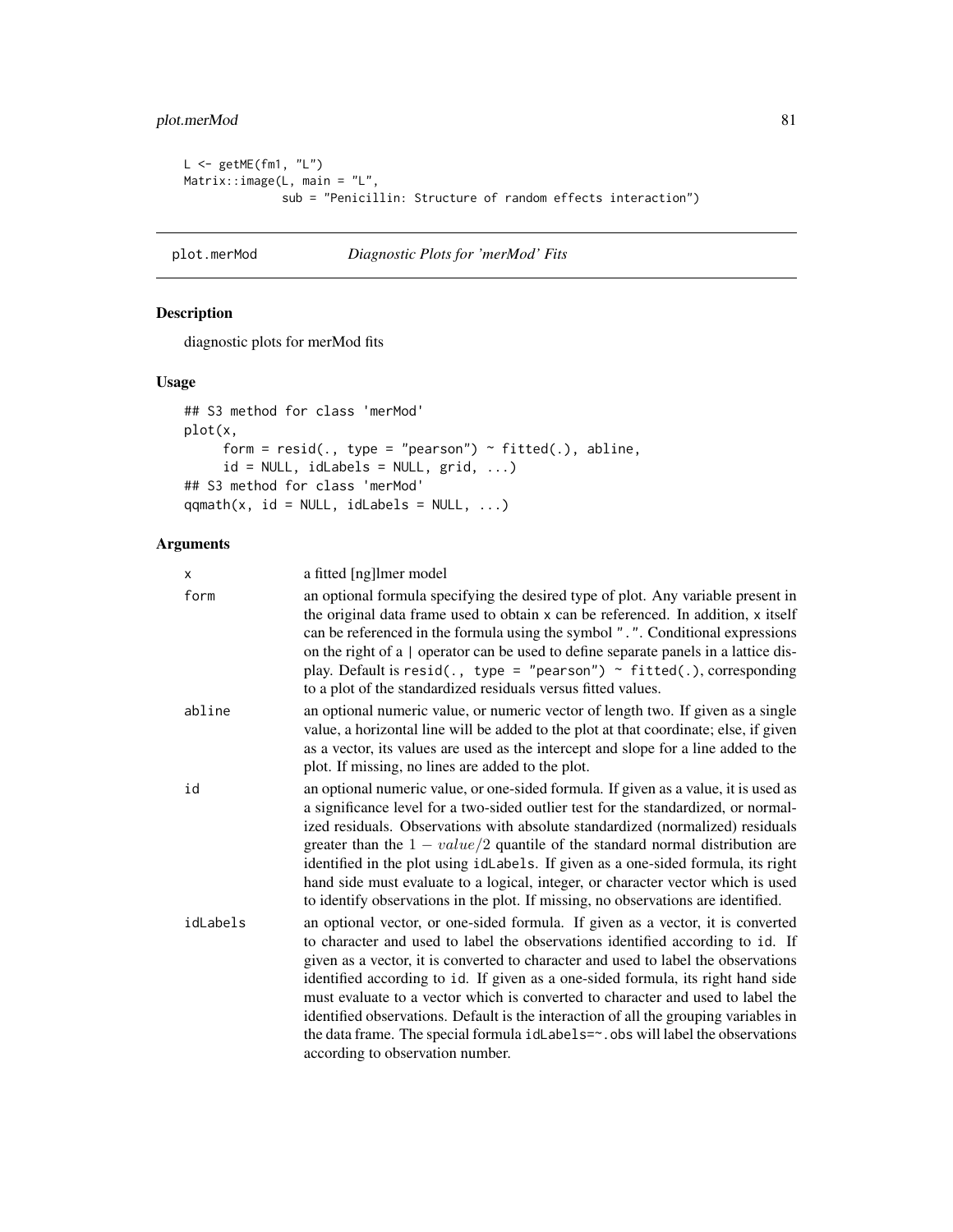| grid                    | an optional logical value indicating whether a grid should be added to plot. De-                       |
|-------------------------|--------------------------------------------------------------------------------------------------------|
|                         | fault depends on the type of lattice plot used: if xyplot defaults to TRUE, else<br>defaults to FALSE. |
|                         |                                                                                                        |
| $\cdot$ $\cdot$ $\cdot$ | optional arguments passed to the lattice plot function.                                                |

# Details

Diagnostic plots for the linear mixed-effects fit are obtained. The form argument gives considerable flexibility in the type of plot specification. A conditioning expression (on the right side of a  $|$ operator) always implies that different panels are used for each level of the conditioning factor, according to a lattice display. If form is a one-sided formula, histograms of the variable on the right hand side of the formula, before a | operator, are displayed (the lattice function histogram is used). If form is two-sided and both its left and right hand side variables are numeric, scatter plots are displayed (the lattice function xyplot is used). Finally, if form is two-sided and its left had side variable is a factor, box-plots of the right hand side variable by the levels of the left hand side variable are displayed (the lattice function bwplot is used).

qqmath produces a Q-Q plot of the residuals (see [qqmath.ranef.mer](#page-92-0) for Q-Q plots of the conditional mode values).

## Author(s)

original version in nlme package by Jose Pinheiro and Douglas Bates

```
data(Orthodont,package="nlme")
fm1 <- lmer(distance ~ age + (age|Subject), data=Orthodont)
## standardized residuals versus fitted values by gender
plot(fm1, resid(., scaled=TRUE) ~ fitted(.) | Sex, abline = 0)
## box-plots of residuals by Subject
plot(fm1, Subject ~ resid(., scaled=TRUE))
## observed versus fitted values by Subject
plot(fm1, distance \sim fitted(.) | Subject, abline = c(0,1))
## residuals by age, separated by Subject
plot(fm1, resid(., scaled=TRUE) \sim age | Sex, abline = 0)
require("lattice")
qqmath(fm1, id=0.05)
if (require("ggplot2")) {
    ## we can create the same plots using ggplot2 and the fortify() function
    fm1F <- fortify.merMod(fm1)
    ggplot(fm1F, aes(.fitted,.resid)) + geom_point(colour="blue") +
           facet_grid(.~Sex) + geom_hline(yintercept=0)
    ## note: Subjects are ordered by mean distance
    ggplot(fm1F, aes(Subject,.resid)) + geom_boxplot() + coord_flip()
    ggplot(fm1F, aes(.fitted,distance))+ geom_point(colour="blue") +
        facet_wrap(~Subject) +geom_abline(intercept=0,slope=1)
    ggplot(fm1F, aes(age,.resid)) + geom_point(colour="blue") + facet_grid(.~Sex) +
      geom_hline(yintercept=0)+geom_line(aes(group=Subject),alpha=0.4)+geom_smooth(method="loess")
    ## (warnings about loess are due to having only 4 unique x values)
    detach("package:ggplot2")
}
```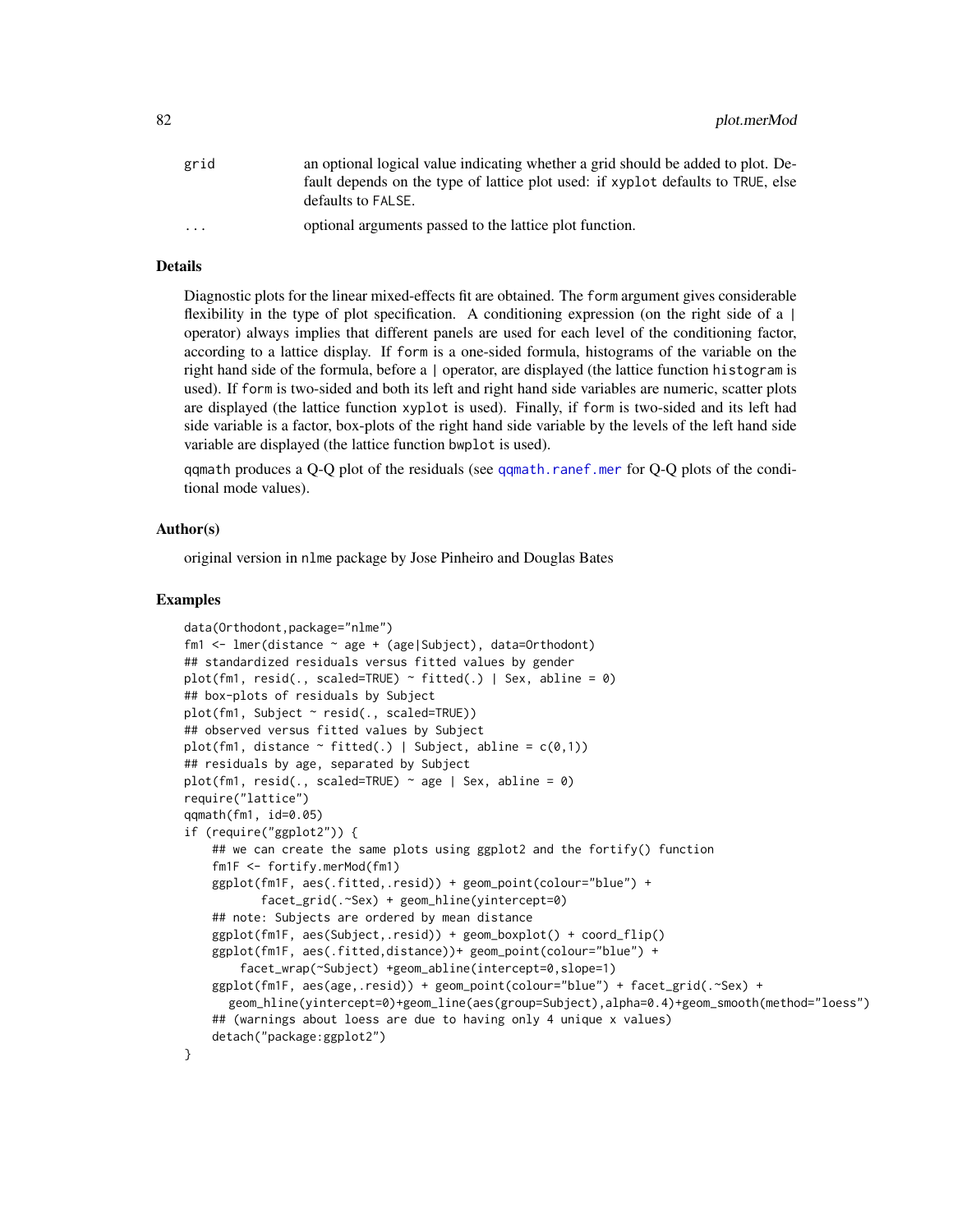# <span id="page-82-0"></span>Description

Xyplot, Densityplot, and Pairs plot methods for a mixed-effects model profile.

xyplot() draws "zeta diagrams", also visualizing confidence intervals and their asymmetry.

densityplot() draws the profile densities.

splom() draws profile pairs plots. Contours are for the marginal two-dimensional regions (i.e. using  $df = 2$ ).

# Usage

```
## S3 method for class 'thpr'
xyplot(x, data = NULL,levels = sqrt(qchisq(pmax.int(0, pmin.int(1, conf)), df = 1)),
       conf = c(50, 80, 90, 95, 99)/100,absVal = FALSE, scales=NULL,
      which = 1:nptot, \ldots)
## S3 method for class 'thpr'
densityplot(x, data, ...)
## S3 method for class 'thpr'
splom(x, data,
     levels = sqrt(qchisq(pmax.int(0, pmin.int(1, conf)), 2)),
     conf = c(50, 80, 90, 95, 99)/100, which = 1:nptot,
     draw.lower = TRUE, draw.upper = TRUE, ...)
```

| $\mathsf{x}$ | a mixed-effects profile, i.e., of class "thpr", typically resulting from profile(fm)<br>where fm is a fitted model from lmer (or its generalizations). |
|--------------|--------------------------------------------------------------------------------------------------------------------------------------------------------|
| data         | unused - only for compatibility with generic.                                                                                                          |
| levels       | the contour levels to be shown; usually derived from conf.                                                                                             |
| conf         | numeric vector of confidence levels to be shown as contours.                                                                                           |
| absVal       | logical indicating if abs(.) olute values should be plotted, often preferred for<br>confidence interval visualization.                                 |
| scales       | plotting options to be passed to xyplot                                                                                                                |
| which        | integer or character vector indicating which parameters to profile: default is all<br>parameters (see profile-methods for details).                    |
| draw.lower   | (logical) draw lower-triangle (zeta scale) panels?                                                                                                     |
| draw.upper   | (logical) draw upper-triangle (standard dev/cor scale) panels?                                                                                         |
| $\ddots$ .   | further arguments passed to xyplot, densityplot, or splom from package lat-<br>tice, respectively.                                                     |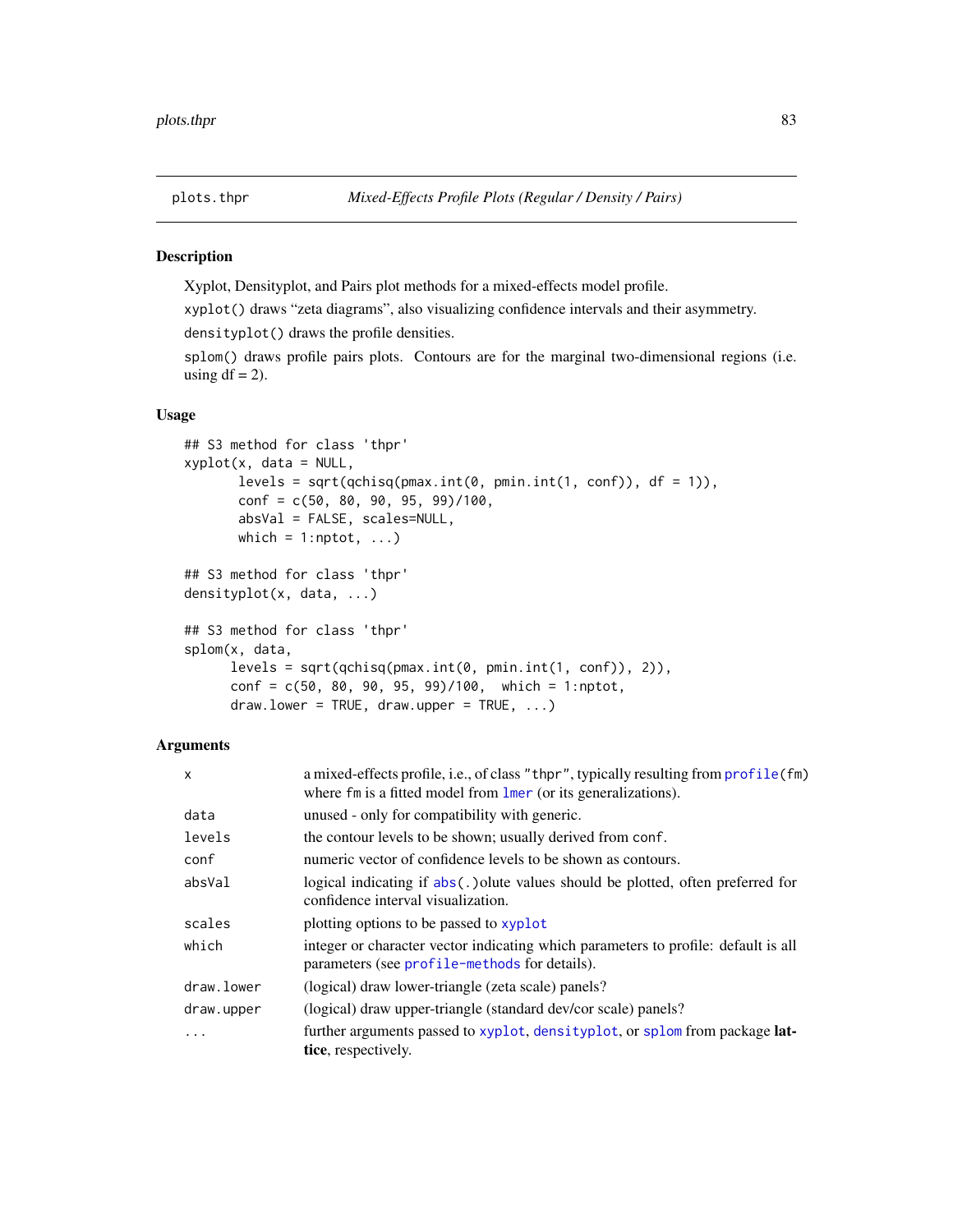# Value

xyplot: a density plot, a "trellis" object (lattice package) which when [print\(](#page-0-0))ed produces plots on the current graphic device.

densityplot: a density plot, a "trellis" object, see above.

splom: a pairs plot, aka scatterplot matrix, a "trellis" object, see above.

# See Also

[profile](#page-84-0), notably for an example.

# Examples

## see example("profile.merMod")

predict.merMod *Predictions from a model at new data values*

# Description

The [predict](#page-0-0) method for [merMod](#page-54-0) objects, i.e. results of [lmer\(](#page-41-0)), [glmer\(](#page-28-0)), etc.

# Usage

```
## S3 method for class 'merMod'
predict(object, newdata = NULL, newparams = NULL,
re.form = NULL, ReForm, REForm, REform,
        random.only=FALSE, terms = NULL,
type = c("link", "response"), allow.new.levels = FALSE,
na. action = na. pass, ...
```

| object                 | a fitted model object                                                                                                                                                        |
|------------------------|------------------------------------------------------------------------------------------------------------------------------------------------------------------------------|
| newdata                | data frame for which to evaluate predictions.                                                                                                                                |
| newparams              | new parameters to use in evaluating predictions, specified as in the start pa-<br>rameter for $l$ mer or $g$ lmer – a list with components theta and/or (for GLMMs)<br>beta. |
| re.form                | formula for random effects to condition on. If NULL, include all random effects;<br>if NA or $\sim$ 0, include no random effects.                                            |
| ReForm, REForm, REform | allowed for backward compatibility: re. form is now the preferred argument<br>name.                                                                                          |
| random.only            | (logical) ignore fixed effects, making predictions only using random effects?                                                                                                |
| terms                  | a terms object - unused at present.                                                                                                                                          |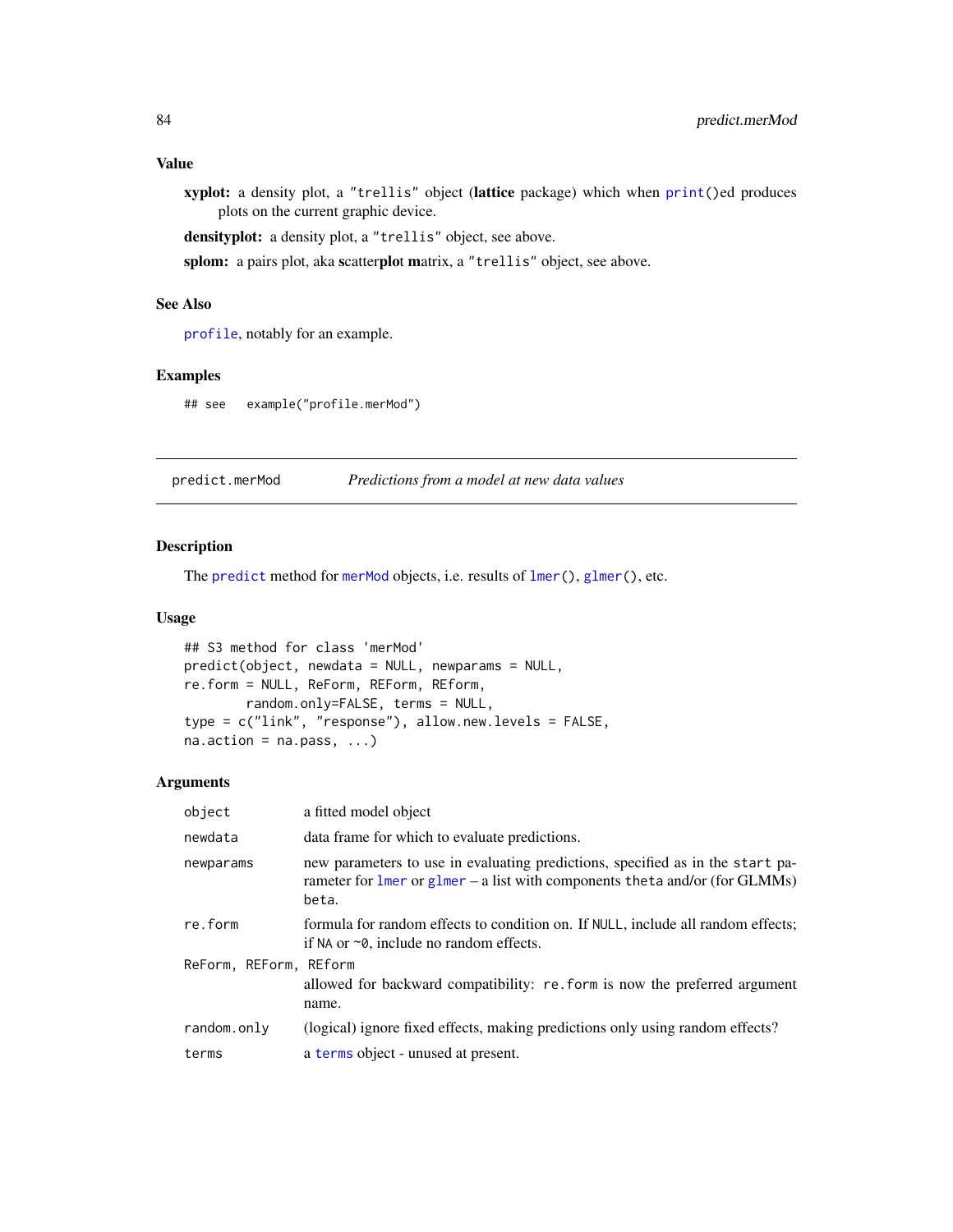| type             | character string - either "link", the default, or "response" indicating the type<br>of prediction object returned.                                                                                                                                                                   |
|------------------|--------------------------------------------------------------------------------------------------------------------------------------------------------------------------------------------------------------------------------------------------------------------------------------|
| allow.new.levels |                                                                                                                                                                                                                                                                                      |
|                  | logical if new levels (or NA values) in newdata are allowed. If FALSE (default),<br>such new values in newdata will trigger an error; if TRUE, then the prediction<br>will use the unconditional (population-level) values for data with previously un-<br>observed levels (or NAs). |
| na.action        | function determining what should be done with missing values for fixed effects<br>in newdata. The default is to predict NA: see na. pass.                                                                                                                                            |
| $\ddotsc$        | optional additional parameters. None are used at present.                                                                                                                                                                                                                            |

# Details

- If any random effects are included in re.form (see below), newdata *must* contain columns corresponding to all of the grouping variables and random effects used in the original model, even if not all are used in prediction; however, they can be safely set to NA in this case.
- There is no option for computing standard errors of predictions because it is difficult to define an efficient method that incorporates uncertainty in the variance parameters; we recommend [bootMer](#page-5-0) for this task.

# Value

a numeric vector of predicted values

#### Examples

```
(gm1 <- glmer(cbind(incidence, size - incidence) ~ period + (1 |herd), cbpp, binomial))
str(p0 <- predict(gm1)) # fitted values
str(p1 <- predict(gm1,re.form=NA)) # fitted values, unconditional (level-0)
newdata <- with(cbpp, expand.grid(period=unique(period), herd=unique(herd)))
str(p2 \leq -\text{predict}(gm1, newdata)) # new data, all RE
str(p3 <- predict(gm1, newdata, re.form=NA)) # new data, level-0
str(p4 <- predict(gm1, newdata, re.form= ~(1|herd))) # explicitly specify RE
stopifnot(identical(p2, p4))
```
<span id="page-84-0"></span>profile-methods *Profile method for merMod objects*

# <span id="page-84-1"></span>Description

Methods for [profile](#page-0-0)() of [ng][lmer](#page-41-0) fitted models.

The  $log()$  method and the more flexible  $logProf()$  utility transform a lmer profile into one where logarithms of standard deviations are used, while varianceProf converts from the standarddeviation to the variance scale; see Details.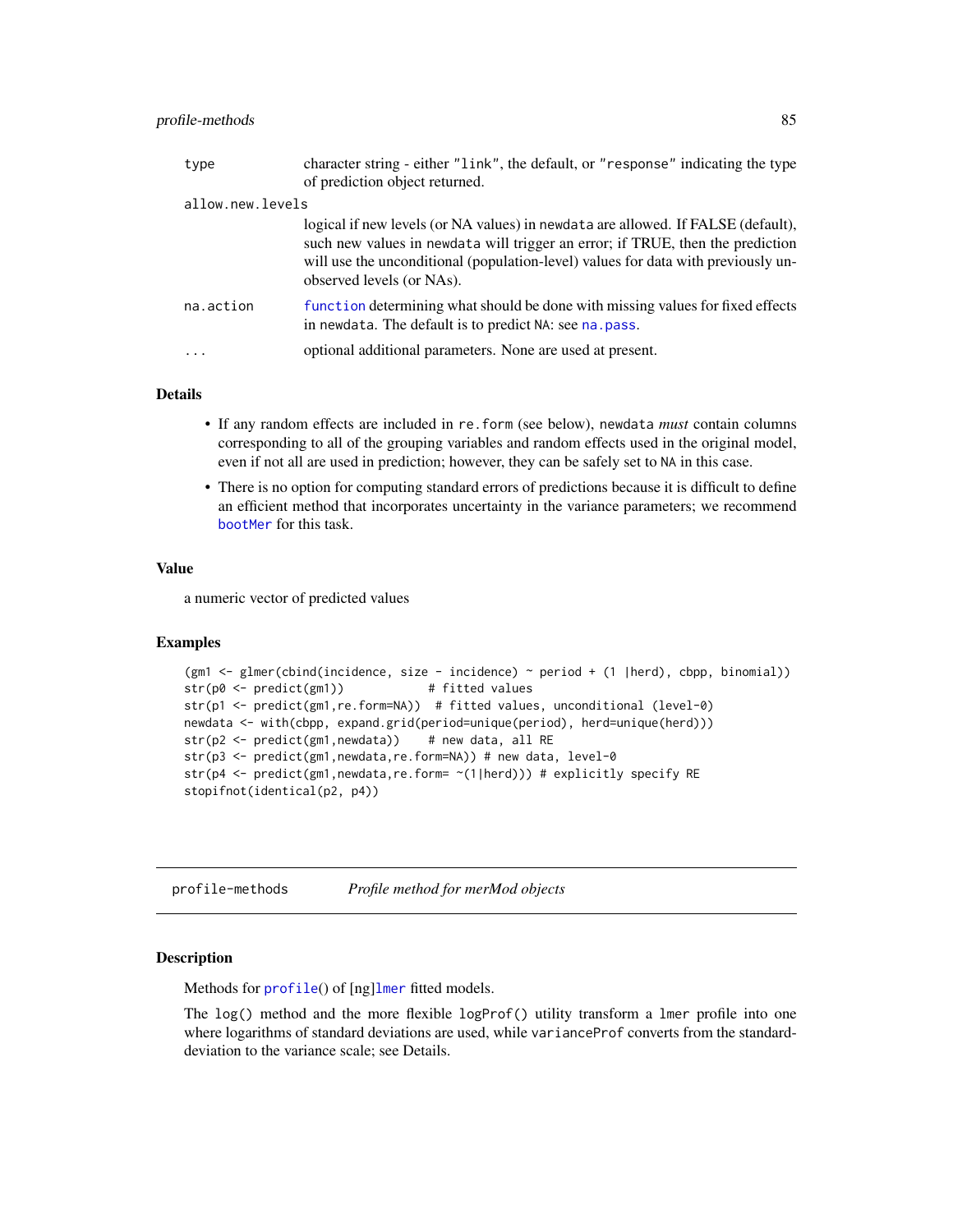# Usage

```
## S3 method for class 'merMod'
profile(fitted, which = NULL, alphamax = 0.01,
maxpts = 100, delta = NULL,
        delta.cutoff = 1/8, verbose = 0, devtol = 1e-09,
        maxmult = 10, startmethod = "prev", optimizer = NULL,
        control=NULL, signames = TRUE,
        parallel = c("no", "multicore", "snow"),
        ncpus = getOption("profile.ncpus", 1L), cl = NULL,
        prof.scale = c("sdcor","varcov"),
        ...)
## S3 method for class 'thpr'
as.data.frame(x, ...)
## S3 method for class 'thpr'
log(x, base = exp(1))logProf(x, base = exp(1), range = TRUE,sigIni = if(ranef) "sig" else "sigma")
varianceProf(x, \text{rand} = TRUE)
```

| fitted       | a fitted model, e.g., the result of $lmer$ ().                                                                                                                                                                                                                                                                                            |
|--------------|-------------------------------------------------------------------------------------------------------------------------------------------------------------------------------------------------------------------------------------------------------------------------------------------------------------------------------------------|
| which        | NULL value, integer or character vector indicating which parameters to profile:<br>default (NULL) is all parameters. For integer, i.e., indexing, the parameters are<br>ordered as follows:                                                                                                                                               |
|              | (1) random effects (theta) parameters; these are ordered as in $getME( . , "theta"),$<br>i.e., as the lower triangle of a matrix with standard deviations on the diago-<br>nal and correlations off the diagonal.                                                                                                                         |
|              | (2) residual standard deviation (or scale parameter for GLMMs where appro-<br>priate).                                                                                                                                                                                                                                                    |
|              | (3) fixed effect (beta) parameters.                                                                                                                                                                                                                                                                                                       |
|              | Alternatively, which may be a character, containing "beta_" or "theta_" de-<br>noting the fixed or random effects parameters, respectively, or also containing<br>parameter names, such as ".sigma" or "(Intercept)".                                                                                                                     |
| alphamax     | a number in $(0, 1)$ , such that 1 - alphamax is the maximum alpha value for<br>likelihood ratio confidence regions; used to establish the range of values to be<br>profiled.                                                                                                                                                             |
| maxpts       | maximum number of points (in each direction, for each parameter) to evaluate<br>in attempting to construct the profile.                                                                                                                                                                                                                   |
| delta        | stepping scale for deciding on next point to profile. The code uses the local<br>derivative of the profile at the current step to establish a change in the focal<br>parameter that will lead to a step of delta on the square-root-deviance scale. If<br>NULL, the delta. cutoff parameter will be used to determine the stepping scale. |
| delta.cutoff | stepping scale (see delta) expressed as a fraction of the target maximum value<br>of the profile on the square-root-deviance scale. Thus a delta.cutoff setting<br>of 1/n will lead to a profile with approximately 2*n calculated points for each                                                                                        |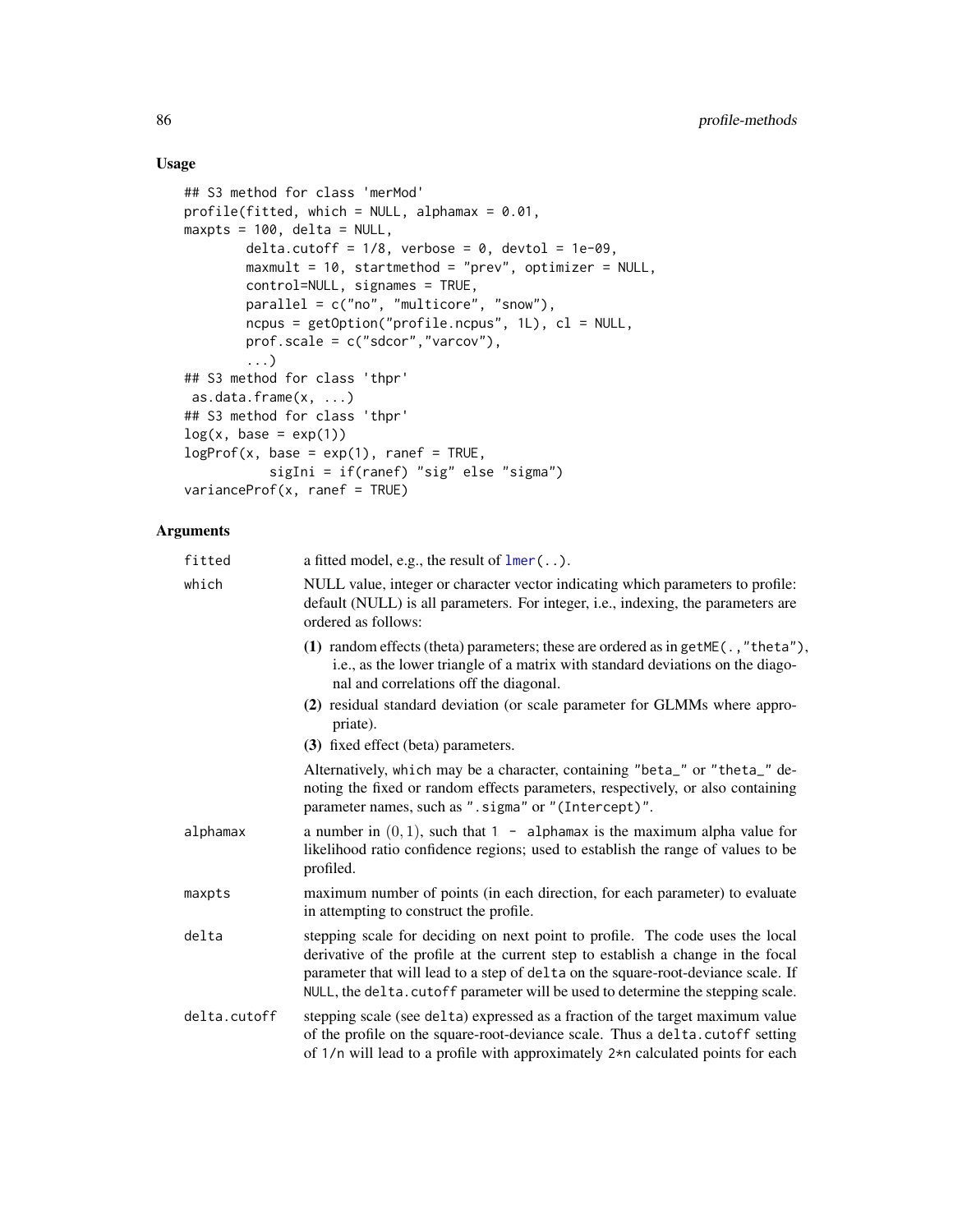|             | parameter (i.e., n points in each direction, below and above the estimate for each<br>parameter).                                                                                                                                                                                         |
|-------------|-------------------------------------------------------------------------------------------------------------------------------------------------------------------------------------------------------------------------------------------------------------------------------------------|
| verbose     | level of output from internal calculations.                                                                                                                                                                                                                                               |
| devtol      | tolerance for fitted deviances less than baseline (supposedly minimum) deviance.                                                                                                                                                                                                          |
| maxmult     | maximum multiplier of the original step size allowed, defaults to 10.                                                                                                                                                                                                                     |
| startmethod | method for picking starting conditions for optimization (STUB).                                                                                                                                                                                                                           |
| optimizer   | (character or function) optimizer to use (see lmer for details); default is to use<br>the optimizer from the original model fit.                                                                                                                                                          |
| control     | a list of options controlling the profiling (see lmerControl): default is to use<br>the control settings from the original model fit.                                                                                                                                                     |
| signames    | logical indicating if abbreviated names of the form . sigNN should be used; oth-<br>erwise, names are more meaningful (but longer) of the form (sd cor)_(effects) (group).<br>Note that some code for profile transformations (e.g., log() or varianceProf)<br>depends on signames==TRUE. |
|             | potential further arguments for various methods.                                                                                                                                                                                                                                          |
| х           | an object of class thpr (i.e., output of profile)                                                                                                                                                                                                                                         |
| base        | the base of the logarithm. Defaults to natural logarithms.                                                                                                                                                                                                                                |
| ranef       | logical indicating if the sigmas of the random effects should be log() trans-<br>formed as well. If false, only $\sigma$ (standard deviation of errors) is transformed.                                                                                                                   |
| sigIni      | character string specifying the initial part of the sigma parameters to be log<br>transformed.                                                                                                                                                                                            |
| parallel    | The type of parallel operation to be used (if any). If missing, the default is taken<br>from the option "profile.parallel" (and if that is not set, "no").                                                                                                                                |
| ncpus       | integer: number of processes to be used in parallel operation: typically one<br>would choose this to be the number of available CPUs.                                                                                                                                                     |
| cl          | An optional <b>parallel</b> or snow cluster for use if $parallel = "snow".$ If not sup-<br>plied, a cluster on the local machine is created for the duration of the profile<br>call.                                                                                                      |
| prof.scale  | whether to profile on the standard deviation-correlation scale ("sdcor") or on<br>the variance-covariance scale ("varcov")                                                                                                                                                                |

# Details

The [log](#page-0-0) method and the more flexible logProf() function transform the profile into one where  $\log(\sigma)$  is used instead of  $\sigma$ . By default all sigmas including the standard deviations of the random effects are transformed i.e., the methods return a profile with all of the .sigNN parameters replaced by .lsigNN. If ranef is false, only ".sigma", the standard deviation of the errors, is transformed (as it should never be zero, whereas random effect standard deviations (.sigNN) can be reasonably be zero).

The forward and backward splines for the log-transformed parameters are recalculated. Note that correlation parameters are not handled sensibly at present (i.e., they are logged rather than taking a more applicable transformation such as an arc-hyperbolic tangent, atanh(x)=log( $(1 + x)/(1$  $x)$ )/2).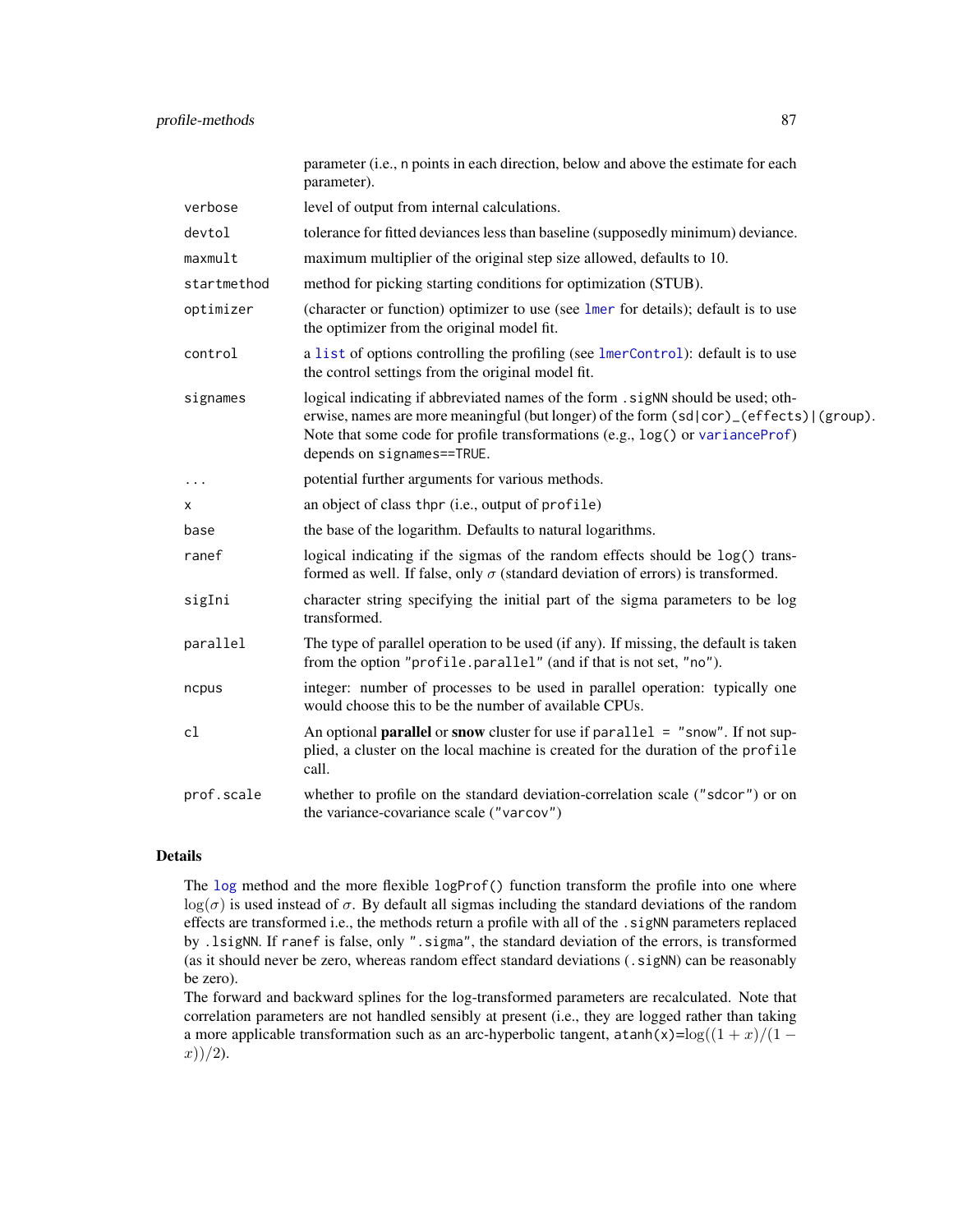The varianceProf function works similarly, including non-sensibility for correlation parameters, by squaring all parameter values, changing the names by appending sq appropriately (e.g. .sigNN to .sigsqNN). Setting prof.scale="varcov" in the original profile() call is a more computationally intensive, but more correct, way to compute confidence intervals for covariance parameters.

Methods for function [profile](#page-0-0) (package stats), here for profiling (fitted) mixed effect models.

#### Value

profile(<merMod>) returns an object of S3 class "thpr", which is [data.frame](#page-0-0)-like. Notable methods for such a profile object [confint\(](#page-0-0)), which returns the confidence intervals based on the profile, and three plotting methods (which require the **lattice** package), [xyplot](#page-82-0), densityplot, and splom.

In addition, the [log\(](#page-0-0)) (see above) and [as.data.frame\(](#page-0-0)) methods can transform "thpr" objects in useful ways.

# See Also

The plotting methods [xyplot](#page-82-0) etc, for class "thpr".

For (more expensive) alternative confidence intervals: [bootMer](#page-5-0).

```
fm01ML <- lmer(Yield ~ 1|Batch, Dyestuff, REML = FALSE)
system.time(
 tpr <- profile(fm01ML, optimizer="Nelder_Mead", which="beta_")
)## fast; as only *one* beta parameter is profiled over
## full profiling (default which means 'all) needs
## ~2.6s (on a 2010 Macbook Pro)
system.time( tpr <- profile(fm01ML))
## ~1s, + possible warning about bobyqa convergence
(confint(tpr) -> CIpr)
stopifnot(all.equal(unname(CIpr),
 array(c(12.1985292, 38.2299848, 1486.4515,
          84.0630513, 67.6576964, 1568.54849), dim = 3:2),
                    tol= 1e-07))# 1.37e-9 {64b}
library("lattice")
xyplot(tpr)
xyplot(tpr, absVal=TRUE) # easier to see conf.int.s (and check symmetry)
xyplot(tpr, conf = c(0.95, 0.99), # (instead of all five 50, 80,...)
      main = "95% and 99% profile() intervals")
xyplot(logProf(tpr, ranef=FALSE),
      main = expression("lmer profile()s"\sim log(sigma)*" (only log)"))
densityplot(tpr, main="densityplot( profile(lmer(..)) )")
densityplot(varianceProf(tpr), main=" varianceProf( profile(lmer(..)) )")
splom(tpr)
splom(logProf(tpr, ranef=FALSE))
doMore <- lme4:::testLevel() > 1
if(doMore) { ## not typically, for time constraint reasons
## Batch and residual variance only
```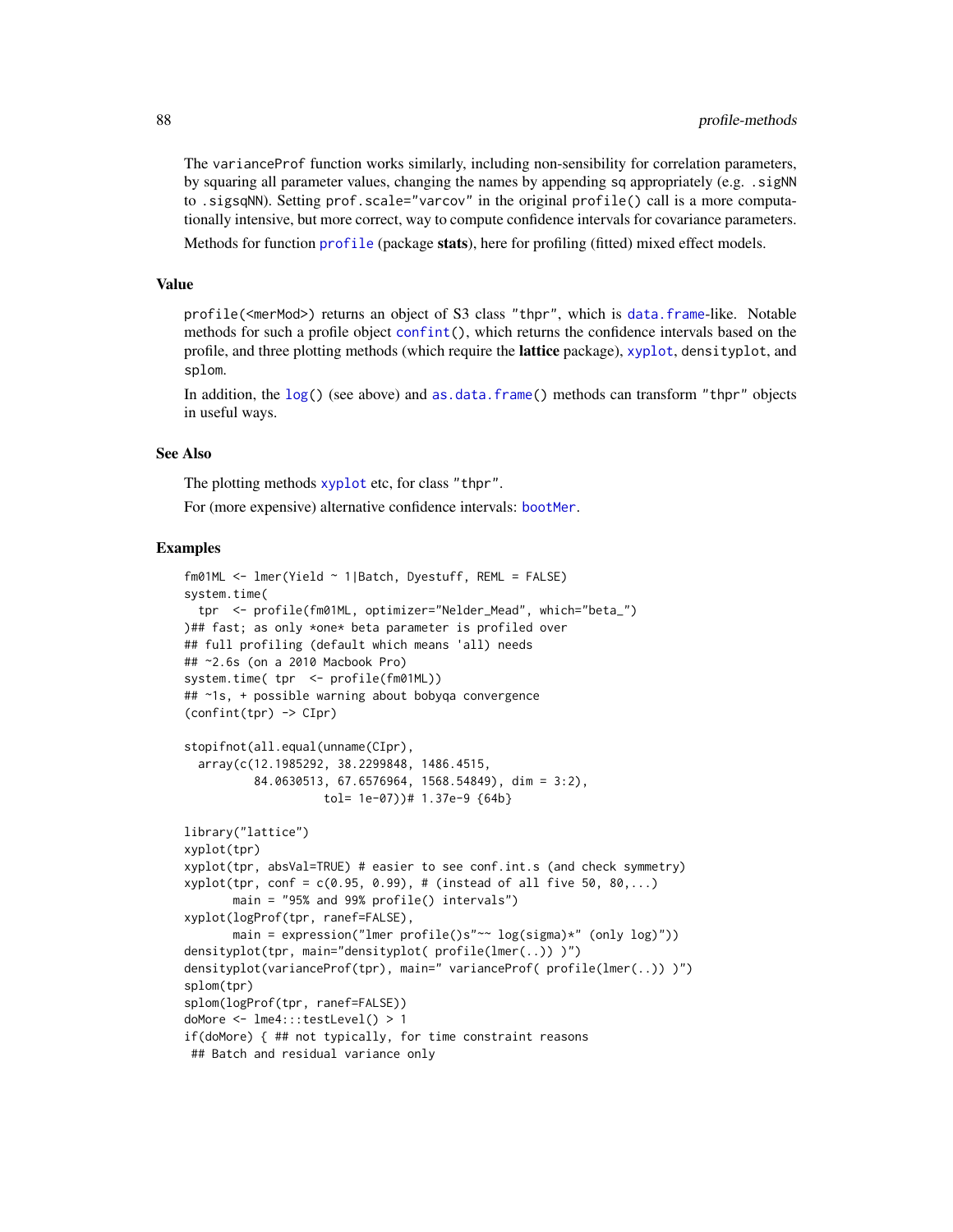#### prt-utilities 89

```
system.time(tpr2 <- profile(fm01ML, which=1:2, optimizer="Nelder_Mead"))
print( xyplot(tpr2) )
print( xyplot(log(tpr2)) )# log(sigma) is better
print( xyplot(logProf(tpr2, ranef=FALSE)) )
## GLMM example
gm1 <- glmer(cbind(incidence, size - incidence) \sim period + (1 | herd),
    data = cbpp, family = binomial## running ~ 10-12 seconds on a modern machine {-> "verbose" while you wait}:
print( system.time(pr4 <- profile(gm1, verbose=TRUE)) )
print( xyplot(pr4, layout=c(5,1), as.table=TRUE) )
print( xyplot(log(pr4), absVal=TRUE) ) # log(sigma_1)
print( splom(pr4) )
print( system.time( # quicker: only sig01 and one fixed effect
    pr2 <- profile(gm1, which=c("theta_", "period2"))))
print( confint(pr2) )
## delta..: higher underlying resolution, only for 'sigma_1':
print( system.time(
    pr4.hr <- profile(gm1, which="theta_", delta.cutoff=1/16)))
print( xyplot(pr4.hr) )
}
```
prt-utilities *Print and Summary Method Utilities for Mixed Effects*

#### <span id="page-88-0"></span>Description

The [print](#page-0-0), [summary](#page-0-0) methods (including the print for the summary() result) in **lme4** are modular, using about ten small utility functions. Other packages, building on lme4 can use the same utilities for ease of programming and consistency of output.

Notably see the Examples.

llikAIC() extracts the log likelihood, AIC, and related statics from a Fitted LMM.

formatVC() "format()"s the [VarCorr](#page-103-0) matrix of the random effects – for [print\(](#page-0-0))ing and [show\(](#page-0-0))ing; it is also the "workhorse" of .prt.VC(), and returns a [character](#page-0-0) matrix.

.prt.\*() all use [cat](#page-0-0) and [print](#page-0-0) to produce output.

## Usage

```
llikAIC(object, devianceFUN = devCrit, chkREML = TRUE,
        devcomp = object@devcomp)
methTitle(dims)
```

```
.prt.methTit(mtit, class)
.prt.family (famL)
.prt.resids (resids, digits, title = "Scaled residuals:", ...)
.prt.call (call, long = TRUE)
```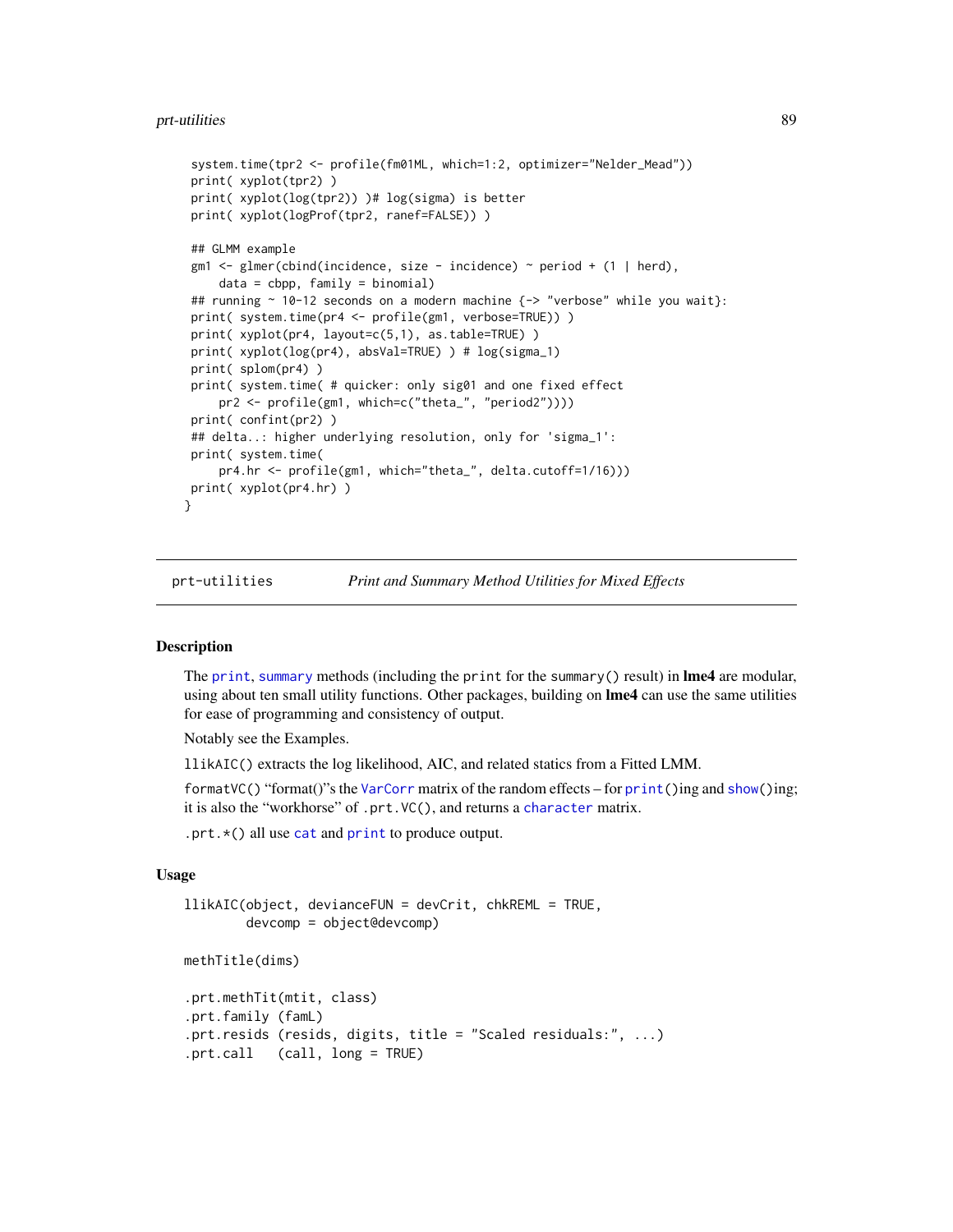```
.prt.aictab (aictab, digits = 1)
.prt.grps (ngrps, nobs)
.prt.warn (optinfo, summary = FALSE, ...)
.prt.VC (varcor, digits, comp, formatter = format, ...)
formatVC(varcor, digits = max(3, getOption("digits") - 2),
        comp = "Std.Dev.", formatter = format,
        useScale = attr(varcor, "useSc"), ...)
```

| object      | a LMM model fit                                                                                                                                                                                                                        |
|-------------|----------------------------------------------------------------------------------------------------------------------------------------------------------------------------------------------------------------------------------------|
| devianceFUN | the function to be used for computing the deviance; should not be changed for<br>Ime4 created objects.                                                                                                                                 |
| chkREML     | optional logical indicating if object maybe a REML fit.                                                                                                                                                                                |
| devcomp     | for Ime4 always the equivalent of object@devcomp; here a list                                                                                                                                                                          |
| dims        | for Ime4 always the equivalent of object@devcomp\$dims, a named vector or<br>list with components "GLMM", "NLMM", "REML", and "nAGQ" of which the first<br>two are logical scalars, and the latter two typically are FALSE or numeric. |
| mtit        | the result of methTitle(object)                                                                                                                                                                                                        |
| class       | typically class(object).                                                                                                                                                                                                               |
| famL        | a list with components family and link, each a character string; note that<br>standard R family objects can be used directly, as well.                                                                                                 |
| resids      | numeric vector of model residuals.                                                                                                                                                                                                     |
| digits      | non-negative integer of (significant) digits to print minimally.                                                                                                                                                                       |
| title       | character string.                                                                                                                                                                                                                      |
| $\cdots$    | optional arguments passed on, e.g., to residuals().                                                                                                                                                                                    |
| call        | the call of the model fit; e.g., available via (generic) function getCall().                                                                                                                                                           |
| long        | logical indicating if the output may be long, e.g., printing the control part of<br>the call if there is one.                                                                                                                          |
| aictab      | typically the AICtab component of the result of llikAIC().                                                                                                                                                                             |
| varcor      | typically the result of VarCorr().                                                                                                                                                                                                     |
| comp        | optional                                                                                                                                                                                                                               |
| formatter   | a function used for formatting the numbers.                                                                                                                                                                                            |
| ngrps       | integer (vector), typically the result of ngrps (object).                                                                                                                                                                              |
| nobs        | integer; the number of observations, e.g., the result of nobs.                                                                                                                                                                         |
| optinfo     | typically object @ optinfo, the optimization infos, including warnings if there<br>were.                                                                                                                                               |
| summary     | logical                                                                                                                                                                                                                                |
| useScale    | (logical) whether the parent model estimates a scale parameter                                                                                                                                                                         |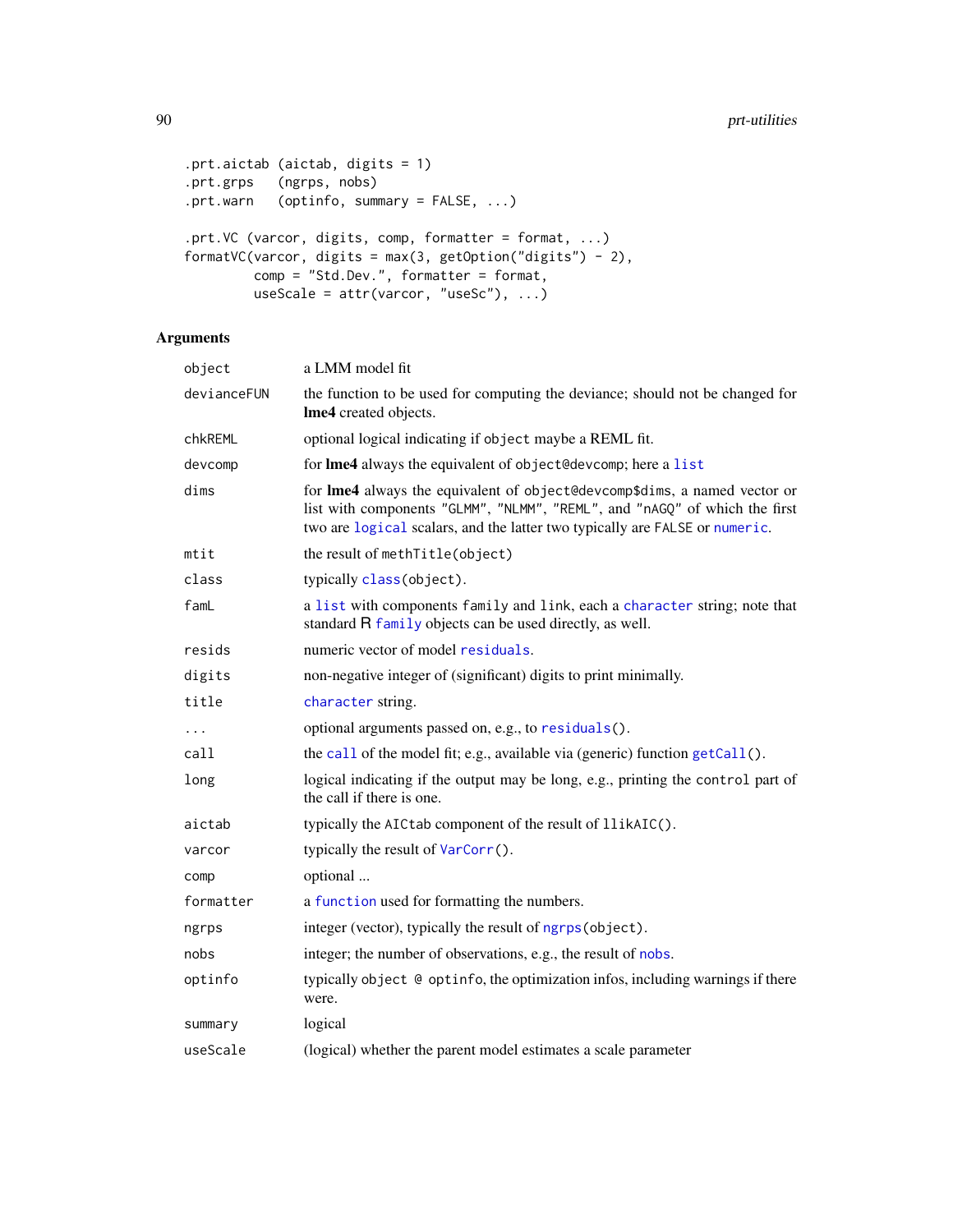# prt-utilities 91

# Value

llikAIC() returns a [list](#page-0-0) with components

| logLik | which is logLik(object), and                                        |
|--------|---------------------------------------------------------------------|
| AICtab | a "table" of AIC, BIC, logLik, deviance and df. residual () values. |

```
## Create a few "lme4 standard" models -------------------------------
fm1 <- lmer(Reaction ~ Days + (Days | Subject), sleepstudy)
fmM <- update(fm1, REML=FALSE) # -> Maximum Likelihood
gm1 <- glmer(cbind(incidence, size - incidence) \sim period + (1 | herd),
             data = cbpp, family = binomialgmA \leq - update(gml, nAGQ = 5)
(lA1 <- llikAIC(fm1))
(lAM <- llikAIC(fmM))
(lAg <- llikAIC(gmA))
(m1 <- methTitle(fm1 @ devcomp $ dims))
(mM <- methTitle(fmM @ devcomp $ dims))
(mG <- methTitle(gm1 @ devcomp $ dims))
(mA <- methTitle(gmA @ devcomp $ dims))
.prt.methTit(m1, class(fm1))
.prt.methTit(mA, class(gmA))
.prt.family(gaussian())
.prt.family(binomial())
.prt.family( poisson())
.prt.resids(residuals(fm1), digits = 4)
.prt.resids(residuals(fmM), digits = 2)
.prt.call(getCall(fm1))
.prt.call(getCall(gm1))
.prt.aictab ( lA1 $ AICtab ) # REML
.prt.aictab ( lAM $ AICtab ) # ML --> AIC, BIC, ...
V1 <- VarCorr(fm1)
m <- formatVC(V1)
stopifnot(is.matrix(m), is.character(m), ncol(m) == 4)
print(m, quote = FALSE) ## prints all but the first line of .prt.VC() below:
.prt.VC( V1, digits = 4, formatter = format)
## Random effects:
## Groups Name Std.Dev. Corr
## Subject (Intercept) 24.740
## Days 5.922 0.07
## Residual 25.592
```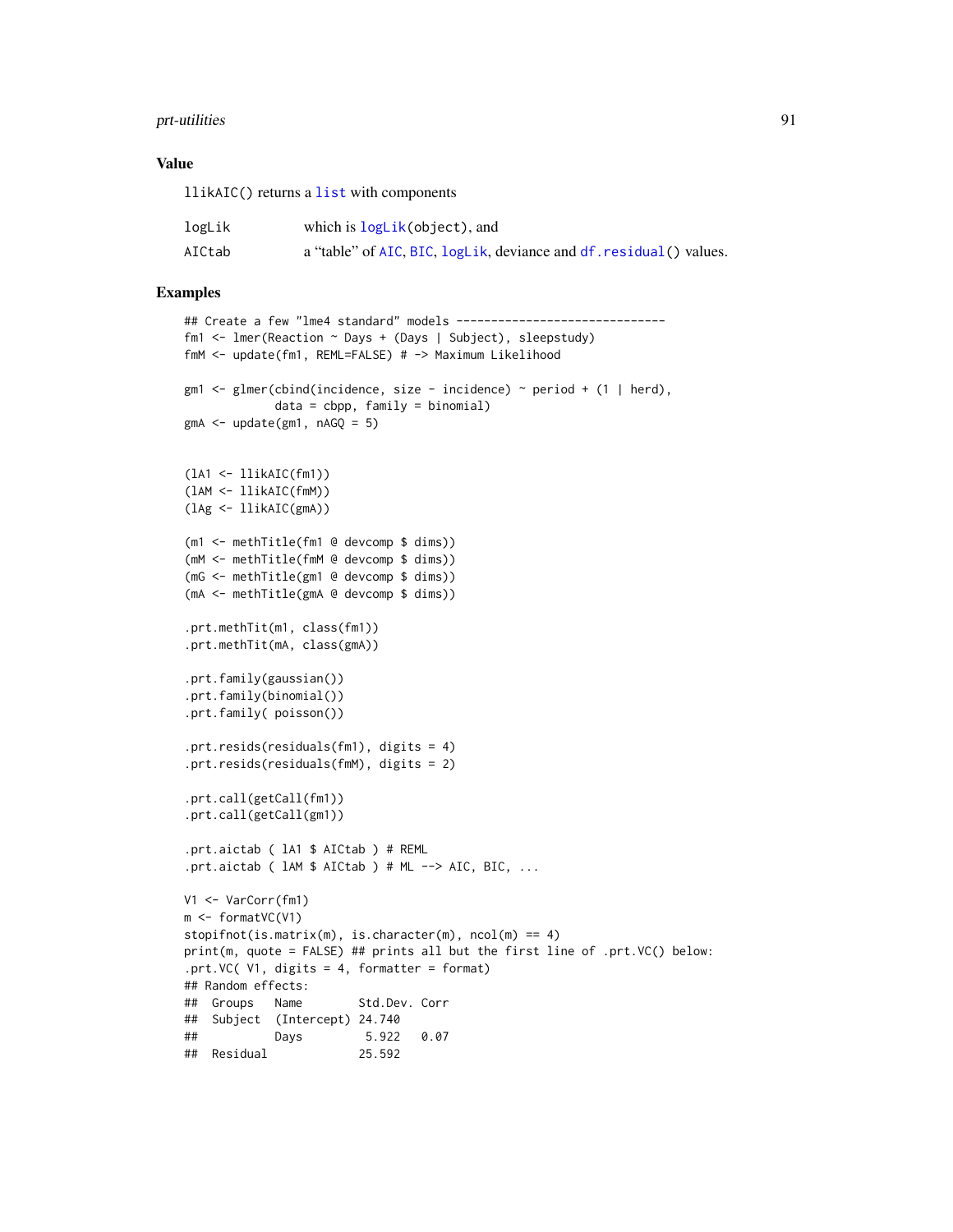#### 92 pvalues and the property of the set of the property of the property of the property of the property of the property of the property of the property of the property of the property of the property of the property of the

```
p1 <- capture.output(V1)
p2 <- capture.output( print(m, quote=FALSE) )
pX <- capture.output( .prt.VC(V1, digits = max(3, getOption("digits")-2)) )
stopifnot(identical(p1, p2),
          identical(p1, pX[-1])) # [-1] : dropping 1st line.prt.grps(ngrps = ngrps(fm1),
         nobs = nobs (fm1)## --> Number of obs: 180, groups: Subject, 18
.prt.warn(fm1 @ optinfo) # nothing .. had no warnings
```
pvalues *Getting p-values for fitted models*

# Description

One of the most frequently asked questions about lme4 is "how do I calculate p-values for estimated parameters?" Previous versions of lme4 provided the mcmcsamp function, which efficiently generated a Markov chain Monte Carlo sample from the posterior distribution of the parameters, assuming flat (scaled likelihood) priors. Due to difficulty in constructing a version of mcmcsamp that was reliable even in cases where the estimated random effect variances were near zero (e.g. [https://](https://stat.ethz.ch/pipermail/r-sig-mixed-models/2009q4/003115.html) [stat.ethz.ch/pipermail/r-sig-mixed-models/2009q4/003115.html](https://stat.ethz.ch/pipermail/r-sig-mixed-models/2009q4/003115.html)), mcmcsamp has been withdrawn (or more precisely, not updated to work with lme4 versions >=1.0.0).

Many users, including users of the aovlmer. fnc function from the languageR package which relies on mcmcsamp, will be deeply disappointed by this lacuna. Users who need p-values have a variety of options. In the list below, the methods marked MC provide explicit model comparisons; CI denotes confidence intervals; and P denotes parameter-level or sequential tests of all effects in a model. The starred (\*) suggestions provide finite-size corrections (important when the number of groups is <50); those marked (+) support GLMMs as well as LMMs.

- likelihood ratio tests via anova or drop1  $(MC,+)$
- profile confidence intervals via [profile.merMod](#page-84-1) and [confint.merMod](#page-11-0) (CI,+)
- parametric bootstrap confidence intervals and model comparisons via [bootMer](#page-5-0) (or PBmodcomp in the pbkrtest package)  $(MC/CI, *, +)$
- for random effects, simulation tests via the RLRsim package  $(MC^*)$
- for fixed effects, F tests via Kenward-Roger approximation using KRmodcomp from the pbkrtest package (MC,\*)
- car:: Anova and lmerTest:: anova provide wrappers for Kenward-Roger-corrected tests using pbkrtest: lmerTest::anova also provides t tests via the Satterthwaite approximation (P,\*)
- afex::mixed is another wrapper for pbkrtest and anova providing "Type 3" tests of all effects  $(P,*,+)$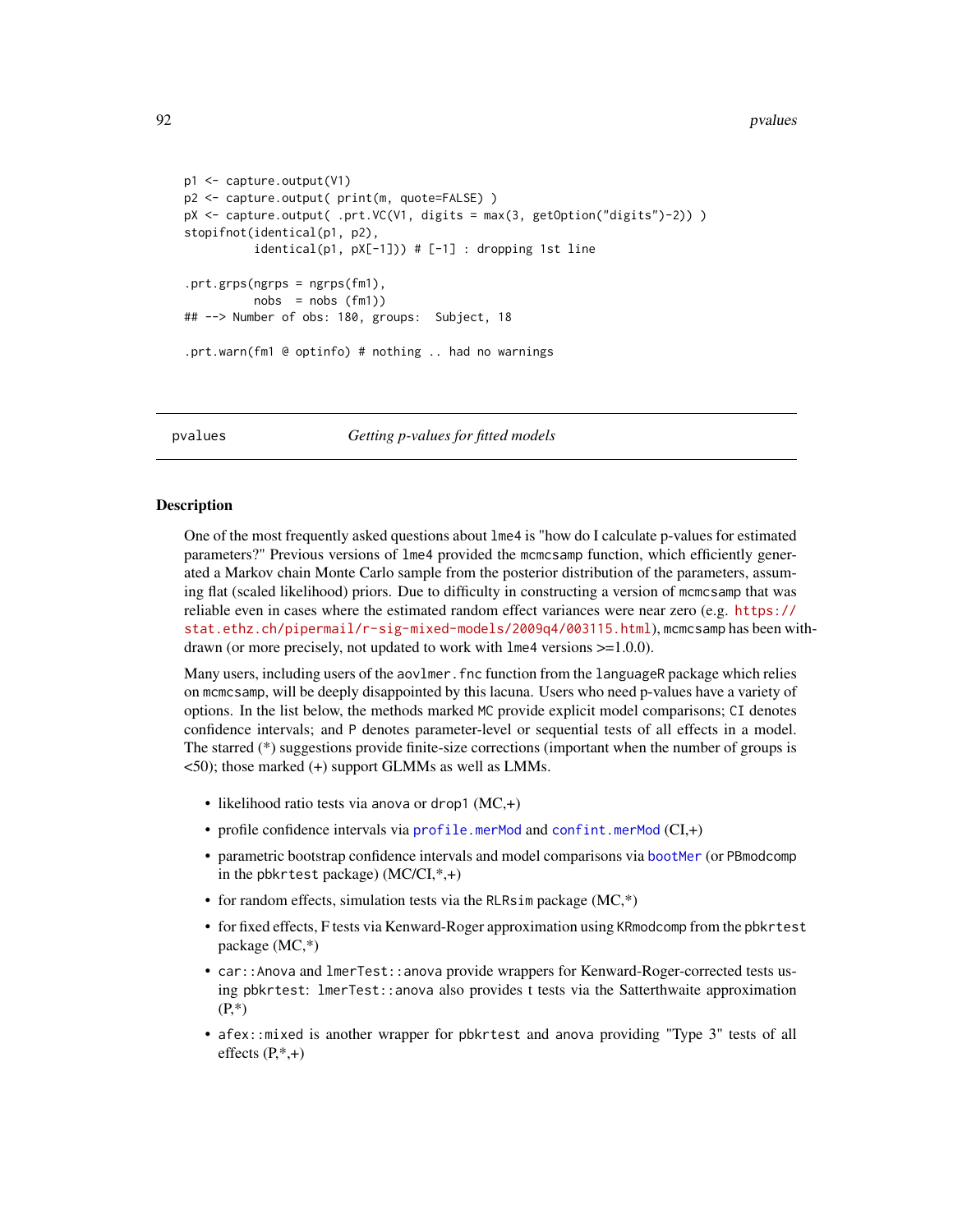ranef 93

arm:: sim, or [bootMer](#page-5-0), can be used to compute confidence intervals on predictions.

For glmer models, the summary output provides p-values based on asymptotic Wald tests (P); while this is standard practice for generalized linear models, these tests make assumptions both about the shape of the log-likelihood surface and about the accuracy of a chi-squared approximation to differences in log-likelihoods.

When all else fails, don't forget to keep p-values in perspective: [http://www.phdcomics.com/](http://www.phdcomics.com/comics/archive.php?comicid=905) [comics/archive.php?comicid=905](http://www.phdcomics.com/comics/archive.php?comicid=905)

ranef *Extract the modes of the random effects*

# <span id="page-92-0"></span>Description

A generic function to extract the conditional modes of the random effects from a fitted model object. For linear mixed models the conditional modes of the random effects are also the conditional means.

### Usage

```
## S3 method for class 'merMod'
ranef(object, condVar = FALSE,
     drop = FALSE, whichel = names(ans), postVar = FALSE, ...)## S3 method for class 'ranef.mer'
dot(x, data, main = TRUE, transfer = I, ...)## S3 method for class 'ranef.mer'
qqmath(t), data, main = TRUE, ...)
```

| object   | an object of a class of fitted models with random effects, typically a merMod<br>object.                                                                                 |
|----------|--------------------------------------------------------------------------------------------------------------------------------------------------------------------------|
| condVar  | an optional logical argument indicating if the conditional variance-covariance<br>matrices of the random effects should be added as an attribute.                        |
| drop     | should components of the return value that would be data frames with a single<br>column, usually a column called '(Intercept)', be returned as named vectors<br>instead? |
| whichel  | character vector of names of grouping factors for which the random effects<br>should be returned.                                                                        |
| postVar  | a (deprecated) synonym for condVar                                                                                                                                       |
| X        | a random-effects object (of class ranef.mer) produced by ranef                                                                                                           |
| main     | include a main title, indicating the grouping factor, on each sub-plot?                                                                                                  |
| transf   | transformation for random effects: for example, exp for plotting parameters<br>from a (generalized) logistic regression on the odds rather than log-odds scale           |
| data     | This argument is required by the dotplot and qqmath generic methods, but is<br>not actually used.                                                                        |
| $\cdots$ | some methods for these generic functions require additional arguments.                                                                                                   |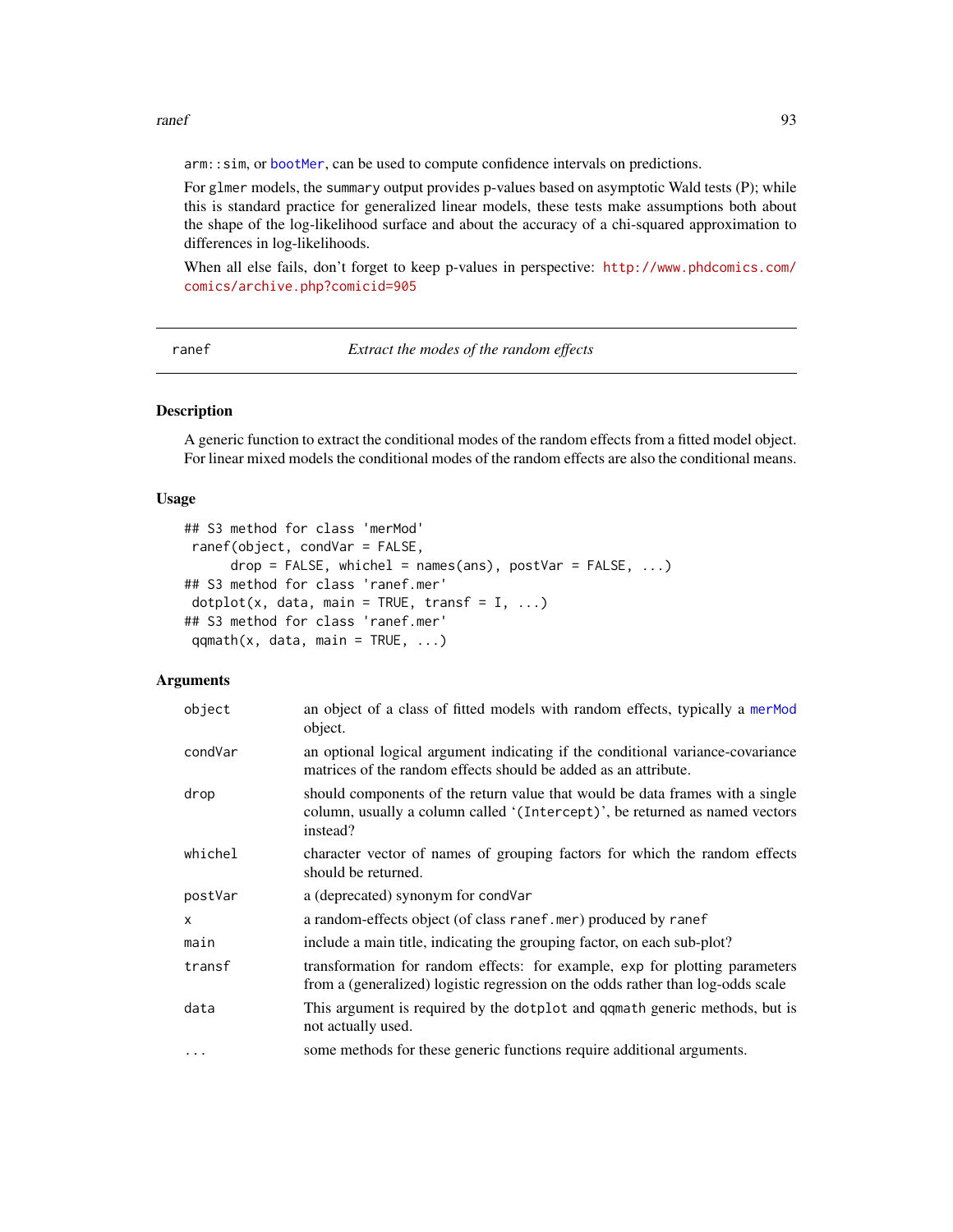#### Details

If grouping factor i has k levels and j random effects per level the ith component of the list returned by ranef is a data frame with k rows and j columns. If condVar is TRUE the "postVar" attribute is an array of dimension  $\mathbf{j}$  by  $\mathbf{j}$  by k. The kth face of this array is a positive definite symmetric  $\mathbf{j}$  by  $\mathbf{j}$ matrix. If there is only one grouping factor in the model the variance-covariance matrix for the entire random effects vector, conditional on the estimates of the model parameters and on the data will be block diagonal and this j by j matrix is the kth diagonal block. With multiple grouping factors the faces of the "postVar" attributes are still the diagonal blocks of this conditional variancecovariance matrix but the matrix itself is no longer block diagonal.

# Value

An object of class ranef.mer composed of a list of data frames, one for each grouping factor for the random effects. The number of rows in the data frame is the number of levels of the grouping factor. The number of columns is the dimension of the random effect associated with each level of the factor.

If condVar is TRUE each of the data frames has an attribute called "postVar" which is a threedimensional array with symmetric faces; each face contains the variance-covariance matrix for a particular level of the grouping factor. (The name of this attribute is a historical artifact, and may be changed to condVar at some point in the future.)

When drop is TRUE any components that would be data frames of a single column are converted to named numeric vectors.

#### **Note**

To produce a (list of) "caterpillar plots" of the random effects apply [dotplot](#page-0-0) to the result of a call to ranef with condVar = TRUE;  $qq$ math will generate a list of Q-Q plots.

```
require(lattice)
fm1 <- lmer(Reaction ~ Days + (Days|Subject), sleepstudy)
fm2 <- lmer(Reaction ~ Days + (1|Subject) + (0+Days|Subject), sleepstudy)
fm3 <- lmer(diameter ~ (1|plate) + (1|sample), Penicillin)
ranef(fm1)
str(rr1 <- ranef(fm1, condVar = TRUE))
dotplot(rr1) ## default
## specify free scales in order to make Day effects more visible
dot(rr1, scales = list(x = list(relation = 'free'))[[['Subject'']]if(FALSE) { ##-- condVar=TRUE is not yet implemented for multiple terms -- FIXME
    str(ranef(fm2, condVar = TRUE))
}
op <- options(digits = 4)
ranef(fm3, drop = TRUE)
options(op)
## extracting random effects and conditional standard deviations
dd <- as.data.frame(rr1)
if (require(ggplot2)) {
   ggplot(dd,aes(y=grp,x=condval))+
        geom_point()+facet_wrap(~term,scales="free_x")+
```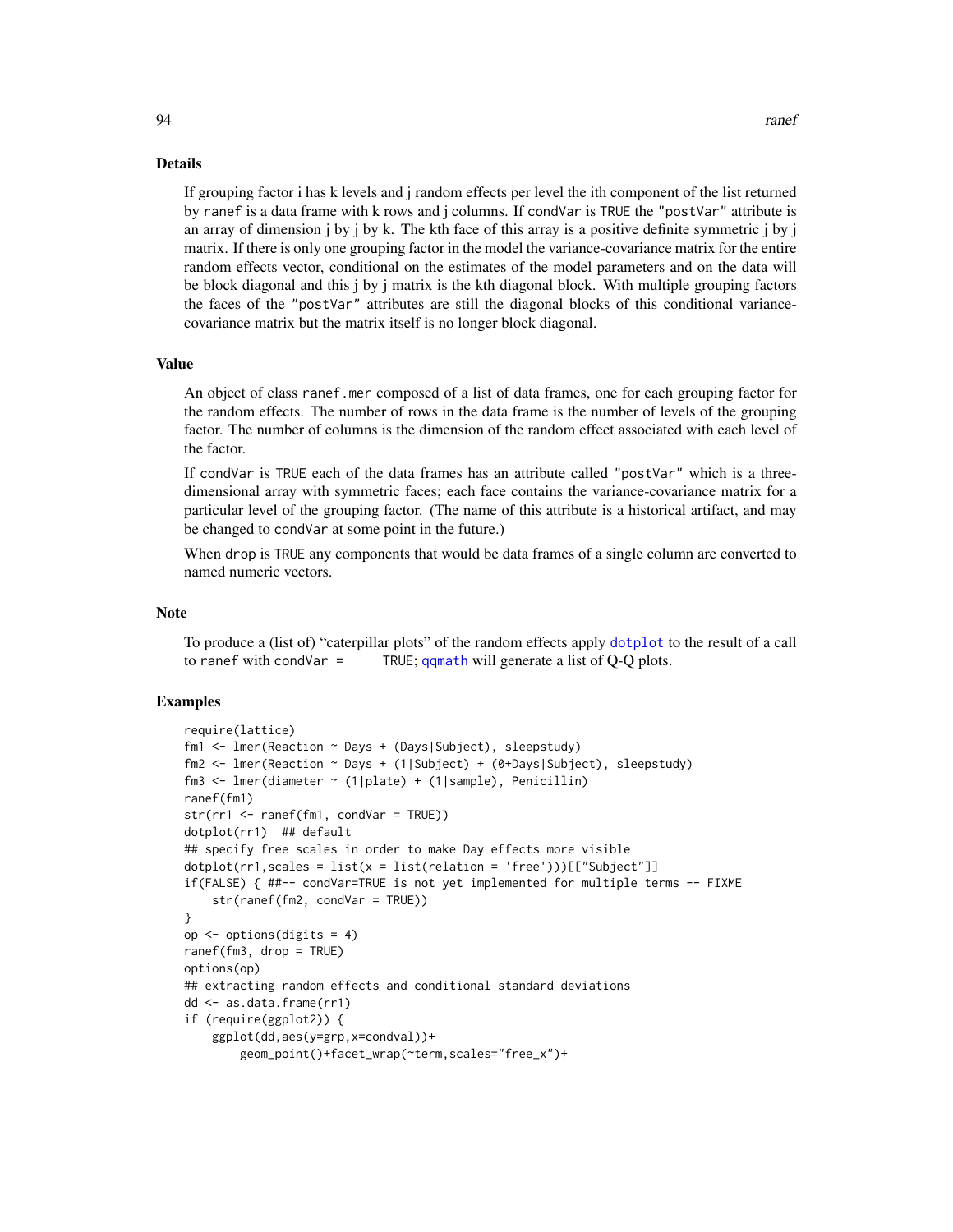refit that the contract of the contract of the contract of the contract of the contract of the contract of the contract of the contract of the contract of the contract of the contract of the contract of the contract of the

| geom_errorbarh(aes(xmin=condval-2*condsd,xmax=condval+2*condsd), |
|------------------------------------------------------------------|
| $height=0)$                                                      |
|                                                                  |
|                                                                  |
|                                                                  |
|                                                                  |

# Description

Refit a model, possibly after modifying the response vector. This makes use of the model representation and directly goes to the optimization.

#### Usage

```
refit(object, newresp, ...)
## S3 method for class 'merMod'
refit(object, newresp = NULL, rename.response = FALSE,
     maxit = 100, ...
```
<span id="page-94-0"></span>refit *Refit a (merMod) Model with a Different Response*

## Arguments

| object          | a fitted model, usually of class lmerMod, to be refit with a new response.                                                                                                                                                                            |
|-----------------|-------------------------------------------------------------------------------------------------------------------------------------------------------------------------------------------------------------------------------------------------------|
| newresp         | an (optional) numeric vector providing the new response, of the same length as<br>the original response (see Details for information on NA handling). May also<br>be a data frame with a single numeric column, e.g. as produced by simulate(object). |
| rename.response |                                                                                                                                                                                                                                                       |
|                 | when refitting the model, should the name of the response variable in the formula<br>and model frame be replaced with the name of newresp?                                                                                                            |
| maxit           | scalar integer, currently only for GLMMs: the maximal number of Pwrss update<br>iterations.                                                                                                                                                           |
| $\ddotsc$       | optional additional parameters. For the mermod method, control.                                                                                                                                                                                       |

# Details

Refit a model, possibly after modifying the response vector. This could be done using [update\(](#page-0-0)), but the refit() approach should be faster because it bypasses the creation of the model representation and goes directly to the optimization step.

Setting rename.response = TRUE may be necessary if one wants to do further operations (such as update) on the fitted model. However, the refitted model will still be slightly different from the equivalent model fitted via update; in particular, the terms component is not updated to reflect the new response variable, if it has a different name from the original.

If newresp has an na.action attribute, then it is assumed that NA values have already been removed from the numeric vector; this allows the results of [simulate\(](#page-0-0)object) to be used even if the original response vector contained NA values. Otherwise, the length of newresp must be the same as the *original* length of the response.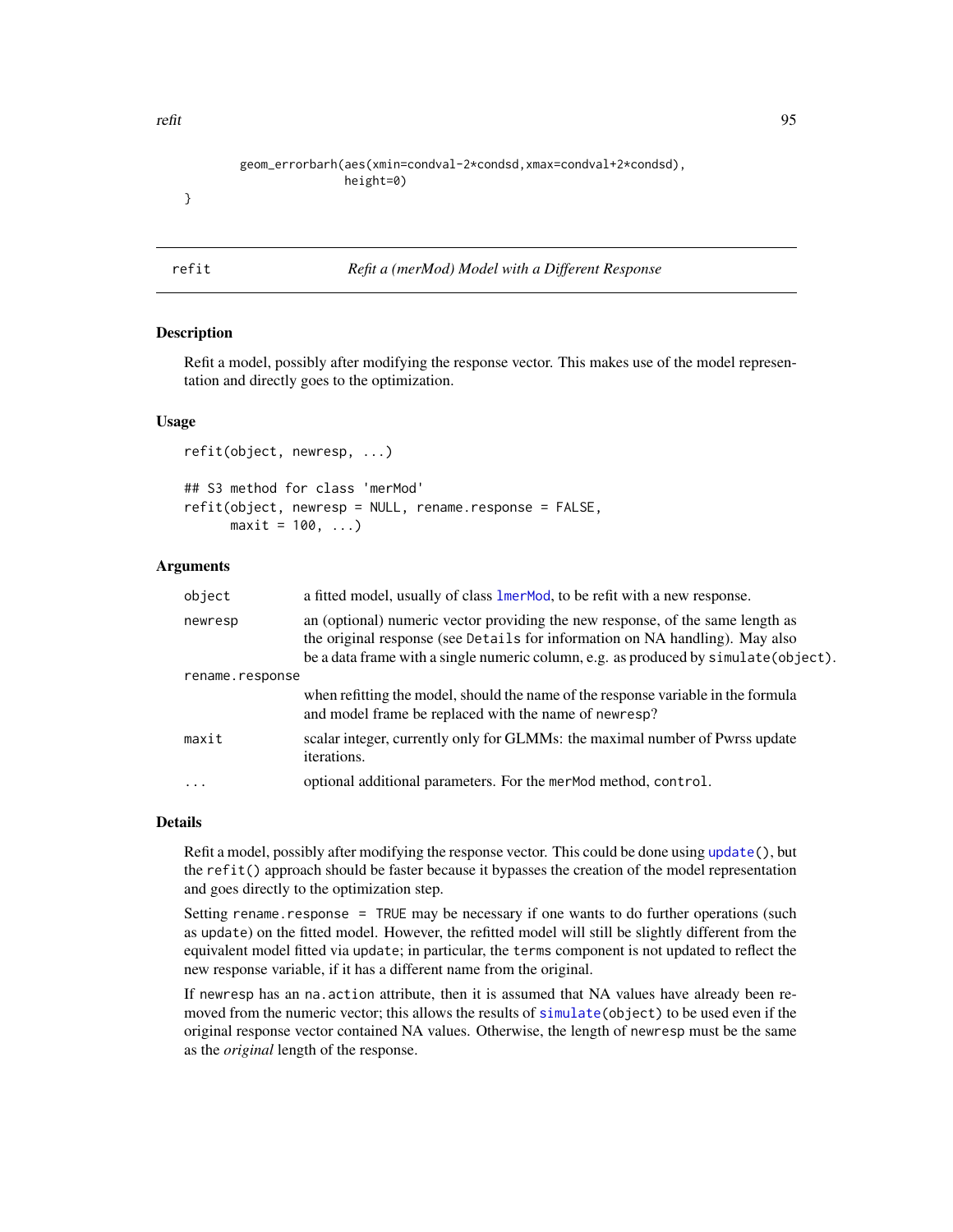96 refitML

#### Value

an object like x, but fit to a different response vector Y .

# See Also

[update.merMod](#page-54-1) for more flexible and extensive model refitting; [refitML](#page-95-0) for refitting a REML fitted model with maximum likelihood ('ML').

## Examples

```
## Ex. 1: using refit() to fit each column in a matrix of responses -------
set.seed(101)
Y <- matrix(rnorm(1000),ncol=10)
## combine first column of responses with predictor variables
d <- data.frame(y=Y[,1],x=rnorm(100),f=rep(1:10,10))
## (use check.conv.grad="ignore" to disable convergence checks because we
## are using a fake example)
## fit first response
fit1 <- lmer(y \sim x+(1|f), data = d,
             control= lmerControl(check.conv.grad="ignore",
                                  check.conv.hess="ignore"))
## combine fit to first response with fits to remaining responses
res <- c(fit1,lapply(as.data.frame(Y[,-1]), refit, object=fit1))
## Ex. 2: refitting simulated data using data that contain NA values ------
sleepstudyNA <- sleepstudy
sleepstudyNA$Reaction[1:3] <- NA
fm0 <- lmer(Reaction ~ Days + (1|Subject), sleepstudyNA)
## the special case of refitting with a single simulation works ...
ss0 <- refit(fm0, simulate(fm0))
## ... but if simulating multiple responses (for efficiency),
## need to use na.action=na.exclude in order to have proper length of data
fm1 <- lmer(Reaction ~ Days + (1|Subject), sleepstudyNA, na.action=na.exclude)
ss <- simulate(fm1, 5)
res2 <- refit(fm1, ss[[5]])
```
<span id="page-95-0"></span>

refitML *Refit a Model by Maximum Likelihood Criterion*

#### **Description**

Refit a (merMod) model using the maximum likelihood criterion.

# Usage

```
refitML(x, \ldots)## S3 method for class 'merMod'
refitML(x, optimizer = "bobyqa", ...)
```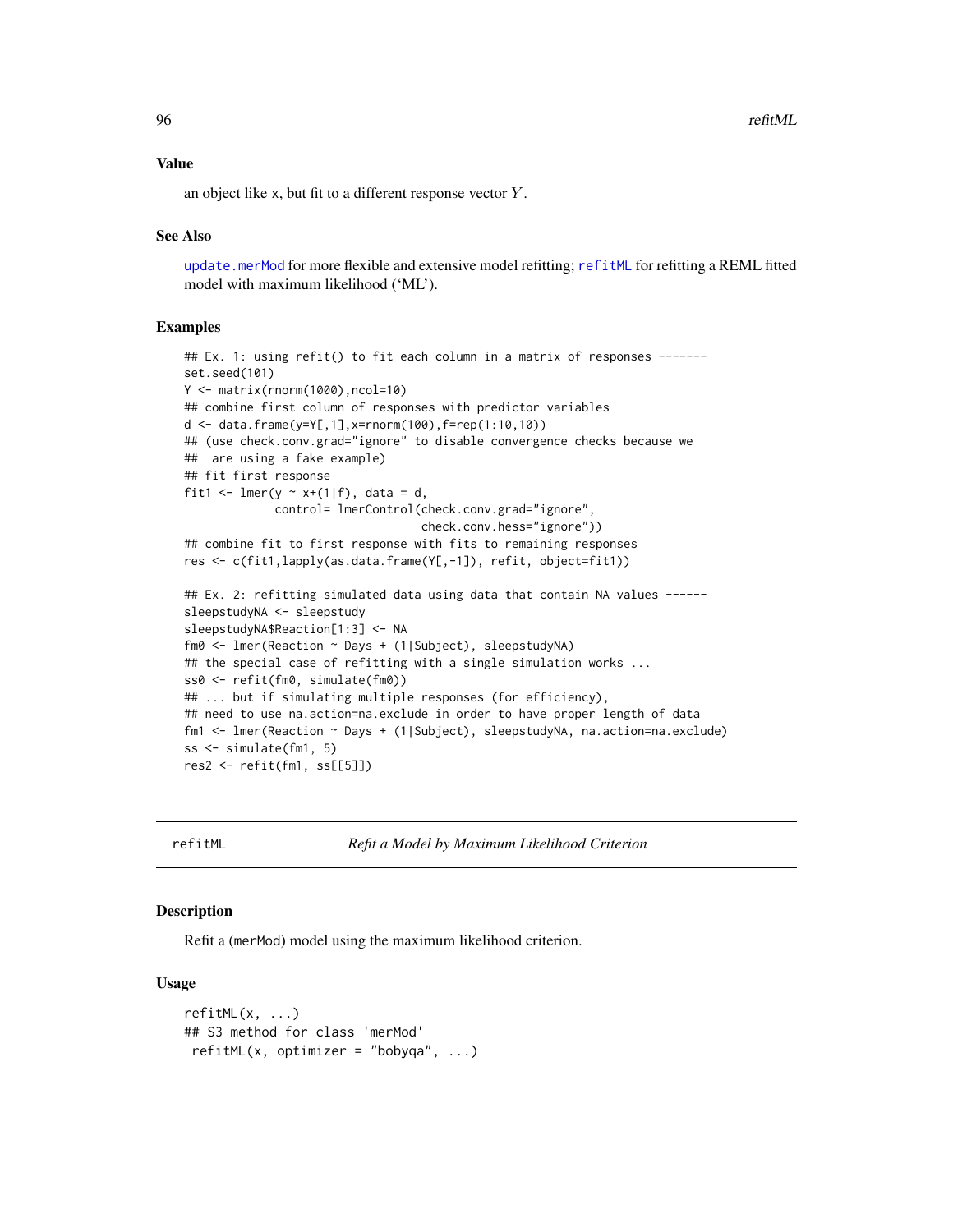#### rePos 97

## Arguments

| $\mathsf{x}$ | a fitted model, usually of class "lmerMod", to be refit according to the maximum<br>likelihood criterion. |
|--------------|-----------------------------------------------------------------------------------------------------------|
| $\cdot$      | optional additional parameters. None are used at present.                                                 |
| optimizer    | a string indicating the optimizer to be used.                                                             |

# Details

This function is primarily used to get a maximum likelihood fit of a linear mixed-effects model for an [anova](#page-0-0) comparison.

#### Value

an object like x but fit by maximum likelihood

#### See Also

[refit](#page-94-0) and [update.merMod](#page-54-1) for more extensive refitting.

rePos *Generator object for the rePos (random-effects positions) class*

## Description

The generator object for the [rePos](#page-97-0) class used to determine the positions and orders of random effects associated with particular random-effects terms in the model.

# Usage

rePos(...)

# Arguments

... Argument list (see Note).

# Methods

new(mer=mer) Create a new [rePos](#page-97-0) object.

# Note

Arguments to the new methods must be named arguments. mer, an object of class ["merMod"](#page-54-0), is the only required/expected argument.

#### See Also

[rePos](#page-97-0)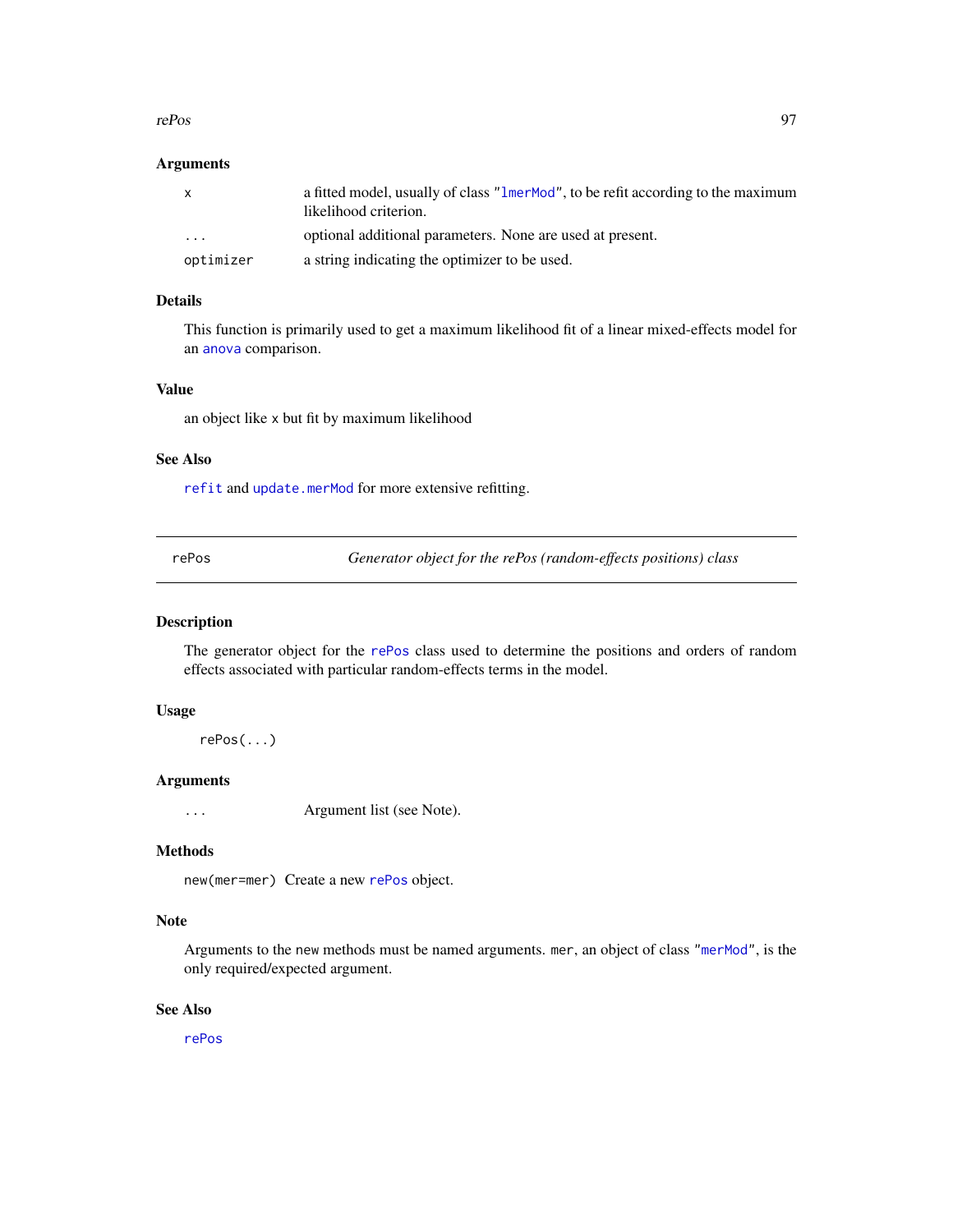<span id="page-97-0"></span>

# Description

A reference class for determining the positions in the random-effects vector that correspond to particular random-effects terms in the model formula

# Extends

All reference classes extend and inherit methods from ["envRefClass"](#page-0-0).

#### Examples

showClass("rePos")

residuals.merMod *residuals of merMod objects*

# Description

residuals of merMod objects

# Usage

```
## S3 method for class 'merMod'
residuals(object,
   type = if (isGLMM(object)) "deviance" else "response",
   scaled = FALSE, ...)
## S3 method for class 'lmResp'
residuals(object,
   type = c("working", "response", "deviance", "pearson", "partial"),
   ...)
## S3 method for class 'glmResp'
residuals(object,
   type = c("deviance", "pearson", "working", "response", "partial"),
   ...)
```

| object    | a fitted [g]lmer (merMod) object                                   |
|-----------|--------------------------------------------------------------------|
| type      | type of residuals                                                  |
| scaled    | scale residuals by residual standard deviation (=scale parameter)? |
| $\ddotsc$ | additional arguments (ignored: for method compatibility)           |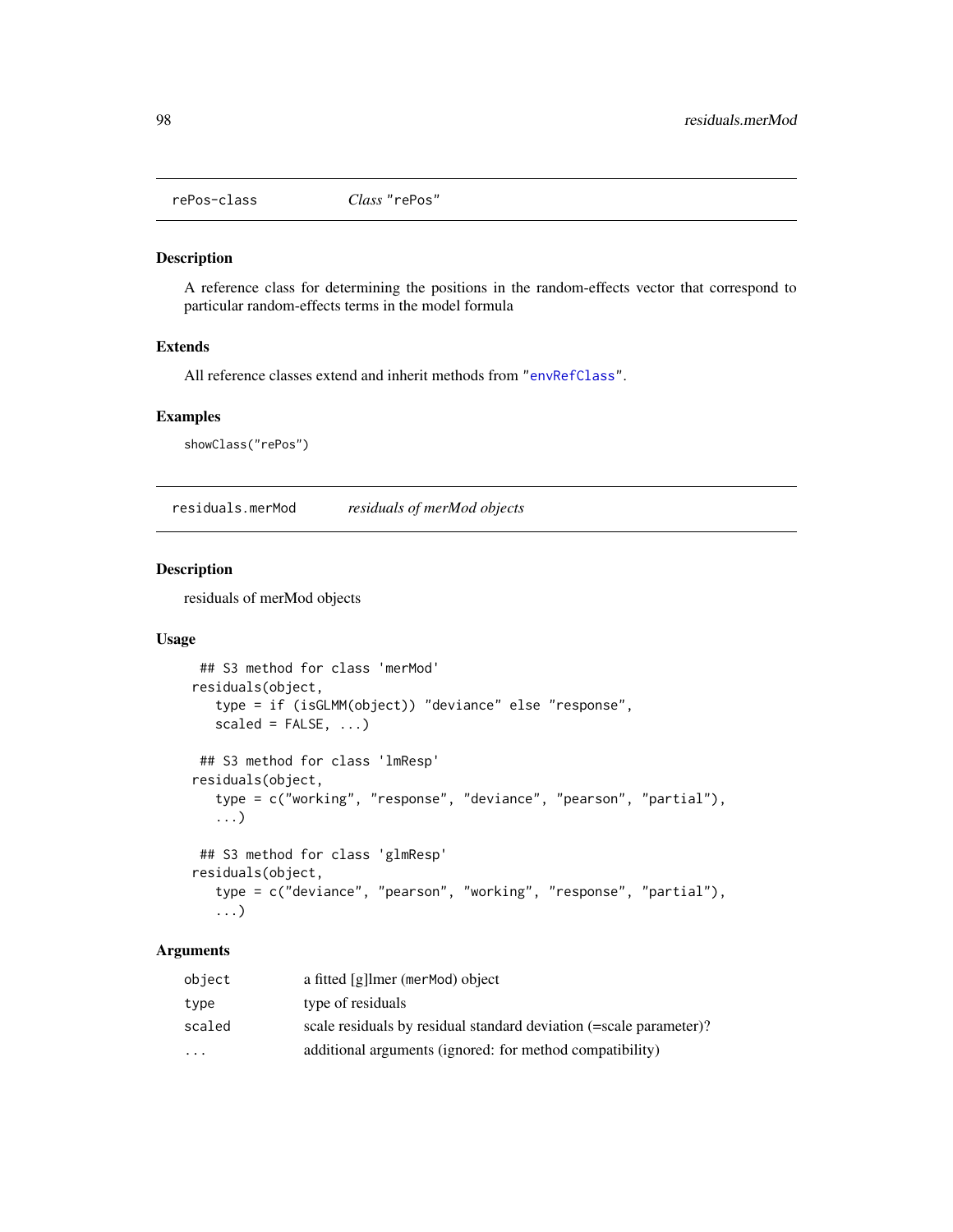#### sigma 99

# Details

- The default residual type varies between lmerMod and glmerMod objects: they try to mimic [residuals.lm](#page-0-0) and [residuals.glm](#page-0-0) respectively. In particular, the default type is "response", i.e. (observed-fitted) for lmerMod objects vs. "deviance" for glmerMod objects. type="partial" is not yet implemented for either type.
- Note that the meaning of "pearson" residuals differs between [residuals.lm](#page-0-0) and [residuals.lme](#page-0-0). The former returns values scaled by the square root of user-specified weights (if any), but *not* by the residual standard deviation, while the latter returns values scaled by the estimated standard deviation (which will include the effects of any variance structure specified in the weights argument). To replicate lme behaviour, use type="pearson", scaled=TRUE.

sigma *Extract Residual Standard Deviation 'Sigma'*

## Description

Extract the estimated standard deviation of the errors, the "residual standard deviation" (also misnamed the "residual standard error"), from a fitted model.

#### Usage

## S3 method for class 'merMod' sigma(object, ...)

#### Arguments

| obiect                  | a fitted model.                                                                                   |
|-------------------------|---------------------------------------------------------------------------------------------------|
| $\cdot$ $\cdot$ $\cdot$ | additional, optional arguments, passed from or to methods. (None currently in<br>our two methods. |

# Details

Package lme4 provides methods for mixed-effects models of class [merMod](#page-54-0) and lists of linear models, [lmList4](#page-51-0).

#### Value

Typically a number, the estimated standard deviation of the errors ("residual standard deviation") for Gaussian models, and - less interpretably - the square root of the residual deviance per degree of freedom in more general models.

```
methods(sigma)# from R 3.3.0 on, shows methods from pkgs 'stats' *and* 'lme4'
```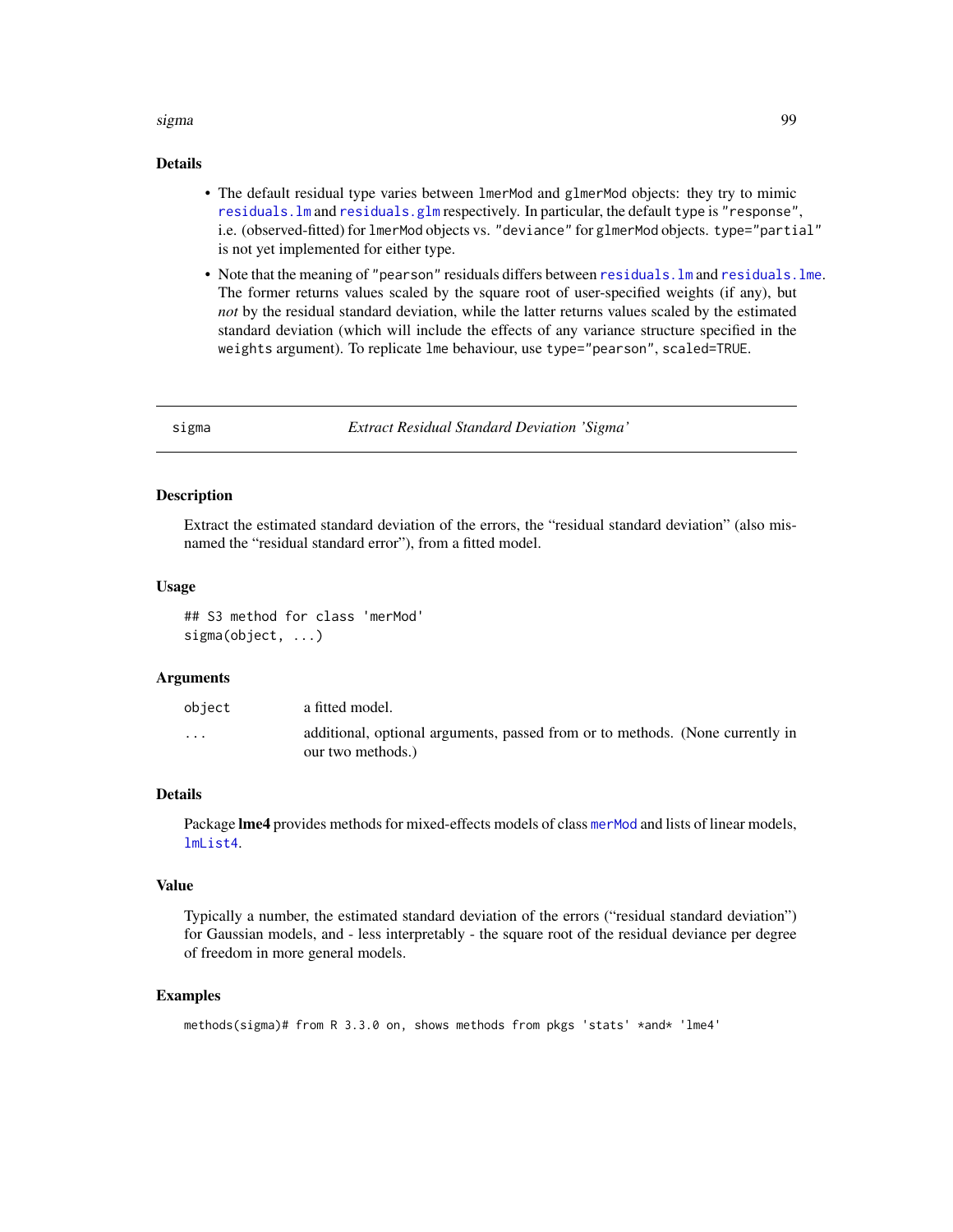#### Description

Simulate responses from a "merMod" fitted model object, i.e., from the model represented by it.

# Usage

```
## S3 method for class 'merMod'
simulate(object, nsim = 1, seed = NULL,
use.u = FALSE, re.form = NA, ReForm, REForm, REform,
newdata=NULL, newparams=NULL, family=NULL,
allow.new.levels = FALSE, na.action = na.pass, ...)
## S3 method for class 'formula'
simulate(object, nsim = 1 , seed = NULL,
         family, weights=NULL, offset=NULL, ...)
.simulateFun(object, nsim = 1, seed = NULL, use.u = FALSE,
             re.form = NA, ReForm, REForm, REform,
            newdata=NULL, newparams=NULL,
             formula=NULL, family=NULL, weights=NULL, offset=NULL,
            allow.new.levels = FALSE, na.action = na.pass,
            cond.sim = TRUE, ...
```

| object                 | (for simulate.merMod) a fitted model object or (for simulate.formula) a<br>(one-sided) mixed model formula, as described for lmer.                                                                                                                                                                                                                                                                |
|------------------------|---------------------------------------------------------------------------------------------------------------------------------------------------------------------------------------------------------------------------------------------------------------------------------------------------------------------------------------------------------------------------------------------------|
| nsim                   | positive integer scalar - the number of responses to simulate.                                                                                                                                                                                                                                                                                                                                    |
| seed                   | an optional seed to be used in set, seed immediately before the simulation so<br>as to generate a reproducible sample.                                                                                                                                                                                                                                                                            |
| use.u                  | (logical) if TRUE, generate a simulation conditional on the current random-effects<br>estimates; if FALSE generate new Normally distributed random-effects values.<br>(Redundant with re. form, which is preferred: TRUE corresponds to re. form = NULL<br>(condition on all random effects), while FALSE corresponds to re. form = $\sim\!\theta$<br>(condition on none of the random effects).) |
| re.form                | formula for random effects to condition on. If NULL, condition on all random<br>effects; if NA or ~0, condition on no random effects. See Details.                                                                                                                                                                                                                                                |
| ReForm, REForm, REform |                                                                                                                                                                                                                                                                                                                                                                                                   |
|                        | deprecated: re. form is now the preferred argument name.                                                                                                                                                                                                                                                                                                                                          |
| newdata                | data frame for which to evaluate predictions.                                                                                                                                                                                                                                                                                                                                                     |
| newparams              | new parameters to use in evaluating predictions, specified as in the start pa-<br>rameter for $lmer$ or $glmer - a$ list with components theta and beta and (for<br>LMMs or GLMMs that estimate a scale parameter) sigma                                                                                                                                                                          |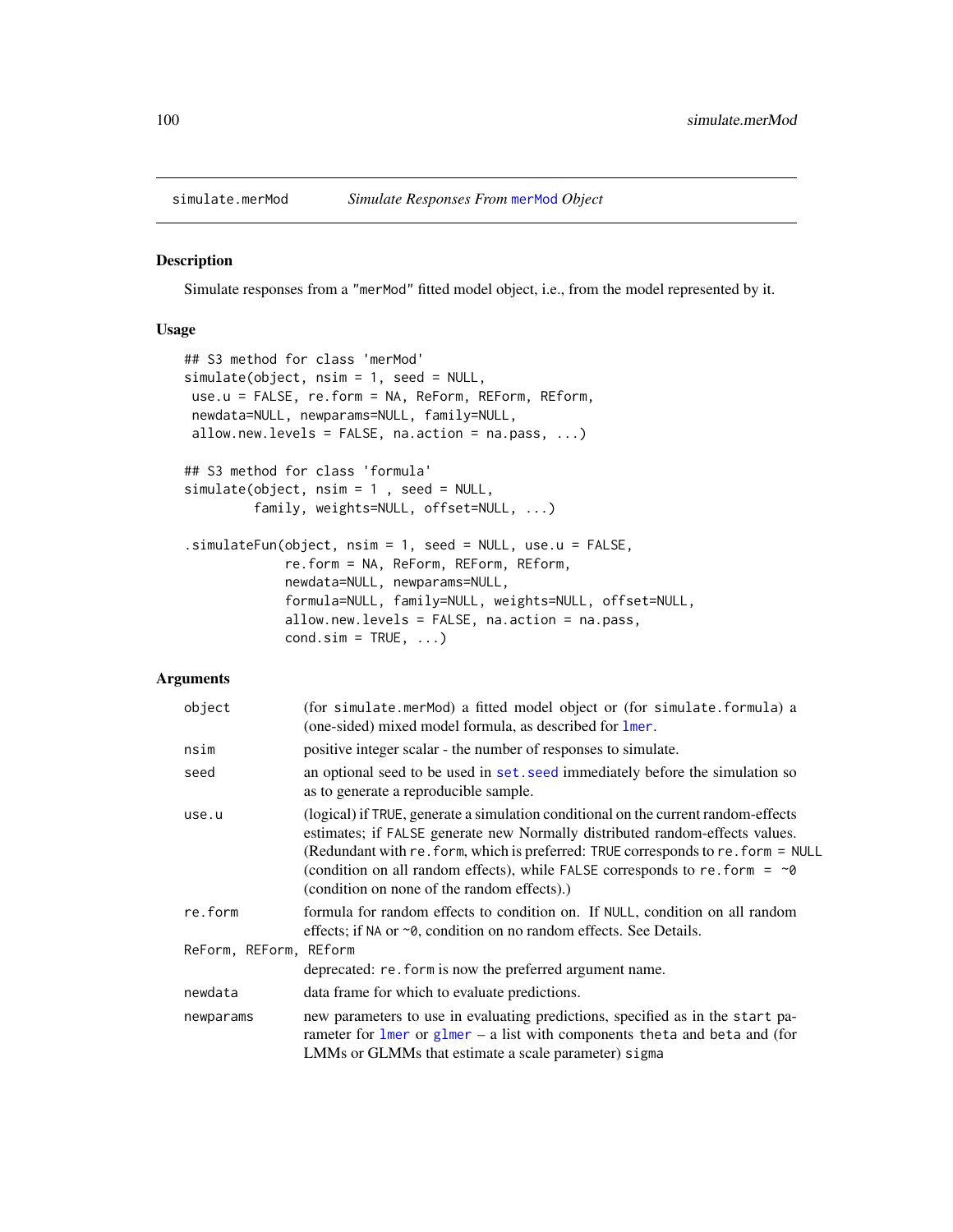| formula          | a (one-sided) mixed model formula, as described for lmer.                                                                                                                                                                                                       |
|------------------|-----------------------------------------------------------------------------------------------------------------------------------------------------------------------------------------------------------------------------------------------------------------|
| family           | a GLM family, as in glmer.                                                                                                                                                                                                                                      |
| weights          | prior weights, as in lmer or glmer.                                                                                                                                                                                                                             |
| offset           | offset, as in glmer.                                                                                                                                                                                                                                            |
| allow.new.levels |                                                                                                                                                                                                                                                                 |
|                  | (logical) if FALSE (default), then any new levels (or NA values) detected in<br>newdata will trigger an error; if TRUE, then the prediction will use the un-<br>conditional (population-level) values for data with previously unobserved levels<br>$(or NAS).$ |
| na.action        | what to do with NA values in new data: see na. fail                                                                                                                                                                                                             |
| cond.sim         | (experimental) simulate the conditional distribution? if FALSE, simulate only<br>random effects; do not simulate from the conditional distribution, rather return<br>the predicted group-level values                                                           |
| $\cdots$         | optional additional arguments: none are used at present.                                                                                                                                                                                                        |

# Details

- ordinarily simulate is used to generate new values from an existing, fitted model (merMod object): however, if formula, newdata, and newparams are specified, simulate generates the appropriate model structure to simulate from.
- The re.form argument allows the user to specify how the random effects are incorporated in the simulation. All of the random effects terms included in re.form will be *conditioned on* that is, the conditional modes of those random effects will be included in the deterministic part of the simulation. (If new levels are used (and allow.new.levels is TRUE), the conditional modes for these levels will be set to the population mode, i.e. values of zero will be used for the random effects.) Conversely, the random effect terms that are *not* included in re.form will be *simulated from* - that is, new values will be chosen for each group based on the estimated random-effects variances.

The default behaviour (using re.form=NA) is to condition on none of the random effects, simulating new values for all of the random effects.

- For Gaussian fits, sigma specifies the residual standard deviation; for Gamma fits, it specifies the shape parameter (the rate parameter for each observation i is calculated as shape/mean(i)). For negative binomial fits, the overdispersion parameter is specified via the family, e.g. simulate $(\ldots, f$ amily=negat
- For binomial models, simulate.formula looks for the binomial size first in the weights argument (if it's supplied), second from the left-hand side of the formula (if the formula has been specified in success/failure form), and defaults to 1 if neither of those have been supplied. Simulated responses will be given as proportions, unless the supplied formula has a matrixvalued left-hand side, in which case they will be given in matrix form. If a left-hand side is given, variables in that expression must be available in newdata.
- For negative binomial models, use the negative.binomial family (from the MASS package) and specify the overdispersion parameter via the theta (sic) parameter of the family function, e.g. simulate(...,family=negative.binomial(theta=1)) to simulate from a geometric distribution (negative binomial with overdispersion parameter 1).

## See Also

[bootMer](#page-5-0) for "simulestimate", i.e., where each simulation is followed by refitting the model.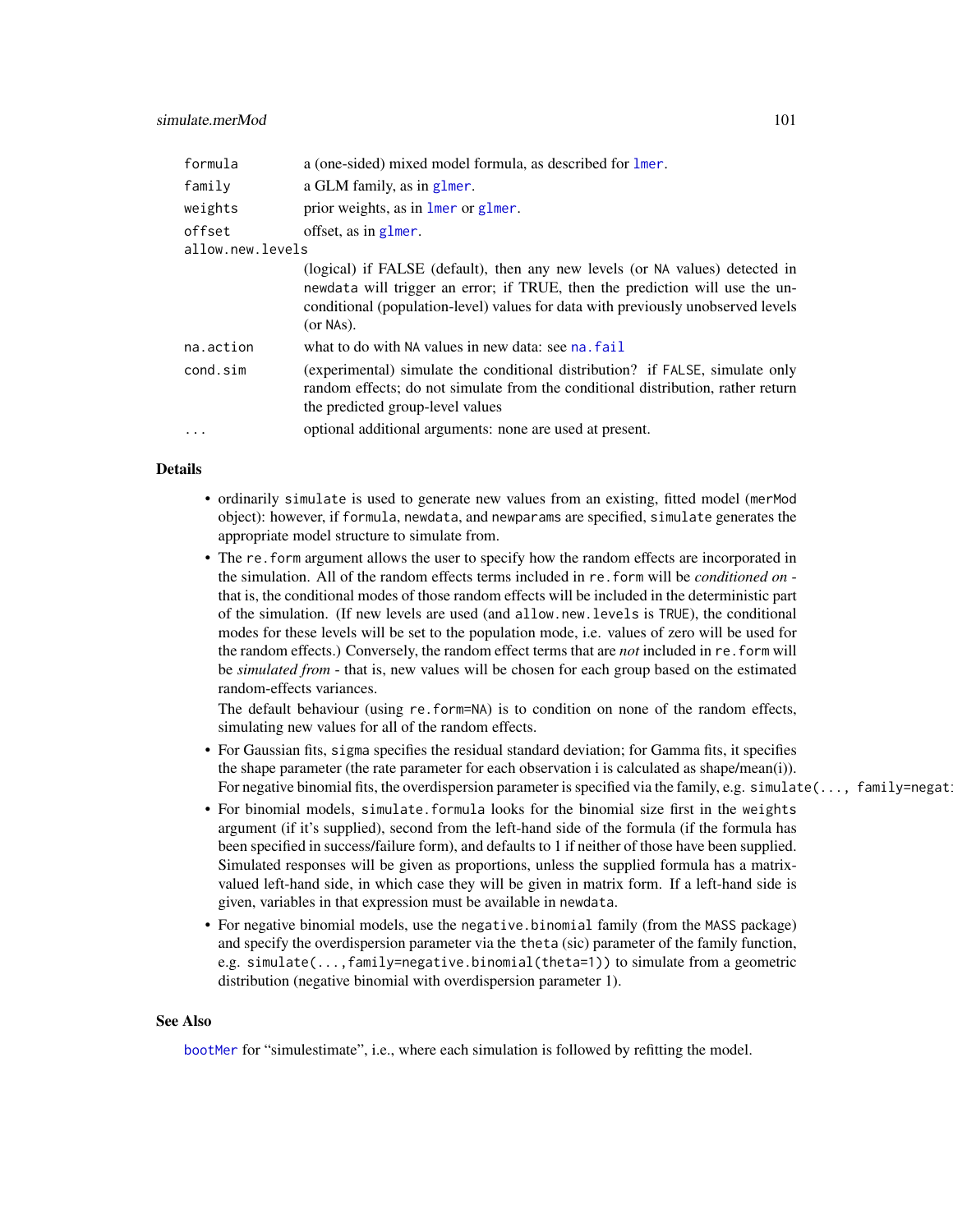## Examples

```
## test whether fitted models are consistent with the
## observed number of zeros in CBPP data set:
gm1 <- glmer(cbind(incidence, size - incidence) ~ period + (1 | herd),
             data = cbpp, family = binomial)
gg <- simulate(gm1,1000)
zeros \leq sapply(gg, function(x) sum(x[,"incidence"]==0))
plot(table(zeros))
abline(v=sum(cbpp$incidence==0),col=2)
##
## simulate from a non-fitted model; in this case we are just
## replicating the previous model, but starting from scratch
params <- list(theta=0.5,beta=c(2,-1,-2,-3))
simdat <- with(cbpp,expand.grid(herd=levels(herd),period=factor(1:4)))
simdat$size <- 15
simdat$incidence <- sample(0:1,size=nrow(simdat),replace=TRUE)
form <- formula(gm1)[-2] ## RHS of equation only
simulate(form,newdata=simdat,family=binomial,
    newparams=params)
## simulate from negative binomial distribution instead
simulate(form,newdata=simdat,family=negative.binomial(theta=2.5),
    newparams=params)
```
sleepstudy *Reaction times in a sleep deprivation study*

#### Description

The average reaction time per day for subjects in a sleep deprivation study. On day 0 the subjects had their normal amount of sleep. Starting that night they were restricted to 3 hours of sleep per night. The observations represent the average reaction time on a series of tests given each day to each subject.

## Format

A data frame with 180 observations on the following 3 variables.

Reaction Average reaction time (ms)

Days Number of days of sleep deprivation

Subject Subject number on which the observation was made.

# Details

These data are from the study described in Belenky et al. (2003), for the sleep-deprived group and for the first 10 days of the study, up to the recovery period.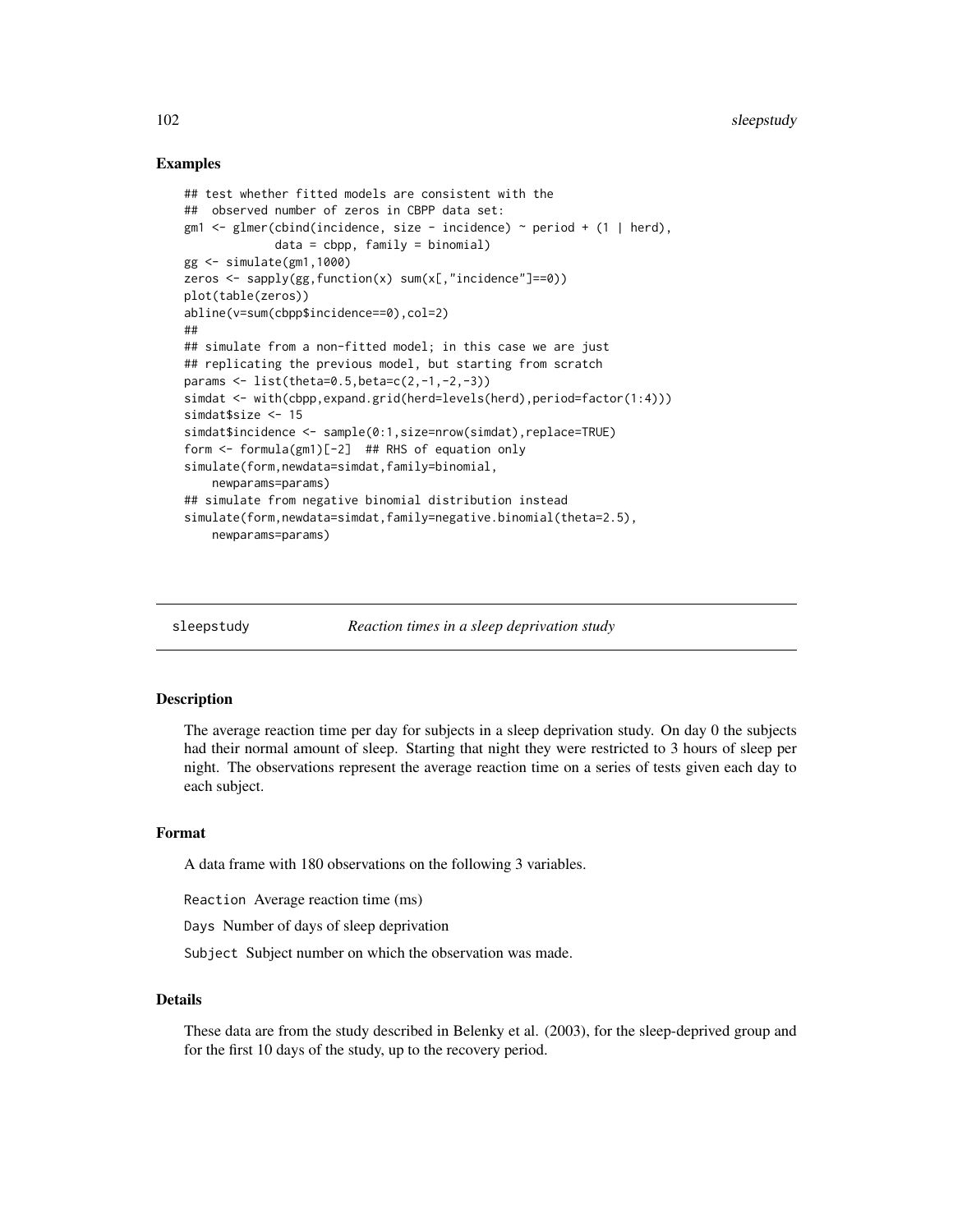#### subbars and the subset of the state of the state of the state of the state of the state of the state of the state of the state of the state of the state of the state of the state of the state of the state of the state of t

## References

Gregory Belenky, Nancy J. Wesensten, David R. Thorne, Maria L. Thomas, Helen C. Sing, Daniel P. Redmond, Michael B. Russo and Thomas J. Balkin (2003) Patterns of performance degradation and restoration during sleep restriction and subsequent recovery: a sleep dose-response study. *Journal of Sleep Research* 12, 1–12.

# **Examples**

```
str(sleepstudy)
require(lattice)
xyplot(Reaction ~ Days | Subject, sleepstudy, type = c("g","p","r"),
       index = function(x,y) coef(lm(y \sim x))[1],
       xlab = "Days of sleep deprivation",
       ylab = "Average reaction time (ms)", aspect = "xy")
(fm1 <- lmer(Reaction ~ Days + (Days|Subject), sleepstudy))
(fm2 <- lmer(Reaction ~ Days + (1|Subject) + (0+Days|Subject), sleepstudy))
```
subbars *"Sub[stitute] Bars"*

### Description

Substitute the '+' function for the '|' function in a mixed-model formula, recursively (hence the argument name term). This provides a formula suitable for the current model. frame function.

#### Usage

subbars(term)

# Arguments

term a mixed-model formula

#### Value

the formula with all | operators replaced by +

# See Also

```
formula, model.frame, model.matrix.
```
Other utilities: [findbars](#page-21-0), [nobars](#page-77-0), [mkRespMod](#page-61-0), [mkReTrms](#page-61-1), [nlformula](#page-72-0).

```
subbars(Reaction ~ Days + (Days|Subject)) ## => Reaction ~ Days + (Days + Subject)
```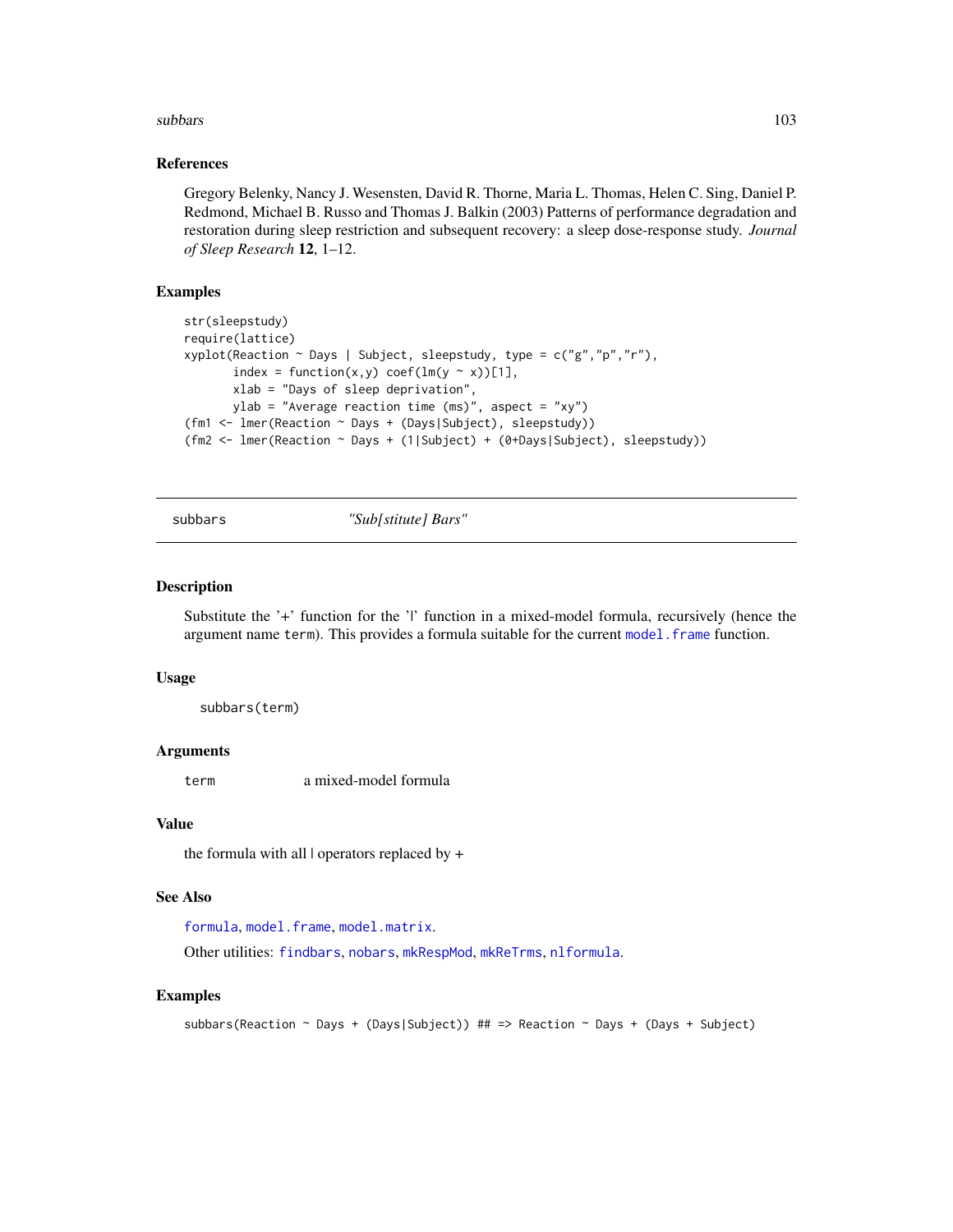troubleshooting *Troubleshooting*

#### **Description**

This page attempts to summarize some of the common problems with fitting [gn]lmer models and how to troubleshoot them.

- failure to converge in (xxxx) evaluations The optimizer hit its maximum limit of function evaluations. To increase this, use the optControl argument of [g]lmerControl – for Nelder\_Mead and bobyqa the relevant parameter is maxfun; for optim and optimx-wrapped optimizers, including nlminbwrap, it's maxit; for nloptwrap, it's maxeval.
- Model failed to converge with max|grad| ... The scaled gradient at the fitted (RE)ML estimates is worryingly large. Try
	- refitting the parameters starting at the current estimates: getting consistent results (with no warning) suggests a false positive
	- switching optimizers: getting consistent results suggests there is not really a problem; getting a similar log-likelihood with different parameter estimates suggests that the parameters are poorly determined (possibly the result of a misspecified or overfitted model)
	- compute values of the deviance in the neighbourhood of the estimated parameters to double-check that lme4 has really found a local optimum.
- Hessian is numerically singular: parameters are not uniquely determined The Hessian (inverse curvature matrix) at the maximum likelihood or REML estimates has a very large eigenvalue, indicating that (within numerical tolerances) the surface is completely flat in some direction. The model may be misspecified, or extremely badly scaled (see "Model is nearly unidentifiable").
- Model is nearly unidentifiable ... Rescale variables? The Hessian (inverse curvature matrix) at the maximum likelihood or REML estimates has a large eigenvalue, indicating that the surface is nearly flat in some direction. Consider centering and/or scaling continuous predictor variables.
- Contrasts can be applied only to factors with 2 or more levels One or more of the categorical predictors in the model has fewer than two levels. This may be due to user error when converting these predictors to factors prior to modeling, or it may result from some factor levels being eliminated due to NAs in other predictors. Double-check the number of data points in each factor level to see which one is the culprit:  $lapply(na.omit(df[,vars])$ , table) (where df is the data.frame and vars are the column names of your predictor variables).

<span id="page-103-0"></span>VarCorr *Extract Variance and Correlation Components*

#### Description

This function calculates the estimated variances, standard deviations, and correlations between the random-effects terms in a mixed-effects model, of class [merMod](#page-54-0) (linear, generalized or nonlinear). The within-group error variance and standard deviation are also calculated.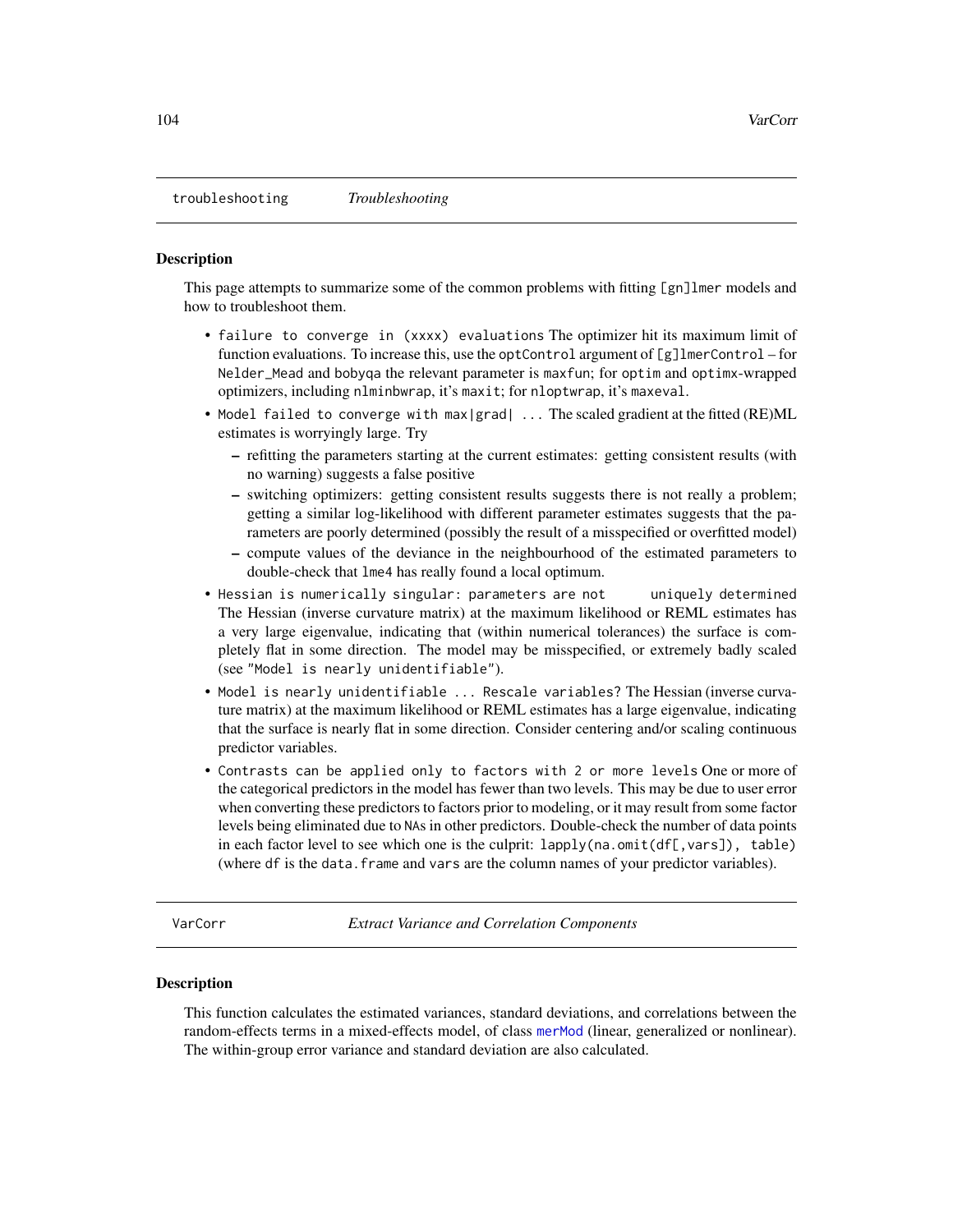#### VarCorr 105

# Usage

```
## S3 method for class 'merMod'
VarCorr(x, sigma=1, ...)
```

```
## S3 method for class 'VarCorr.merMod'
as.data.frame(x, row.name = NULL,optional = FALSE, order = c("cov.last", "lower.tri"), ...)
## S3 method for class 'VarCorr.merMod'
print(x, digits = max(3, getOption("digits") - 2),comp = "Std.Dev.", formatter = format, ...)
```
# Arguments

| $\mathsf{x}$        | for VarCorr: a fitted model object, usually an object inheriting from class<br>merMod. For as.data.frame, a VarCorr.merMod object returned from VarCorr.                                                                                 |  |
|---------------------|------------------------------------------------------------------------------------------------------------------------------------------------------------------------------------------------------------------------------------------|--|
| sigma               | an optional numeric value used as a multiplier for the standard deviations.                                                                                                                                                              |  |
| digits              | an optional integer value specifying the number of digits                                                                                                                                                                                |  |
| order               | arrange data frame with variances/standard deviations first and covariances/correlations<br>last for each random effects term ("cov. last"), or in the order of the lower tri-<br>angle of the variance-covariance matrix ("lower.tri")? |  |
| row.names, optional |                                                                                                                                                                                                                                          |  |
|                     | Ignored: necessary for the as.data.frame method.                                                                                                                                                                                         |  |
| $\ddotsc$           | Ignored for the as.data.frame method; passed to other print () methods for<br>the print () method.                                                                                                                                       |  |
| comp                | a character vector, specifying the components to be printed; simply passed to<br>$formatVC()$ .                                                                                                                                          |  |
| formatter           | a function for formatting the numbers; simply passed to formatVC().                                                                                                                                                                      |  |

# Details

The print method for VarCorr.merMod objects has optional arguments digits (specify digits of precision for printing) and comp: the latter is a character vector with any combination of "Variance" and "Std.Dev.", to specify whether variances, standard deviations, or both should be printed.

## Value

An object of class VarCorr.merMod. The internal structure of the object is a list of matrices, one for each random effects grouping term. For each grouping term, the standard deviations and correlation matrices for each grouping term are stored as attributes "stddev" and "correlation", respectively, of the variance-covariance matrix, and the residual standard deviation is stored as attribute "sc" (for glmer fits, this attribute stores the scale parameter of the model).

The as.data.frame method produces a combined data frame with one row for each variance or covariance parameter (and a row for the residual error term where applicable) and the following columns:

grp grouping factor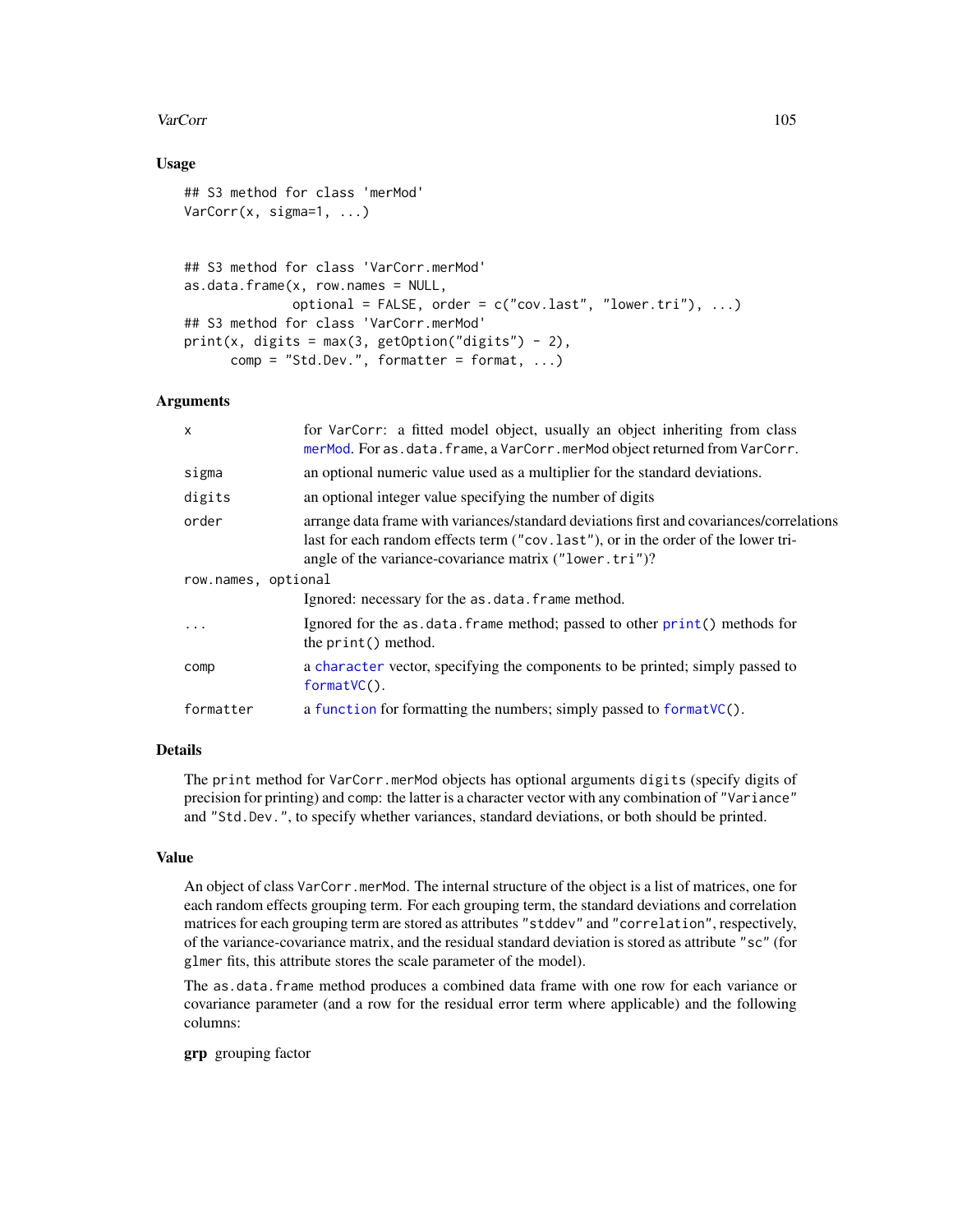106 vcconv

var1 first variable

var2 second variable (NA for variance parameters)

vcov variances or covariances

sdcor standard deviations or correlations

#### Author(s)

This is modeled after [VarCorr](#page-103-0) from package nlme, by Jose Pinheiro and Douglas Bates.

# See Also

[lmer](#page-41-0), [nlmer](#page-73-0)

# Examples

```
data(Orthodont, package="nlme")
fm1 <- lmer(distance ~ age + (age|Subject), data = Orthodont)
(vc <- VarCorr(fm1)) ## default print method: standard dev and corr
## both variance and std.dev.
print(vc,comp=c("Variance","Std.Dev."),digits=2)
## variance only
print(vc,comp=c("Variance"))
as.data.frame(vc)
as.data.frame(vc,order="lower.tri")
```
vcconv *Convert between representations of (co-)variance structures*

#### Description

Convert between representations of (co-)variance structures (EXPERIMENTAL). See source code for details.

# Usage

```
mlist2vec(L)
vec2mlist(v, n = NULL, symm = TRUE)vec2STlist(v, n = NULL)
sdcor2cov(m)
cov2sdcor(V)
Vv_to_Cv(v, n = NULL, s = 1)Sv_to_Cv(v, n = NULL, s = 1)Cv_to_V(v, n = NULL, s = 1)Cv_to_Sv(v, n = NULL, s = 1)
```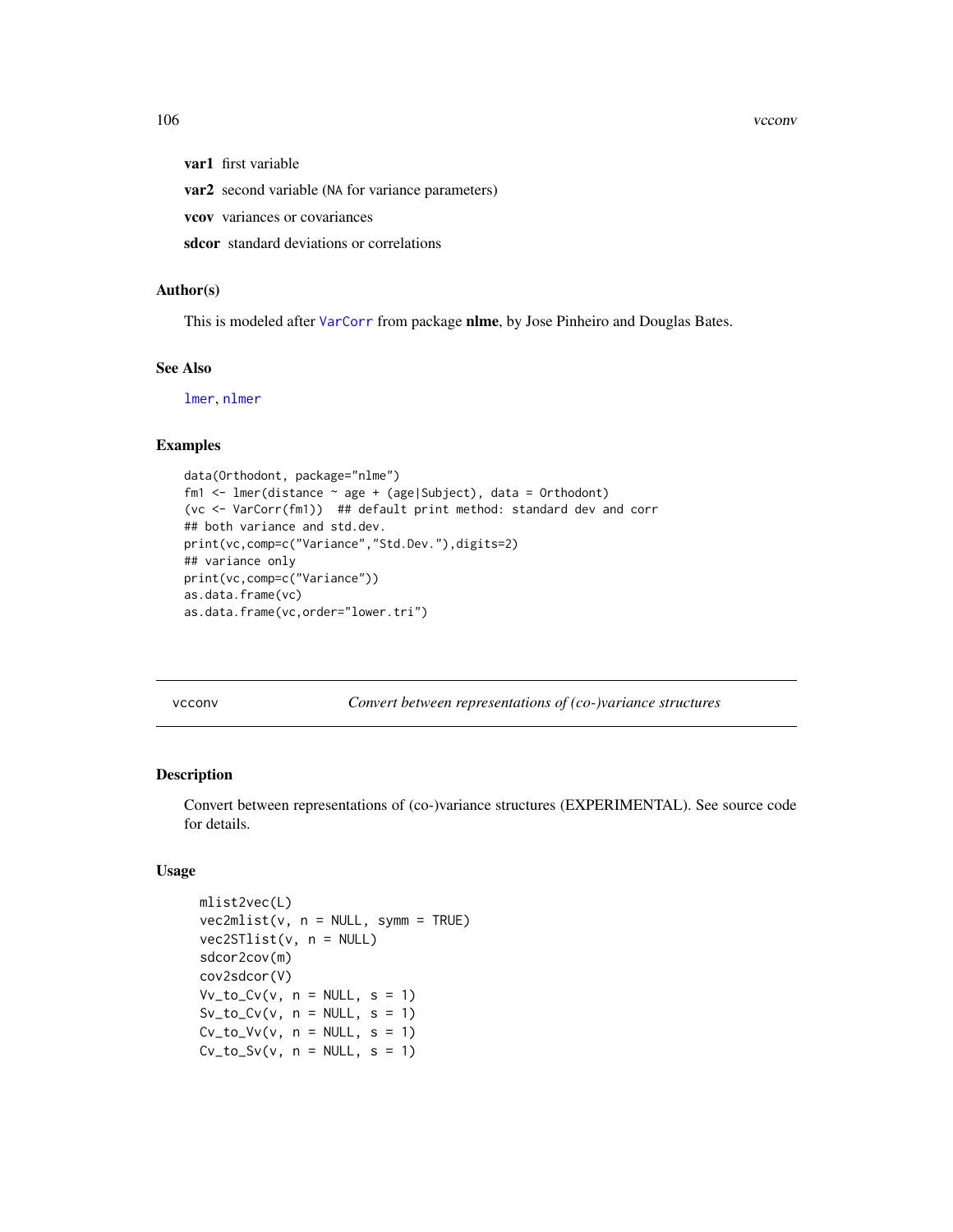#### vcconv and the set of the set of the set of the set of the set of the set of the set of the set of the set of the set of the set of the set of the set of the set of the set of the set of the set of the set of the set of th

#### **Arguments**

|              | List of symmetric, upper-triangular, or lower-triangular square matrices.                                                          |
|--------------|------------------------------------------------------------------------------------------------------------------------------------|
| $\mathsf{v}$ | Concatenated vector containing the elements of the lower-triangle (including the<br>diagonal) of a symmetric or triangular matrix. |
| n            | Number of rows (and columns) of the resulting matrix.                                                                              |
| symm         | Return symmetric matrix if TRUE or lower-triangular if FALSE.                                                                      |
| m            | Standard deviation-correlation matrix.                                                                                             |
| $\vee$       | Covariance matrix.                                                                                                                 |
| -S           | Scale parameter.                                                                                                                   |

# Details

- mlist2vecConvert list of matrices to concatenated vector of lower triangles with an attribute that gives the dimension of each matrix in the original list. This attribute may be used to reconstruct the matrices. Returns a concatenation of the elements in one triangle of each matrix. An attribute "clen" gives the dimension of each matrix.
- vec2mlistConvert concatenated vector to list of matrices (lower triangle or symmetric). These matrices could represent Cholesky factors, covariance matrices, or correlation matrices (with standard deviations on the diagonal).
- vec2STlistConvert concatenated vector to list of ST matrices.
- sdcor2covStandard deviation-correlation matrix to covariance matrix convert 'sdcor' format (std dev on diagonal, cor on off-diag) to and from variance-covariance matrix.
- cov2sdcorCovariance matrix to standard deviation-correlation matrix (i.e. standard deviations on the diagonal and correlations off the diagonal).
- Vv\_to\_CvVariance-covariance to relative covariance factor. Returns a vector of elements from the lower triangle of a relative covariance factor.
- Sv\_to\_CvStandard-deviation-correlation to relative covariance factor. Returns a vector of elements from the lower triangle of a relative covariance factor.
- Cv\_to\_VvRelative covariance factor to variance-covariance. From unscaled Cholesky vector to (possibly scaled) variance-covariance vector. Returns a vector of elements from the lower triangle of a variance-covariance matrix.
- Cv\_to\_SvRelative covariance factor to standard-deviation-correlation. From unscaled Chol to sd-cor vector. Returns a vector of elements from the lower triangle of a standard-deviationcorrelation matrix.

#### Value

(Co-)variance structure

```
vec2mlist(1:6)
mlist2vec(vec2mlist(1:6)) # approximate inverse
```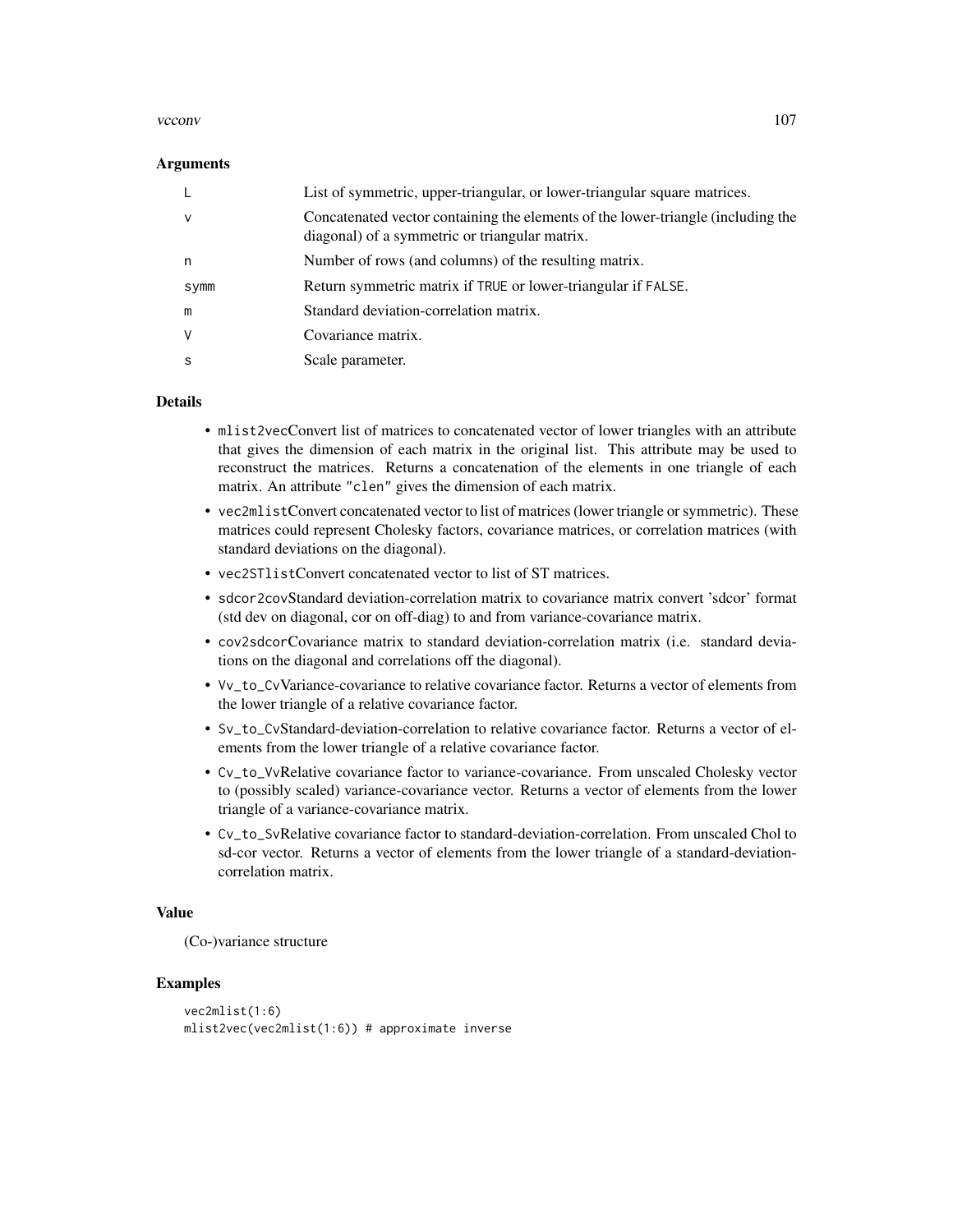#### Description

These are the item responses to a questionaire on verbal aggression. These data are used throughout De Boeck and Wilson, *Explanatory Item Response Models* (Springer, 2004) to illustrate various forms of item response models.

# Format

A data frame with 7584 observations on the following 13 variables.

Anger the subject's Trait Anger score as measured on the State-Trait Anger Expression Inventory (STAXI)

Gender the subject's gender - a factor with levels M and F

item the item on the questionaire, as a factor

resp the subject's response to the item - an ordered factor with levels no < perhaps < yes

id the subject identifier, as a factor

btype behavior type - a factor with levels curse, scold and shout

situ situation type - a factor with levels other and self indicating other-to-blame and self-toblame

mode behavior mode - a factor with levels want and do

r2 dichotomous version of the response - a factor with levels N and Y

#### Source

<http://bear.soe.berkeley.edu/EIRM/>

#### References

De Boeck and Wilson (2004), *Explanatory Item Response Models*, Springer.

```
str(VerbAgg)
## Show how r2 := h(resp) is defined:
with(VerbAgg, stopifnot( identical(r2, {
     r \leftarrow factor(resp, ordered=False); levels(r) \leftarrow c("N", "Y", "Y"); r})))
xtabs(~ item + resp, VerbAgg)
xtabs(~ btype + resp, VerbAgg)
round(100 * ftable(prop.table(xtabs(* situ + mode + resp, VerbAgg), 1:2), 1))
person <- unique(subset(VerbAgg, select = c(id, Gender, Anger)))
require(lattice)
densityplot(~ Anger, person, groups = Gender, auto.key = list(columns = 2),
```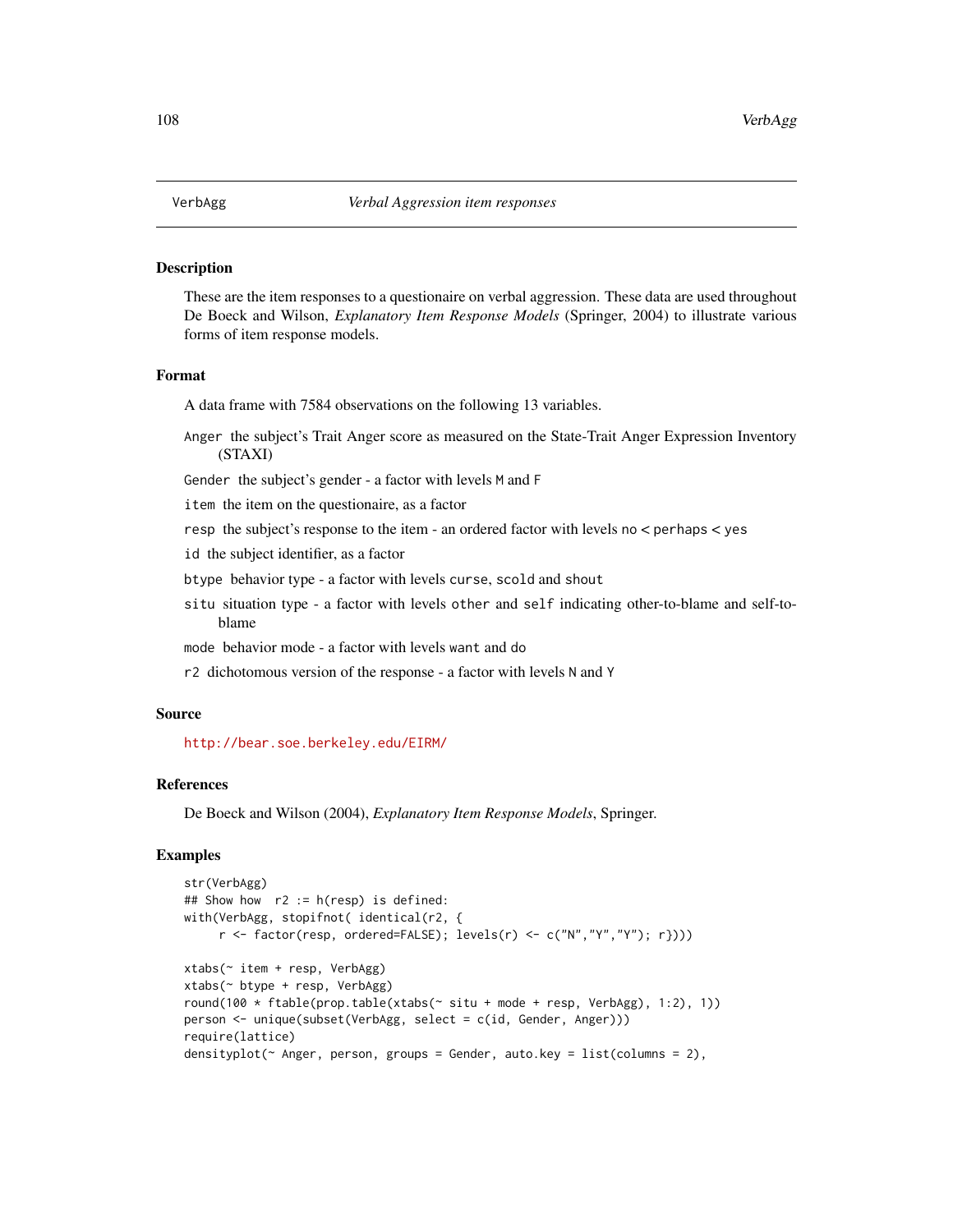```
xlab = "Trait Anger score (STAXI)")
if(lme4::testLevel() \ge 3) { #t takes about 15 sec}print(fmVA <- glmer(r2 \sim (Anger + Gender + btype + situ)^2 +
     (1|id) + (1|item), family = binomial, data =
   VerbAgg), corr=FALSE)
}
                       ## much faster but less accurate
print(fmVA0 \leq glmer(r2 \sim (Anger + Gender + btype + situ)^2 +(1|id) + (1|item), family = binomial, data =
                    VerbAgg, nAGQ=0L), corr=FALSE)
```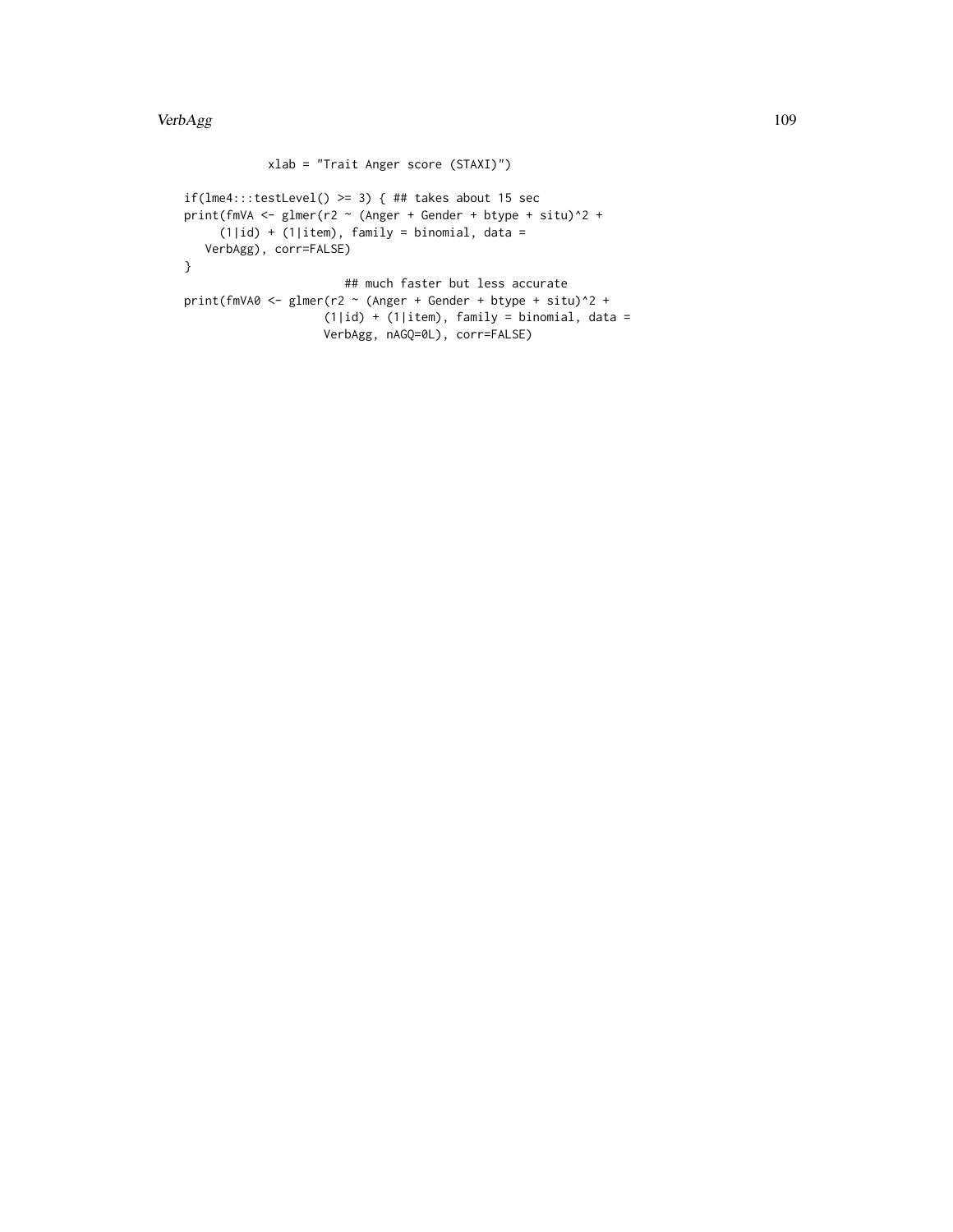# **Index**

∗Topic classes glmFamily , [35](#page-34-0) glmFamily-class , [35](#page-34-0) golden-class , [36](#page-35-0) lmList4-class , [52](#page-51-0) lmResp , [53](#page-52-0) lmResp-class , [54](#page-53-0) merMod-class, [55](#page-54-0) merPredD, [60](#page-59-0) merPredD-class , [60](#page-59-0) NelderMead, [69](#page-68-0) NelderMead-class , [71](#page-70-0) rePos , [97](#page-96-0) rePos-class , [98](#page-97-0) ∗Topic datasets Arabidopsis, [5](#page-4-0) cake , [9](#page-8-0) cbpp , [10](#page-9-0) Dyestuff, [20](#page-19-0) grouseticks , [38](#page-37-0) InstEval , [40](#page-39-0) Pastes, [78](#page-77-0) Penicillin, [80](#page-79-0) sleepstudy , [102](#page-101-0) VerbAgg, [108](#page-107-0) ∗Topic htest bootMer , [6](#page-5-0) ∗Topic methods profile-methods , [85](#page-84-0) ranef , [93](#page-92-0) ∗Topic misc drop1.merMod , [17](#page-16-0) ∗Topic models bootMer , [6](#page-5-0) expandDoubleVerts , [21](#page-20-0) factorize , [22](#page-21-0) findbars , [22](#page-21-0) fixef, [23](#page-22-0) glmer , [29](#page-28-0)

glmer.nb, [32](#page-31-0) lmer , [42](#page-41-0) lmList , [51](#page-50-0) modular , [65](#page-64-0) nlmer , [74](#page-73-0) nobars , [78](#page-77-0) ranef , [93](#page-92-0) subbars , [103](#page-102-0) VarCorr, [104](#page-103-0) ∗Topic utilities expandDoubleVerts , [21](#page-20-0) factorize, [22](#page-21-0) findbars , [22](#page-21-0) getME , [25](#page-24-0) glmerLaplaceHandle, [34](#page-33-0) mkReTrms, [62](#page-61-0) nobars , [78](#page-77-0) prt-utilities , [89](#page-88-0) subbars , [103](#page-102-0) .makeCC *(*lmerControl *)* , [45](#page-44-0) .prt.VC *(*prt-utilities *)* , [89](#page-88-0) .prt.aictab *(*prt-utilities *)* , [89](#page-88-0) .prt.call *(*prt-utilities *)* , [89](#page-88-0) .prt.family *(*prt-utilities *)* , [89](#page-88-0) .prt.grps *(*prt-utilities *)* , [89](#page-88-0) .prt.methTit *(*prt-utilities *)* , [89](#page-88-0) .prt.resids *(*prt-utilities *)* , [89](#page-88-0) .prt.warn *(*prt-utilities *)* , [89](#page-88-0) .simulateFun *(*simulate.merMod *)* , [100](#page-99-0) abs , *[83](#page-82-0)* AIC , *[91](#page-90-0)* anova , *[57](#page-56-0)* , *[97](#page-96-0)*

anova.merMod *(*merMod-class *)* , [55](#page-54-0) Arabidopsis, [5](#page-4-0) as , *[53](#page-52-0)* as.data.frame , *[88](#page-87-0)* as.data.frame.thpr *(*profile-methods *)* , [85](#page-84-0) as.data.frame.VarCorr.merMod *(*VarCorr *)* , [104](#page-103-0)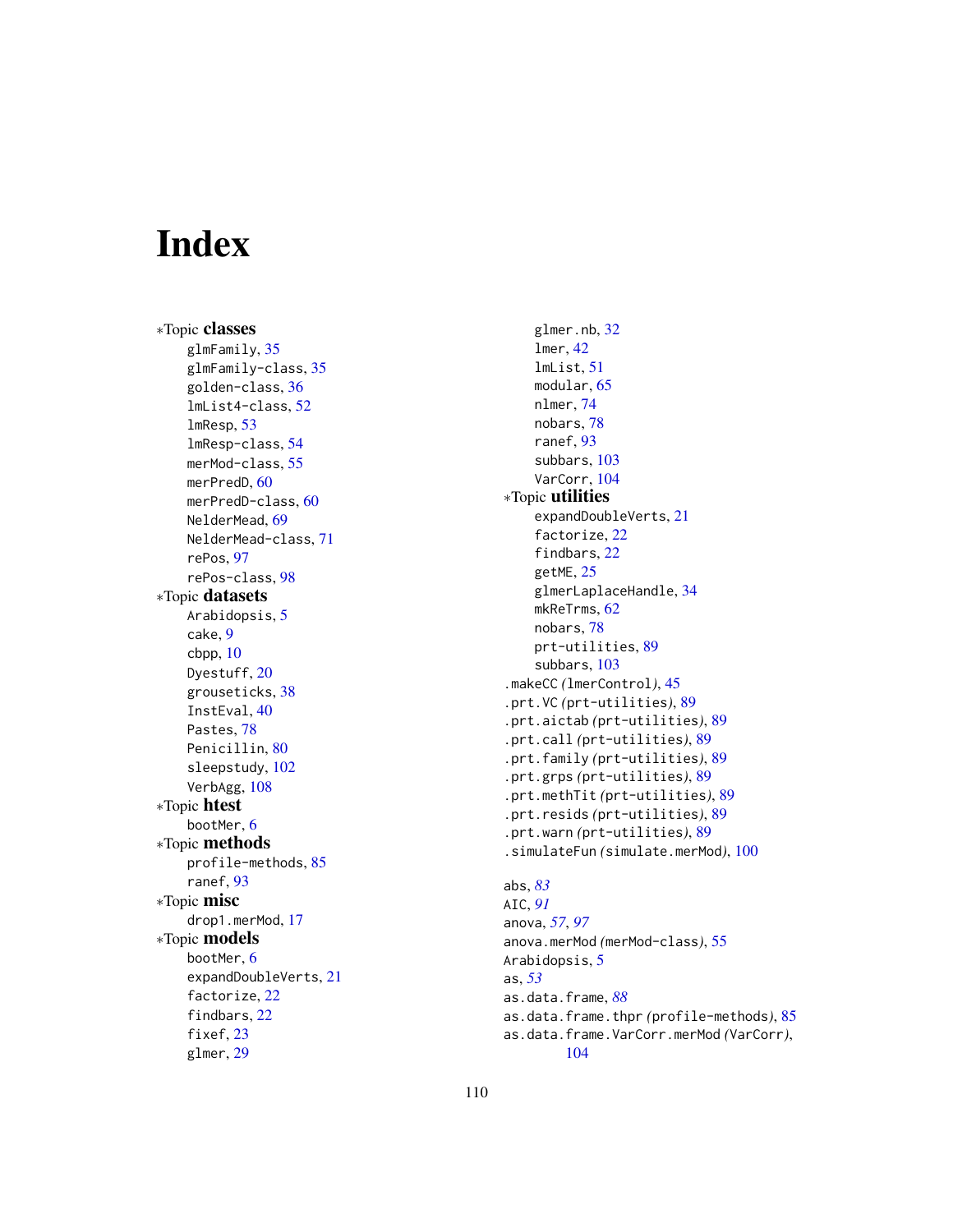### INDEX 111

as.formula, *[44](#page-43-0)* as.function.merMod *(*merMod-class*)*, [55](#page-54-0) BIC, *[91](#page-90-0)* bobyqa, *[47](#page-46-0)*, *[49](#page-48-0)*, *[67](#page-66-0)* boot, *[7](#page-6-0)* boot.ci, *[7](#page-6-0)*, *[13](#page-12-0)* bootMer, *[4](#page-3-0)*, [6,](#page-5-0) *[13](#page-12-0)*, *[85](#page-84-0)*, *[88](#page-87-0)*, *[92,](#page-91-0) [93](#page-92-0)*, *[101](#page-100-0)* cake, [9](#page-8-0) call, *[90](#page-89-0)* cat, *[89](#page-88-0)*  $cbpp, 10$  $cbpp, 10$ character, *[12](#page-11-0)*, *[89,](#page-88-0) [90](#page-89-0)*, *[105](#page-104-0)* checkConv, [11](#page-10-0) class, *[7](#page-6-0)*, *[52](#page-51-0)*, *[90](#page-89-0)* clusterExport, *[7](#page-6-0)* coef, *[53](#page-52-0)* coef.merMod *(*merMod-class*)*, [55](#page-54-0) confint, *[53](#page-52-0)*, *[88](#page-87-0)* confint.merMod, *[7](#page-6-0)*, [12,](#page-11-0) *[92](#page-91-0)* confint.thpr *(*confint.merMod*)*, [12](#page-11-0) convergence, *[11,](#page-10-0) [12](#page-11-0)*, [14,](#page-13-0) *[49](#page-48-0)* cov2sdcor *(*vcconv*)*, [106](#page-105-0) Cv\_to\_Sv *(*vcconv*)*, [106](#page-105-0) Cv\_to\_Vv *(*vcconv*)*, [106](#page-105-0) data.frame, *[88](#page-87-0)*

densityplot, *[83](#page-82-0)* densityplot.thpr *(*plots.thpr*)*, [83](#page-82-0) deriv, *[74](#page-73-0)* devcomp, [16](#page-15-0) deviance.merMod *(*merMod-class*)*, [55](#page-54-0) df.residual, *[91](#page-90-0)* df.residual.merMod *(*merMod-class*)*, [55](#page-54-0) dgCMatrix, *[26](#page-25-0)* dotplot, *[94](#page-93-0)* dotplot.ranef.mer *(*ranef*)*, [93](#page-92-0) drop1, *[17](#page-16-0)*, *[44](#page-43-0)*, *[74](#page-73-0)* drop1.merMod, [17,](#page-16-0) *[59](#page-58-0)* dummy, [19,](#page-18-0) *[21](#page-20-0)*, *[43](#page-42-0)* Dyestuff, [20](#page-19-0) Dyestuff2 *(*Dyestuff*)*, [20](#page-19-0)

environment, *[68](#page-67-0)* envRefClass, *[35,](#page-34-0) [36](#page-35-0)*, *[54](#page-53-0)*, *[60](#page-59-0)*, *[71](#page-70-0)*, *[98](#page-97-0)* expandDoubleVerts, [21](#page-20-0) extractAIC, *[56](#page-55-0)* extractAIC.merMod *(*merMod-class*)*, [55](#page-54-0)

factor, *[19](#page-18-0)*, *[72](#page-71-0)* factorize, [22](#page-21-0) family, *[30](#page-29-0)*, *[35,](#page-34-0) [36](#page-35-0)*, *[51](#page-50-0)*, *[54](#page-53-0)*, *[58](#page-57-0)*, *[67](#page-66-0)*, *[90](#page-89-0)* family.merMod *(*merMod-class*)*, [55](#page-54-0) findbars, [22,](#page-21-0) *[62,](#page-61-0) [63](#page-62-0)*, *[73](#page-72-0)*, *[78](#page-77-0)*, *[103](#page-102-0)* fitted, *[53](#page-52-0)* fitted.merMod *(*merMod-class*)*, [55](#page-54-0) fixed.effects *(*fixef*)*, [23](#page-22-0) fixef, [23,](#page-22-0) *[26](#page-25-0)[–28](#page-27-0)*, *[53](#page-52-0)* formatVC, *[105](#page-104-0)* formatVC *(*prt-utilities*)*, [89](#page-88-0) formula, *[21](#page-20-0)*, *[23](#page-22-0)*, *[51](#page-50-0)*, *[53](#page-52-0)*, *[78](#page-77-0)*, *[103](#page-102-0)* formula.merMod *(*merMod-class*)*, [55](#page-54-0) fortify, [24](#page-23-0) fortify.merMod, *[59](#page-58-0)* function, *[69](#page-68-0)*, *[85](#page-84-0)*, *[90](#page-89-0)*, *[105](#page-104-0)* getCall, *[28](#page-27-0)*, *[90](#page-89-0)* getL *(*getME*)*, [25](#page-24-0) getL,merMod-method *(*getME*)*, [25](#page-24-0) getME, *[17](#page-16-0)*, [25,](#page-24-0) *[33](#page-32-0)*, *[57](#page-56-0)*, *[59](#page-58-0)*, *[63](#page-62-0)* getOption, *[75](#page-74-0)* GHrule, [28,](#page-27-0) *[37](#page-36-0)* glFormula *(*modular*)*, [65](#page-64-0) glm, *[30,](#page-29-0) [31](#page-30-0)*, *[35](#page-34-0)*, *[44](#page-43-0)*, *[51](#page-50-0)*, *[67](#page-66-0)* glmer, *[3,](#page-2-0) [4](#page-3-0)*, *[6,](#page-5-0) [7](#page-6-0)*, *[25](#page-24-0)*, *[27](#page-26-0)*, [29,](#page-28-0) *[32](#page-31-0)[–34](#page-33-0)*, *[44](#page-43-0)*, *[54](#page-53-0)*, *[56,](#page-55-0) [57](#page-56-0)*, *[59](#page-58-0)*, *[61](#page-60-0)*, *[71,](#page-70-0) [72](#page-71-0)*, *[84](#page-83-0)*, *[100,](#page-99-0) [101](#page-100-0)* glmer.nb, *[27](#page-26-0)*, *[31](#page-30-0)*, [32](#page-31-0) glmerControl, *[27](#page-26-0)*, *[30](#page-29-0)*, *[33](#page-32-0)*, *[43](#page-42-0)*, *[74](#page-73-0)* glmerControl *(*lmerControl*)*, [45](#page-44-0) glmerLaplaceHandle, [34](#page-33-0) glmerMod-class *(*merMod-class*)*, [55](#page-54-0) glmFamily, *[35](#page-34-0)*, [35,](#page-34-0) *[36](#page-35-0)* glmFamily-class, [35](#page-34-0) glmResp, *[53](#page-52-0)[–55](#page-54-0)*, *[59](#page-58-0)*, *[66](#page-65-0)* glmResp *(*lmResp*)*, [53](#page-52-0) glmResp-class *(*lmResp-class*)*, [54](#page-53-0) golden *(*golden-class*)*, [36](#page-35-0) golden-class, [36](#page-35-0) GQdk, *[29](#page-28-0)*, *[37](#page-36-0)*, [37](#page-36-0) GQN *(*GQdk*)*, [37](#page-36-0) grouseticks, [38](#page-37-0) grouseticks\_agg *(*grouseticks*)*, [38](#page-37-0) hatvalues.merMod, [39](#page-38-0)

InstEval, [40](#page-39-0) isGLMM *(*isREML*)*, [41](#page-40-0) isGLMM.merMod, *[59](#page-58-0)*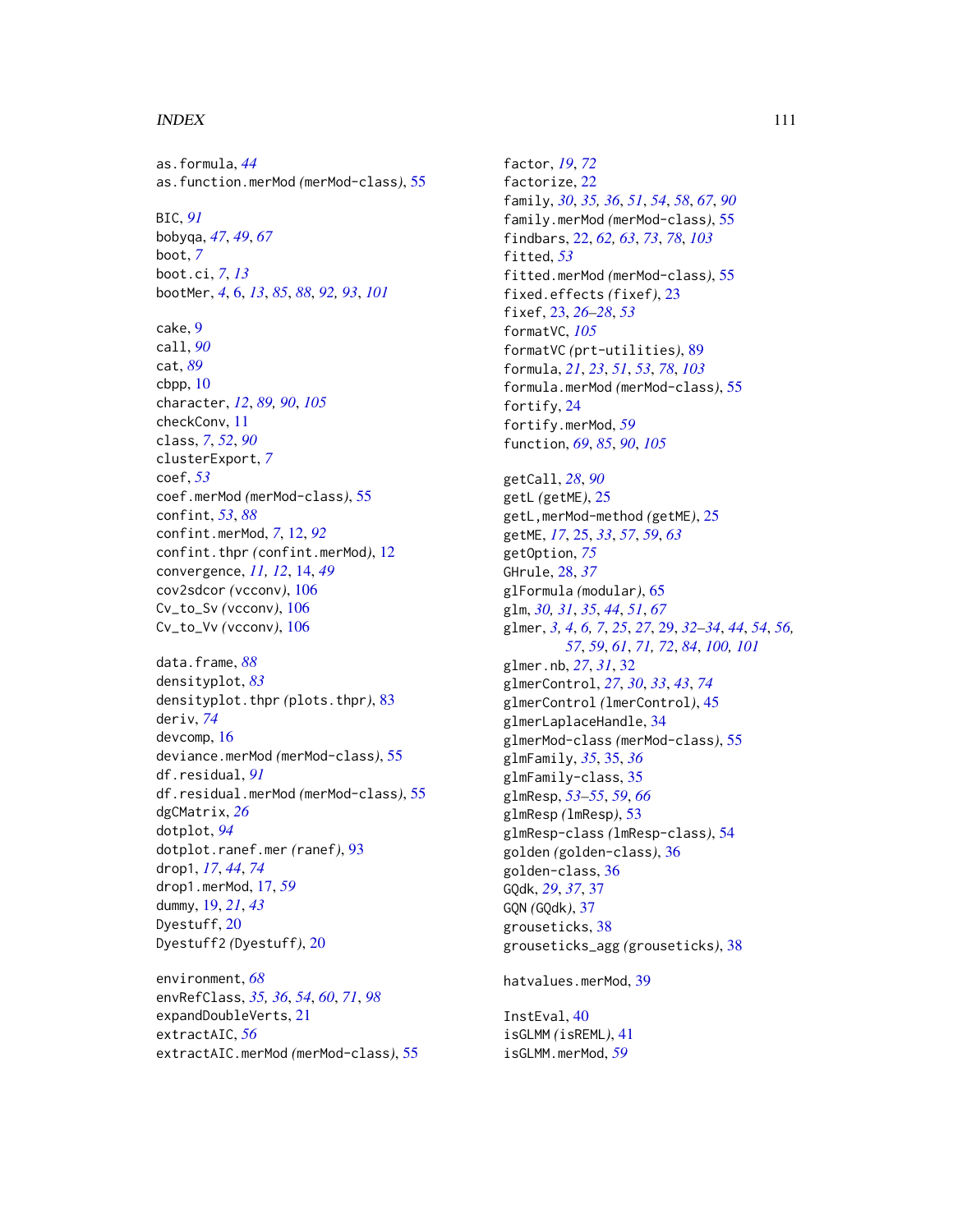```
isLMM (isREML), 41
isLMM.merMod, 59
isNested, 41
isNLMM (isREML), 41
isNLMM.merMod, 59
isREML, 26, 41, 56
isREML.merMod, 59
lFormula (modular), 65
library, 47
list, 25–27, 33, 37, 43, 49, 52, 61, 63, 66, 70,
         75, 87, 90, 91
llikAIC (prt-utilities), 89
lm, 44, 51, 52
lme4 (lme4-package), 3
lme4-package, 3
lmer, 3, 6, 7, 25, 31, 42, 54, 56–59, 61, 64, 66,
         72, 74, 83–87, 100, 101, 106
lmerControl, 11, 15, 30, 43, 45, 61, 66, 67,
         74, 87
lmerMod, 95, 97
lmerMod-class (merMod-class), 55
lmerResp, 53–55, 59, 66
lmerResp (lmResp), 53
lmerResp-class (lmResp-class), 54
lmList, 51, 52, 53
lmList4, 52, 99
lmList4-class, 52
lmResp, 34, 53, 53, 54, 55
lmResp-class, 54
log, 87, 88
log.thpr (profile-methods), 85
logical, 33, 90
logLik, 53, 58, 91
logLik.merMod (merMod-class), 55
logProf (profile-methods), 85
matrix, 13, 65, 74
mcmcsamp (pvalues), 92
merMod, 4, 12, 16, 17, 25, 31, 39, 42, 44, 54,
         56, 58, 61, 72, 84, 93, 97, 99, 100,
         104, 105
merMod (merMod-class), 55
merMod-class, 55
merPredD, 34, 55, 59, 60, 60, 61
merPredD-class, 60
```
methods, *[52,](#page-51-0) [53](#page-52-0)*

methTitle *(*prt-utilities*)*, [89](#page-88-0)

mkDataTemplate *(*mkSimulateTemplate*)*, [64](#page-63-0)

mkGlmerDevfun, *[58](#page-57-0)* mkGlmerDevfun *(*modular*)*, [65](#page-64-0) mkLmerDevfun, *[58](#page-57-0)*, *[66](#page-65-0)* mkLmerDevfun *(*modular*)*, [65](#page-64-0) mkMerMod, [61,](#page-60-0) *[67](#page-66-0)* mkParsTemplate *(*mkSimulateTemplate*)*, [64](#page-63-0) mkRespMod, *[21](#page-20-0)*, *[23](#page-22-0)*, [62,](#page-61-0) *[63](#page-62-0)*, *[73](#page-72-0)*, *[78](#page-77-0)*, *[103](#page-102-0)* mkReTrms, *[21](#page-20-0)*, *[23](#page-22-0)*, *[61,](#page-60-0) [62](#page-61-0)*, [62,](#page-61-0) *[66](#page-65-0)*, *[68](#page-67-0)*, *[73](#page-72-0)*, *[78](#page-77-0)*, *[103](#page-102-0)* mkSimulateTemplate, [64](#page-63-0) mkVarCorr, [64](#page-63-0) mlist2vec *(*vcconv*)*, [106](#page-105-0) model.frame, *[21](#page-20-0)*, *[23](#page-22-0)*, *[61](#page-60-0)*, *[78](#page-77-0)*, *[103](#page-102-0)* model.frame.merMod *(*merMod-class*)*, [55](#page-54-0) model.matrix, *[19](#page-18-0)*, *[21](#page-20-0)*, *[23](#page-22-0)*, *[78](#page-77-0)*, *[103](#page-102-0)* model.matrix.default, *[30](#page-29-0)*, *[66](#page-65-0)*, *[75](#page-74-0)* model.matrix.merMod *(*merMod-class*)*, [55](#page-54-0) model.offset, *[30](#page-29-0)*, *[44](#page-43-0)*, *[51](#page-50-0)*, *[66](#page-65-0)*, *[75](#page-74-0)* modular, *[4](#page-3-0)*, *[30](#page-29-0)*, *[47](#page-46-0)*, [65,](#page-64-0) *[67](#page-66-0)* na.fail, *[101](#page-100-0)* na.pass, *[85](#page-84-0)* name, *[28](#page-27-0)* negative.binomial, *[33](#page-32-0)* negative.binomial *(*glmer.nb*)*, [32](#page-31-0) Nelder\_Mead, *[47](#page-46-0)*, *[49](#page-48-0)*, *[67](#page-66-0)*, *[72](#page-71-0)* Nelder\_Mead *(*NelderMead*)*, [69](#page-68-0) NelderMead, [69,](#page-68-0) *[70,](#page-69-0) [71](#page-70-0)* NelderMead *(*NelderMead-class*)*, [71](#page-70-0) NelderMead-class, [71](#page-70-0) new, *[36](#page-35-0)*, *[71](#page-70-0)* ngrps, *[58](#page-57-0)*, [72,](#page-71-0) *[90](#page-89-0)* ngrps.merMod *(*merMod-class*)*, [55](#page-54-0) nlformula, *[21](#page-20-0)*, *[23](#page-22-0)*, *[62,](#page-61-0) [63](#page-62-0)*, [73,](#page-72-0) *[78](#page-77-0)*, *[103](#page-102-0)* nlmer, *[3](#page-2-0)*, *[25](#page-24-0)*, *[31](#page-30-0)*, *[44](#page-43-0)*, *[54](#page-53-0)*, *[57](#page-56-0)*, *[59](#page-58-0)*, *[61](#page-60-0)*, *[71](#page-70-0)[–73](#page-72-0)*, [74,](#page-73-0) *[106](#page-105-0)* nlmerControl *(*lmerControl*)*, [45](#page-44-0) nlmerMod-class *(*merMod-class*)*, [55](#page-54-0) nlminb, *[47](#page-46-0)*, *[67](#page-66-0)*, *[77](#page-76-0)* nlminbwrap *(*nloptwrap*)*, [76](#page-75-0) nloptwrap, [76](#page-75-0) nlsResp, *[53](#page-52-0)[–55](#page-54-0)*, *[59](#page-58-0)*, *[73](#page-72-0)* nlsResp *(*lmResp*)*, [53](#page-52-0) nlsResp-class *(*lmResp-class*)*, [54](#page-53-0)

nobs, *[90](#page-89-0)* nobs *(*merMod-class*)*, [55](#page-54-0) numeric, *[90](#page-89-0)*

nobars, *[21](#page-20-0)*, *[23](#page-22-0)*, *[62,](#page-61-0) [63](#page-62-0)*, *[73](#page-72-0)*, [78,](#page-77-0) *[103](#page-102-0)*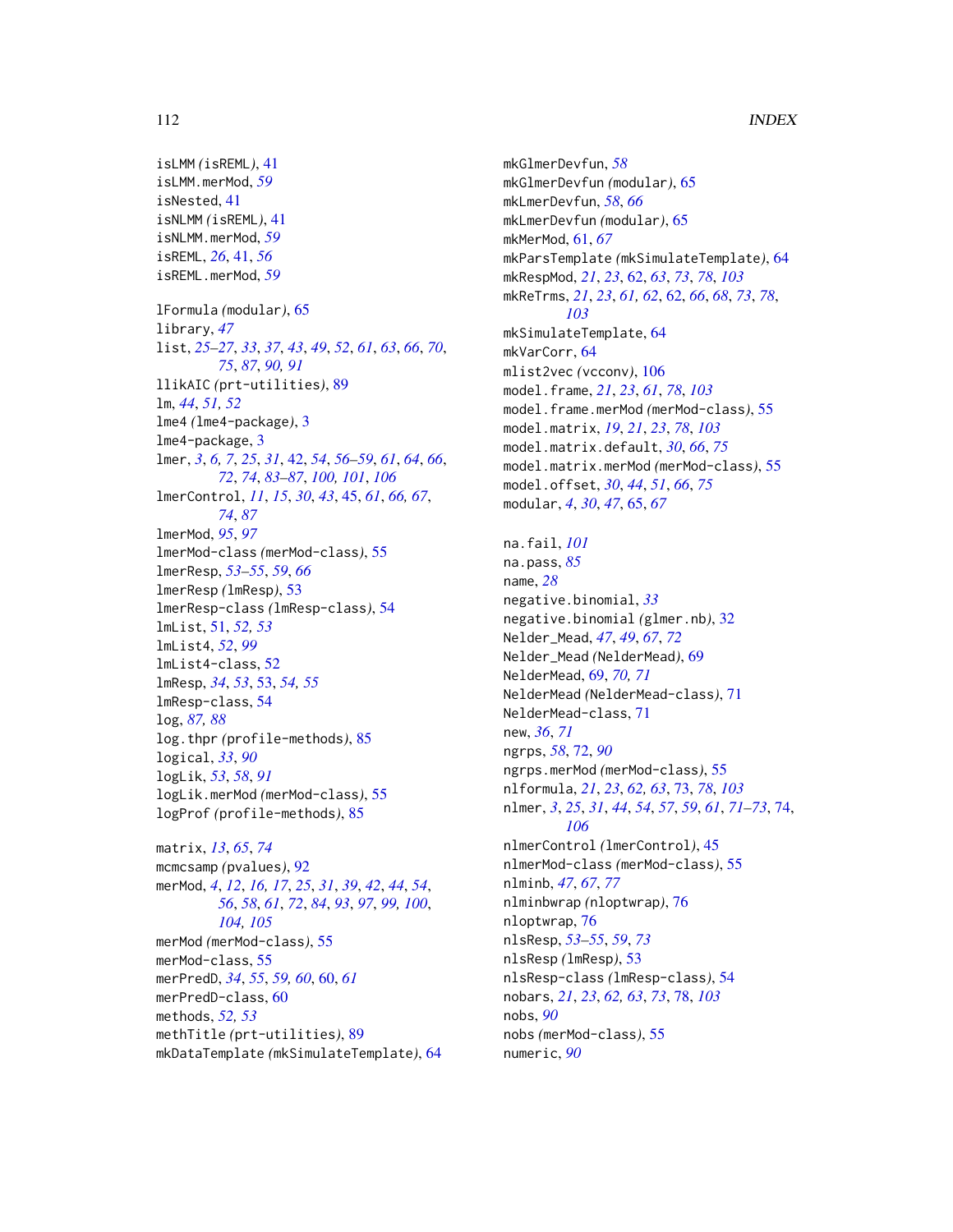#### INDEX 113

offset, *[30](#page-29-0)*, *[43](#page-42-0)*, *[51](#page-50-0)*, *[66](#page-65-0)*, *[75](#page-74-0)* optim, *[47](#page-46-0)*, *[49](#page-48-0)*, *[67](#page-66-0)*, *[69](#page-68-0)* optimize, *[33](#page-32-0)* optimizeGlmer *(*modular*)*, [65](#page-64-0) optimizeLmer *(*modular*)*, [65](#page-64-0) options, *[49](#page-48-0)* pairs, *[53](#page-52-0)* Pastes, [78](#page-77-0) PBmodcomp, *[7](#page-6-0)* Penicillin, [80](#page-79-0) plot, *[53](#page-52-0)* plot.lmList *(*lmList*)*, [51](#page-50-0) plot.merMod, *[59](#page-58-0)*, [81](#page-80-0) plots.thpr, [83](#page-82-0) pnbinom, *[33](#page-32-0)* predict, *[53](#page-52-0)*, *[84](#page-83-0)* predict.merMod, *[58,](#page-57-0) [59](#page-58-0)*, [84](#page-83-0) print, *[53](#page-52-0)*, *[84](#page-83-0)*, *[89](#page-88-0)*, *[105](#page-104-0)* print.merMod *(*merMod-class*)*, [55](#page-54-0) print.summary.merMod *(*merMod-class*)*, [55](#page-54-0) print.VarCorr.merMod *(*VarCorr*)*, [104](#page-103-0) profile, *[12,](#page-11-0) [13](#page-12-0)*, *[83](#page-82-0)[–85](#page-84-0)*, *[88](#page-87-0)* profile(.), *[13](#page-12-0)* profile-methods, [85](#page-84-0) profile.merMod, *[13](#page-12-0)*, *[59](#page-58-0)*, *[92](#page-91-0)* profile.merMod *(*profile-methods*)*, [85](#page-84-0) prt-utilities, [89](#page-88-0) pvalues, *[4](#page-3-0)*, *[7](#page-6-0)*, [92](#page-91-0) qqmath, *[94](#page-93-0)* qqmath.merMod *(*plot.merMod*)*, [81](#page-80-0) qqmath.ranef.mer, *[82](#page-81-0)* qqmath.ranef.mer *(*ranef*)*, [93](#page-92-0)

ranef, *[27,](#page-26-0) [28](#page-27-0)*, *[53](#page-52-0)*, [93](#page-92-0) ranef.merMod, *[59](#page-58-0)* rankMatrix, *[48](#page-47-0)* ReferenceClasses, *[4](#page-3-0)*, *[68](#page-67-0)* refit, *[7](#page-6-0)*, *[33](#page-32-0)*, [95,](#page-94-0) *[97](#page-96-0)* refit.merMod, *[59](#page-58-0)* refitML, *[96](#page-95-0)*, [96](#page-95-0) refitML.merMod, *[59](#page-58-0)* reformulate, *[44](#page-43-0)* REMLcrit *(*merMod-class*)*, [55](#page-54-0) rePos, *[97](#page-96-0)*, [97](#page-96-0) rePos-class, [98](#page-97-0) require, *[47](#page-46-0)*

qqnorm, *[53](#page-52-0)*

residuals, *[53](#page-52-0)*, *[90](#page-89-0)* residuals.glm, *[99](#page-98-0)* residuals.glmResp *(*residuals.merMod*)*, [98](#page-97-0) residuals.lm, *[99](#page-98-0)* residuals.lme, *[99](#page-98-0)* residuals.lmResp *(*residuals.merMod*)*, [98](#page-97-0) residuals.merMod, *[59](#page-58-0)*, [98](#page-97-0) rnorm, *[7](#page-6-0)*, *[64](#page-63-0)*

scale, *[15](#page-14-0)* sdcor2cov *(*vcconv*)*, [106](#page-105-0) selfStart, *[74](#page-73-0)* set.seed, *[6](#page-5-0)*, *[100](#page-99-0)* show, *[53](#page-52-0)*, *[89](#page-88-0)* show,lmList4-method *(*lmList4-class*)*, [52](#page-51-0) show,merMod-method *(*merMod-class*)*, [55](#page-54-0) show.merMod *(*merMod-class*)*, [55](#page-54-0) show.summary.merMod *(*merMod-class*)*, [55](#page-54-0) sigma, *[43](#page-42-0)*, *[53](#page-52-0)*, *[57](#page-56-0)*, [99](#page-98-0) sigma.merMod, *[59](#page-58-0)* simulate, *[95](#page-94-0)* simulate.formula *(*simulate.merMod*)*, [100](#page-99-0) simulate.merMod, *[6,](#page-5-0) [7](#page-6-0)*, *[59](#page-58-0)*, *[64](#page-63-0)*, [100](#page-99-0) sleepstudy, [102](#page-101-0) splom, *[83](#page-82-0)* splom.thpr *(*plots.thpr*)*, [83](#page-82-0) SSbiexp, *[74](#page-73-0)* SSlogis, *[74](#page-73-0)* stop, *[52](#page-51-0)*, *[70](#page-69-0)* subbars, *[21](#page-20-0)*, *[23](#page-22-0)*, *[62,](#page-61-0) [63](#page-62-0)*, *[73](#page-72-0)*, *[78](#page-77-0)*, [103](#page-102-0) summary, *[53](#page-52-0)*, *[58](#page-57-0)*, *[89](#page-88-0)* summary.merMod, *[59](#page-58-0)* summary.merMod *(*merMod-class*)*, [55](#page-54-0) summary.summary.merMod *(*merMod-class*)*, [55](#page-54-0) Sv\_to\_Cv *(*vcconv*)*, [106](#page-105-0) symnum, *[57](#page-56-0)*

terms, *[84](#page-83-0)* terms.merMod *(*merMod-class*)*, [55](#page-54-0) theta.ml, *[32,](#page-31-0) [33](#page-32-0)* troubleshooting, [104](#page-103-0)

update, *[44](#page-43-0)*, *[53](#page-52-0)*, *[57,](#page-56-0) [58](#page-57-0)*, *[74](#page-73-0)*, *[95](#page-94-0)* update.formula, *[57](#page-56-0)* update.merMod, *[96,](#page-95-0) [97](#page-96-0)* update.merMod *(*merMod-class*)*, [55](#page-54-0) updateGlmerDevfun *(*modular*)*, [65](#page-64-0)

VarCorr, *[65](#page-64-0)*, *[89,](#page-88-0) [90](#page-89-0)*, [104,](#page-103-0) *[106](#page-105-0)*